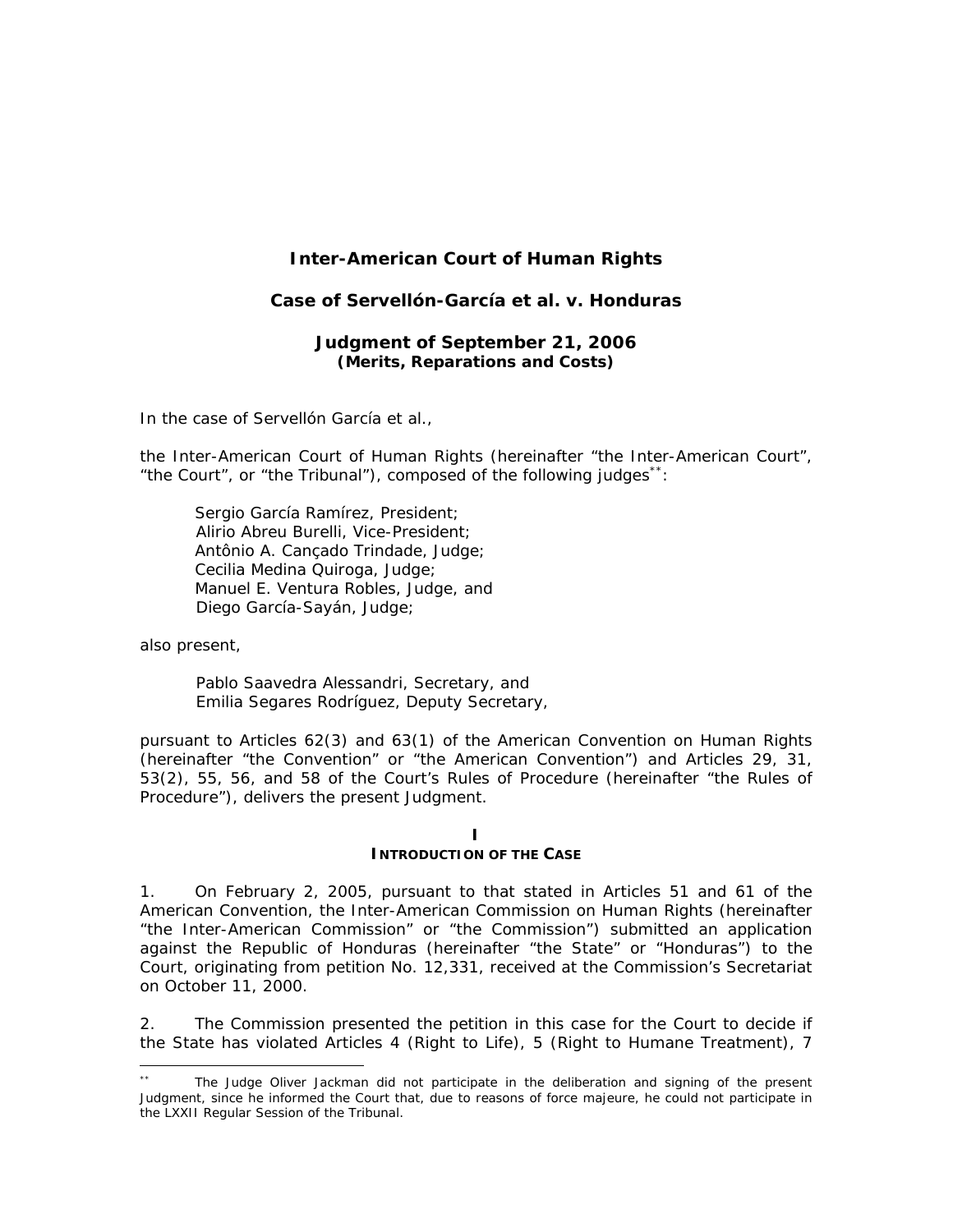(Right to Personal Liberty), 8 (Right to a Fair Trial), and 25 (Right to Judicial Protection) of the American Convention, in relation with Article 1(1) (Obligation to Respect Rights) of the same, in detriment of Marco Antonio Servellón García (16 years old), Rony Alexis Betancourth Vásquez (17 years old), Diomedes Obed García Sánchez (19 years old), and Orlando Álvarez Ríos (32 years old). Likewise, it requested that the Court issue a ruling regarding the violation by the State of Articles 5(5) (Right to Humane Treatment), 7(5) (Right to Personal Liberty), and 19 (Rights of the Child) of the Convention in relation with Article 1(1) (Obligation to Respect Rights) of said treaty, in detriment of the children Marco Antonio Servellón García and Rony Alexis Betancourth Vásquez, and of Articles 5 (Right to Humane Treatment), 8 (Right to a Fair Trial), and 25 (Right to Judicial Protection) of the Convention, in connection to Article 1(1) (Obligation to Respect Rights) of said treaty, in detriment of the next of kin of the alleged victims. The Commission mentioned that it presented before the Court the petition due to the alleged inhumane and degrading conditions of detention of the alleged victims by the State; the blows and attacks against the personal integrity that they are mentioned as being the victims of by the police agents; their alleged death while they were detained under the custody of police agents; as well as the alleged lack of investigation and right to a fair trial that characterize their cases, which are still in impunity more than "nine" years after the facts occurred. Marco Antonio Servellón García, Rony Alexis Betancourth Vásquez, Orlando Álvarez Ríos and Diomedes Obed García Sánchez, were allegedly arrested, between September 15 and 16, 1995, during a preventive detention or operation carried out by the Public Security Force of that time (hereinafter "FUSEP").<sup>1</sup> State agents allegedly extra judicially killed the four youngsters and their bodies were found on September 17, 1995 out in the open in different places of the city of Tegucigalpa, Honduras.

3. The Commission requested that the Court, pursuant to Article 63(1) of the Convention, order the State to adopt certain measures of reparation indicated in the petition. Finally, it requested that the Tribunal order the State to pay the costs and expenses generated in the processing of the case in the domestic jurisdiction and before the bodies of the Inter-American system.

## **II**

#### **COMPETENCE**

4. The Inter-American Court is competent to hear the present case, in the terms of Articles 62 and 63(1) of the Convention, since Honduras is a State Party in the American Convention since September 8, 1977 and it acknowledged the adjudicatory jurisdiction of the Court on September 9, 1981.

#### **III PROCEDURE BEFORE THE COMMISSION**

 $\overline{a}$ 

<sup>1</sup> In 1993 a police reform process was started which resulted, in the year 1998, in the enactment of the Organic Police Law (Decree Number 156/98), which substituted the Organic Law of the Public Security Force (Decree Number 369 of August 16, 1976). Pursuant to the new Law, the Preventive Police and the Investigation Police were merged under the responsibility of the General Authority of Criminal Investigation attached to the State Security Secretary. The hierarchal structure of the Public Security Force (FUSEP) was modified when it was transformed into the National Police, going from a military organization to a police organization.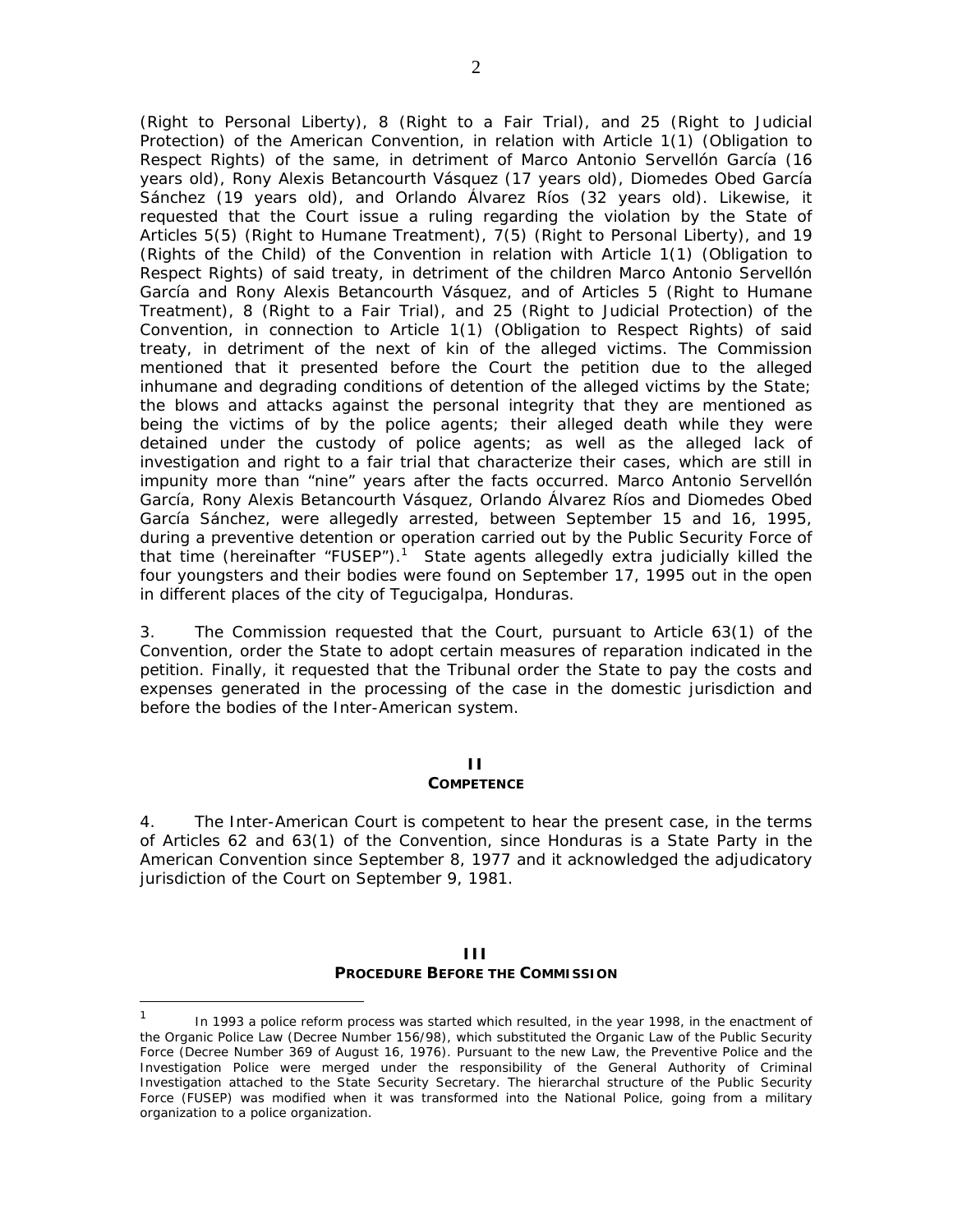5. On October 11, 2000 the Center for Justice and International Law and the Association Casa Alianza Latin America (hereinafter "the petitioners") presented before the Inter-American Commission a petition, which was processed under the number 12,331.

6. On February 27, 2002, the Inter-American Commission approved Admissibility Report No. 16/02, in which it declared the admissibility of the case.

7. On October 19, 2004 the Commission, during its 121° Regular Meeting, approved Report of Merits No. 74/04, pursuant to Article 50 of the Convention, through which it concluded that the State is responsible for the violation of the rights enshrined in Articles 4(1) (Right to Life), 5(1) and 5(2) (Right to Humane Treatment), 7 (Right to Personal Liberty), 8(1) (Right to a Fair Trial), and 25 (Right to Judicial Protection) of the American Convention, in relation to Article 1(1) (Obligation to Respect Rights) of said treaty, in detriment of Marco Antonio Servellón García, Rony Alexis Betancourth Vásquez, Orlando Álvarez Ríos, and Diomedes Obed García Sánchez, and Articles 5(5) (Right to Humane Treatment) and 19 (Rights of the Child) of the Convention, in detriment of the alleged underage victims. Likewise, the State is responsible for the violation of Articles 5 (Right to Humane Treatment), 8(1) (Right to a Fair Trial), and 25 (Right to Judicial Protection) of the Convention, in relation to Article 1(1) (Obligation to Respect Rights) of said instrument, in detriment of the next of kin of the alleged victims. At the same time, the Commission recommended that the State adopt a series of measures in order to correct the mentioned violations.

8. On November 2, 2004 the Inter-American Commission transmitted Report of Merits No. 74/04 to the State and granted it a two-month period to inform on the measures adopted in order to comply with the recommendations made. On that same day, the Commission informed the petitioners of the approval of the report and its transmission to the State and requested that they present their position regarding the assertion of the case before the Inter-American Court. On December 2, 2004 the petitioners requested that the case be submitted before the Court.

9. On January 13, 2005 the State presented information, in which it referred to the measures adopted regarding the recommendations included in the Report of Merits No. 74/04.

10. On February 1, 2005 the Commission decided to submit the present case to the jurisdiction of this Tribunal.

#### **IV**

#### **PROCEEDING BEFORE THE COURT**

11. On February 2, 2005 the Commission submitted the application to the Court, and it included documentary evidence as well as testimonial evidence and expert assessments. The Commission appointed Evelio Fernández Arévalo and Santiago A. Canton as delegates, and Ariel Dulitzky, Martha Braga, Victor Madrigal Borloz, and Manuela Cuvi Rodríguez as legal advisors.

12. On March 2, 2005 the Secretariat of the Court (hereinafter "the Secretariat"), prior preliminary examination of the application by the President of the Court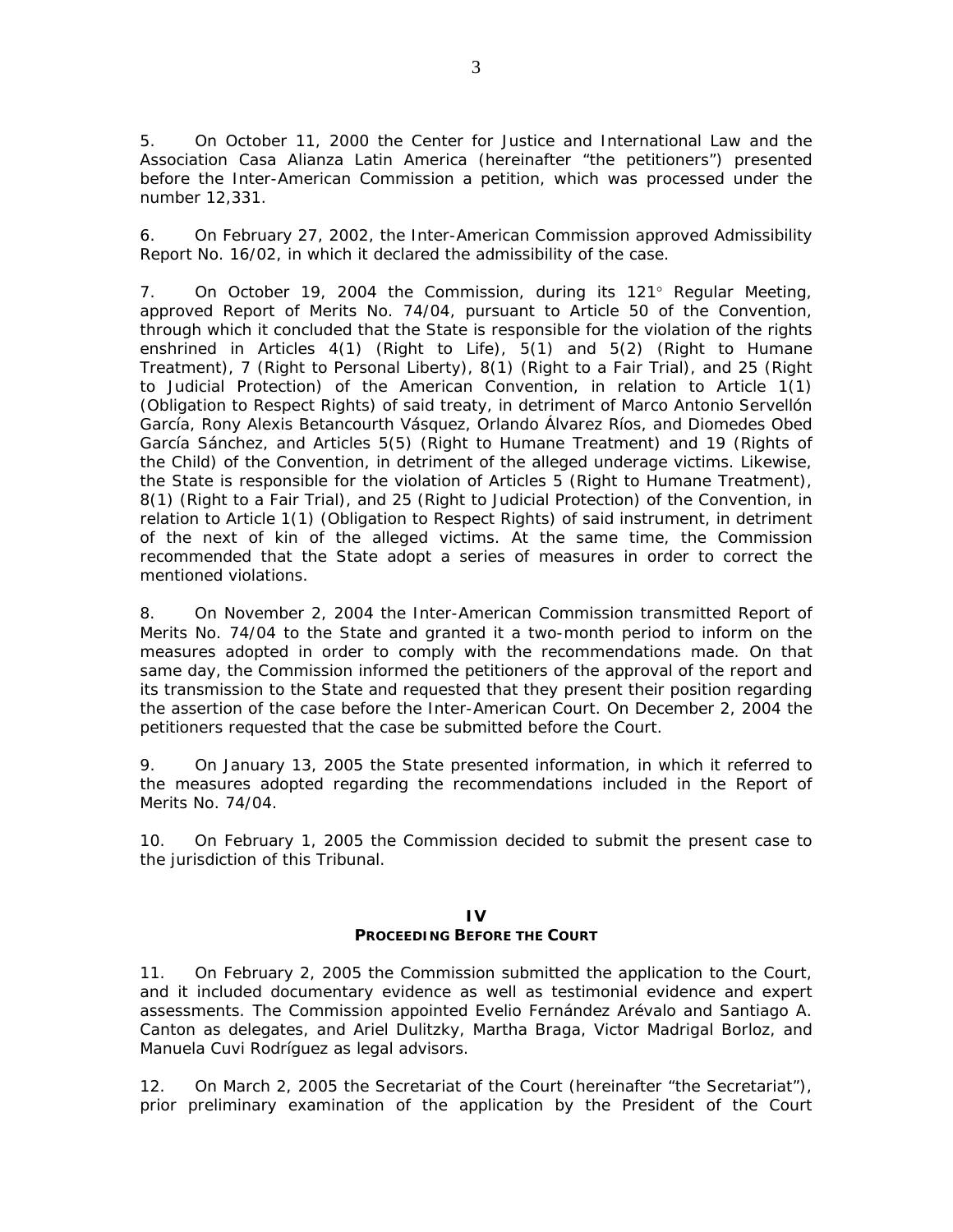(hereinafter "the President"), notified it to the State and informed the latter of the terms for its reply and appointment of their representation in the process. The Secretariat, following the President's instructions, also informed the State of its right to appoint a judge *ad hoc* to participate in the consideration of the case.

13. On that same day, pursuant to that established in Articles 35(1)(d) and 35(1)(e) of the Rules of Procedure, the Secretariat notified the Center for Justice and International Law (hereinafter "CEJIL") and the Association Casa Alianza Latin America (hereinafter "Casa Alianza"), appointed in the application as the representatives of the alleged victims and their next of kin (hereinafter "the representatives"), of the application and informed them that there was a two-month term to present their brief of pleadings, motions, and evidence (hereinafter "brief of pleadings and motions").

14. On April 29, 2005 the State informed of the appointment of Mr. Álvaro Agüero Lacayo, Ambassador before the Government of Costa Rica, as Agent and of Mrs. Argentina Wellerman, as deputy agent. $2$ 

15. On May 2, 2005 the representatives presented their brief of pleadings and motions, with which they enclosed documentary evidence and they offered testimonial evidence and expert assessments. The representatives requested that the Court conclude that the State is responsible for the violation of Articles 4(1) (Right to Life), 5 (Right to Humane Treatment), 7 (Right to Personal Liberty), 8(1) (Right to a Fair Trial), and 25 (Right to Judicial Protection) of the American Convention, in relation to Article 1(1) (Obligation to Respect Rights) of said treaty, in detriment of the alleged victims, and for the violation of Articles 5(5) (Right to Humane Treatment) and 19 (Rights of the Child) of the Convention with regard to Marco Antonio Servellón García and Rony Alexis Betancourth Vásquez. The representatives claimed the violation of Articles 5 (Right to Humane Treatment), 8(1) (Right to a Fair Trial), and 25 (Right to Judicial Protection) of the Convention, in relation to Article 1(1) (Obligation to Respect Rights) of the same with regard to the next of kin of the alleged victims. Similarly, they requested that the Court declare the violation of the right to truth of the next of kin of the alleged victims and the Honduran society in general, pursuant to Articles 8, 13, 25, and 1(1) of the Convention. Finally, they requested that the Court order specific measures of reparation in favor of the alleged victims and their next of kin, as well as payment of costs and expenses.

16. On July 4 and 12, 2005 the State presented its response to the petition and observations to the brief of pleadings and motions (hereinafter "brief of response to the petition") and its appendixes, respectively, through which it communicated its assent to the facts included in paragraphs 27 through 106 of the petition presented by the Inter-American Commission and it responded to the facts that referred to the alleged context in which they occurred, thus rejecting that the violations occurred in a context of systematic violation of human rights tolerated by the State. Likewise, it acknowledged its international responsibility for the violation of the rights enshrined in Articles 4, 5, 7, 8, and 25 of the American Convention, making several considerations in this sense (*infra* paras. 54 and 55). In said brief it communicated the appointment of Mr. Sergio Zavala Leiva, Attorney General of the Republic of Honduras, as agent in the present case.

 $\frac{1}{2}$  During the processing of the case, the State made changes in the appointment of its representatives before the Court.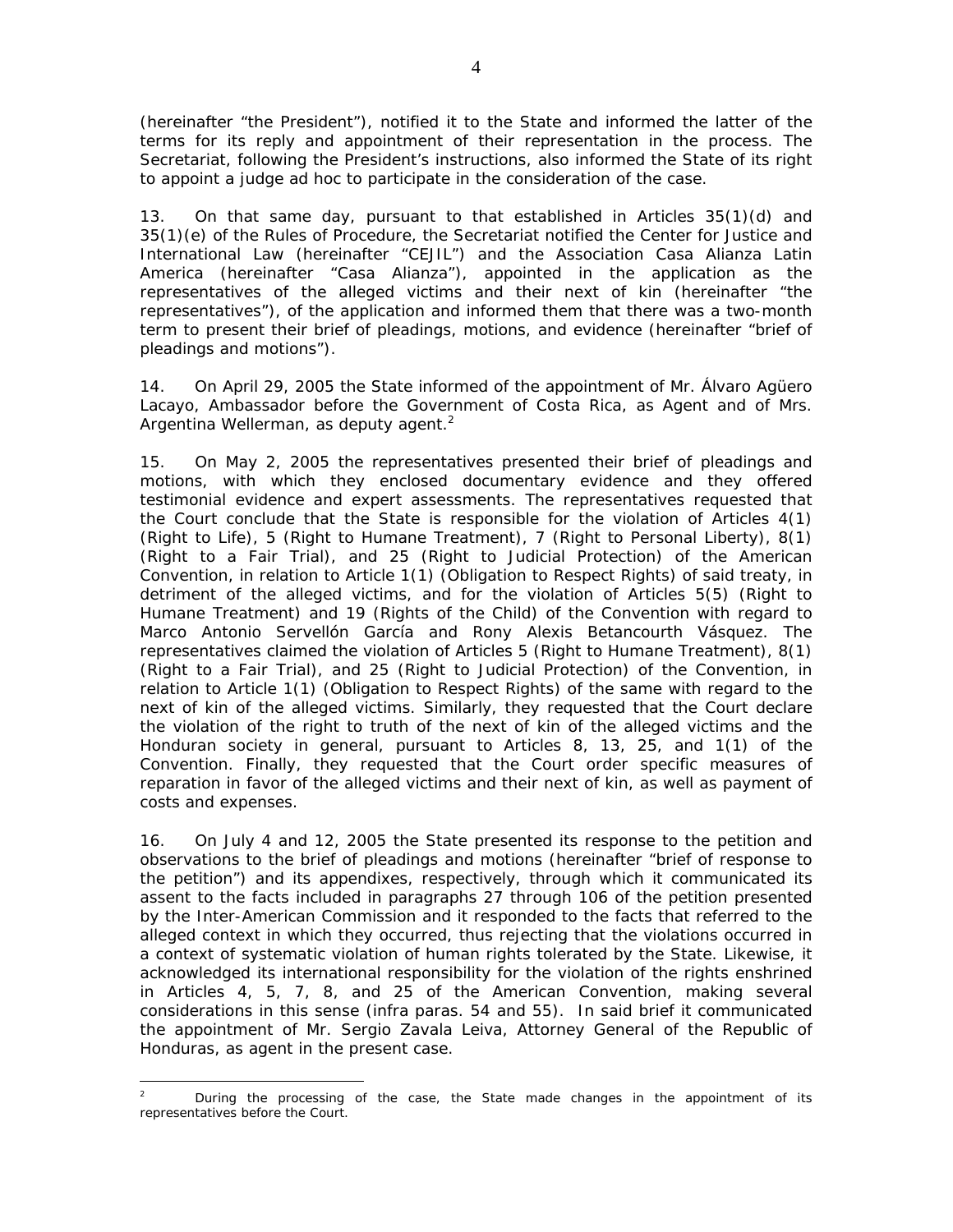17. On August 16, 2005 the Inter-American Commission and the representatives forwarded, respectively, their observations to the assent made by the State in its brief of response to the petition.

18. On October 4, 2005 the Secretariat informed the parties of the Court's decision not to summon a public hearing in the present case. Instead, the Secretariat, following the President's instructions, requested that the list of witnesses and experts proposed by the parties be forwarded to it so that the President could evaluate the relevance of ordering that they offer a sworn statement before a notary public (affidavit).

19. On November 8, 2005 the representatives and the Commission presented their observations to the definitive list of expert witnesses proposed by the State. In its observations, the Commission and the representatives referred to Messrs. Ramón Antonio Romero Cantanero and Ricardo Rolando Díaz Martínez, and the representatives also mentioned Mrs. Nora Suyapa Urbina Pineda, indicating that these persons could have participated in the processing of the case in the domestic jurisdiction, reason for which they could be included in any of the causes described in Article 50 of the Rules of Procedure in relation to Article 19(1) of the Statutes. On November 9, 2005, the Secretariat, following the President's instructions, requested Messrs. Romero Cantanero and Díaz Martínez and Mrs. Urbina Pineda to refer to, no later than November 13, 2005, through the State, the observations made by the Commission and the representatives. On November 16 and 21, 2005, the Secretariat reiterated to the State that the persons mentioned should forward through them their observations to that stated by the Commission and the representatives. The persons stated did not present the observations mentioned.

20. On November 24, 2005 the Court issued a Ruling, through which it requested that Mr. Leo Valladares Lanza, proposed as an expert witness by the Inter-American Commission; Mrs. Reina Auxiliadora Rivera Joya and Mr. Carlos Tiffer Sotomayor, proposed as expert witnesses by the representatives, and Mrs. Lolis María Salas Montes and Nora Suyapa Urbina Pineda and Messrs. Ramón Antonio Romero Cantarero and Ricardo Rolando Díaz Martínez, proposed as expert witnesses by the State, present their expert opinion through a statement given before a notary public (affidavit). These expert opinions should be presented no later than December 19, 2005. Besides, in the mentioned Ruling the Tribunal informed the parties that they had time until January 23, 2006 to present their final written arguments in relation to the merits and the possible reparations and costs.

21. On December 19, 2005 the representatives presented the authenticated expert opinions of Mrs. Reina Auxiliadora Rivera Joya and Mr. Carlos Tiffer Sotomayor.

22. On December 19, 2005 the Commission presented the authenticated expert opinion of Mr. Leo Valladares Lanza, and the appendixes enclosed in it.

23. On December 20 and 22, 2005 the State presented the expert opinions given before notary public by Mrs. Lolis María Salas Montes and Messrs. Ricardo Rolando Díaz Martínez and Ramón Antonio Romero Cantarero. On January 16, 2006 the State, after an extension granted until January 5, 2006, presented the time-barred expert opinion of Mrs. Nora Suyapa Urbina Pineda.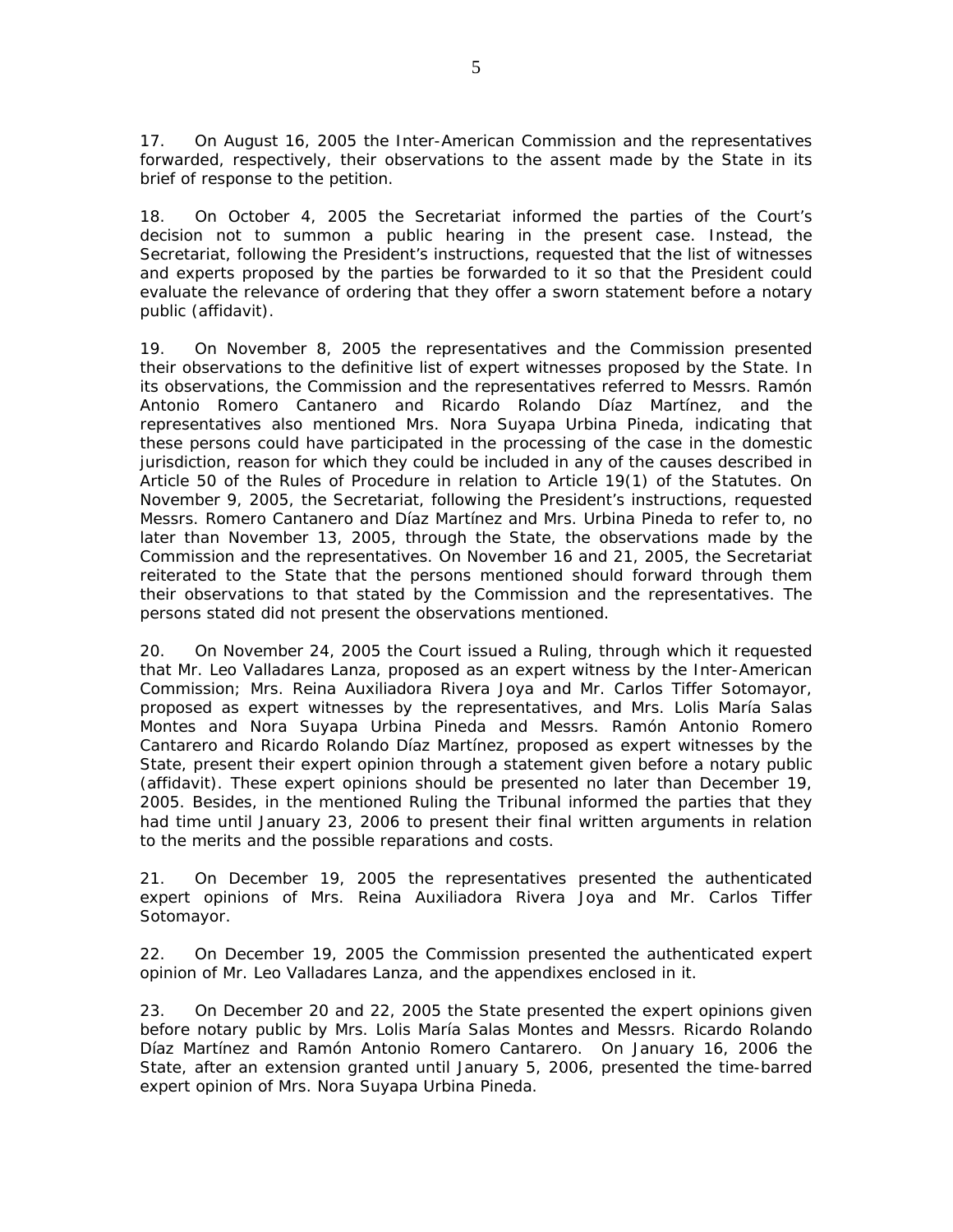24. On January 23, 2006, the Commission forwarded its observations to the expert opinions presented by the parties (*supra* paras. 21 and 23). The State and the representatives did not present observations.

25. On January 23, 2006 the Commission and the representatives presented their final written arguments. The representatives enclosed several appendixes to said arguments.

26. On February 24, 2006 the State presented its brief of final arguments and several appendixes. This presentation was time-barred, since the term to do so had expired on January 23, 2006.

27. On March 8, 2006 the State informed that it appointed, as of January 27, 2006, Mrs. Rosa América Miranda de Galo, Attorney General of the Republic of Honduras, as agent in the present case in substitution of Mr. Sergio Zavala Leiva. On April 7, 2006 the State informed that it appointed, as of that date, Mr. David Reyes Paz, Sub Attorney General of the Republic, as agent in the present case in substitution of Mrs. Rosa América Miranda de Galo.

28. On April 25, 2006 the Secretariat, following the President's instructions, requested that the Commission, the representatives, and the State forward, no later than May 26, 2006, certain information and documentation as evidence to facilitate adjudication of the case.

29. On May 26, 2006 the representatives presented part of the documentation as evidence to facilitate adjudication of the case, in response to that requested by the President in its note of April 25, 2006. On June 14 and July 24, 2006 the representatives informed that they had located some of Diomedes Obed García Sánchez's next of kin. On May 25 and 31, and June 23, 2006 the State presented part of the documentation requested as evidence to facilitate adjudication of the case.

30. On August 25, 2006 the Secretariat requested that the representatives forward, no later than September 4, 2006, certain information and documents as evidence to facilitate adjudication of the case.

31. On September 4, 2006 the representatives presented the evidence to facilitate adjudication of the case, in response to the request made by the President in his note of August 25, 2006. On September 6, 2006 the Secretariat granted the Commission and the State an unpostponable term until September 12, 2006 so they could, if they considered it convenient, present the observations to the sworn statement of Mrs. Dilcia Álvarez Ríos presented by the representatives as evidence to facilitate adjudication of the case. On September 11, 2006 the Commission informed that it did not have any observations regarding said evidence. On September 13, 2006 the State presented its observations to the mentioned sworn statement of Mrs. Dilcia Álvarez Ríos.

**V EVIDENCE**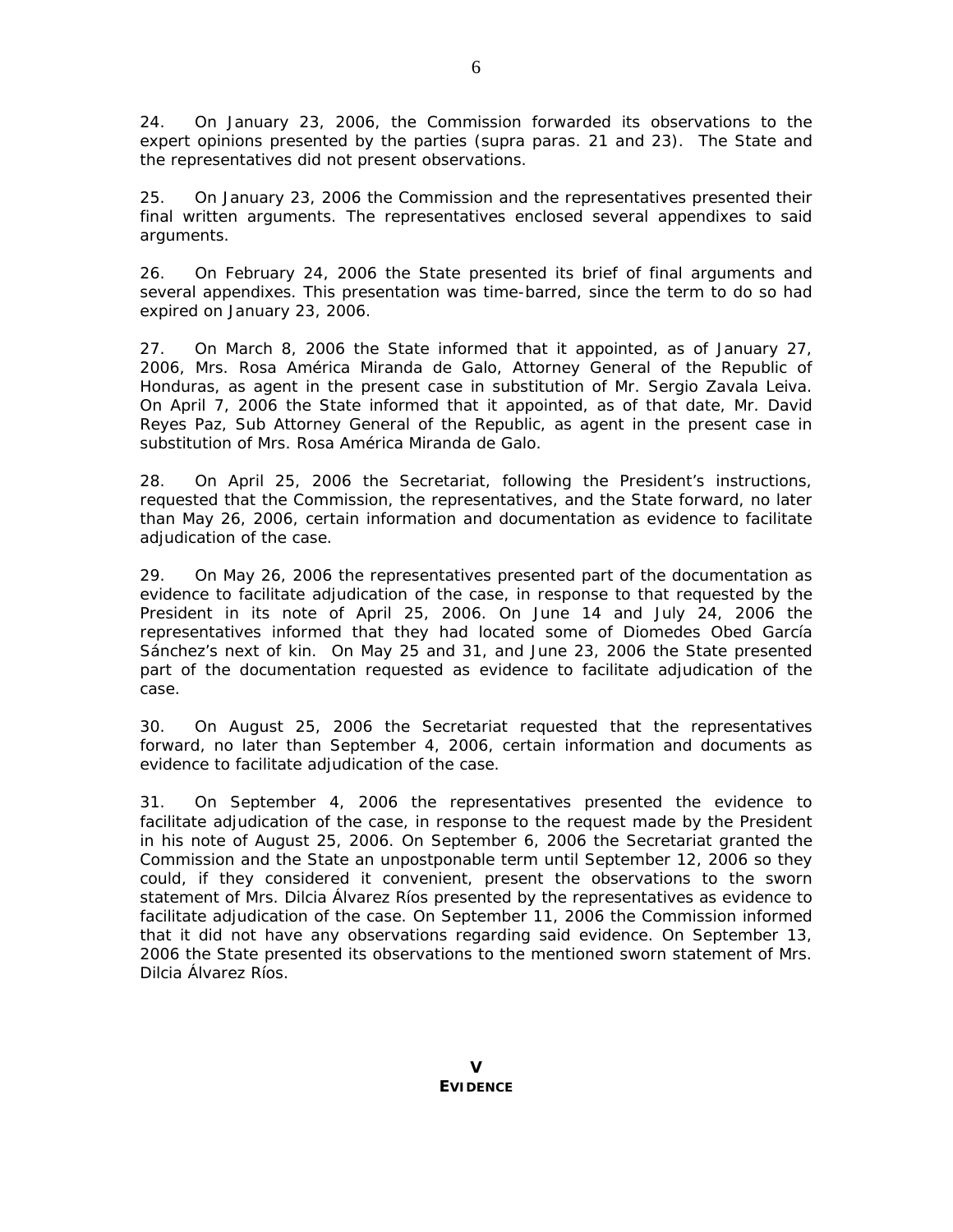32. Prior to examining the evidence offered, the Court will present, based on that established in Articles 44 and 45 of the Rules of Procedure, some considerations developed in the jurisprudence of the Tribunal and applicable to this case.

33. The principle of the presence of the parties to the dispute applies to evidentiary matters, and it involves respecting the parties' right to a defense. The principle is enshrined in Article 44 of the Rules of Procedure, in what refers to the time frame in which evidence must be submitted, in order to secure equality among the parties. $3$ 

34. According to the Tribunal's practice, at the beginning of each stage in the first opportunity granted to offer a written statement, the parties must mention what evidence they will offer. Also, in the exercise of the discretionary authorities contemplated in Article 45 of the Rules of Procedure, the Court or its President may request additional evidentiary elements from the parties as evidence to facilitate adjudication of the case, without this turning into a new opportunity to expand or supplement the arguments, unless expressly permitted by the Tribunal. $4$ 

35. The Court has stated, with regard to the receipt and assessment of the evidence, that the proceeding followed before them is not subject to the same formalities as domestic judicial actions, and that the incorporation of certain elements into the body of evidence must be done paying special attention to the circumstances of the specific case and taking into account the limits imposed by the respect to legal security and the procedural balance of the parties. The Court has also taken into account that international jurisprudence, when it considers that international courts have the power to appraise and assess the evidence according to the rules of competent analysis, has not established a rigid determination of the *quantum* of the evidence necessary to substantiate a ruling. This criterion is especially valid for international human rights tribunals that have ample powers in the assessment of evidence presented before them regarding the relevant facts, pursuant to the rules of logic and on the basis of experience.<sup>5</sup>

36. Based on the aforementioned, the Court will proceed to examine and assess the documentary evidentiary elements forwarded by the Commission, the representatives, and the State in the different procedural opportunities or as evidence to facilitate adjudication of the case requested by the Tribunal or its President, all of which makes up the body of evidence of the present case. For this, the Tribunal will comply with the principles of competent analysis, within the corresponding legal framework.

## *A) DOCUMENTARY EVIDENCE*

 $\overline{3}$ <sup>3</sup> *Cfr. Case of Ximenes Lopes.* Judgment of July 4, 2006. Series C No. 149, para. 42; *Case of Ituango Massacres.* Judgment of July 1, 2006. Series C No. 148, para. 106; and *Case of Baldeón García.* Judgment of April 6, 2005. Series C No. 147, para. 60.

<sup>4</sup> *Cfr. Case of Ximenes Lopes, supra* note 3, para. 43; *Case of the Ituango Massacres, supra* note 3, para. 107; and *Case of Baldeón García*, *supra* note 3, para. 61.

<sup>5</sup> *Cfr. Case of Ximenes Lopes, supra* note 3, para. 44; *Case of the Ituango Massacres, supra* note 3, para. 108; and *Case of Baldeón García*, *supra* note 3, para. 62.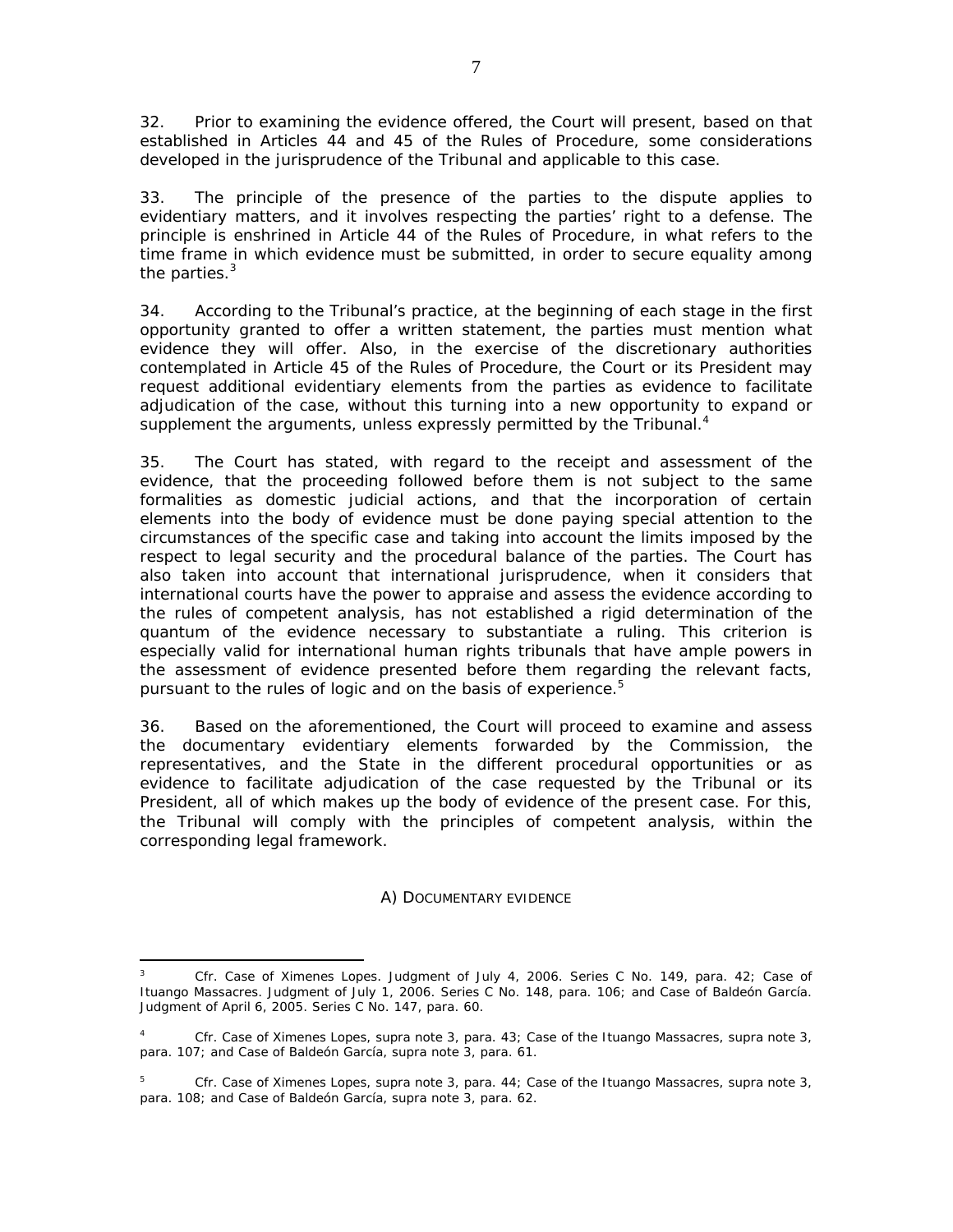37. The Commission, the representatives, and the State presented the expert opinions authenticated or given before a notary public, in response to that stated by the Court in its Ruling of November 24, 2005 (*supra* para. 20). Said expert opinions are summarized below.

# *1. Expert witness proposed by the Inter-American Commission*

# **a) Leo Valladares Lanza, former National Human Rights Commissioner of Honduras**

He was the National Human Rights Commissioner from October 1992 up to March 5, 2002. On January 21, 2002 he published the "Special Report on the Violent Deaths of Boys, Girls, and Teenagers in Honduras," where he summarizes the findings and presents a series of conclusions and recommendations to the State, which he enclosed in his expert opinion.

The State has adopted measures seeking to improve the situation with children, but there are still an elevated number of young deaths and the almost complete ineffectiveness in their investigations persists, as well as the lack of sanctions upon those responsible. Police officers accused of abusing children's' human rights have been brought before the courts, but the number is low in comparison with the number of cases denounced. The State has increased repressive measures against youngsters. On one hand, there is no criminal policy to avoid the abuse against youngsters, and on the other hand, the prevention and protection measures are weak. The Honduran Institute for Children and the Family (hereinafter "IHNFA") is characterized by its bureaucracy, which makes it inefficient. Similarly, the Code for Children and Teenagers, despite being in force for a decade, has not had an effective application and the judges have not received a proper formation. Honduras is the country with the highest poverty levels in the hemisphere, but this does not justify that the main problems be left unattended, and one of them is the situation of boys, girls, and teenagers.

From his Report as National Human Rights Commissioner and of the observations of the current situation, the expert witness concludes that there is a context of violence with regard to boys, girls, and teenagers in Honduras, that impunity persists, and that inmates are not offered an adequate treatment.

## *2. Expert witnesses proposed by the representatives*

**a) Reina Auxiliadora Rivera Joya, current executive director of the non-governmental organization, Center for the Investigation and Promotion of Human Rights, former Criminal Judge and former assistant district attorney of the Human Rights Public Prosecutors' Office.** 

During the decades of the eighties and nineties and the beginning of the twenty-first century, the State has gone from worrying about national security and the regional armed conflict to a fear for public safety, especially due to the increase of organized crime and street violence.

Given the increase in the number of homicides as of the year 1992, police bodies started giving common delinquency a priority as well as trying to comply with their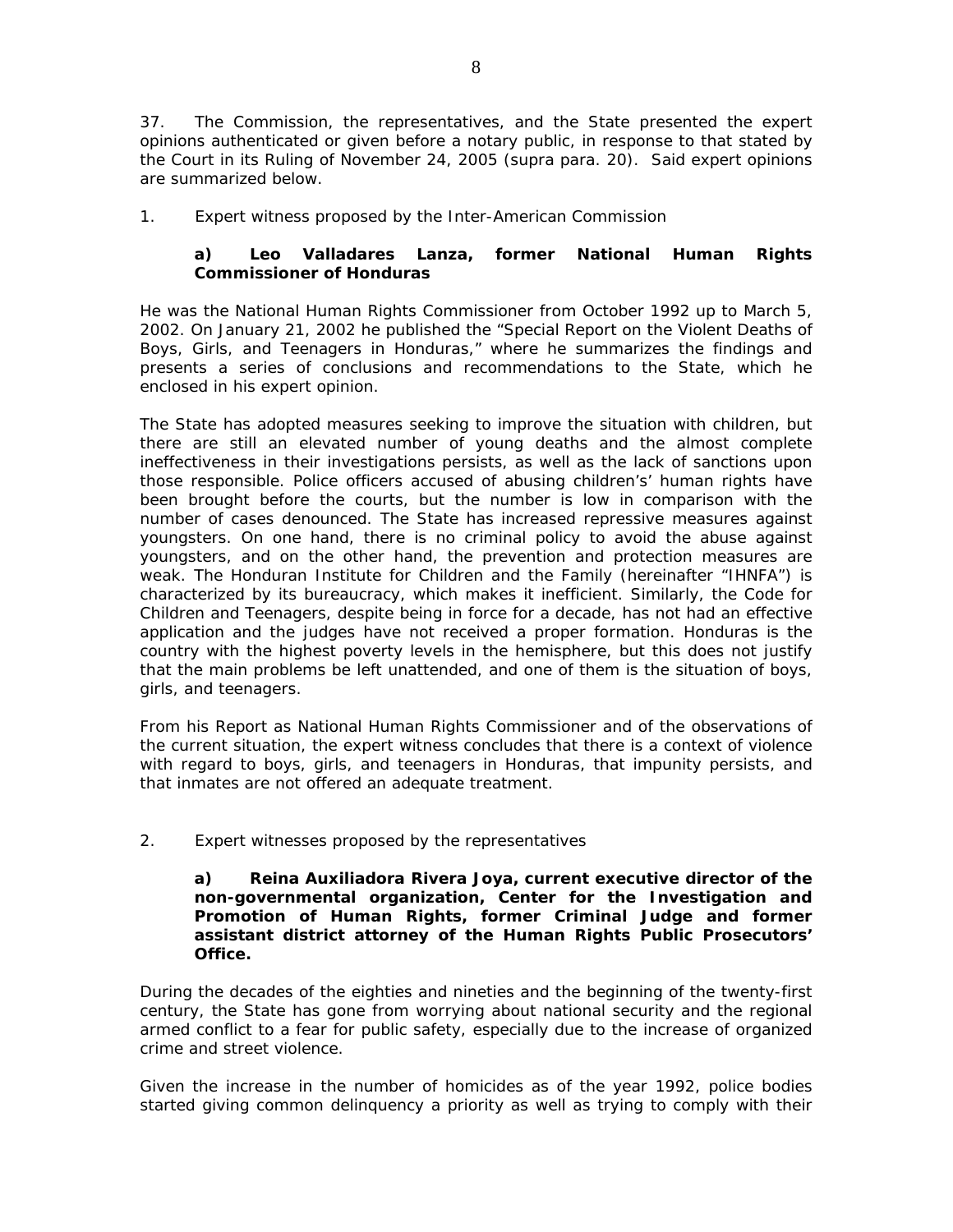role of auxiliary bodies to the Office of the Public Prosecutor and the Judicial Power. In 1998 the Public Security Force (FUSEP) disappeared and the special Police forces attached to the Secretariat of Security were created. Despite the change of approach regarding the new threats to security, the personnel and professional formation of police remained under the coordination of the Armed Forces until the end of the year 1998, reason for which the accusations regarding violations to human rights that were allegedly committed by security bodies were a constant in that decade. Said situation continues up to this date, despite the transition to civil command. There are a high number of complaints against different authorities and against the Armed Forces due to abuse of authority, excessive use of force, physical aggressions, illegal arrests, as well as homicides.

In the year 2002 the Human Rights Commissioner, Leo Valladares Lanza, presented a report that accuses the State and specifically, the police forces, of organizing and/ or tolerating "death squads" under modalities similar to those applied during forced disappearances and extrajudicial killings in the eighties, since there was a "social cleaning" or "social prophylaxis" campaign. In the year 2003, the Head of Affairs of the Secretariat of Security, surprised all Hondurans by publicly accusing police officials and agents of being involved in activities of organized crime such as theft of vehicles, drug trafficking, and especially illegally arrests, torture, and the extrajudicial killing of "criminal" adults and hundreds of children and youngsters who were accused of criminal activities and of belonging to a mara or young gangs. In recent times the promotion (case of Committees of public safety and of legislations such as the reform to Article 332 wrongly called the "antimaras" law) as well as tolerance (police involved in extrajudicial killings and the high impunity of investigations) to the existence of patterns of "social cleaning" is clear, with teenagers and young gang members currently being their main victims.

Youngsters are normally, on a daily basis, victims and perpetrators of violent acts that result in injuries and deaths. Crime and violence become phenomena that are practically inseparable, whichever their causes, and it has been proven that the greatest number of violent deaths are of teenagers and youngsters. Data in general state that in Honduras, during the last three years, almost 14,000 people have lost their life in a violent manner. Statistics inform that in a large proportion the victims of violence are young men between the ages of 16 and 35. Aggressors are also mainly young men. Studies affirm that the participation of children in criminal activities is no greater than 18% in more than two decades.

The violation to the right to life of children and youngsters in Honduras have their maximum expression in the summary killings that have been occurring in the country since the beginning of the nineties, but that started receiving more public attention at the end of this decade. Honduran children and youngsters, especially the poor, live in violent contexts, in which they are the main victims of a war where the authorities, adults, the society in general, and youngsters themselves are active protagonists of the wiping out of hundreds of children, teenagers, and youngsters murdered as a consequence of the stigmatization of being a member of a mara or gang. Data from the National Commission of Human Rights points out that of the deaths accounted for in the year 2001, in 54.9% the authors are unknown, a number that allows us to infer that they are planned and executed with premeditation and in an environment in which the authors are concealed.

The maras or gangs are not a new phenomenon in Honduras. The maras are connected to organized crime, because the policy in charge of cleaning the streets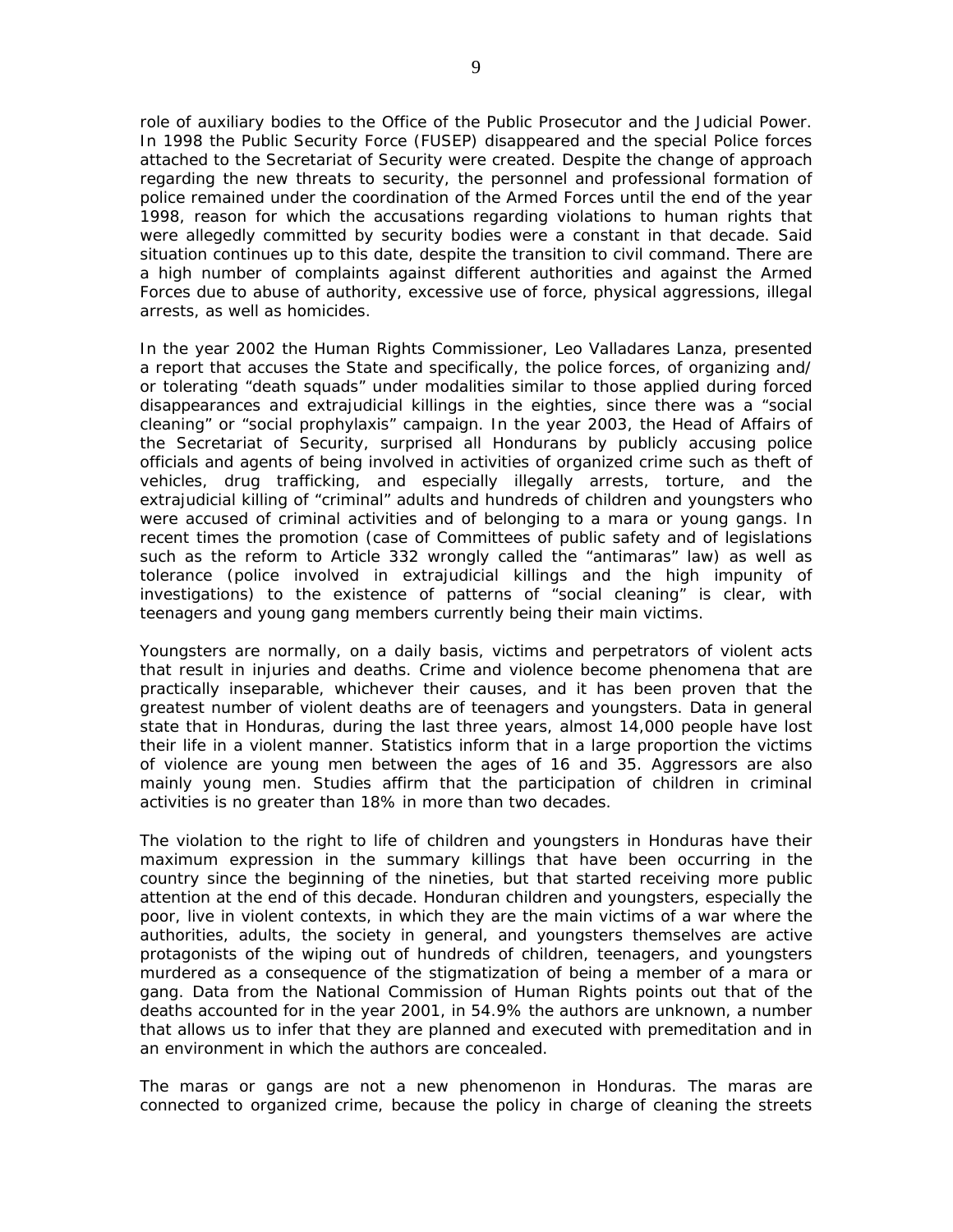has joined many members to drug traffickers, for protection. Gangs are classified as a violent response to a state violence to which their members have been submitted through both exclusion and abandonment.

The main measures adopted by the State to confront the problem of young delinquency stereotyped in gangs or maras have been an increase in administrative apprehensions as of the nineties, which has generated the segregation of children and youngsters in street situations and "under suspicion" of belonging to a mara, and the State's policy of "zero tolerance", among others.

According to data of 2003, in Honduras 50.4% of the population was under the age of 18. 66% of boys and girls between the ages of 0 and 14 years old are under the line of poverty. Despite the important legal instruments the State has, in which it acknowledges the superior interest of children, it has not been able in the practice to improve the general situation of Honduran children and youngsters, since there is a lack of guiding policies and plans in the matter.

# **b) Carlos Tiffer-Sotomayor, attorney**

The current violence in Central America is the result of a long structural process linked to problems of a social, economic, and political-military nature. In recent years a phenomenon of juvenile violence has expanded, and in the case of Honduras it has reached the level of juvenile gangs. Said gangs frequently find themselves involved in illegal activities such as drug consumption, violent acts with other gangs, and the committing of crimes against property such as robbery and theft, and in some cases a delinquency related with crimes against life, sexual liberty, drug trafficking, or extortive kidnapping. However, it is not true that the child and teenage factor are the determining conditions in a phenomenon of insecurity. Besides, we would have to add the important difference between the real criminal rate and the phenomenon of the perception of citizens regarding crime and the security or insecurity in a society. This difference between perception and reality is generated by some members of the press, who exacerbate the fears of the population, with regard to the violence and insecurity generated by the so-called young gangs.

In Honduras the State's response is focused on repression, not only institutional but even private, that seeks to eliminate violence with more violence, thus creating a completely erroneous public policy. True public safety is achieved with a solid social security. Violence has a social structure with a spiral form, that is, if when faced with a violent reaction, the response is more violence, it is sure and probable that there will be more violence. When this repression is focused toward children and teenagers, the problem and dimension of the violent response are greater, since they include violence as cultural patterns, reason for which they will also be violent adults. Public policies must be oriented toward social, and especially, educational policies. At the same time, the best criminal policy must be a good social policy, especially when dealing with young gangs or maras. The criminal policy oriented only to repression is condemned to fail.

The stigmatization suffered by children and teenagers turn them from perpetrators to victims, and produces a phenomenon of exclusion both by the population as well as through auto exclusion. When perceived as those responsible for the lack of public safety, they themselves incorporate this perception and consider themselves excluded from society. Said stigmatization will emphasize stratification and the differences between social classes.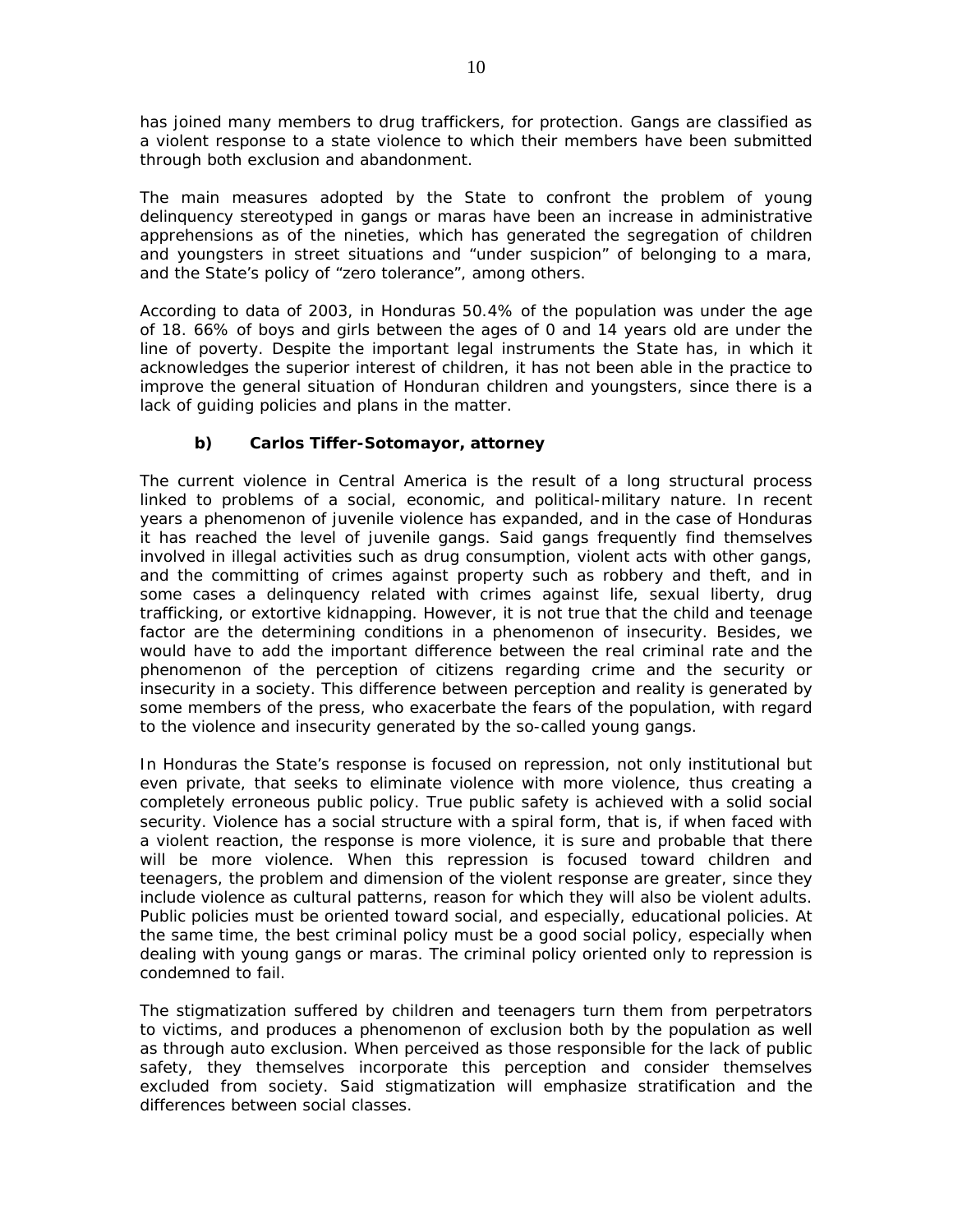The elaboration of a public policy for children and teenagers that considers prevention, before repression, and a predominant educational purpose, that minimizes state intervention and that makes criminal reaction flexible and diversified, and that offers greater reflection and a multidisciplinary analysis is necessary. Specific measures are necessary, such as prioritizing social policy along with studies of the cost of violence, redistribution of wealth and an offer of a better work level for all and the possibility of healthy recreation for youngsters.

## *3) Expert witnesses proposed by the State*

# **a) Lolis María Salas Montes, attorney**

The State carried out an interinstitutional process of large dimensions that seeks to deepen the legislation regarding family and children matters, with the objective of overcoming the gaps, hiatus, contradictions, and legislative dispersion in this subject. It also seeks to update said legislation to the international instruments Honduras has signed. Among the actors that conform this initiative are The Supreme Court of Justice, the National Congress, the National Human Rights Commission, and the State Secretariat in the Offices of the Interior and Justice.

A National Plan for the Attention of Children and Teenagers is being prepared, programmed to be executed in the period 2002-2010. Governmental sectors, the civil society, and non-governmental organizations were recently summoned in order to revise the mentioned Plan and improve the elaboration of the actions executed in the country in favor of children and teenagers. One of the great recommendations is directed to the inclusion of a new chapter on violence against boys, girls, and teenagers, which includes sections on child abuse, sexual abuse, and on maras or gangs.

Another effort of the State was the intervention of the Honduran Institute for Children and Family (IHNFA) that motivated the conformation of an Intervening Commission to diagnose the reality of this Institute, of which the expert witness was a part from August 2003 to September 2004. This Intervening Commission prepared the Situational Diagnosis on the institutional scenario of the IHNFA and suggested strategies to achieve absolute respect of the superior interest of boys and girls. As a result, the State expanded the time period to appoint the Intervening Commission, time in which a series of actions were executed in order to ensure the protection of minors in situations of social risk and in conflict with the law, based on national legislation and international instruments on matters of children and teenagers. Likewise, an approach was achieved with all sectors of civil society and nongovernmental organizations to analyze the situation of the IHNFA and to know of both the work of the State and those sectors.

The State has shown good will in collecting the national budgets in order to assign sufficient resources to attend the needs of the child and teenage populations in vulnerable conditions. The institutions with the responsibility of leading this matter must be located in the corresponding level given their fundamental importance and to receive the budget demanded.

## **b) Ramón Antonio Romero Cantarero, Presidential Advisor in Security matters, former Consultant of the Interinstitutional**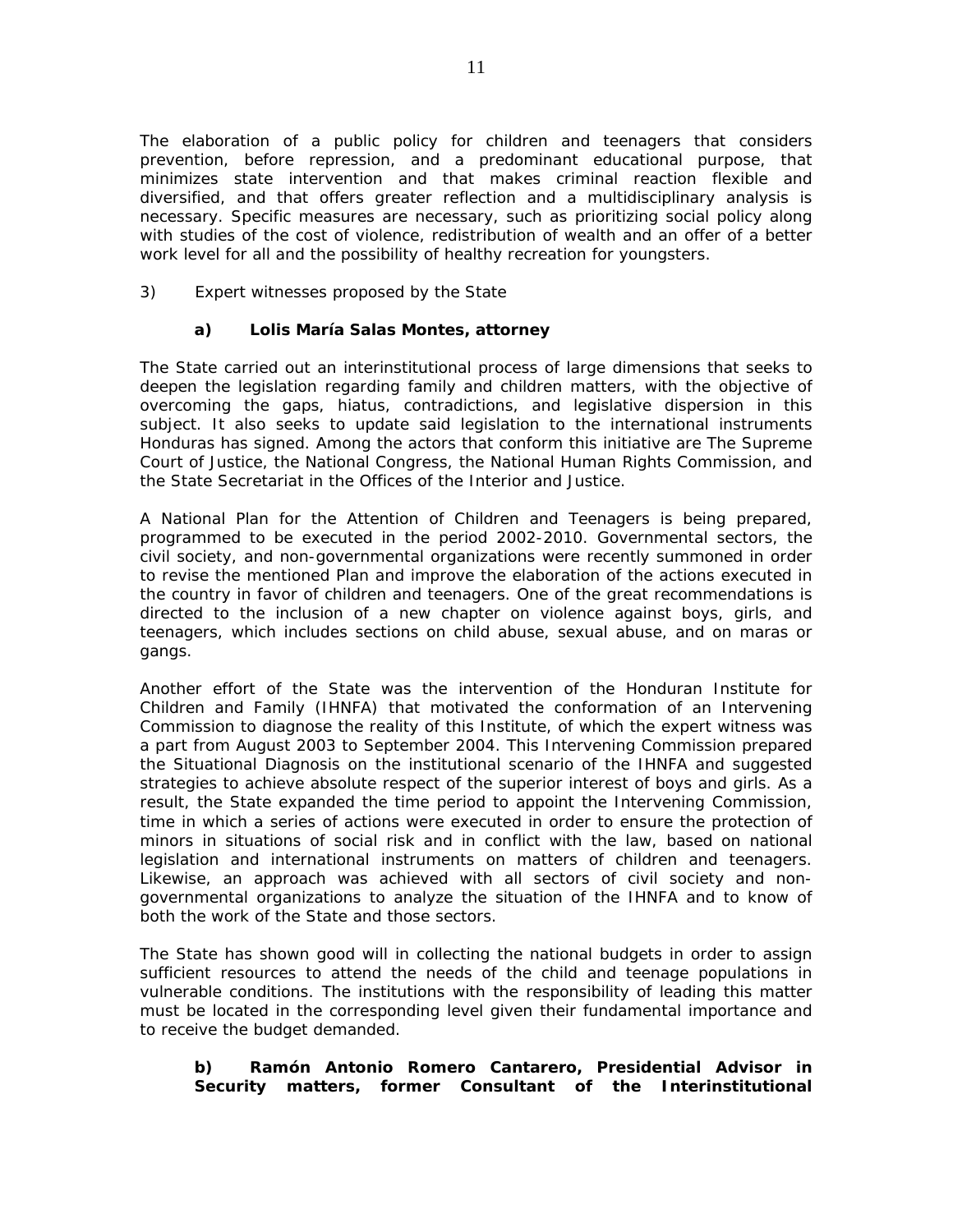#### **Commission for the Protection of the Moral and Physical Integrity of Children**

The phenomena of violent deaths in boys and girls has multiple causes, among which we can mention, based on the results of the investigations of the Special Unit of Investigation of Deaths of Minors: the deaths occurred within gangs; those produced in conflicts between rival gangs; those produced in confrontations with the authority or with citizens when gang members are committing crimes; those produced by executions ordered by groups of drug traffickers and organized crime, and those produced by clandestine groups, which have been characterized by the Former National Human Rights Commissioner, Leo Valladares Lanza, himself as groups of social cleaning financed by non-identified national sectors, presumably formed by criminal, military members, former military members, police agents, and former police agents.

From 1986 and up to 2002 approximately 700 boys and girls died violently and in unclear conditions, conclusion based on the forms for the removal of bodies of the Department of Forensic Medicine of the Public Prosecutors' Office and the DGIC, which offer the trustworthiest information. The above explains the difference between the numbers of the State in comparison with the numbers presented by non-governmental organizations whose source is the imprecise information published in national newspapers. The deaths within gangs are approximately 60% of the cases, the actions of organized crime and drug trafficking cause more than 30% of said deaths, and 8% is attributed to specific clandestine groups of "social cleaning". Investigations have also established that among the alleged guilty parties are police agents linked to specific clandestine groups of "social cleaning", proceeding immediately to their criminal processing. The results of the different actions tend to be evident and decisive in the medium and long term, although there are already valuable results in the short-term.

The State has worried about investigating the cases of deaths in minors and ending all type of impunity. The President of the Republic has acknowledged before the national and international community that the phenomenon of violent deaths of youngsters is occurring in Honduras, many of them linked to gangs, as well as its commitment to investigate these deaths.

The State has adopted several measures for the prevention of the death of minors and violence related to gangs: the creation of the National Program for the Prevention, Rehabilitation, and Social Reinsertion of people related to gangs; the intervention and restructuring of the IHNFA; the request for international cooperation for the execution of projects for methodological readjustment and social infrastructure for the internment of boys and girls under the responsibility of the IHNFA; the offering of the opportunity to more than 600 boys and girls of the street or in risky situations of being attended in Spanish institutions and to a greater number of being attended nationally, as well as more than a million children benefited by the Program of School Snacks; the readjustment of the infrastructure of criminal centers, and the execution of rehabilitation programs and removal of tattoos in criminal centers and in some penitentiary centers.

## **c) Ricardo Rolando Díaz Martínez, general supervisor of the Secretariat of Security, appointed in charge of the Special Unit for the Investigation of the Deaths of Minors**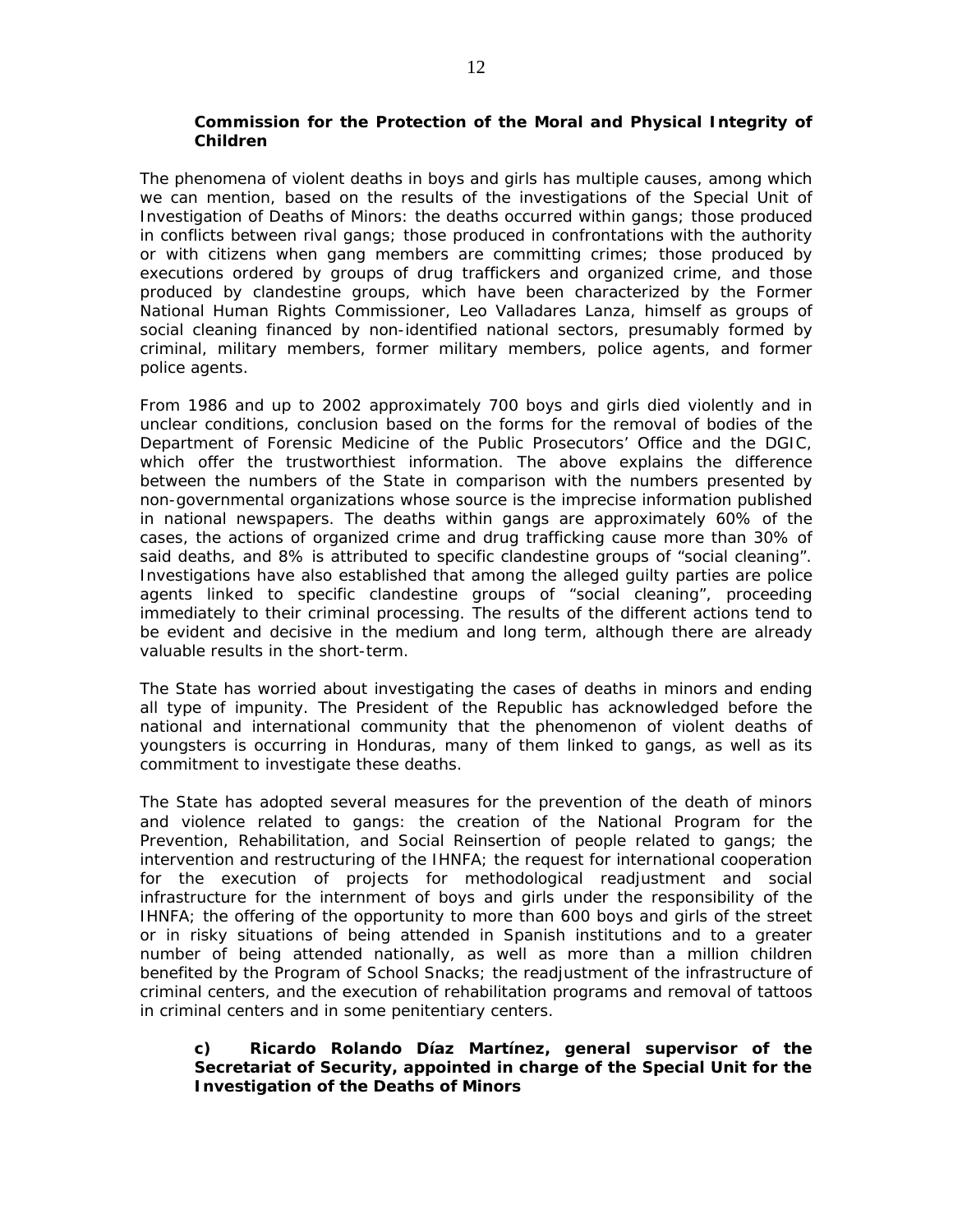The Special Unit for the Investigation of the Deaths of Minors must investigate all the cases of deaths of people under the age of 21 that have characteristics of patterns considered as executions. The team is in charge of around 1,016 files assigned to homicides, among which an average of 186 have been forwarded to the Prosecutors of the Public Prosecutors' Office.

Monthly reports with the results of the investigative activities are given to the Interinstitutional Commission for the Protection of Children, which is the governing body of the Special Unit. Through cooperation with non-governmental institutions some type of witness protection to deponents or personnel who becomes aware of violent acts has been established. Likewise, transparent mechanisms of information regarding the investigative activities carried out have been established.

## *C) EVIDENCE ASSESSMENT*

## *Assessment of Documentary Evidence*

 $\overline{a}$ 

38. In this case, as in others, $6$  the Tribunal admits the probative value of the documents presented in a timely fashion by the parties, or requested as evidence to facilitate adjudication of the case pursuant to Article 45 of its Rules of Procedure, that were not disputed or objected, and whose authenticity was not questioned.

39. The Court adds to the body of evidence, pursuant to Article 45(1) of the Rules of Procedure and because it considers that they are useful in the issuing of a ruling in this case, the documents provided by the representatives as appendixes to their final written arguments (*supra* para. 25), and the documents provided by the expert witness Leo Valladares Lanza as appendixes to his expert opinion (*supra* para. 22).

40. In application of that stated in Article 45(1) of the Rules of Procedure, the Court included in the body of evidence of the case the documents presented by the representatives, which correspond to part of the documents requested by the Tribunal as evidence to facilitate adjudication of the case (*supra* paras. 29 and 31). The State also presented part of the evidence requested to facilitate adjudication of the case (*supra* para. 29).

41. The Court adds the following documents, which were not presented by the representatives in the corresponding procedural moment, to the body of evidence, in application of Article 45(1) of the Rules of Procedures since it considers them useful for the resolution of this case, specifically: part of the domestic judicial dossier that corresponds to folios 502 through 569; official letter of the Criminal Court of First Instance of the Judicial Section of Tegucigalpa, Department of Francisco Morazán, addressed to the President of the Supreme Court of Justice of Honduras, dated May 26, 2006; birth certificate of Diomedes Tito Casildo García, No. 0201-1940-00277, issued by the National Registry of Persons, Civil Municipal Registry, on June 19, 2006; birth certificate of Andrea Sánchez Loredo, No. 0201-1935-00149, issued by the National Registry of Persons, Civil Municipal Registry, on June 19, 2006; death certificate of Andrea Sánchez Loredo, No. 0107-1985-00206, issued by the National Registry of Persons, Civil Municipal Registry on June 20, 2006; birth certificate of

*<sup>6</sup> Cfr. Case of Ximenes Lopes, supra* note 3, para. 48; *Case of the Ituango Massacres, supra* note 3, para. 112; and *Case of Baldeón García*, *supra* note 3, para. 65.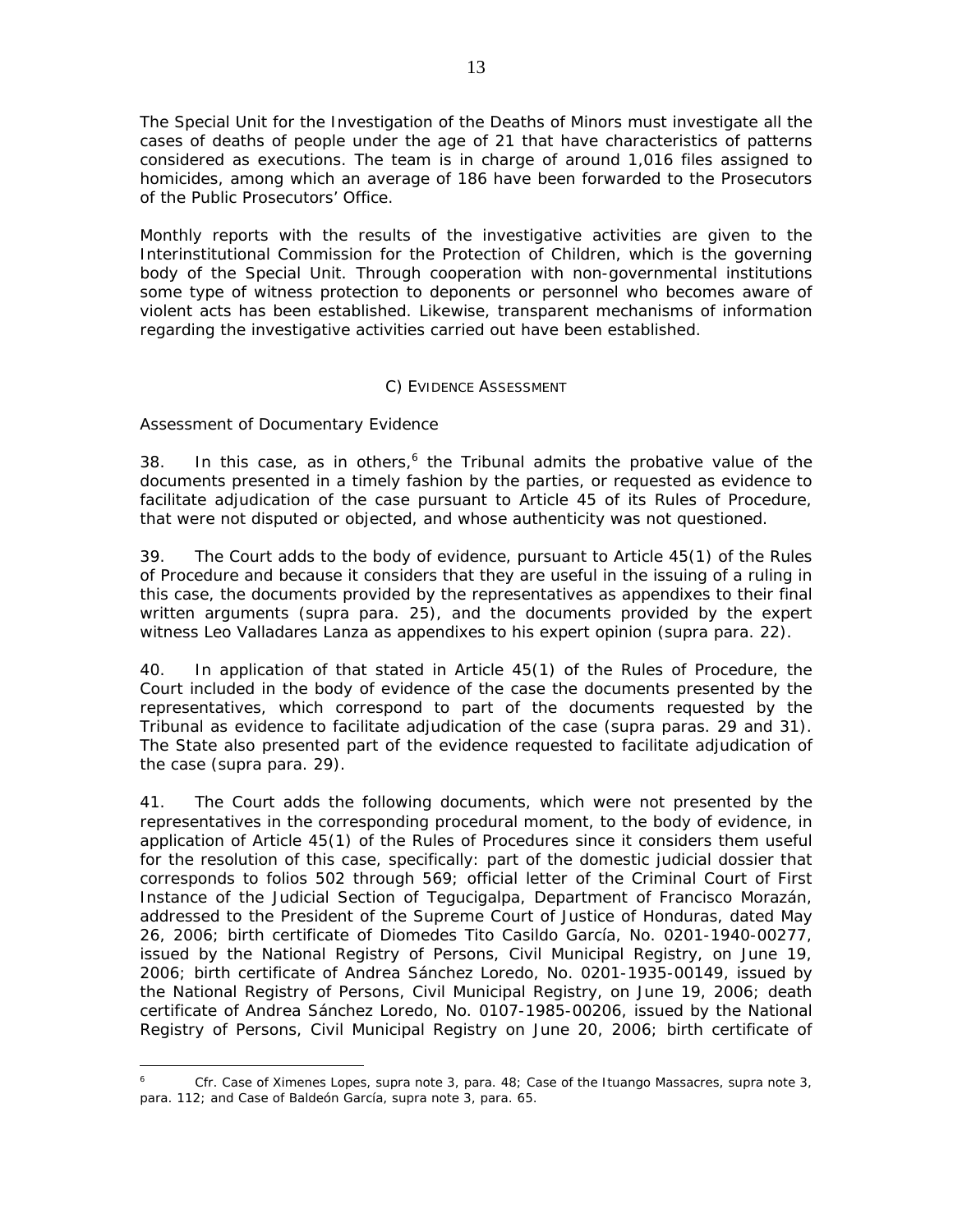Ester Patricia García Sánchez, No. 0801-1979-08582, issued by the National registry of Persons, Civil Municipal Registry on June 19, 2006; birth certificate of Jorge Moisés García Sánchez, No. 0801-1976-09742, issued by the National Registry of Persons, Civil Municipal Registry, on June 19, 2006; and birth certificate of Fidelia Sarahí García Sánchez, No. 0801-1977-07721, issued by the National Registry of Persons, Civil Municipal Registry, on June 19, 2006.Likewise, pursuant to that stated in Article 45(1) of the Rules of Procedure, the Court adds to the body of evidence some documents that, even though presented in a time-barred manner by the State as appendixes to their brief of final arguments (*supra* para. 26 and *infra* para. 49), the Tribunal considers that they contribute elements and are useful for the resolution of this case, specifically: Diagnosis on Criminality in Honduras (Executive Summary), National Human Rights Commission of Honduras, UNDP; Synopsis of agreements 2000-2003, Interinstitutional Commission on Criminal Justice (CIJP), Spanish Agency of International Cooperation (AECI), Project for the Strengthening of the Judicial Power of Honduras. Tegucigalpa M.D.C., Honduras. May 2004; Report on the advances in the legal proceedings and investigation of the deaths of children and youngsters in Honduras of August 25, 2003. Secretariat of State in the Offices of the Interior and Justice, Tegucigalpa M.D.C., Honduras; Report on the advances in the legal proceedings and investigation of the deaths of children and youngsters in Honduras of February 25, 2004, Secretariat of State in the Offices of the Interior and Justice, Tegucigalpa M.D.C, Honduras; Report on the advances in the legal proceedings and investigation of the deaths of children and youngsters in Honduras of August 25, 2003, Secretariat of State in the Offices of the Interior and Justice, Tegucigalpa M.D.C, Honduras; National Statistics. Published between July 2003 and October 2005 and National Statistics. Published between July 2003 and January 2006. Special Unit for the Investigation of the Deaths of Minors; Report on convictions in violent deaths of boys and girls. Public Prosecutors' Office; Lists of participants and training materials for Workshops on the identification of maras and tattoos; and National Statistics from June 2003 through January 2006. Special Unit for the Investigation of Deaths in Minors. Finally, pursuant to that stated in Article 45(1) of the Rules of Procedure, the Court adds as evidence to facilitate adjudication of the case the document "*Los derechos civiles y políticos, en particular las cuestiones relacionadas con las desapariciones y las ejecuciones sumarias. Ejecuciones extrajudiciales, sumarias o arbitrarias*". Report of the Special Rapporteur, Mrs. Asma Jahangir, presented in compliance of Decision 2002/36 of the Human Rights Commission. Addition. Mission to Honduras. E/CN.4/2003/3/Add.2. June 14, 2002.

42. Regarding the statements given before to a notary public (affidavit) by the expert witnesses Ramón Antonio Romero Cantarero, Ricardo Rolando Díaz Martínez, and Nora Suyapa Urbina Pineda (*supra* para. 23), the Commission stated that it agreed with the observation made at that time by the representatives, in the sense that these persons were public employees, and that due to their position they could have a motive that leads to the possibility to question their characterization as expert witnesses. In what refers to the specific observations, the Commission stated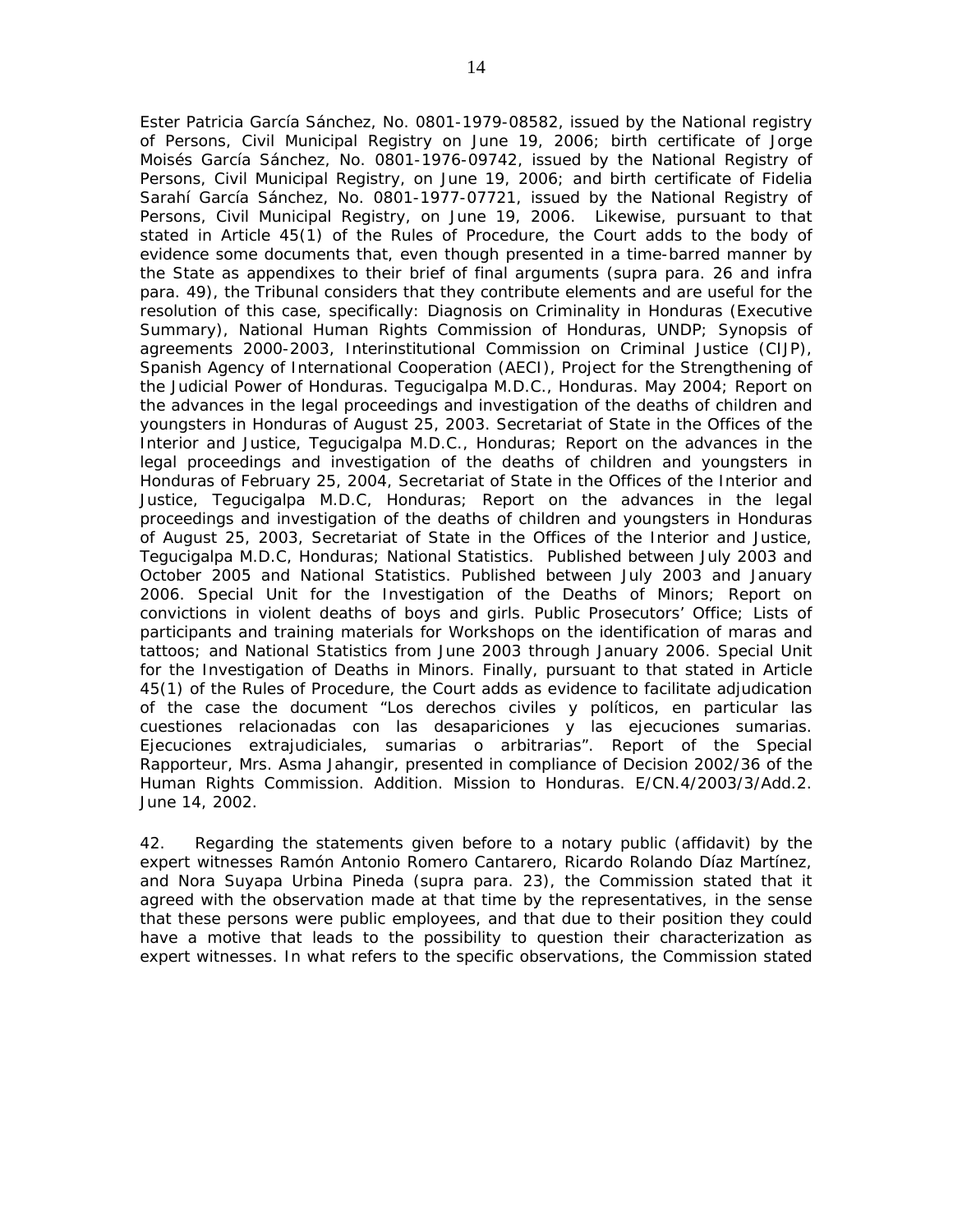that Mr. Ricardo Rolando Díaz Martínez, General Supervisor of the Secretariat of Security, appointed in charge of the Special Unit for the Investigation of the Deaths of Minors since May 2003, gave his statement "from the point of view of a person interested in proving the effectiveness of measures adopted by the State regarding some substantive elements." Likewise, it stated that Mr. Romero Cantarero gave a statement referring to "matters that were under his charge [as Consultant or Presidential Advisor]" and that Mrs. Urbina Pineda offered a statement on "the defense of her work as Special Prosecutor of Children". Therefore, the Commission concluded that the three statements "lack the characteristics of fairness necessary to substantiate the receipt of an opinion of an expert witness."

43. In this regard, in first instance, the Court observes that, despite calling repeatedly upon Ramón Antonio Romero Cantarero, Ricardo Rolando Díaz Martínez, and Nora Suyapa Urbina Pineda, through the State, for the presentation of information regarding if they were included in any of the motives described in Article 50 of the Rules of Procedure in relation with Article 19(1) of the Statute and if they had any direct participation in this case, it was not presented. In that sense, this Tribunal reprimanded the State who upon proposing said persons as expert witnesses, who through it should have sent the information required, it should have made the corresponding diligences to send the Court said information, so the Tribunal could have it.<sup>7</sup>

44. In second place, in what refers specifically to the statements offered before a notary public by the expert witnesses Ramón Antonio Romero Cantarero (*supra* para. 37(3)(b)) and Ricardo Rolando Díaz Martínez (supra para. 37(3)(c)), taking into account the Commission's observations, this Court admits them within the totality of the body of evidence, pursuant to the principles of competent analysis.

45. In what refers to the statement offered before a notary public by Mrs. Nora Suyapa Urbina Pineda, it was presented in a time-barred manner, on January 16, 2006 (*supra* para. 23), that is, eleven days after the time period set to do so, reason for which this Tribunal does not accept it within the body of evidence.

46. Regarding the authenticated statement offered by the expert witnesses Leo Valladares Lanza (*supra* para. 37(1)(a)), offered by the Commission; Reina Auxiliadora Rivera Joya (*supra* para. 37(2)(a)) and Carlos Tiffer Sotomayor (*supra* para.  $37(2)(b)$ , offered by the representatives, and the expert opinion given before a notary public (affidavit) by Lolis María Salas Montes (*supra* para. 37(3)(a)), proposed by the State, this Court admits the expert opinions, and assesses them within the totality of the body of evidence pursuant to competent analysis. It is important to mention that the Tribunal has, on other occasions, admitted sworn statements that were not given before a notary public, when this does not affect legal certainty and the procedural balance between the parties. $8$ 

47. On the other hand, through its Decision of November 24, 2005, the Court ordered that the Inter-American Commission, the representatives, and the State

 $\overline{a}$ <sup>7</sup> *Cfr. Case of the Sawhoyamaxa Indigenous Community.* Judgment of March 29, 2006. Series C No. 146, para. 48; *Case of the Pueblo Bello Massacre.* Judgment of January 31, 2006. Series C No. 140, para. 77; and *Case of Gómez Palomino*. Judgment of November 22, 2005. Series C No. 136, para. 52.

<sup>8</sup> *Cfr. Case of Ximenes Lopes*, *supra* note 3, para. 52; *Case of the Ituango Massacres*, *supra* note 3, para. 114; and *Case of Baldeón García, supra* note 3, para. 66*.*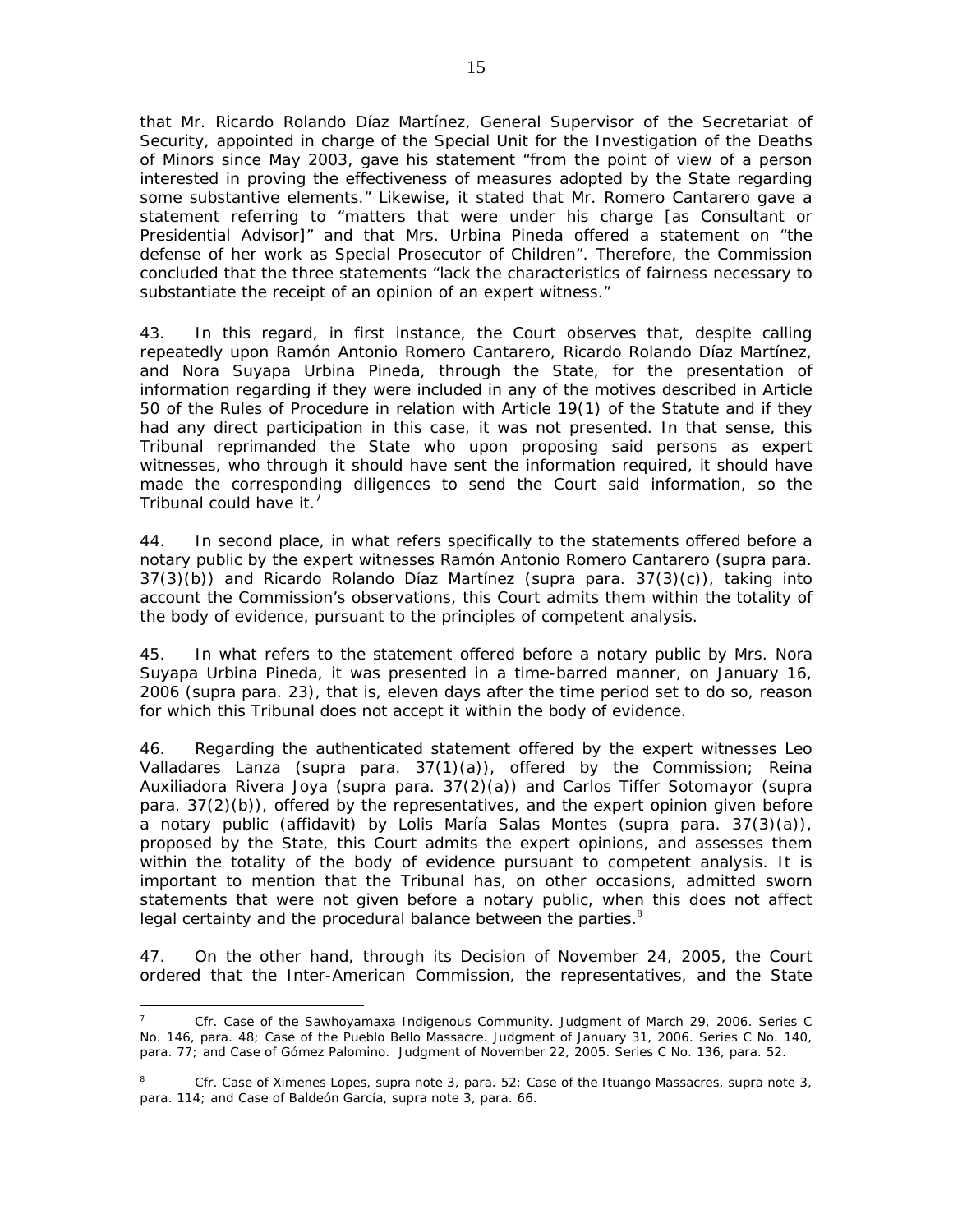present their final written arguments, no later than January 23, 2006 (*supra* para. 20). Both the Commission and the representatives presented the mentioned final arguments on the date stated (*supra* para. 25). The State, however, presented its brief of final arguments along with its appendixes on February 24, 2006 (*supra* para. 26).

48. In this sense, on March 13, 2006 the Commission and the representatives presented their observations with regard to the presentation of said brief by the State. The Commission indicated that the presentation of the State's final arguments and its appendixes was time-barred and that its admission would threaten the equality between the parties in the proceedings before the Court. On their part, the representatives requested that the Court "not admit the final arguments presented by the […] State […], since they were presented in a time-barred manner and affected the procedural balance" of the parties. However, they also mentioned that in the section called "Content and scope of the State's Partial Assent", Honduras offers "light on the scope of the acceptance of the State's international responsibility, that up to that time was not clear[, and that] it seems to indicate that its assent covers all matters of this case that do no refer to the existence of a pattern of extrajudicial killings of boys, girls, and teenagers tolerated or fomented by the State," and they requested that the Court "issue a favorable ruling regarding the assent presented [by the State] in the terms described."

49. Given that the State presented its brief of final arguments along with its appendixes in a time-barred manner, this Tribunal does not admit them. However, this Court cannot ignore that in the mentioned brief the State expressed its position on the scope of its acknowledgement of responsibility, by expanding and precising its terms with regard to the violations presented by the Commission and the representatives. In this sense, given that the State may assent during any stage of the procedure,<sup>9</sup> this Tribunal considers that it may not exclude or limit the effect of that expressed by the State regarding its acquiescence. Therefore, this Court will consider that expressed by the State regarding its assent in the mentioned brief.

50. Regarding the articles published by the press presented by the parties, the Tribunal considers that they may be assessed when they include public or notorious facts or statements of State employees or when they corroborate aspects related to the case  $10$ 

#### **VI ACKNOWLEDGMENT OF INTERNATIONAL RESPONSIBILITY**

## 51. Article 53(2) of the Rules of Procedures establishes that

[i]f the respondent informs the Court of its acquiescence to the claims of the party that has brought the case as well as to the claims of the representatives of the alleged victims, their next of kin or representatives, the Court, after hearing the opinions of the other parties to the case, shall decide whether such acquiescence and its juridical effects are acceptable. In that event, the Court shall determine the appropriate reparations and indemnities.

 $\overline{a}$ <sup>9</sup> *Cfr. Case of the "Mapiripán Massacre".* Judgment of September 15, 2005. Series C No. 134, para. 66*;* and *Case of Mack Chang*. Judgment of November 25, 2003. Series C No. 101, para. 108.

<sup>10</sup> *Cfr. Case of Ximenes Lopes, supra* note 3, para. 55; *Case of the Ituango Massacres, supra* note 3, para. 122; and *Case of Palamara Iribarne.* Judgment of November 22, 2005. Series C No. 135, para. 60.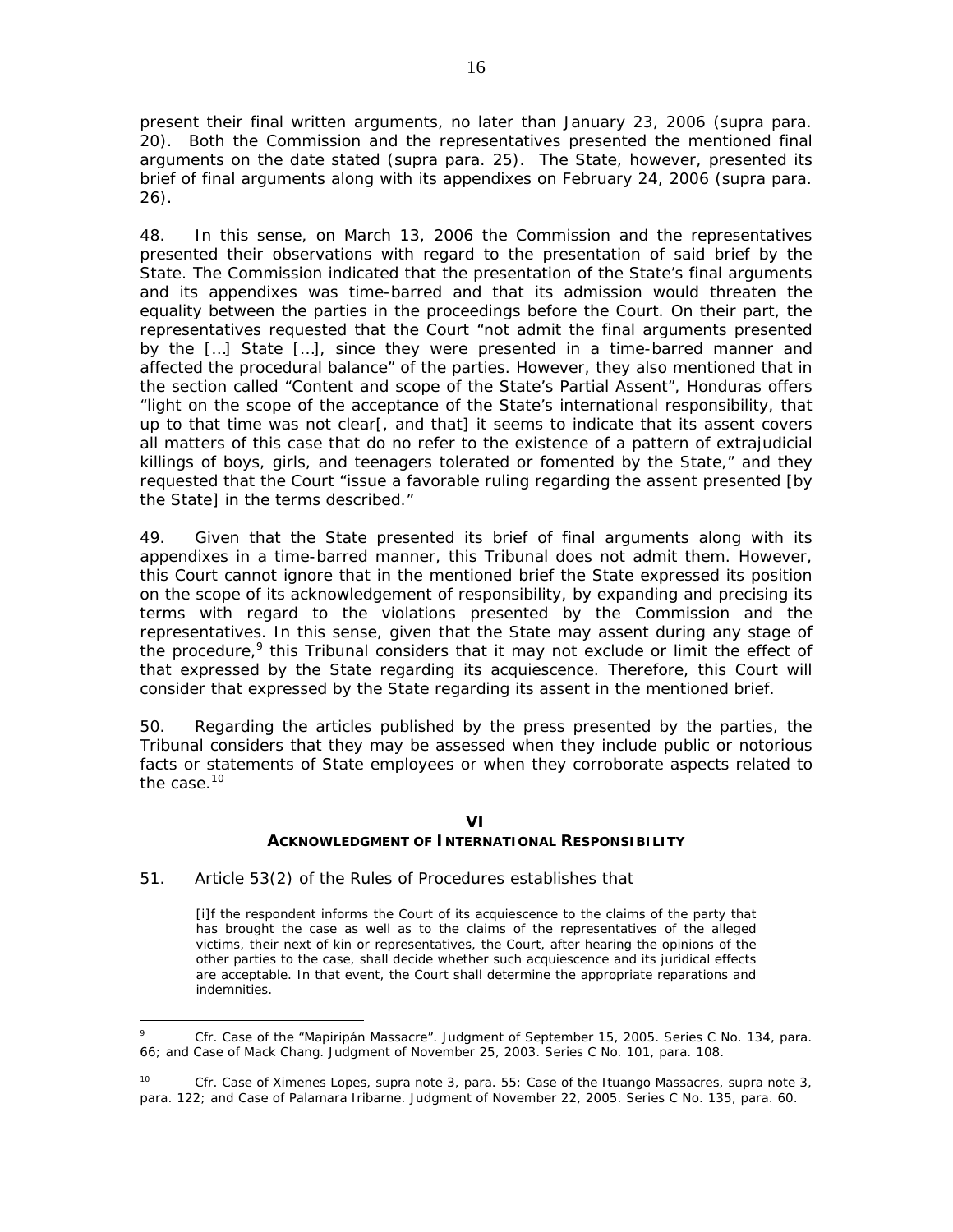52. The Inter-American Court, in exercising its contentious function, applies and interprets the American Convention and, when a case has already been submitted to its jurisdiction, it is empowered to declare the international responsibility of a State Party to the Convention for violation of its provisions.<sup>11</sup>

53. The Tribunal, in the use of its jurisdictional functions of international protection of human rights, may determine if an acknowledgment of international responsibility made by a respondent State offers sufficient foundation, in the terms of the American Convention, to continue or not with the examination of the merits and the determination of the possible reparations and costs. For these effects, the Court will analyze the situation presented in each specific case.<sup>12</sup>

54. In the respondent's plea the State indicated that

it does not contest the facts exposed in paragraphs 27 through 106 of the application [… of] the Inter-American Commission […], nor does it contest the arguments regarding these same facts presented by [… the] representatives, [… since] the same are duly substantiated and proven. Therefore, the State […] accepts the commission of acts by individuals that, despite having resulted in the violations argued by the […] Commission and […] [the representatives] in what refers to the [alleged] victims and their next of kin, it rejects that the same have occurred within the context of a systematic violation of human rights tolerated by the State.

[…]

[...T]he State [...] assents to the parts of the application that relate to those regretful facts, accepting the measures of reparation proposed by the applicants and promising to comply in the least time possible to what that […] Court decides to order in this sense. The State […] DOES NOT assent to the parts included in the arguments of the […] Commission […] and […the] representatives that mention the existence of a context of alleged systematic violation of human rights tolerated and consented by it.

55. When referring to the acknowledgment of responsibility, the State, *inter alia*:

a) acknowledged, in reference to the violation of Article 7 of the Convention, that: i) Marco Antonio Servellón García, Rony Alexis Betancourth Vásquez, Orlando Álvarez Ríos, and Diomedes Obed García Sánchez were detained without an arrest warrant, and none of them was surprised *in fraganti* in the commission of a crime, reason for which in the arrest with excessive violence and without a justified reason Articles 7(2) and 7(3) of the Convention were violated; ii) it did not inform the parents of the minors Servellón García and Betancourth Vásquez about their arrest, despite there was a special obligation to do so, nor did it inform the next of kin of Orlando Álvarez Ríos and Diomedes Obed García Sánchez, in violation of Article 7(4) of the Convention; iii) the alleged victims were not released despite the fact that the Police Judge issued a decision that stated it, being detained in a clandestine manner, since they appeared in the list of persons released on September 16, 1995, and that said Judge did not make sure that the mentioned decision was made effective, in violation of Article 7(5) of the Convention; iv) the minors Servellón García and Betancourth Vásquez were

 $11$ <sup>11</sup> *Cfr. Case of Ximenes Lopes, supra* note 3, para. 61*; Case of the Ituango Massacres, supra* note 3, para. 57; and *Case of Baldeón García*, *supra* note 3, para. 37.

<sup>12</sup> *Cfr. Case of Montero Aranguren et al.* Judgment of July 5, 2006. Series C No. 150, para. 39; *Case of Ximenes Lopes*, *supra* note 3, para. 62; and *Case f the Ituango Massacres, supra* note 3, para. 58.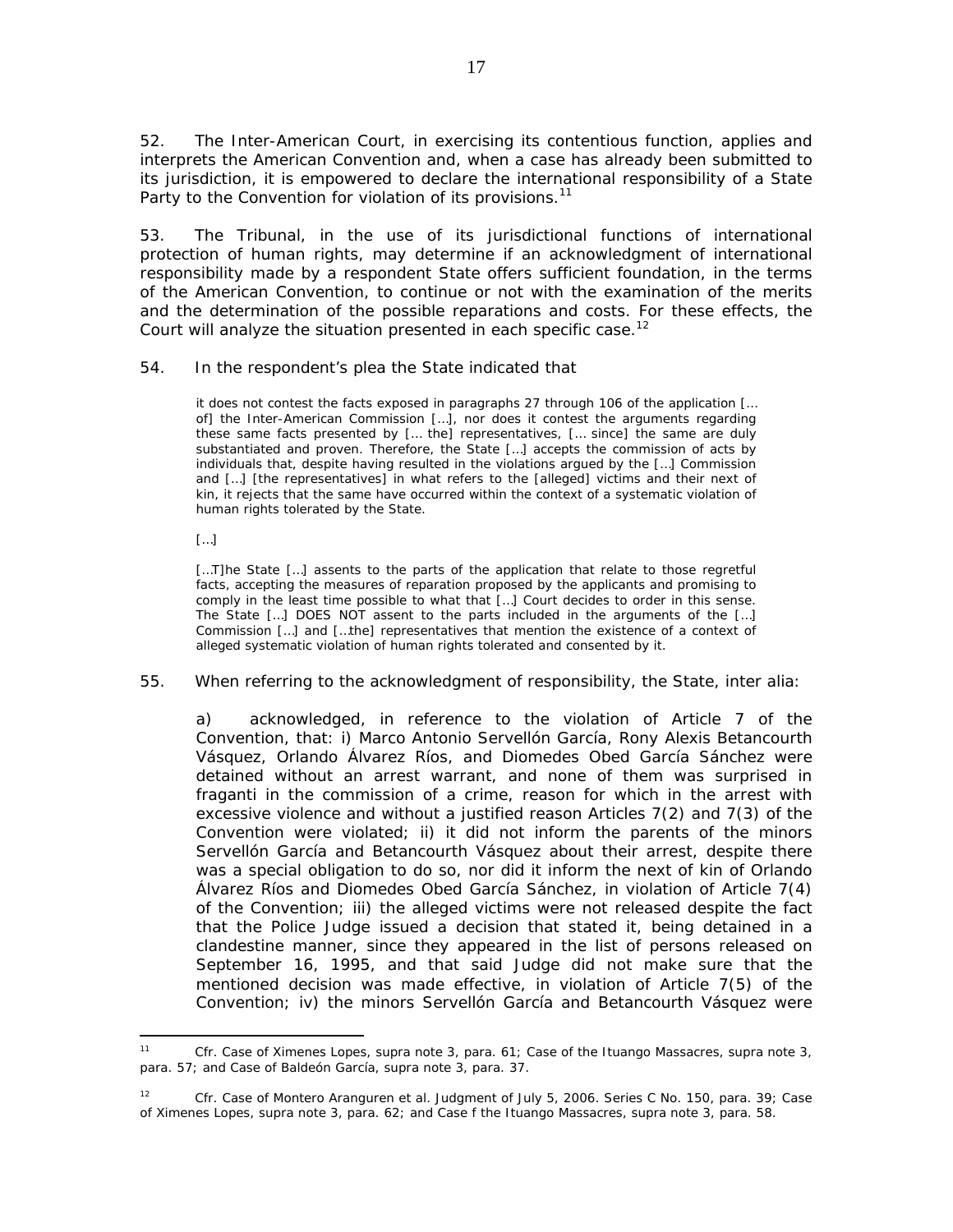not separated from the adults at the time of their arrest and they remained in the police cells, which exposed them to damaging circumstances for the minors, nor were measures adopted so that the children could have contact with their next of kin or that a minor's judge revise the legality of their arrest, and v) by being detained in a clandestine manner the alleged victims were deprived of their right to make use of a simple and effective recourse to guarantee their liberty (habeas corpus), in violation of Article 7(6) of the Convention;

b) acknowledged the violation of Article 4 of the Convention, in detriment of the four alleged victims, since their death was caused and the fact occurred while they were under the custody of State agents;

c) acknowledged the violation of Article 5 of the Convention, in detriment of the four alleged victims, for the tortures and cruel, inhuman, and degrading treatments to which they were submitted, as proven by physical evidence at the time of the disinterment;

d) acknowledged the violation of Articles 8 and 25 of the Convention, since in the way in which the facts occurred it was not possible to provide the four detainees who were later murdered with an effective protection through the recourse of habeas corpus. With regard to the "pardon" allegedly granted by the Police Judge Roxana Sierra, as has been argued by the State, what happened was that there was "a bad use of the term" by the police officials;

e) acknowledged that the results produced in the investigation have not been up to now adequate and that, therefore, Articles 8 and 25 of the Convention have been violated by omission, in detriment of the next of kin of the alleged victims, but it rejected that the facts have not been investigated, and

f) it acknowledged having violated the rights mentioned, since "there has still not been an adequate sanction for the perpetrators [of the] crime."

56. In its observations to the State's acquiescence, the Commission indicated, *inter alia*, that

a) the controversy on the facts described in paragraphs 27 through 106 of the application has ceased, as well as regarding the allegations made in this sense by the representatives in their brief of pleadings and motions, with the exception of the context in which the facts occurred described in paragraphs 23 through 26 of the application. In what refers to the facts not acknowledged by the State regarding the alleged context of violence in which they occurred, the Commission mentioned that the evidence provided in a timely manner proves a context of violence and immunity, and that the verification of the context is essential in qualifying the violations for which the State has assumed responsibility and, especially, in defining the reparations whose execution results imperative in order to guarantee the prevention of similar violations;

b) the State acknowledged the violation of the Articles of the Convention argued by the Commission in its application, but presented some considerations on the way in which, in its opinion, said violations occurred. Therefore, the Commission considers that the facts and reasons in which the State substantiates said acknowledgment do not correspond integrally to the arguments presented by it. In that sense, the Commission mentioned that in the present case a situation of impunity has presented itself, since more than "nine" years after the facts occurred those responsible for the extra judicial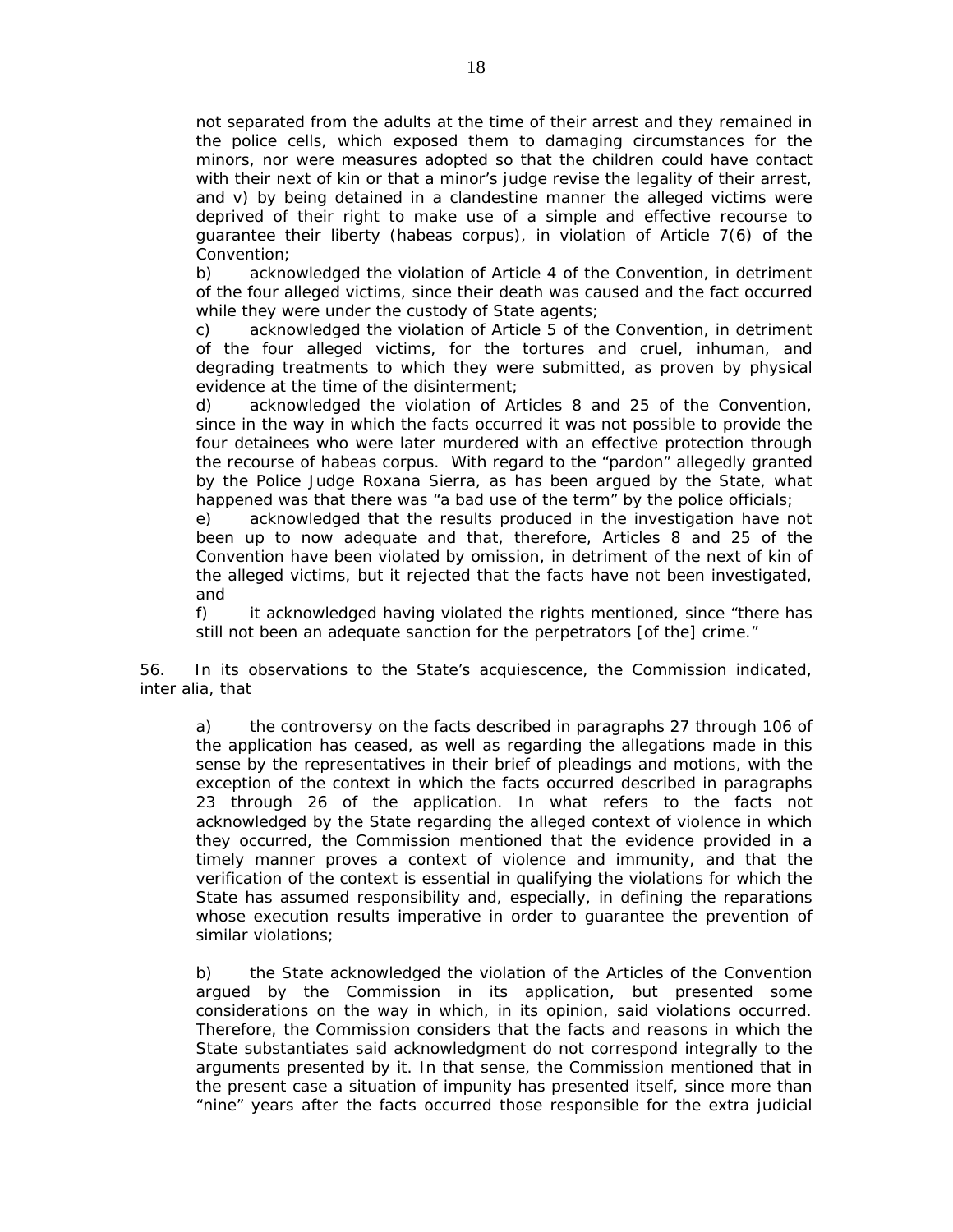killings and torture of the four alleged victims have not been individualized or sanctioned through a definitive and executed judgment. However, the State, when referring to the legal claims of the application, indicated that "we cannot speak of impunity in these cases, in a conclusive and definitive manner," reason for which the Commission considers that this affirmation "does not concur with the realities proven in the case […]."

c) the acknowledgment of the state's responsibility includes a general acceptance of the obligation to repair the alleged victims and their next of kin, and

d) it values the acknowledgment of partial responsibility made by the State.

57. Finally, the Commission requested that the Court admit the acceptance of the facts, as well as the partial acknowledgment of international responsibility made by the State, and that the Court detail in its judgment the facts and the legal considerations that substantiate the violations acknowledged by the State.

58. On its part in its observations to the assent made by the State, the representatives acknowledged "the good will expressed by the State […] by not contesting the facts presented in the application […] and in [the brief of pleadings and motions] 'since the same are duly substantiated and proven´ and upon the acceptance of the measures of reparation proposed by both parties." However, they stated that

the terms in which [the State] […] made the mentioned acquiescence are not clear, since they seem to indicate that the State accepts its international responsibility for all the violations argued based on the facts accepted as true, but [… from] the section titled "*ON THE RIGHTS OF THE AMERICAN CONVENTION ON HUMAN RIGHTS THAT THE COMMISSION AND THE PETITIONERS CONSIDER HAVE BEEN VIOLATED IN THE PRESENT CASE,*" we can conclude that the State is not accepting all the violations claimed.

Besides, the State denies the existence of a pattern of "*social cleaning*" in Honduras.

59. Additionally, the representatives indicated, *inter alia*, that the State: did not refer to its responsibility for not having notified the alleged victims of the reasons for their arrest (Article 7(4) of the Convention), and only referred to the violation of the right to legal control of the alleged minor victims, not that of those of legal age, who were not presented before an impartial and independent judge, but instead before a police judge (Article 7(5) of the Convention). According to the representatives, the State did not refer to the violation of Articles 5(5) and 19 of the Convention, in detriment of the alleged minor victims, for having been detained along with adults and for omitting the adoption of special protective measures in relation to these, nor to the violation of Article 5 of the Convention, in detriment of the next of kin of the alleged victims. The representatives argued that the State did not acknowledge its responsibility for the violation of the alleged victim's right to be heard in a reasonable period of time (Article 8(1) of the Convention), nor did it refer to the violation of the principle of presumption of innocence of the alleged victims (Article 8(2) of the Convention). Likewise, the State omitted all reference to its responsibility for the violation of the right to truth of the next of kin of the alleged victims and the Honduran society in general (Articles 8, 13, 25, and 1(1) of the Convention).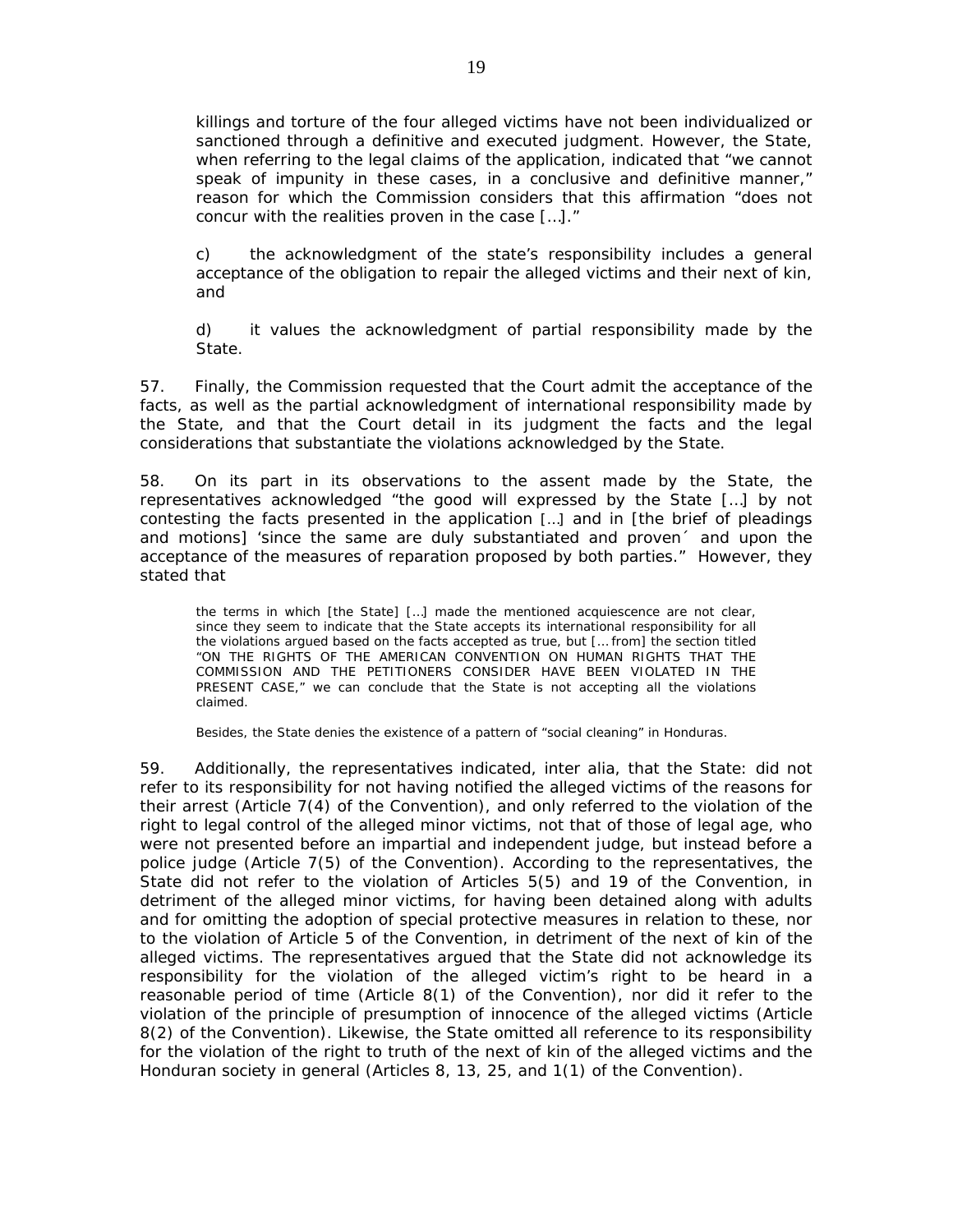60. Later, the State pointed out that even though the acknowledgment was accompanied of a full detail of the rights of the American Convention it acknowledged had been violated in the present case, due to the interest of the petitioners in a clarification regarding the scope of the assent, it stated that it acknowledged:

a) expressly in the respondent's plea the violation of Article 7 subparagraphs 1, 2, 3, 4, 5, and 6 (Right to Personal Liberty) of the Convention, and clarified that said transgression was in accordance with Article 1(1) of that Treaty, and that the violation of Article 7(6) of the Convention was at the same time in relation with Articles 25 and 1(1) of the same;

b) expressly the violation of Article 5 (Right to Humane Treatment) of the Convention, and clarified that it acknowledged said violation in the terms of subparagraphs 1 and 2 of the mentioned article, and always in relation with Article 1(1) of that instrument;

c) expressly its responsibility for the violation of Article 4 (Right to Life) of the Convention, and, clarified that this acknowledgment was made in connection with Article 1(1) of that treaty;

d) expressly in the respondent's plea the violation of Articles 8 (Right to a Fair Trial) and 25 (Right to Judicial Protection) of the Convention regarding Marco Antonio Servellón García, Rony Alexis Betancourt Vásquez, Diomedes Obed García Sánchez, and Orlando Alvarez Ríos, and clarified that it acknowledged said violation in the terms of subparagraphs 1 and 2 of Article 8 and subparagraph 1 of Article 25 of the Convention, and in relation with Article 1(1) of that treaty, and

e) its responsibility for the violation of Articles 19 (Rights of the Child), 5(5), and 7(5) of the American Convention, in connection with Article 1(1) of the same, regarding the minors Marco Antonio Servellón García and Rony Alexis Betancourth Vásquez, since said acknowledgment was omitted from its response to the petition.

> \* \* \*

61. Based on the facts established, the evidence presented in the present case, as well as that argued by the parties, the Court will proceed to determine the scope and legal effects of the acknowledgment of international responsibility made by the State (*supra* paras. 16, 54, 55, and 60), within the framework of the state's responsibility generated by violations to the American Convention. For said effects it will analyze the mentioned acknowledgment of responsibility under three aspects: 1) regarding the facts; 2) regarding the law, and 3) regarding the reparations.

## *1) Regarding the facts*

62. In attention to the acknowledgment of responsibility made by the State, the Tribunal considers that the controversy between the facts included in paragraphs 27 through 106 of the application presented by the Inter-American Commission in the present case (*supra* para. 11) has ceased. However, the State mentioned that it is not true that there has not been an investigation and that we cannot speak of a conclusive and definitive impunity in this case.

63. Therefore, the Court considers it appropriate to open a chapter regarding the facts of the present case, which will cover both the facts acknowledged by the State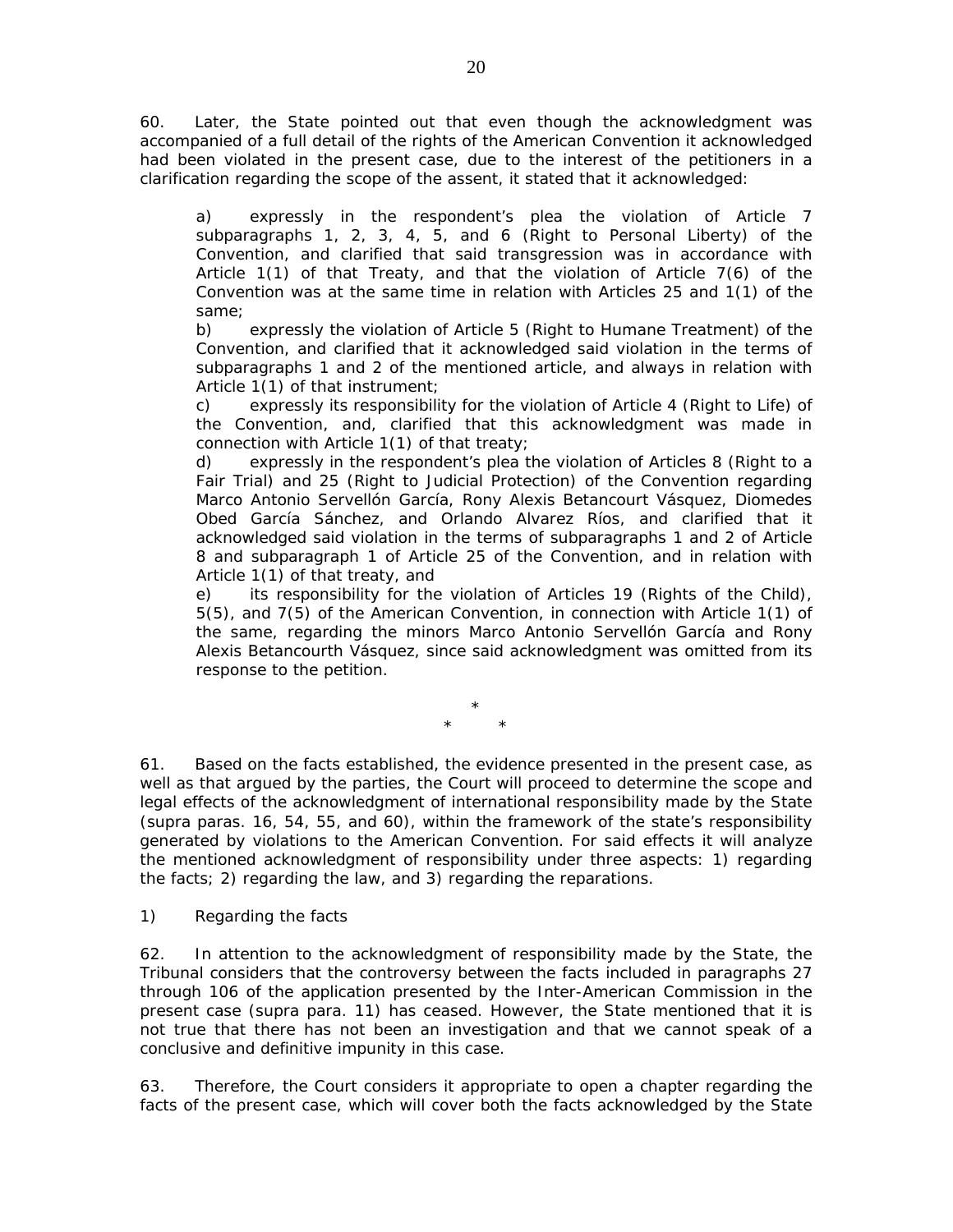and those that result proven from the totality of elements that appear in the case file.

# *2) Regarding the legal claims*

64. In attention to the acknowledgment of responsibility made by the State (*supra* paras. 16, 54, 55, and 60), the Court considers as established the facts referred to in paragraphs 79(1) and 79(60) of this Judgment and, based on them and weighing in the circumstances of the case, proceeds to precise the different violations found against the articles claimed.

65. The Court considers that it its convenient to admit the acknowledgment of international responsibility made by the State for the alleged violation of the rights enshrined in Articles  $4(1)$  (Right to Life);  $5(1)$  and  $5(2)$  (Right to Humane Treatment); 7(1), 7(2), 7(3), 7(4), 7(5), and 7(6) (Right to Personal Liberty), 8(1) and 8(2) (Right to a Fair Trial), and 25(1) (Right to Judicial Protection) of the American Convention, in detriment of Marco Antonio Servellón García, Rony Alexis Betancourth Vásquez, Diomedes Obed García Sánchez, and Orlando Álvarez Ríos, as well as the violation of Articles 5(5) (Right to Humane Treatment), 7(5) (Right to Personal Liberty), and 19 (Rights of the Child) of the Convention, in detriment of the minors Marco Antonio Servellón García and Rony Alexis Betancourth Vásquez.

@66. Likewise, this Tribunal admits the acknowledgment of international responsibility made by the State in relation to the alleged violation of the rights enshrined in Articles 8 (Right to a Fair Trial) and 25 (Right to Judicial Protection) of the American Convention, in detriment of the next of kin of Marco Antonio Servellón García, Rony Alexis Betancourth Vásquez, Orlando Álvarez Ríos, and Diomedes Obed García Sánchez.

67. However, the Court points out that the State did not refer in its assent to the alleged violation of Article 5 of the Convention, in detriment of the next of kin of the alleged victims.

## *3) Regarding the reparations*

68. In the respondent's plea the State indicated that "it assent[ed] to the parts of the petition related to those regretful facts, accepting the measures of reparation proposed by the petitioners and promising to comply faithfully in the least time possible with what [the…] Court decides to order in this sense […]." However, at the same time the State made considerations regarding the implementation of some of the measures requested by the Commission and the representatives, by stating, for example, that "the Public Prosecutors' Office continues to develop important efforts for the persecution and sanction of the perpetrators and planners of the arrest and death [of the alleged victims]," and that it has elaborated the National Plan for the Attention of Children and Teenagers 2002-2010, which must serve as the framework document for the State's public policies.

69. In this regard, the Inter-American Commission pointed out that the State made several affirmations, that "even though they show an appreciable statement from [it] to repair the next of kin of the [alleged] victims, it does not constitute an assent to the demands presented for them to the Court" and stated that "the next of kin of the [alleged] victims specified their demands for different aspects in a very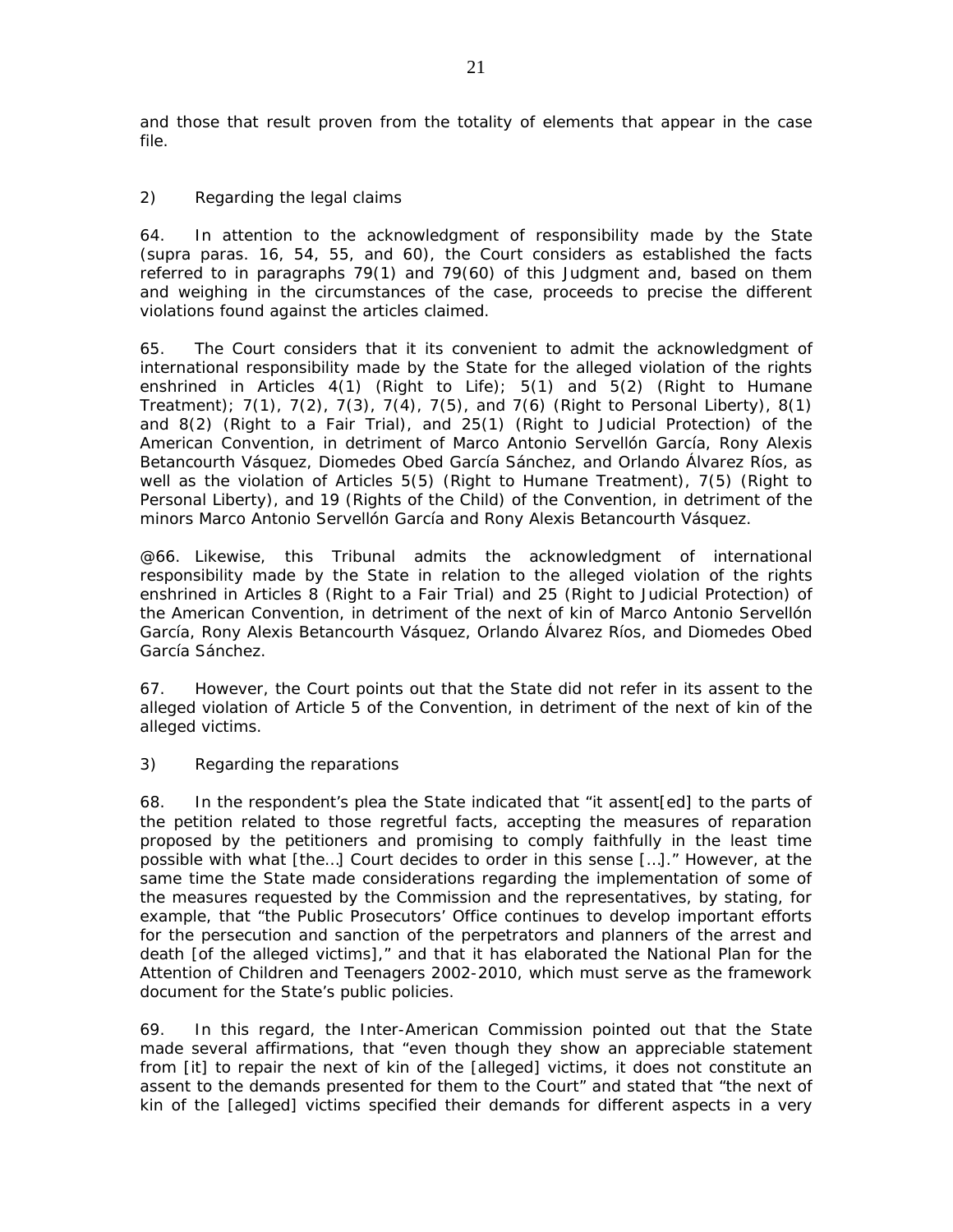detailed manner in their brief of pleadings [and] motions […]." Likewise, the Commission mentioned that the State, when it referred to the demands of the petition, "made arguments that seemed destined to contest the measures requested, with different shades. Therefore, the Commission consider[ed] that it cannot exactly speak of assent in the present case, since the State has only partially accepted the demands of the Commission and of the representatives of the [alleged] victims and their next of kin."

70. The representatives stated that, "even when the State has assented to the reparations, it is important to consider that the arguments presented in this sense do not satisfy the totality of the reparations requested." They added, "the considerations made by the […] State in relation to the measures adopted by it refer only to some of the reparations developed by the Commission and by [that] representation, but that they do not imply the totality of the reparations."

71. From that exposed, the Court understands that the observations made by Honduras regarding the measures of non-repetition or satisfaction requested by the Commission and the representatives seek to prove that the State is making efforts to implement them, and that the observations are consistent with that mentioned by the State in the sense that it "accept[ed] the measures of reparation proposed […]." However, given that both the Commission and the representatives differ in some aspects regarding these measures, specifically, in regard to their implementation or effectiveness, this Court considers it appropriate to issue a ruling on this matter (*infra* paras. 186 through 203).

C) *The extent of the subsisting controversy* 

 $\overline{a}$ 

## 72. Article 38(2) of the Rules of Procedures states that

[i]n its answer, the respondent must state whether it accepts the facts and claims or whether it contradicts them, and the Court may consider accepted those facts that have not been expressly denied and the claims that have not been expressly contested.

73. The Tribunal has previously stated that, pursuant to the mentioned Article 38(2) of the Rules of Procedure, the Court has the power to consider as accepted the facts that have not been expressly denied and the claims that have not been expressly contested. However, the Tribunal is not obliged to do so in all cases in which a similar situation presents itself. Therefore, in the exercise of its responsibility to protect human rights, the Court will determine in each specific case the need to make legal considerations and to consider the facts as established, either as presented by the parties, assessing the elements of the body of evidence, or as best concluded from said analysis.<sup>13</sup>

74. Based on the previous considerations, this Tribunal grants complete effect to the partial acknowledgment of responsibility (*supra* paras. 16, 54, 55, and 60). However, the Court acknowledges that there is still a controversy with regard to some of the violations claimed.

<sup>13</sup> *Cfr. Acosta Calderón.* Judgment of June 24, 2005. Series C No. 129, para. 37; and *Case of Caesar.* Judgment of March 11, 2005. Series C No. 123, para. 38.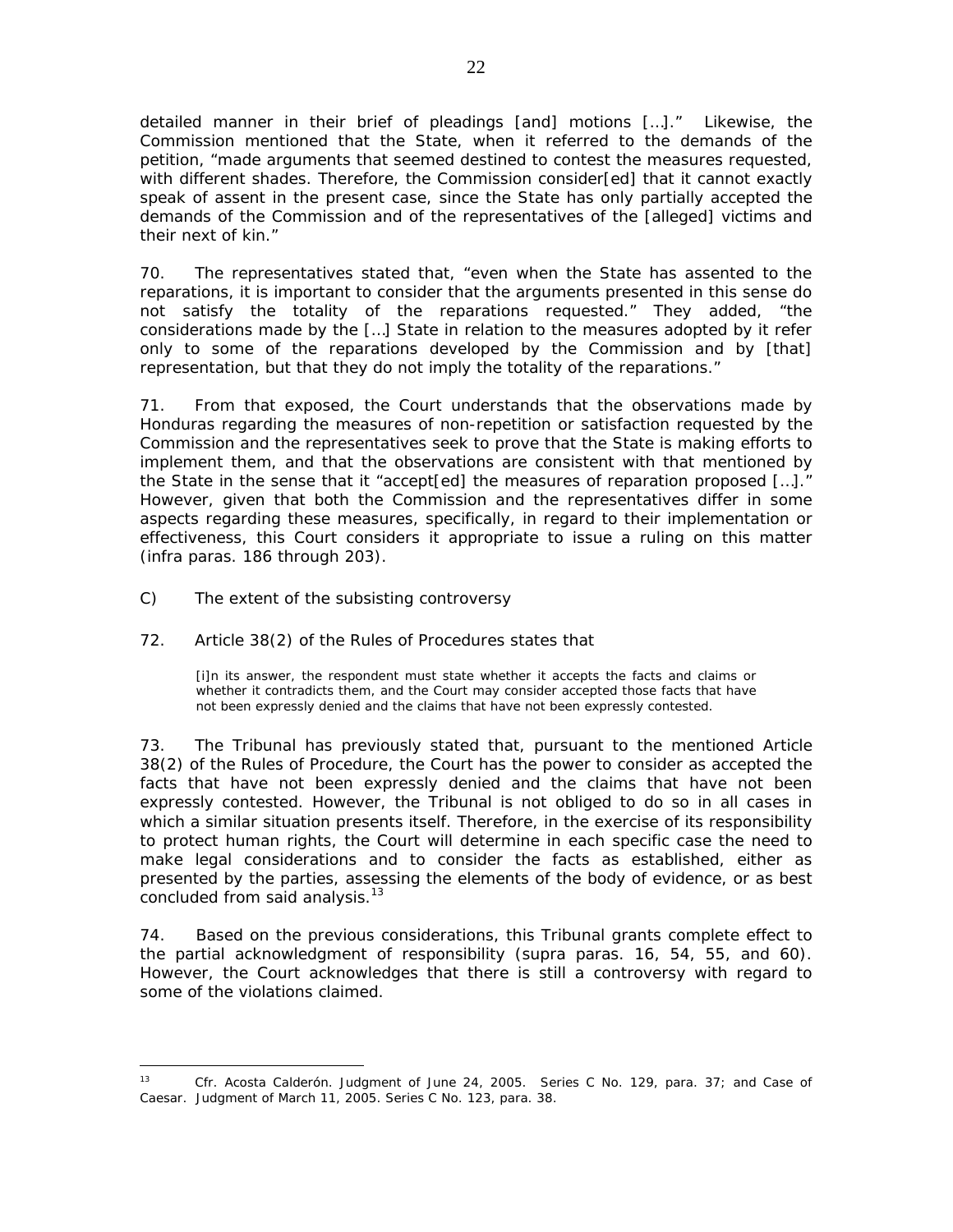75. Pursuant to the terms in which the parties have made themselves heard, the Court considers that the controversy subsists with regard to:

a) the fact that the State denied that there has not been an investigation and that there has been impunity in the present case, despite that it assented to the violation of Articles 8(1) and 25(1) of the Convention, in relation with Article 1(1) of that instrument, in detriment of the next of kin of Marco Antonio Servellón García, Rony Alexis Betancourth Vásquez, Diomedes Obed García Sánchez, and Orlando Álvarez Ríos. With regard to the investigation, the State differs in what refers to the reasons argued by the Commission and the representatives to substantiate the mentioned violation. Likewise, the State did not refer to the alleged unjustified delay in the investigations;

b) the alleged violation of Article 5 (Right to Humane Treatment) of the Convention, in relation to Article 1(1) of the same instrument, in detriment of the next of kin of Marco Antonio Servellón García, Rony Alexis Betancourth Vásquez, Diomedes Obed García Sánchez, and Orlando Álvarez Ríos, and

c) that referring to the determination of the reparations and costs and expenses (*supra* para. 71).

76. Even though the State did not go on record in the respondent's plea regarding the alleged violation of the right to truth, the Court does not consider that this is an autonomous right enshrined in Articles 8, 13, 25, and 1(1) of the American Convention, as argued by the representatives, and therefore, it will not issue a ruling regarding this matter. The Court has stated that the right to truth is included in the right of the victim or his next of kin to obtain from the State's competent bodies the clarification of the violating facts and the corresponding responsibilities, through investigation and a trial.<sup>14</sup>

77. The Court considers that the State's assent constitutes a positive contribution to the development of this process and to the effectiveness of the principles that inspire the American Convention<sup>15</sup> in Honduras.

78. Taking into account the responsibilities that correspond to the State of protecting human rights and given the nature of the present case, the Court considers that the issuing of the present Judgment, in which the truth regarding the facts and all the elements of the merits of the matter are determined, as well as the corresponding consequences constitutes in itself a form of reparation,<sup>16</sup> in favor of Marco Antonio Servellón García, Rony Alexis Betancourth Vásquez, Diomedes Obed García Sánchez, and Orlando Álvarez Ríos.

 $14$ <sup>14</sup> *Cfr*. *Case of Montero Aranguren et al., supra* note 12, para. 55; *Case of Baldeón García, supra*  note 3, para. 166; and *Case of the Pueblo Bello Massacre*, *supra* note 7, para. 219.

<sup>15</sup> *Cfr. Case of Montero Aranguren et al., supra* note 12, para. 57; *Case of Ximenes Lopes, supra* note 3, para. 80; and *Case of the Ituango Massacres, supra* note 3, para. 79.

<sup>16</sup> *Cfr. Case of Montero Aranguren et al., supra* note 12, para. 131; *Case of Ximenes Lopes, supra* note 3, para. 81; and *Case of the Ituango Massacres, supra* note 3, para. 80.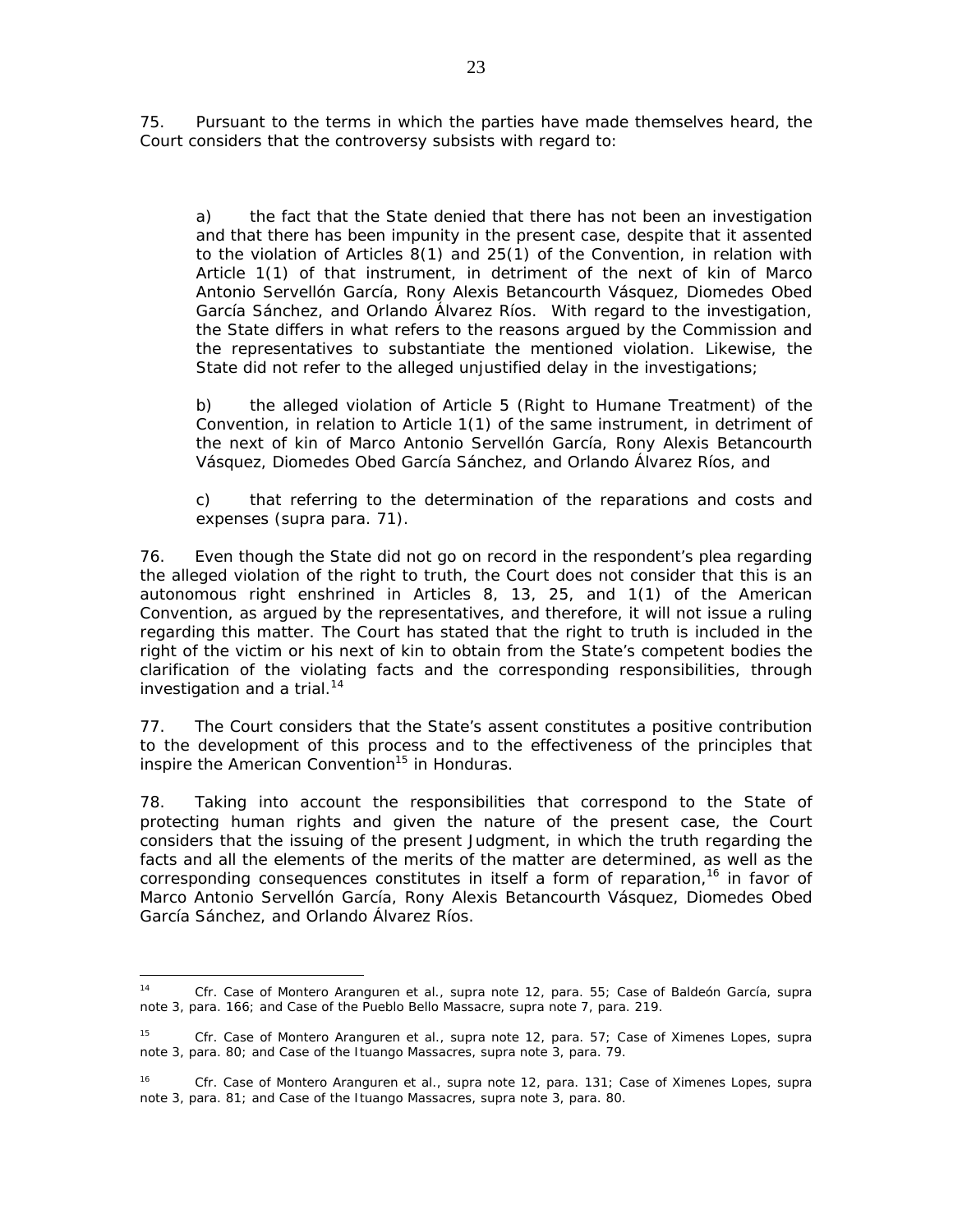#### **VII PROVEN FACTS**

79. Examining the evidentiary elements on record in the dossier of the present case, the statements made by the parties, as well as the acknowledgment of international responsibility made by the State, the Court considers as proven the facts detailed below. The majority of the paragraphs included in this section are the facts considered as established by this Tribunal based on the acknowledgment of responsibility made by the State, and that correspond to the facts presented in paragraphs 27 through 106 of the application presented by the Inter-American Commission (*supra* para. 11). Additionally, the Court has established as proven a series of other facts, mainly regarding the criminal proceeding, pursuant to the evidence presented by the Commission, the representatives, and the State.

#### *A) Context of violence against children and youngsters in Honduras: extrajudicial killings and impunity*

79(1) At the beginning of the nineties, and within the framework of the state's response of preventive and armed repression of young gangs, a context of violence that is currently marked by the victimization of children and youngsters in a situation of social risk, identified as young delinquents that cause the increase in public insecurity, appeared. The deaths of youngsters identified as involved with "maras" or young gangs became more frequent every day between 1995 and 1997. Thus, for example, 904 minors died violently between the years of 1995 and 2002.<sup>17</sup>

79(2) That context of violence is materialized in the extrajudicial killings of children and youngsters in risky situations, both by state agents as well as by individual third parties. In this last case, the violence occurs, among others, within the young gangs or between rival gags or as a consequence of the action of alleged clandestine groups of social cleaning.<sup>18</sup>

 $17$ <sup>17</sup> *Cfr*. Civil and political rights, specifically the matters related with the disappearances and summary killings. Extrajudicial, summary or arbitrary killings. Report of the Special Rapporteur, Mrs. Asma Jahangir, presented in compliance of Decision 2002/36 of the Human Rights Commission. Addition. Mission to Honduras. E/CN.4/2003/3/Add.2. June 14, 2002; National Human Rights Commission of Honduras, Annual Report 2003, Chapter II (dossier of appendixes to the brief of pleadings and motions, appendix 2, folios 1927 through 1932); Special Report on the violent deaths of boys, girls, and teenagers in Honduras. National Human Rights Commission. January 21, 2002 (dossier of appendixes to the petition, appendix 10(8), folios 1575 through 1628); Gangs or maras within the context of violence and impunity in Honduras. Casa Alianza Honduras, Reflection, Investigation, and Communication Team (ERIC) of the Compañía de Jesús of Honduras, March 2004 (dossier of appendixes to the brief of pleadings and motions, appendix 1, folios 1828 through 1895); Casa Alianza Honduras, Reflection, Investigation, and Communication Team (ERIC) of the Compañía de Jesús of Honduras, "Work Meeting on the phenomenon of maras or gangs in Honduras" of October 26, 2004 (dossier of appendixes to the petition of the representatives of the victims and their next of kin, volume I, appendix 5, folios 1969 through 1983); Diagnosis of Criminality in Honduras (Executive Summary). National Human Rights Commission of Honduras (dossier of evidence to facilitate adjudication of the case, folios 2370 through 2417); and National Statistics. Published between July 2003 and October 2005 and National Statistics. Published between July 2003 and January 2006. Special Unit for the Investigation of the Deaths of Minors (dossier of evidence to facilitate adjudication of the case, folios 2738 through 2866).

<sup>&</sup>lt;sup>18</sup> *Cfr.* Civil and political rights, specifically the matters related with the disappearances and summary executions. Extrajudicial, summary or arbitrary killings. Report of the Special Rapporteur, Mrs. Asma Jahangir, presented in compliance of Decision 2002/36 of the Human Rights Commission. Addition. Mission to Honduras. E/CN.4/2003/3/Add.2. June 14, 2002; Special Report on the violent deaths of boys, girls, and teenagers in Honduras. National Human Rights Commission. January 21, 2002 (dossier of appendixes to the petition, appendix 10(8), folios 1575 through 1628); Gangs or maras within the context of violence and impunity in Honduras. Casa Alianza Honduras, Reflection, Investigation, and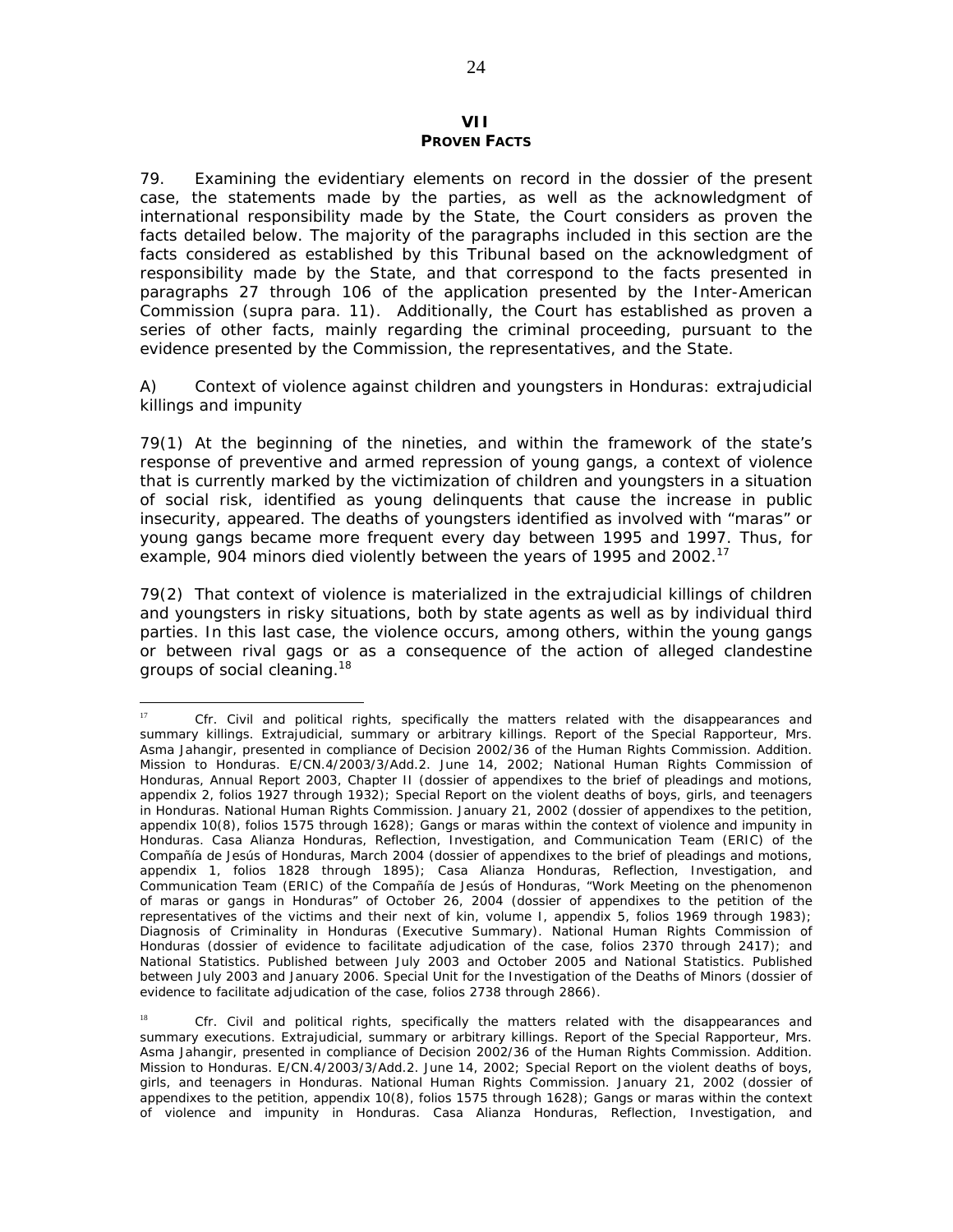79(3) The violence has obeyed to a common pattern in relation to: a) the victims, who are children and youngsters in risky situations; b) the cause of the deaths, which are extrajudicial killings characterized by extreme violence, produced with fire arms and cutting and thrusting weapons, and c) the publicity of the crimes since the victims' bodies are exposed to the population.<sup>19</sup>

79(4) Those responsible for the crimes are reported by the police as unidentified persons and the investigations carried out with the objective of attributing responsibility are generally not able to identify the authors of said crimes.<sup>20</sup>

<sup>19</sup> *Cfr*. National Human Rights Commission of Honduras, Annual Report 2003, Chapter II (dossier of appendixes to the brief of pleadings ands motions, appendix 2, folio 1928); National Human Rights Commission of Honduras, Annual Report 2003, Chapter II (dossier of appendixes to the brief of pleadings and motions, appendix 2, folios 1927 through 1932); Special Report on the violent deaths of boys, girls, and teenagers in Honduras. National Human Rights Commission. January 21, 2002 (dossier of appendixes to the petition, appendix 10(8), folios 1575 through 1628); Gangs or maras within the context of violence and impunity in Honduras. Casa Alianza Honduras, Reflection, Investigation, and Communication Team (ERIC) of the Compañía de Jesús of Honduras, March 2004 (dossier of appendixes to the brief of pleadings and motions, appendix 1, folios 1828 through 1895); Casa Alianza Honduras, Reflection, Investigation, and Communication Team (ERIC) of the Compañía de Jesús of Honduras, "Work Meeting on the phenomenon of maras or gangs in Honduras" of October 26, 2004 (dossier of appendixes to the petition of the representatives of the victims and their next of kin, volume I, appendix 5, folios 1969 through 1983); and Diagnosis of Criminality in Honduras (Executive Summary). National Human Rights Commission of Honduras (dossier of evidence to facilitate adjudication of the case, folios 2370 through 2417).

<sup>20</sup> *Cfr*. National Human Rights Commission of Honduras, Annual Report 2003, Chapter II (dossier of appendixes to the brief of pleadings ands motions, appendix 2, folio 1928); Casa Alianza Honduras, Reflection, Investigation, and Communication Team (ERIC) of the Compañía de Jesús of Honduras, "Gangs or maras within the context of violence and impunity in Honduras," March, 2004, Report presented before the Inter-American Commission of Human Rights during its 120° period of hearings (dossier of appendixes to the brief of pleadings and motions, appendix 1, folios 1828 through 1895); Civil and political rights, specifically the matters related with the disappearances and summary executions. Extrajudicial, summary or arbitrary killings. Report of the Special Rapporteur, Mrs. Asma Jahangir, presented in compliance of Decision 2002/36 of the Human Rights Commission. Addition. Mission to Honduras. E/CN.4/2003/3/Add.2. June 14, 2002; Special Report on the violent deaths of boys, girls, and teenagers in Honduras. National Human Rights Commission. January 21, 2002 (dossier of appendixes to the petition, appendix 10(8), folios 1575 through 1628); Gangs or maras within the context of violence and impunity in Honduras. Casa Alianza Honduras, Reflection, Investigation, and Communication Team (ERIC) of the Compañía de Jesús of Honduras, March 2004 (dossier of appendixes to the brief of pleadings and motions, appendix 1, folios 1828 through 1895); Casa Alianza Honduras, Reflection, Investigation, and Communication Team (ERIC) of the Compañía de Jesús of Honduras, "Work Meeting on the phenomenon of maras or gangs in Honduras" of October 26, 2004 (dossier of appendixes to the petition of the representatives of the victims and their next of kin, volume I, appendix 5, folios 1969 through 1983); Diagnosis of Criminality in Honduras (Executive Summary). National Human Rights Commission of Honduras (dossier of evidence to facilitate adjudication of the case, folios 2370 through 2417); and Diagnosis of Criminality in Honduras (Executive Summary). National Human Rights Commission of Honduras (dossier of evidence to facilitate adjudication of the case, folios 2370 through 2417); and National Statistics. Published between July 2003 and October 2005 and National Statistics. Published between July 2003 and January 2006. Special Unit for the Investigation of the Deaths of Minors (dossier of evidence to facilitate adjudication of the case, folios 2738 through 2866).

 $\overline{a}$ Communication Team (ERIC) of the Compañía de Jesús of Honduras, March 2004 (dossier of appendixes to the brief of pleadings and motions, appendix 1, folios 1828 through 1895); Casa Alianza Honduras, Reflection, Investigation, and Communication Team (ERIC) of the Compañía de Jesús of Honduras, "Work Meeting on the phenomenon of maras or gangs in Honduras" of October 26, 2004 (dossier of appendixes to the petition of the representatives of the victims and their next of kin, volume I, appendix 5, folios 1969 through 1983); Diagnosis of Criminality in Honduras (Executive Summary). National Human Rights Commission of Honduras (dossier of evidence to facilitate adjudication of the case, folios 2370 through 2417); and expert opinion of Mr. Ramón Antonio Romero Cantarero offered on December 14, 2005 (dossier of merits, reparations, and costs, volume III, folios 548 through 554).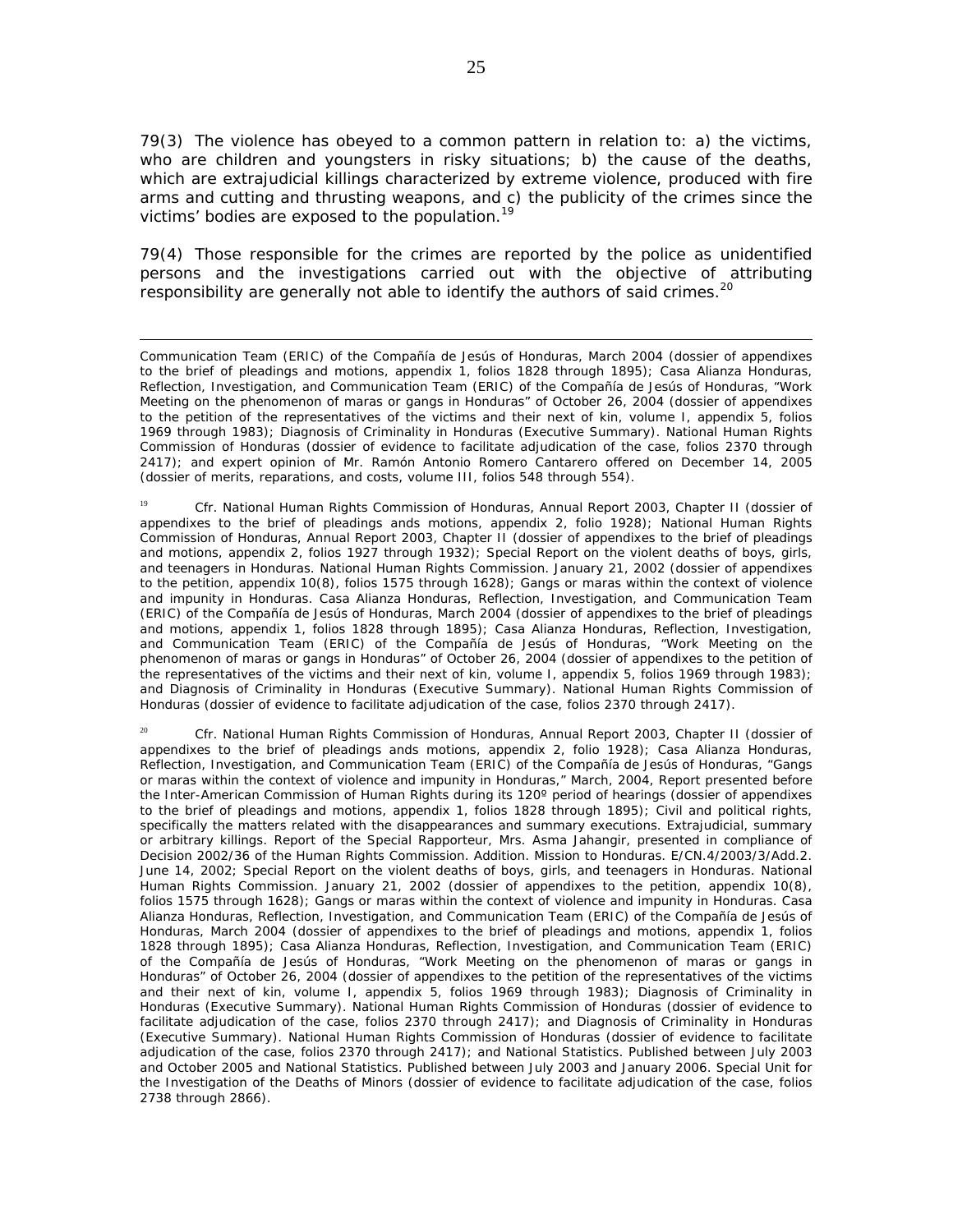#### *B) General aspects of the arrest of the victims*

79(5) The 15<sup>th</sup> day of September of 1995 the Public Security Force (FUSEP) made collective arrests, that included the capture of 128 people, within the framework of a preventive and indiscriminate police operative that took place in the surroundings of the National Stadium Tiburcio Carias Andino, in the city of Tegucigalpa, in order to avoid disturbances during the parades held to celebrate Honduras' National Independence Day.

79(6) The 16<sup>th</sup> day of September of 1995 the Police judge Roxana Sierra Ramírez issued a ruling of "pardon" accompanied by a list with the names of 62 people, among which Marco Antonio Servellón García, Rony Alexis Betancourth Vásquez, and Orlando Álvarez Ríos were included. On that same day, although the majority of the detainees were released, eight people were taken to the second floor of the Seventh Regional Command of the FUSEP (hereinafter "CORE VII") in order to take their fingerprints, and only four of them returned to their cells and were released.

79(7) The Lieutenant José Alberto Alfaro Martínez gave the order that the four victims of the present case remain on the second floor of the CORE VII, specifically, "Lieutenant Alfaro […] said, [']leave these separate for me['…,] the four that appeared dead on Sunday September seventeenth of [1995]; and he could observe that they were tied with some rope he had, and he saw that DIOMEDES was crying[. They were] tied to a Plywood  $[(\text{sic})]$ , looking towards the wall,  $[\dots]$ . They were nervous, because they were afraid they were going to be killed, since they had been warned and [they had been told] they belonged to the MARA OF THE [POISON] and that they had a debt to pay. $121$ 

## *C) Arrest, torture, and extrajudicial killing of Marco Antonio Servellón García*

79(8) Marco Antonio Servellón García was born on May 3, 1979, in the Central District of the department of Francisco Morazán. He was the son of Reyes Servellón Santos and Bricelda Aide García Lobo. He lived in the Colony El Carrizal No. 2, Main Street, of the city of Tegucigalpa, Honduras. During the day he sold lottery and he attended his primary studies in the night school for adults Centroamérica Oeste. At the time of his arrest he was 16 years old.

79(9) Marco Antonio Servellón García was arrested in the collective arrest of September 15, 1995. He was obliged to lie down on the floor, he was hit on the head with a gun, and accused of being a thief. They later took the laces from his shoes, tied him up, and drove him to CORE VII, located in the "Los Dolores" suburb of Tegucigalpa. On the way and in the offices of the CORE VII, the police agents hit him in the face, kept him isolated for an hour during which they tied him up by his feet, pulled him across the floor, and hit him on the back, in the stomach, and on the face, and on one opportunity they hit him with a chain. He was detained with adults.

79(10) Marco Antonio Servellón García was isolated from the outside world, without being able to communicate with his next of kin and inform them of the violent treatment he was receiving from the agents of the CORE VII. Even though his mother Bricelda Aide García Lobo visited the CORE VII on the 15<sup>th</sup> and 16<sup>th</sup> days of

 $\overline{a}$ <sup>21</sup> *Cfr*. statement offered by Marvin Rafael Díaz before the Second Criminal Peace Court on March 19, 1996 (dossier of appendixes to the petition, appendix 4, volume I, folio 1201 through 1203).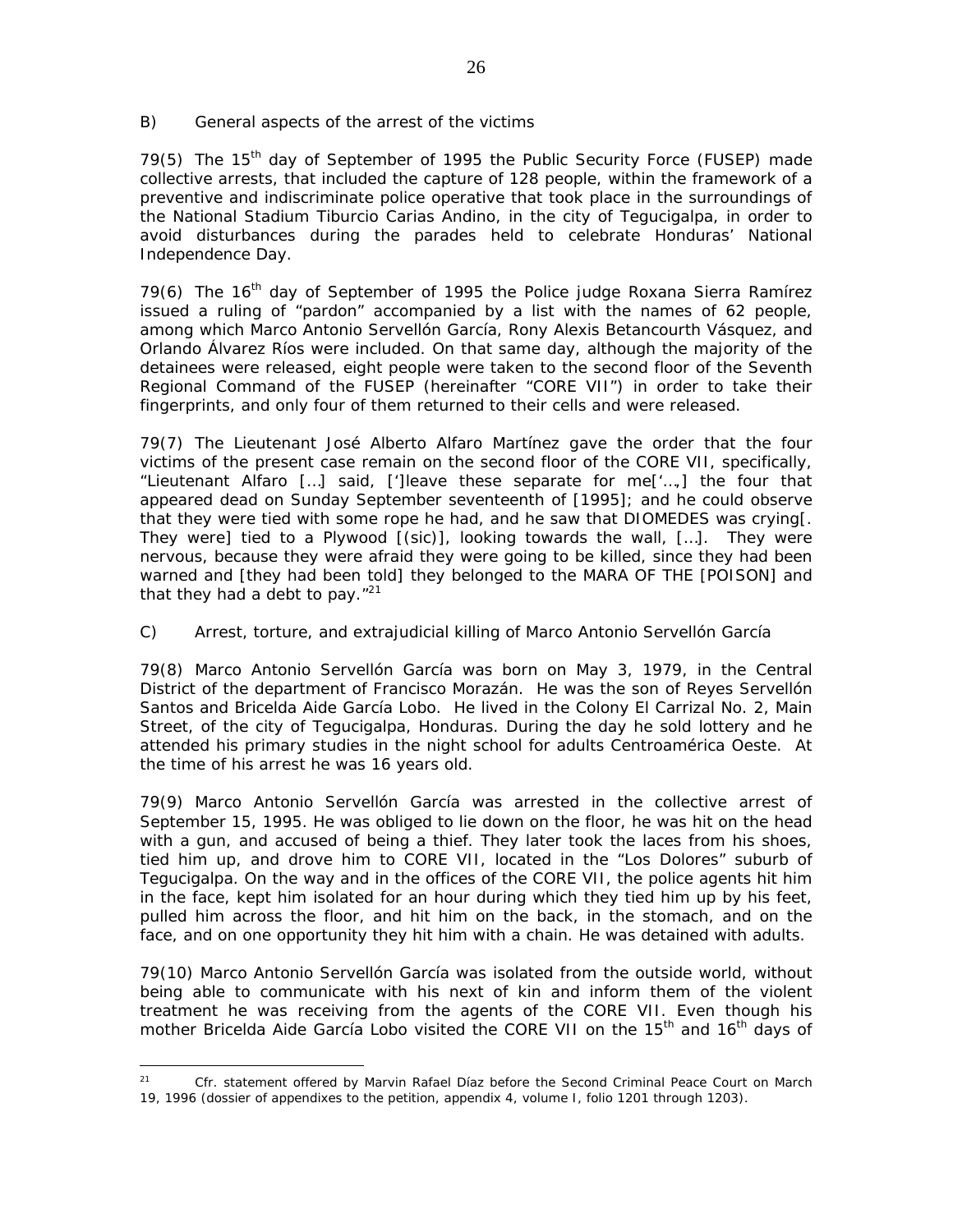September of 1995, asking for her son, she was not allowed to communicate with him.

79(11) Bricelda Aide García Lobo, saw her son alive for the last time on September 16, 1995, at 1:00 in the afternoon, when she saw him go up to the second floor of the CORE VII, while under the custody of State agents. On September 17, 1995 the body of Marco Antonio Servellón García was found dead close to the surroundings of a place known as "El Lolo".

79(12) The autopsy practiced on Marco Antonio Servellón García's body on September 19, 1995 revealed that the victim presented four wounds caused by a fire arm whose entrance wounds were: one at the level of the right retro auricular region; one at the level of the right occipital: one in the cheekbone of the face, and one in the region of the left occipital, that is the four shots were directed to his face and head.

79(13) The autopsy did not refer to the state of Marco Antonio Servellón García's body, nor did it prove that there were wounds caused with a blade, evidence of beatings, bruises, or signs on his wrists. The Public Prosecutors' Office, in its Report of Ocular Inspections of September 17, 1995, mentioned that the victim "was found at the side of the road, toward [E]l [L]olo, he had signs on his wrists as if he would have  $[(\text{sic})]$  been tied up,  $[\text{and that}]$  a white tennis lace was found next to his right hand. $12^2$  The Office of the Public Prosecutor did not take pictures of the body, because it did not have film.

## *D) Arrest, torture, and extrajudicial killing of Rony Alexis Betancourth Vásquez*

79(14) Rony Alexis Betancourth Vásquez was born on November 2, 1977 in the Department of Choluteca, Honduras. He was the son of Manases Betancourth Núñez and Hilda Estebana Hernández López. He lived in the Colony of Nueva Suyapa and he had finished the third grade of his primary education. According to the statement given by the father of Rony Alexis Betancourth Vásquez, he had been a "gang member" at the age of fourteen, reason for which the father had filed a complaint against the gang in order to save him. According to Mr. Betancourth Núñez the gang was later disbanded. At the time of his arrest Rony Alexis Betancourth Vásquez was 17 years old.

79(15) Rony Alexis Betancourth Vásquez was detained in the collective arrest of September 15, 1995. He was beaten on the way to and during his stay at the CORE VII. Rony Alexis Betancourth Vásquez indicated through signs to Carlos Yovanny Arguijo Hernández, who had also been arrested on that same day, that he was going to be killed, "that he was going to have his head cut off, since [Rony] took one of his hands to his neck, making him understand […] and what was what he heard him say 'if they kill me, they kill me…' since [Rony] told [him] that they were saying that he belonged to the mara of the poison. $123$  He was detained with adults.

 $22$ Cfr. report of ocular inspections No. 2192 issued by the Public Prosecutors' Office on September 17, 1995 (dossier of appendixes to the petition, appendix 4, volume I, folio 1006).

<sup>&</sup>lt;sup>23</sup> *Cfr.* statement offered by Carlos Yovanny Arguijo Hernández before the Second Criminal Peace Court on March 20, 1996 (dossier of appendixes to the petition, appendix 4, volume I, folios 1146 through 1148).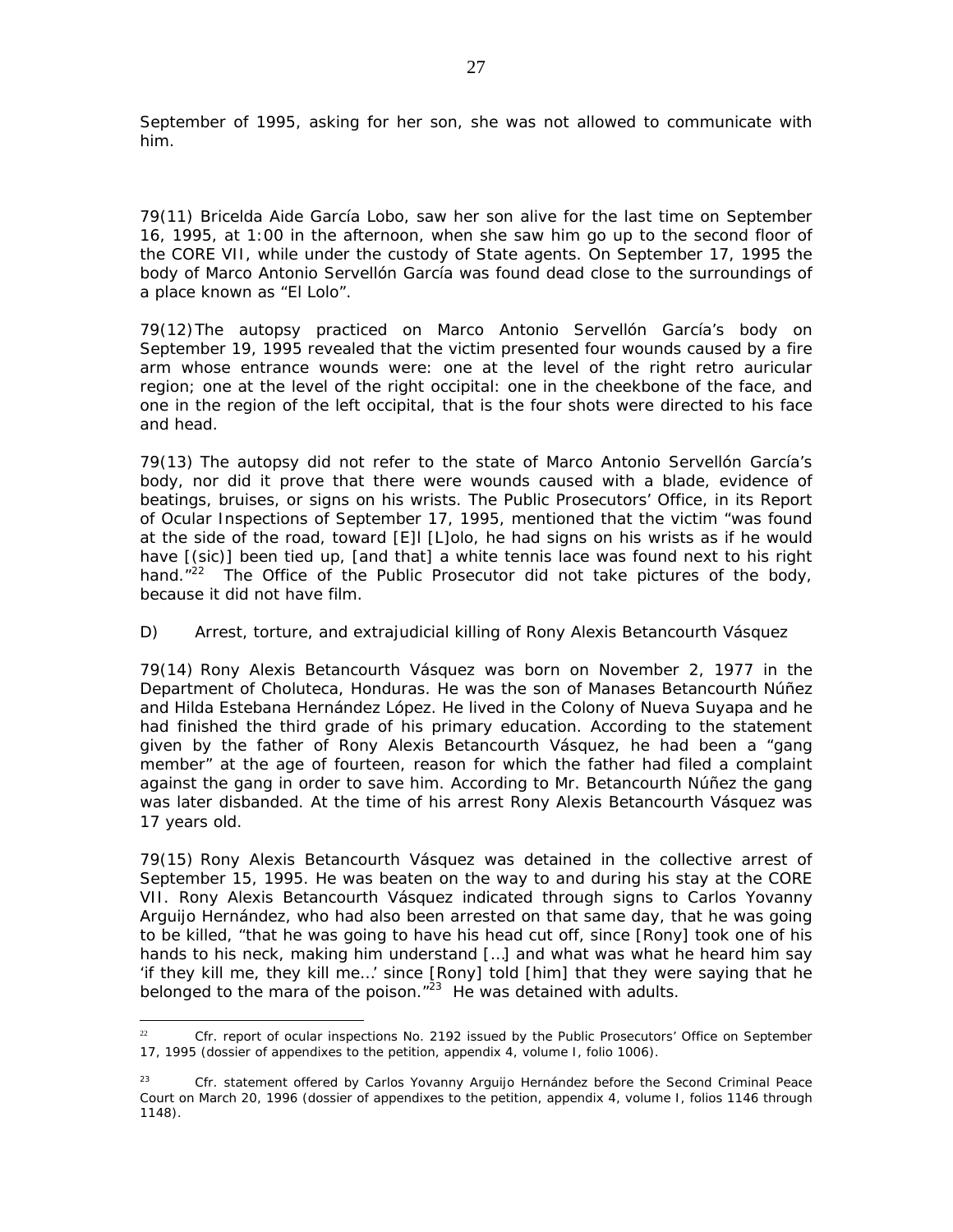79(16) His arrest was kept clandestine, the victim was isolated from the outside world and was not allowed to communicate with his family and friends. His mother found out about the arrest through a third party at the end of the afternoon of September 16, 1995. The victim's partner, Ana Luisa Vargas Soto, was informed by the Police Judge that her partner would not be released on September 16, 1995 because he was going to be investigated, and she was told by the guards of the CORE VII that Rony Alexis Betancourth Vásquez was not at that Command.

79(17) Rony Alexis Betancourth Vásquez was not released nor did he exit the CORE VII at 11:00 a.m. on September 16, 1995, as was registered by the judge, but instead he continued to be under the custody of State agents. The body of Rony Alexis Betancourth Vásquez was found dead on September 17, 1995, in hours of the morning, in the Suyapa village.

79(18) The autopsy performed on Rony Alexis Betancourth Vásquez's body on September 17, 1995 by the Public Prosecutors' Office revealed that the victim presented two wounds made by a fire weapon with entrance wounds at: one on the cheekbone in the face and one at the level of the right retro auricular region; and four wounds caused with a blade as follows: one blade wound at the level of the sternal manubrium and three blade wounds caused over the left breast. As with the bodies of the other three victims he presented bruises and torture marks.

# *E) Arrest, torture, and extrajudicial killing of Orlando Álvarez Ríos*

79(19) Orlando Álvarez Ríos was born on November 22, 1962 in the location of Santa Rita, Department of Yoro. He was the son of Concepción Álvarez and Antonia Ríos. He had graduated with an industrial high school degree and since January 1995 worked in the construction of the home of his sister, Dilcia Álvarez Ríos. At the time of his arrest Orlando Álvarez Ríos was 32 years old.

79(20) He was detained in the collective arrest of September 15, 1995. Of the four victims of the present case he was the only one allowed to inform a family member that he was detained, opportunity in which he told his sister, Dilcia Álvarez Ríos, not to worry since they had told him that he would be released on Monday September 18, 1995. The victim remained in the custody of agents of the CORE VII even after the police judge registered his release. On September 17, 1995, in hours of the morning, the body of Orlando Álvarez Ríos was found dead on the North highway, at the height of kilometer 41 near the Community of Las Moras, in Tegucigalpa.

79(21) Dilcia Álvarez Ríos went to the CORE VII to ask for her brother on September 19, 1995, since he had not come back on September  $18<sup>th</sup>$  as he had told her. In said Command they informed her that [nobody with [the] name [of Orlando Álvarez Ríos] had been there and that if he had been there he had already left." She later went to the Office of Criminal Investigation where once again her brother was not on the list of the detainees. Finally, she went to the morgue, where she identified the body of Orlando Álvarez Ríos.

79(22) The autopsy practiced on the body of Orlando Álvarez Ríos on September 17, 1995 by the Public Prosecutors' Office revealed that the victim presented two wounds produced by fire weapon with entrance wounds at: one behind the right ear and the

 $\overline{a}$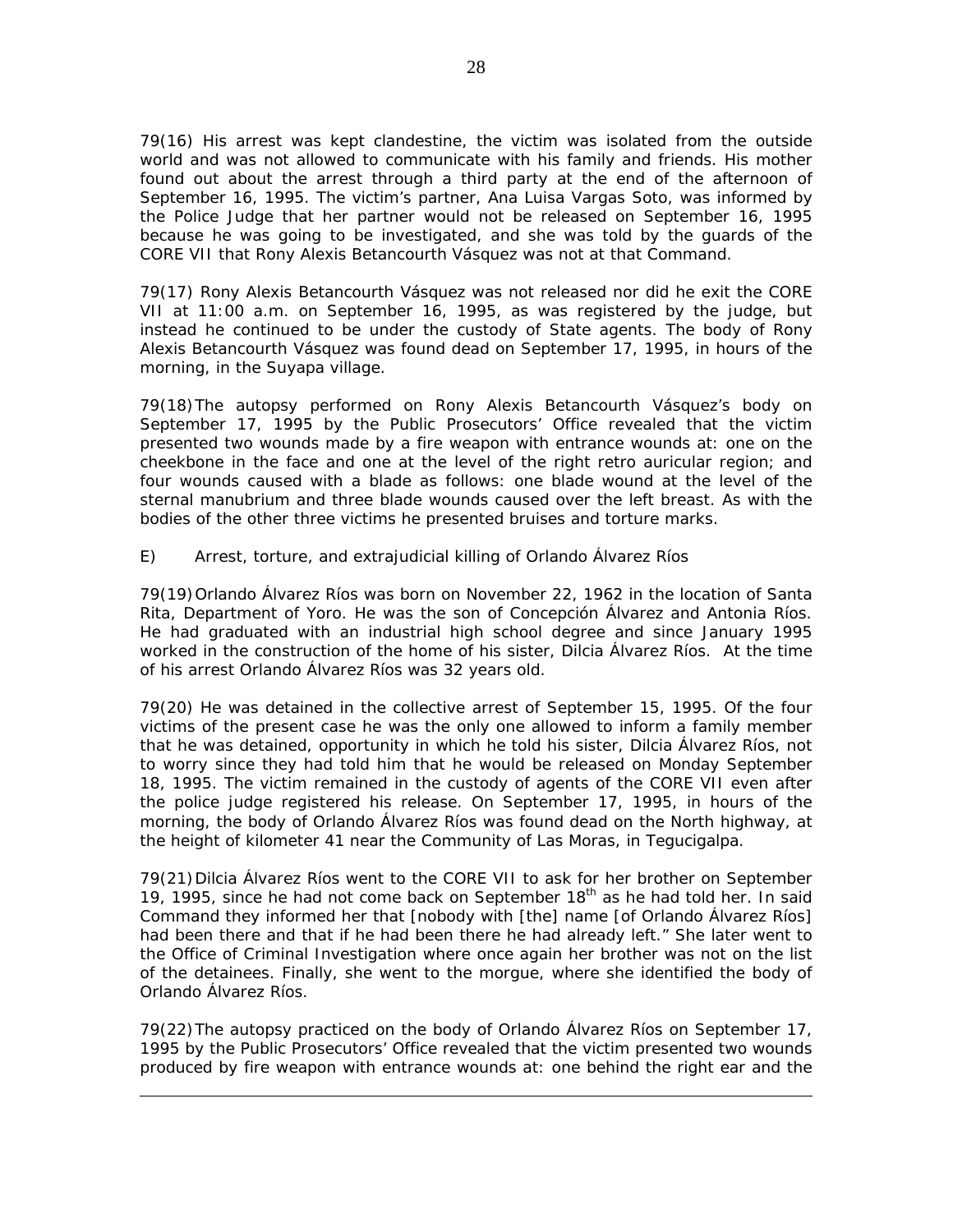other located 3 cm. under the right ear. The autopsy does not refer to blade wounds, bruises, or other marks that could have been found on the body of Orlando Álvarez Ríos.

79(23) Orlando Álvarez Ríos' body was found with signs of having been object of sexual violence. The State did not perform exams to investigate whether the victim was sexually abused before his extrajudicial killing.

# *F) Arrest, torture, and extrajudicial killing of Diomedes Obed García Sánchez*

79(24) Diomedes Obed García Sánchez was born on August 20, 1974 in Trujillo, Department of Colón, and he lived in the Colony of San Miguel of Tegucigalpa. He was the son of Diomedes Tito García Casildo and Andrea Sánchez Loredo. He lived in the "Nazareth" house, coordinated by Mr. Carlos Jorge Mahomar Marzuca, dedicated to offer housing to youngsters with behavioral problems and drug addictions. At the time of his arrest he was 19 years old.

79(25) He was arrested between the  $15<sup>th</sup>$  and  $16<sup>th</sup>$  day of September of 1995 in the surroundings of a video game establishment located next to the Church of la Merced in Tegucigalpa. He was later transported in a police vehicle to the CORE VII. His arrest was not recorded in the corresponding registries, reason for which he does not appear on the list of those "pardoned" on September 16, 1995.

79(26) Diomedes Obed García Sánchez had been previously threatened by the Lieutenant José Alberto Alfaro Martínez, when the latter told him that "he would give him fifty lempiras […] to disappear from Tegucigalpa; and this was before being arrested, like on a Monday; and, he told him that if he were to end up there again, he knew what would happen to him, that they were going to finish him off.<sup>"24</sup>

79(27) Marvin Rafael Díaz, in his statement given before the Public Human Rights Prosecutors' Office on September 20, 1995, stated that Diomedes Obed García Sánchez was taken to the second floor of the CORE VII when Lieutenant Marco Tulio Regalado Hernández threatened him saying: "you see I told you what was going to happen to you the next time, that I did not want to see you here," to which Diomedes responded that "he had been taken in without reason, that he was not stealing anything." At the CORE VII the Lieutenants Marco Tulio Regalado Hernández, José Alberto Alfaro Martínez, Hugo Antonio Vivas, José Antonio Martínez Arrazola made death threats to Marlon Antonio Martínez Pineda, known as "Big Foot", and to Diomedes Obed García Sánchez.

79(28) On October 30, 1995 Marlon Antonio Martínez Pineda, known as "Big Foot", and another youngster named Milton Adaly Sevilla Guardado were found dead in a similar manner to the victims of the present case.

79(29) Days prior to his death, Diomedes Obed García Sánchez told his girlfriend "they had already told him that they were going to kill him."<sup>25</sup> Likewise, prior to

 $24$ Cfr. statement offered by Marvin Rafael Díaz before the Second Criminal Peace Court on March 19, 1996 (dossier of appendixes to the petition, appendix 4, volume I, folio 1201 through 1203). In consideration of the context of the statement, the Court understands that "finish" means kill.

<sup>25</sup> *Cfr.* statement offered by Krisell Mahely Amador before the Second Criminal Peace Court on October 11, 1995 (dossier of appendixes to the petition, appendix 4, volume I, folios 1183 through 1186).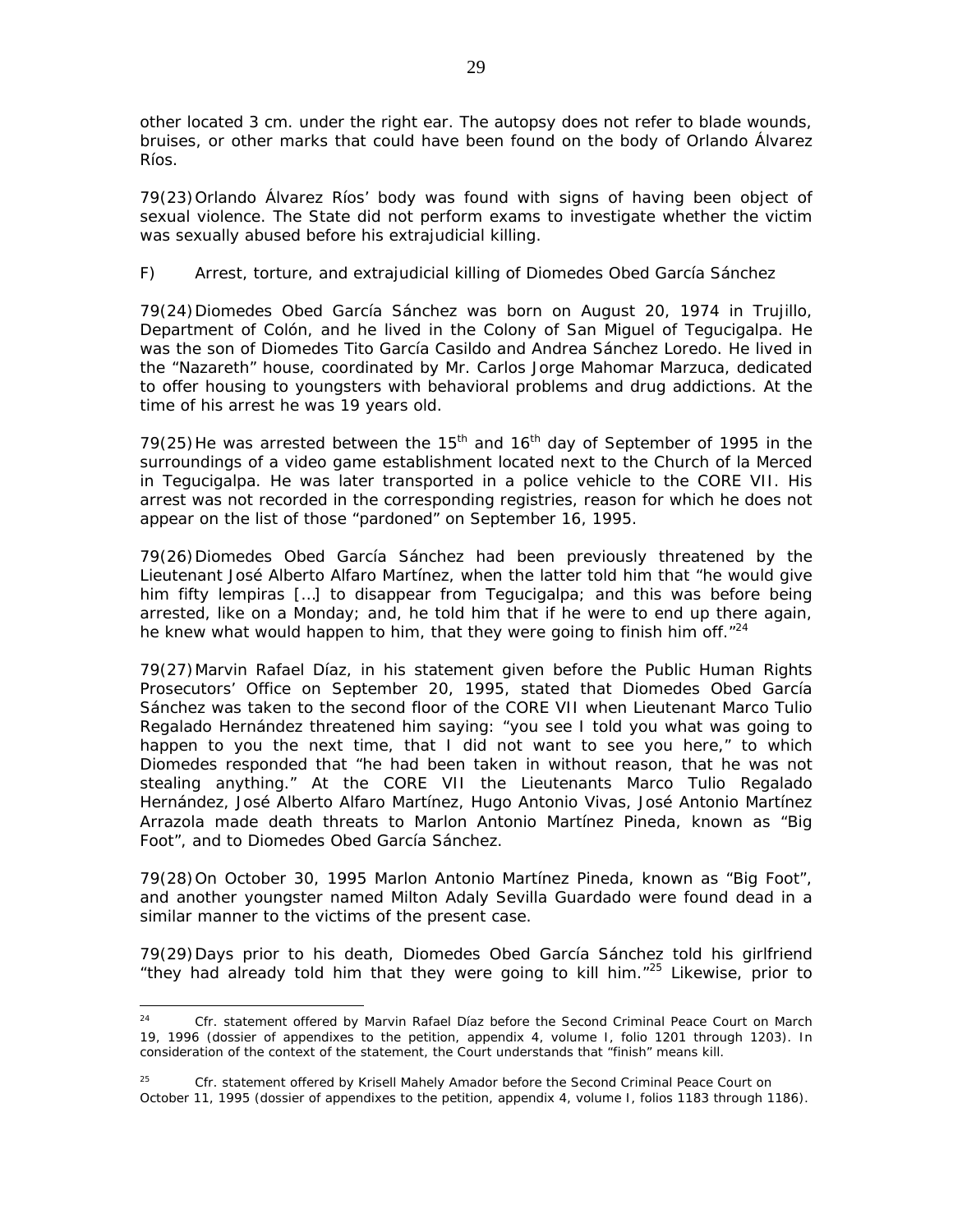September 15, 1995, Diomedes and a friend had been arrested for being undocumented and on that day "they beat [Diomedes] up with a thole and their fists, and they tie[d] up his hands and torture[d] him and […] they [did] nothing to [his friend].<sup>"26</sup>

79(30) The body of Diomedes Obed García Sánchez was found dead in the morning of September 17, 1995, on kilometer 8 and 9 of the Olancho highway, in Tegucigalpa.

79(31) The autopsy practiced on the body on September 17, 1995, by the Public Prosecutors' Office revealed that Diomedes Obed García Sánchez presented eight wounds produced by a fire weapon as well as three blade wounds, one of which was so deep that "they almost cut off his head." $^{27}$  The entry wounds of the bullets were: one in the left temporal region, one in the top part of the left cheekbone, one behind the right ear, one in the left cheek, one in the left pectoral region, and three bullet entries in the left hand. Besides, the body presented two blade wounds produced with a machete, one on the right side of the neck and another on his right arm, and a blade wound on the left side of his neck. The Public Prosecutors' Office did not take any pictures of the body, "due to lack of film."

## *G) Similarities between the four illegal arrests, tortures, and extrajudicial killings*

79(32) After having been arrested and having remained under the custody of the State since the  $15<sup>th</sup>$  or  $16<sup>th</sup>$  of September of 1995, the bodies of Marco Antonio Servellón García, Rony Alexis Betancourth Vásquez, Orlando Álvarez Ríos, and Diomedes Obed García Sánchez were found on September 17, 1995, after having been tortured and murdered,<sup>28</sup> in different parts of Tegucigalpa, Honduras. The points of the city in which the bodies were found, when joined together formed a circle, reason for which the case was locally known as "the four cardinal points."

79(33) The deaths of Marco Antonio Servellón García, Rony Alexis Betancourth Vásquez, Orlando Álvarez Ríos, and Diomedes Obed García Sánchez were "all […] homicides, [and] the relationship between the ways in which they died is similar at the light of the characteristics of the entrance wounds of the bullets[,…] reason for which we could be dealing with the same weapon[. The] injuries found, […] are compatible with those produced by bullets from fire weapons, with signs of having been produced from short and long distances. The blade wounds […] are compatible with those produced by a long metal object that is sharp on one of its sides, whose measures are similar and the mechanism of production is pressure that is exercised overcoming the elasticity of the tissue producing serious internal injuries. The blade

<sup>26</sup> <sup>26</sup> *Cfr.* statement offered by Cristian Omar Guerrero Harry before the Second Criminal Peace Court on March 15, 1996 (dossier of appendixes to the petition, appendix 4, volume I, folios 1197 and 1198).

<sup>27</sup> *Cfr*. newspaper article titled "*Encuentran otros tres desconocidos ejecutados en diferentes lugares*", published by the newspaper El Heraldo, on September 18, 1995 (dossier of appendixes to the petition, appendix 4, folio 967).

<sup>&</sup>lt;sup>28</sup> *Cfr.* "report on claim [No.] 9173 received  $[(\text{sic})]$  in the DIC" issued by the human rights inspector of the DIC, Mrs. Nery Suyapa Osorio, addressed to the Main Prosecutor of the Public Human Rights Prosecutors' Office, Mrs. Marlina Durbor de Flores, on September 17, 1995 (dossier of appendixes to the petition, appendix 4, volume I, folio 987 through 980).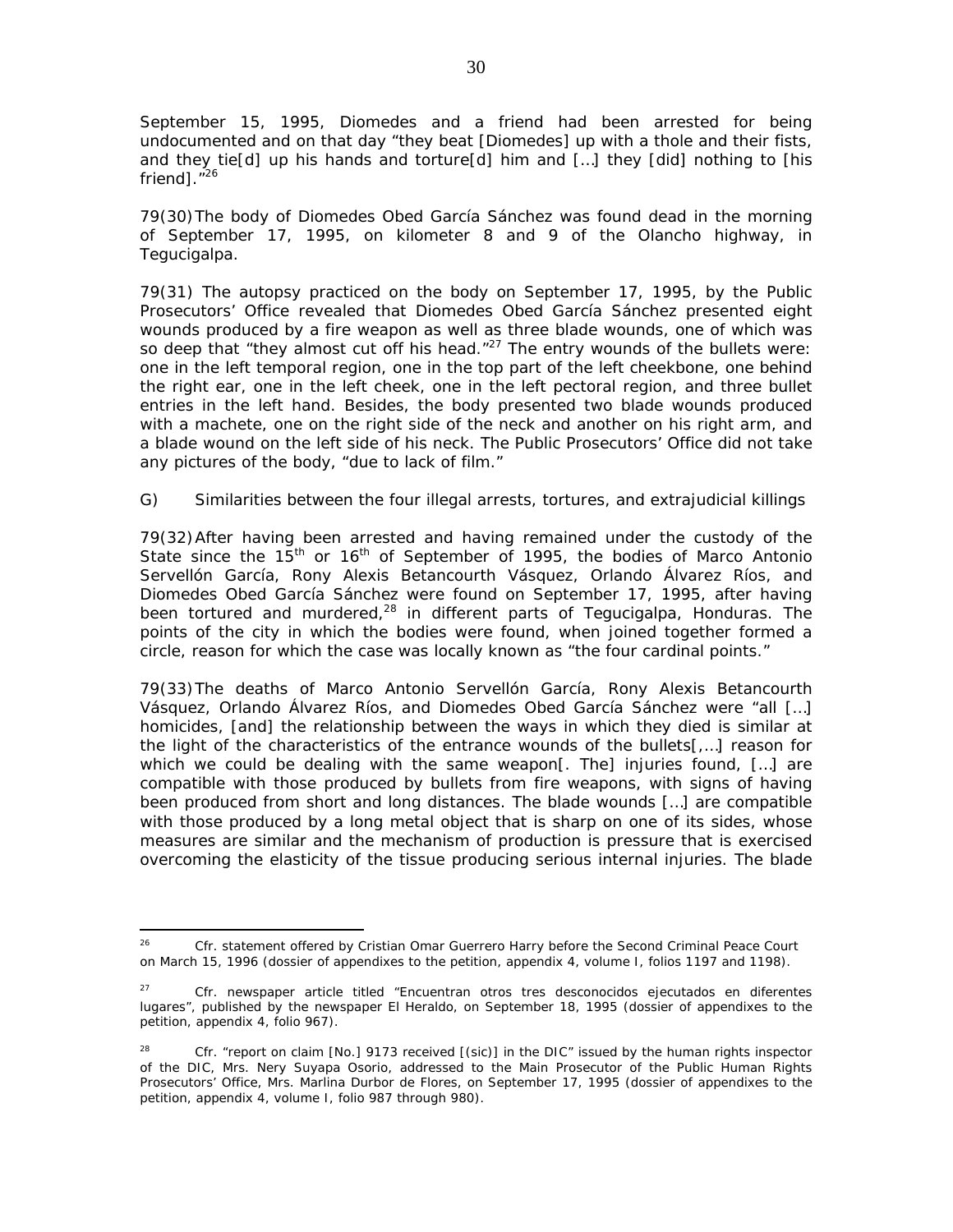wounds are compatible with those produced by a long metal instrument that is sharp on one of its sides, which acts through its weight and edge (machete)  $\left[ ... \right]$ .  $^{29}$ 

79(34) The bullets extracted from the bodies of Marco Antonio Servellón García, Rony Alexis Betancourth Vásquez, and Diomedes Obed García Sánchez were shot by the same fire weapon. The caliber of the bullet found in Orlando Álvarez Ríos' body could not be determined due to its deformation. The Human Rights inspector subordinated to the Office of Criminal Investigation expressed that its hypothesis was that the four deaths were related, reason for which he decided to investigate them in a joint manner.

79(35) In the murders of Marco Antonio Servellón García, Rony Alexis Betancourth Vásquez, Orlando Álvarez Ríos, and Diomedes Obed García Sánchez a common *modus operandi* was used, and they occurred within in the context of extrajudicial killings of children and youngsters in risky situations that existed at the time of the facts in Honduras (*supra* paras. 79(1), 79(2), and 79(3)).

*H) Regarding the police investigations and the criminal proceedings initiated as a result of the deaths of Marco Antonio Servellón García, Rony Alexis Betancourth Vásquez, Orlando Álvarez Ríos, and Diomedes Obed García Sánchez* 

79(36) After September 18, 1995 the Main Prosecutor of the Human Rights Public Prosecutors' Office received from the Human Rights Inspector of the Office of Criminal Investigation, a report on the claim made by Mrs. Marja Ibeth Castro García for the illegal arrest of her brother Marco Antonio Servellón García and the investigations that had been carried out by the Human Rights Public Prosecutor's Office as a result of said claim.<sup>30</sup>

79(37) On October 5, 1995 the First Assistant of the National Human Rights Commission forwarded to the Special Human Rights Prosecutor the claim presented by Dilcia Álvarez Ríos, in which she argued that her brother Orlando Álvarez Ríos had been found dead with two bullet shots to the head. The First Assistant of the National Human Rights Commission requested that the corresponding investigations regarding the case be carried out.<sup>31</sup>

79(38) On March 5, 1996 Mr. Manases Betancourth Núñez, father of the minor Rony Alexis Betancourth Vásquez, presented a criminal accusation "for the crimes of Abuse of Authority and Violation of the Duties of Officials, Illegal Arrest, and Murder against Messrs. Lieutenant Colonel David Abraham Mendoza Regional Commander of the FUSEP, the Captains [Miguel Ángel] Villatoro [Aguilar], [Egberto] Arias [Aguilar], [Rodolfo] Pagoada [Medina], [Juan Ramón] Ávila [Meza], the Effective Lieutenants Marco Tulio Regalado [Hernández], [José Francisco] Valencia [Velásquez], [Edilberto]

 $29$ Cfr. expansion of the legal medical report of the specialist in Legal Medicine and Forensic Pathology of the Public Prosecutors' Office of December 8, 1995 (dossier of appendixes to the petition, appendix 4, volume 1, folios 927 and 928).

Cfr. report of the Human Rights Inspector of the Office of Criminal Investigation, Nery Suyapa Osorio, addressed to the Main Prosecutor of the Human Rights Public Prosecutors' Office, Sonia Marlina Durbor de Flores, on September 17, 1995 (dossier of appendixes to the petition, appendix 4, volume I, folio 987 through 990).

<sup>31</sup> *Cfr.* official letter of the First Assistant of the National Human Rights Commission, Irma Esperanza Pineda Santos, addressed to the Special Human Rights Public Prosecutor, Sonia Marlina Dubor de Flores, of October 5, 1995 (dossier of appendixes to the petition, appendix 4, volume I, folio 952).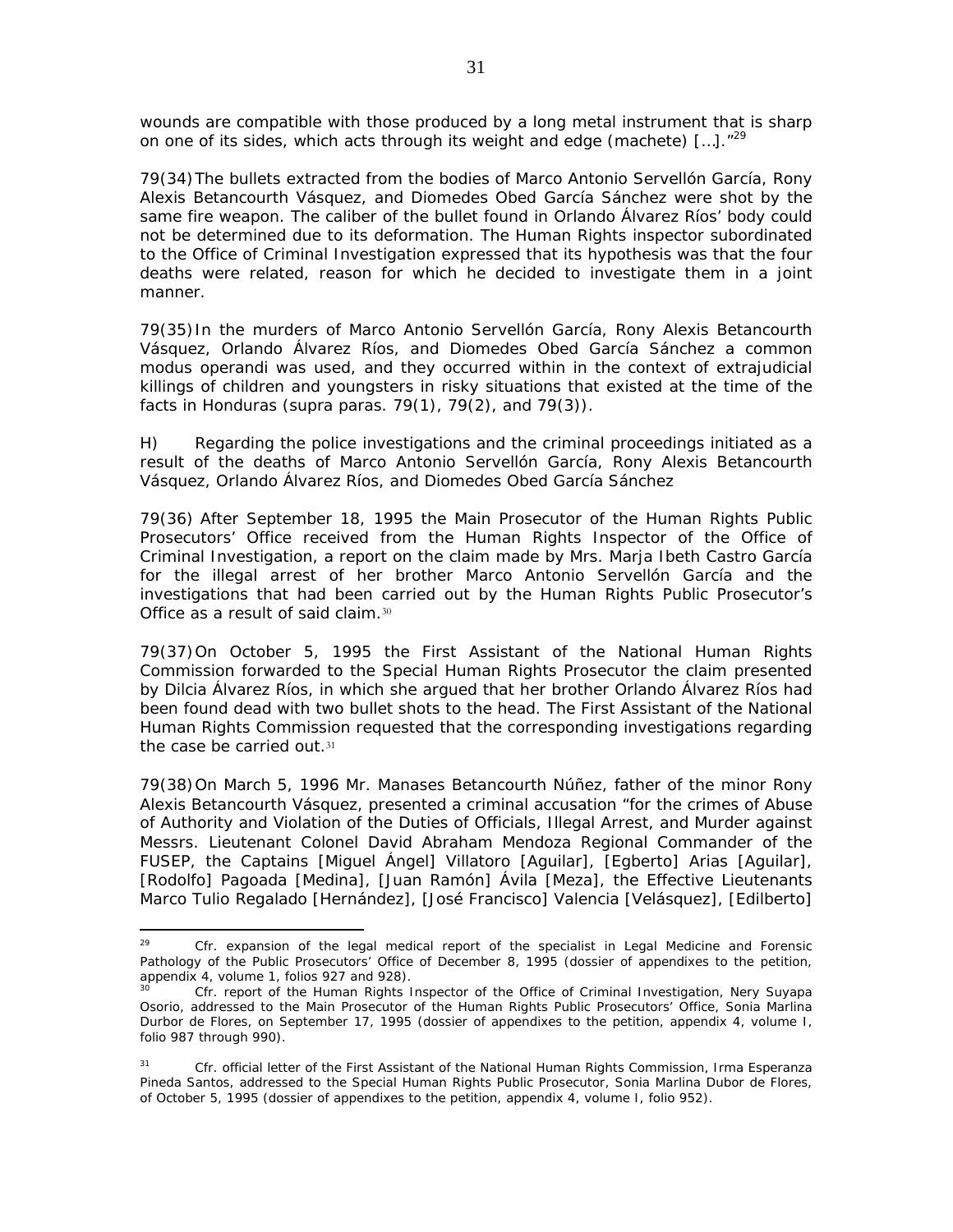Brizuela [Reyes], the Second Lieutenants [José] Alberto Alfaro [Martínez]<sup>\*</sup>, [Leonel] Matute Chávez, [Orlando] Mejía [Murcia], [José Reinaldo] Servellón [Castillo], and [Osvaldo] López [Flores], for the same crimes against Seargents Núñez, Palacios, Adan, Zambrano, and Miranda and Cano for the same crimes against agents Laínez, [Hugo Antonio] Vivas, [José Antonio] Martínez [Arrazola], and Francisco Morales Suanzo and against the Police Judge Roxana Sierra [Ramírez], for the crimes of Illegal Arrest, Abuse of Authority, and Violation of the duties of Officials and Concealment, in detriment of the minor Rony Alexis Betancourth [Vásquez].<sup>"32</sup>

79(39) On March 5, 1996 the Criminal Court of First Instance (hereinafter "the Court") admitted the accusation, prior obligatory proceedings, and ordered the measures and investigations that needed to be performed.<sup>33</sup>

79(40) On May 6, 1996 the representative of the Public Prosecutors' Office presented a criminal accusation before the Court against "Marco Tulio Regalado Hernández, [José Alberto] Alfaro Martínez, Hugo Antonio Vivas, José Antonio Martínez Arrazola, [and] Roxana Sierra Ramírez […] for the crimes of murder committed in detriment of the youngsters Orlando Álvarez Ríos, Rony Alexis Betancourth [Vásquez], Marco Antonio Servellón García, and Diomedes Obed García Sánchez, […] by [said] officials against the exercise of the rights guaranteed by the Constitution, in detriment of the existence and security of the State, and abuse of authority, in detriment of public administration." In the charges, they requested, among others, that: 1) the corresponding arrest warrants be issued, and 2) the joining of the charges with the records of the proceedings started regarding these same facts through the indictment presented before the same Court by the Ombudsman of the Committee for the Defense of Human Rights in Honduras (CODEH), as well as those presented before the Second Criminal Peace Court of Comayaguela.<sup>34</sup>

79(41) On May 6, 1996 the Court admitted the charges presented by the Public Prosecutors' Office, and therefore ordered that the corresponding inquiries be made, that a communication be issued to the Second Criminal Court of Tegucigalpa and the Second Criminal Peace Court of Comayagüela, so that they could disqualify themselves from hearing the cases conducted to clarify the deaths of Marco Antonio Servellón García, Orlando Álvarez Ríos, Rony Alexis Betancourth Vásquez, and Diomedes Obed García Sánchez and which were forwarded to said Court for their continuation. Finally, the Court denied the request for an arrest warrant based on lack of sufficient grounds to do so.<sup>35</sup>

 $\overline{a}$ 

<sup>∗</sup> In what refers to Mr. José Alberto Alfaro Martínez, in the documents presented by the parties he appears indistinctively with the name José Alberto or Alberto José. This Court understands that it is dealing with the same person, thus in the present Judgment it will use the name José Alberto Alfaro Martínez.

**<sup>32</sup>** *Cfr.* claim of March 5, 1996 presented by Manases Betancourth Nuñez before the Criminal Court of First Instance (dossier of appendixes to the petition, appendix 4, volume I, folios 845 through 850)

<sup>33</sup> *Cfr.* ruling issued by the Criminal Court of First Instance, of March 5, 1996 (dossier of appendixes to the petition, appendix 4, volume I, folios 864 through 865).

<sup>&</sup>lt;sup>34</sup> *Cfr.* criminal charges presented by the Assistant District Attorney of the Special Human Rights Public Prosecutors' Office, Mercedes Suyapa Vásquez Coello before the Criminal Court of First Instance, of May 6, 1996 (dossier of appendixes to the petition, appendix 4, volume I, folios 905 through 926).

<sup>35</sup> *Cfr.* ruling issued by the Criminal Court of First Instance, on May 6, 1996 (dossier of appendixes to the petition, appendix 4, volume I, folios 1022 and 1023).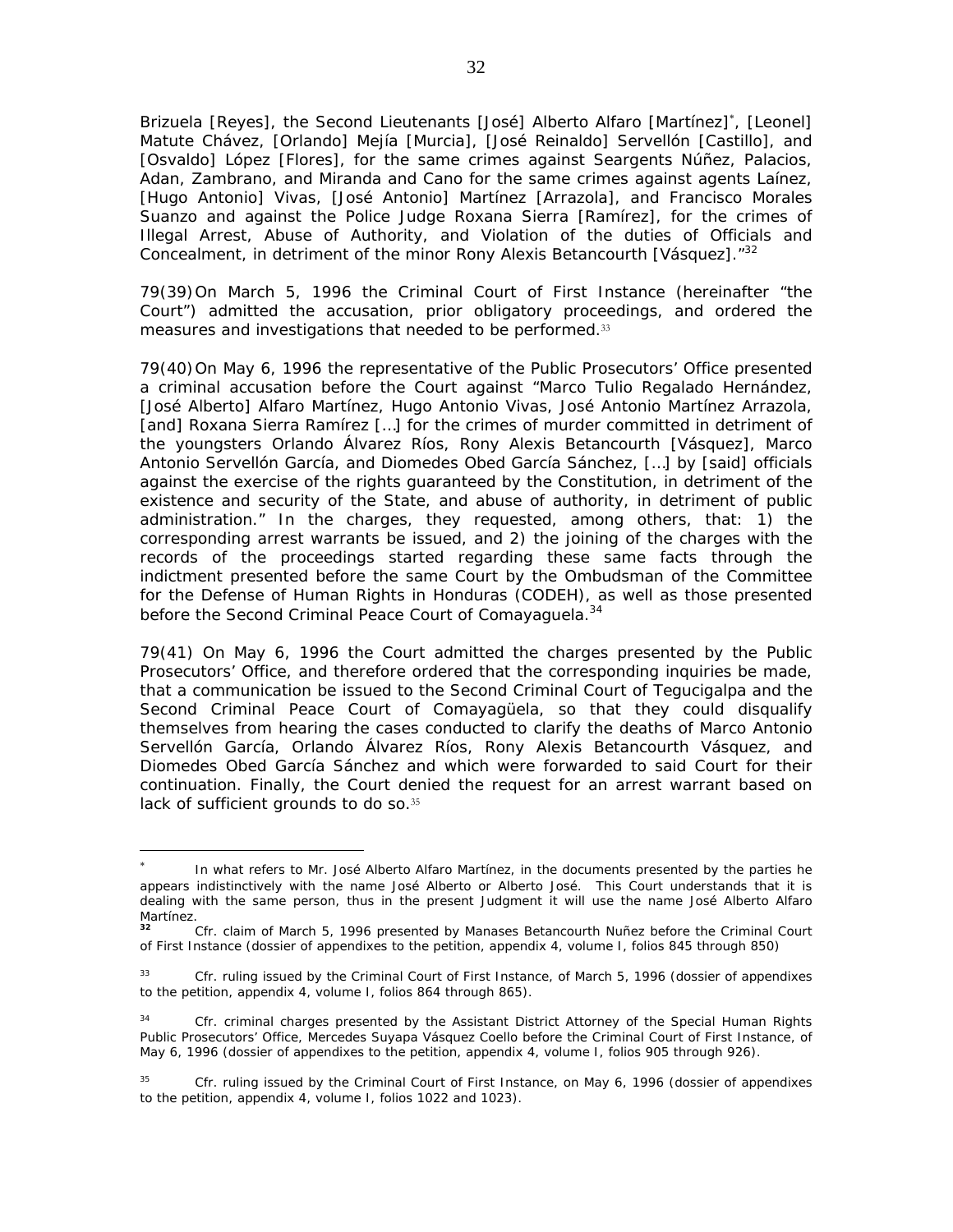79(42) On August 6, 1996 Mr. Manases Betancourth Núñez asked the Judge to issue an arrest warrant against Messrs. Lieutenant Colonel David Abraham Mendoza; the Captains Miguel Angel Villatoro Aguilar, Egberto Arias Aguilar, Rodolfo Pagoada Medina, and Juan Ramón Avila Meza; Lieutenants Marco Tulio Regalado [Hernández], José Francisco Valencia Velásquez, and Edilberto Brizuela Reyes; Second Lieutenants José Alberto Alfaro Martínez, Leonel Matute Chavez, Orlando Mejía Murcía, José Reinaldo Servellón Castillo, and Osvaldo López Flores; the agents Núñez, Palacios, Cano, Laínez, Hugo Antonio Vivas, and Francisco Morales Suazo, and the Police Judge Roxana Sierra Ramírez, since from the preliminary proceedings presented, the persons mentioned resulted involved in the commission of the crimes denounced, in detriment of the minor Rony Alexis Betancourth Vásquez, besides "having gathered on record enough evidence verified through Expert Opinions and Doctors and issued by the Office of Criminal Investigation and Forensic Medicine […] to produce sufficient evidence of their guilt.<sup>36"</sup>

79(43) On the same August 6, 1996 the Court denied the request for an arrest warrant since there were not enough grounds to issue a commitment order. The representatives of Mr. Manases Betancourth Núñez appealed said decision, and on January 21, 1997 the First Appeals Court denied the appeal presented and confirmed the decision appealed.<sup>37</sup>

79(44) From March 1996 to February 2005 both the Public Prosecutors' Office and the legal authorities focused the preliminary proceedings mainly on five requests: a) inspect the installations of the Seventh Regional Command (CORE VII) in order to verify in the Registration Book of detainees the day and entry time and alleged exit of the victims; b) verify the complete name, assignment and degree of the accused in the sheet of police services for the month of September 1995, especially Marco Tulio Regalado Hernández; c) determine from the inventory of weapons if they were seized and not returned by the Police, the permits to carry weapons in force in that dependency and if the suspects possessed personal weapons assigned in 1995; d) request the expert reports that include the result of the bullets found in the victims' bodies from the Ballistics Laboratory of the Public Prosecutors' Office and e) seek the expansion of the testimony of Mrs. Liliana Ortega Alvarado. At the beginning of the year 2005, more than nine years after the facts occurred, the criminal process was still in its preliminary stages.

79(45) On May 16, 2002 the Supreme Court of Honduras requested *ad efectum videndi* that the Court forward the cause presented for the crime of murder in detriment of Marco Antonio Servellón García et al., in attention to the request of the

 $36<sup>2</sup>$ Cfr. complaint of the attorney Henriech Rommel Pineda Platteros, legal proxy of Mr. Manases Betancourt Núñez, presented before the First Criminal Court of First Instance, on August 6, 1995 (dossier of appendixes to the petition, appendix 4, volume I, folios 1210 and 1211).

<sup>37</sup> *Cfr.* ruling issued by the First Criminal Court of First Instance, on August 6, 1996 (dossier of appendixes to the petition, appendix 4, volume I, folio 1212); complaint of the attorney Mercedes Suyapa Vasquez Coello presented before the First Criminal Court of First Instance requesting reconsideration and appeal in subsidy, of August 13, 1996 (dossier of appendixes to the petition, appendix 4, volume I, folios 1215 and 1216); and decision issued by the First Appellate Court, Tegucigalpa, Municipality of the Central District, of January 21, 1997 (dossier of appendixes to the petition, appendix 4, volume I, folios 1223 through 1226).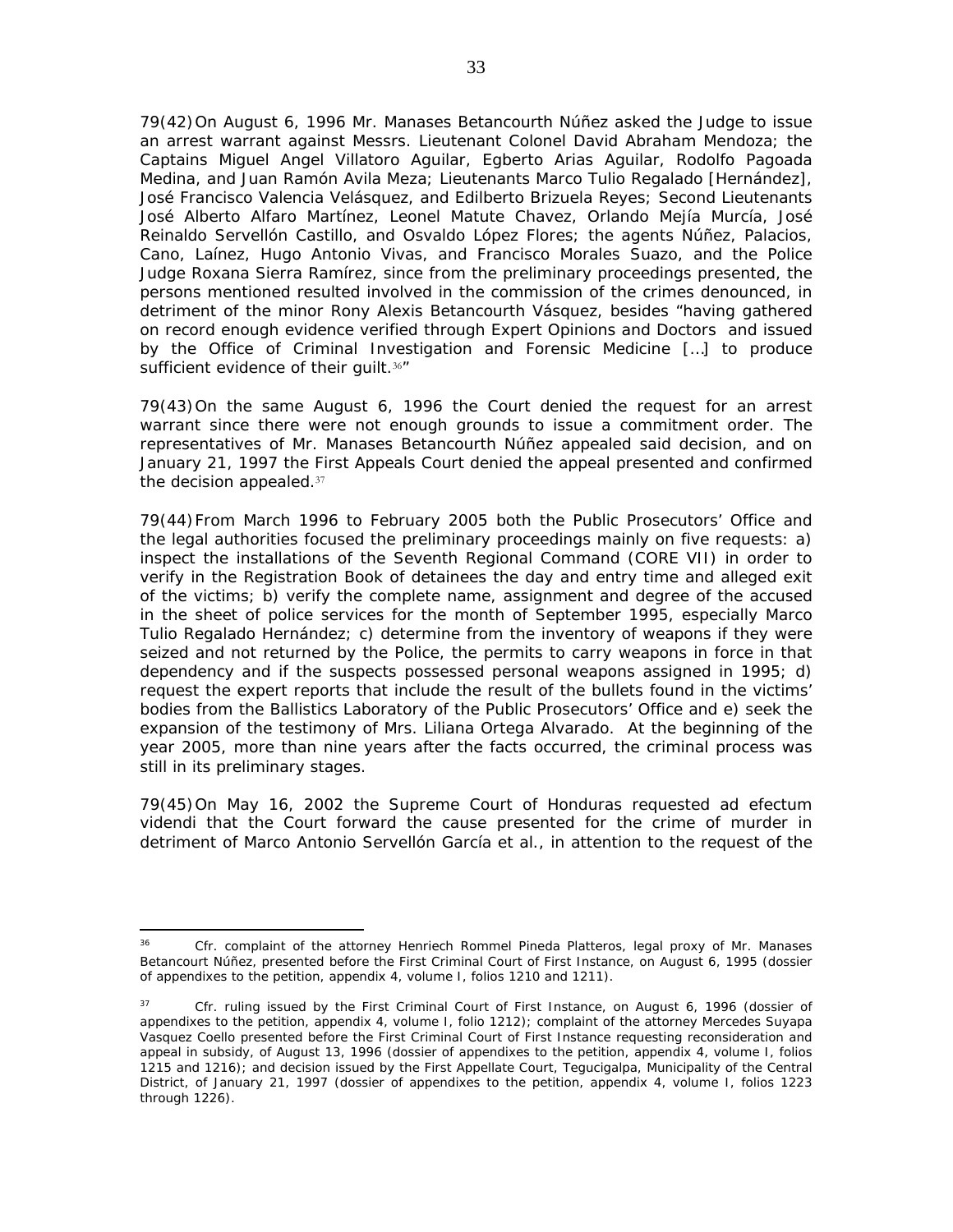Secretariat of Foreign Affairs of Honduras so that the Supreme Court could issue an analysis of the "unjustified delay in justice" in the mentioned cause.  $38$ 

79(46) On August 12, 2002, the Criminal Chamber of the Supreme Court of Justice verified that: "1. The present investigative proceedings are still in its preliminary stages, [which pursuant to legislation] [can] not [exceed] three months. 2. [That] within the proceedings ordered by the examining judge are: identification of files, appointments, the reason for the appointment and discharges of some lieutenants and agents, without having executed the requirements ordered by the authority responsible obliged to supply the information required [and that the] Judge responsible for the investigation can not let said negligence go by without being noticed [...]. 3. The levels of investigation practiced up to now […] have not been effective, since they have not been able to fulfill the objective of the preliminary stage of the process[,] which is the practice of proceedings with the purpose of proving the body of the crime, discovering its authors or participants, finding out their personality and [the] nature and amount of the damage."<sup>39</sup>

79(47) On January 14, 2005 once again the Public Prosecutors' Office requested that the corresponding arrest warrants be issued against David Abraham Mendoza, Marco Tulio Regalado Hernández, José Alberto Alfaro Martínez, José Antonio Martínez Arrazola, and Roxana Sierra Ramírez.<sup>40</sup> On February 9, 2005, more than nine years after the extrajudicial killings, the Court decided to "order the immediate capture of Messrs. José Alberto Alfaro Martínez and Víctor Hugo Vivas Lozano, for considering them responsible for having committed the crimes of Torture […] and Murder, in detriment of Orlando Álvarez Ríos, Rony Alexis Betancourth [Vásquez], Marco Antonio Servellón García, and Diomedes Obed García Sánchez and [...] the immediate capture of Mrs. Roxana Sierra Ramírez, for considering her responsible of having committed the crime of Illegal Arrest [...]."<sup>41</sup> The Public Prosecutors' Office appealed said decision because it ordered the capture of only some of the people accused of the deaths of the victims.<sup>42</sup>

79(48) On February 15, 2005 José Alberto Alfaro Martínez appeared before the Court to "present [himself] voluntarily […] since he was aware that a process was start[ed

<sup>38</sup> Cfr. official letter of the Secretariat of the Supreme Court of Justice addressed to the First Criminal Court of First Instance, of May 21, 2002 (dossier of appendixes to the petition, appendix 4, volume II, folio 1433).

<sup>&</sup>lt;sup>39</sup> *Cfr.* official letter of the Secretariat of the Supreme Court of Justice addressed to the Criminal Court of First Instance of the Judicial Section of Tegucigalpa, of August 21, 2002 (dossier of appendixes to the petition, appendix 4, volume II, folio 1433).

<sup>40</sup> *Cfr.* complaint of the attorney Tania Fiallos Rivera, Prosecutor of the Public Prosecutors' Office, attached to the Special Human Rights Prosecutors' Office, addressed to the Criminal Judge of First Instance, of January 14, 2005 (dossier of appendixes of evidence to facilitate adjudication of the case, folios 2317 through 2325).

 $41$ 41 *Cfr.* operative ruling of the Criminal Court of First Instance of the Judicial Section of Tegucigalpa, of February 9, 2005 (dossier of appendixes of evidence to facilitate adjudication of the case, folios 2327 through 2334).

<sup>42</sup> *Cfr.* order of notification of the attorney Tania Fiallos Rivera, presenting an application for reconsideration and appeal in subsidy against the court's ruling of February 9, 2005, on February 16, 2005. (dossier of appendixes to the respondent's plea, folio 2359); and ruling of the Criminal Court of First Instance of the Judicial Section of Tegucigalpa, of February 17, 2005 (dossier of appendixes of evidence to facilitate adjudication of the case, folio 2363).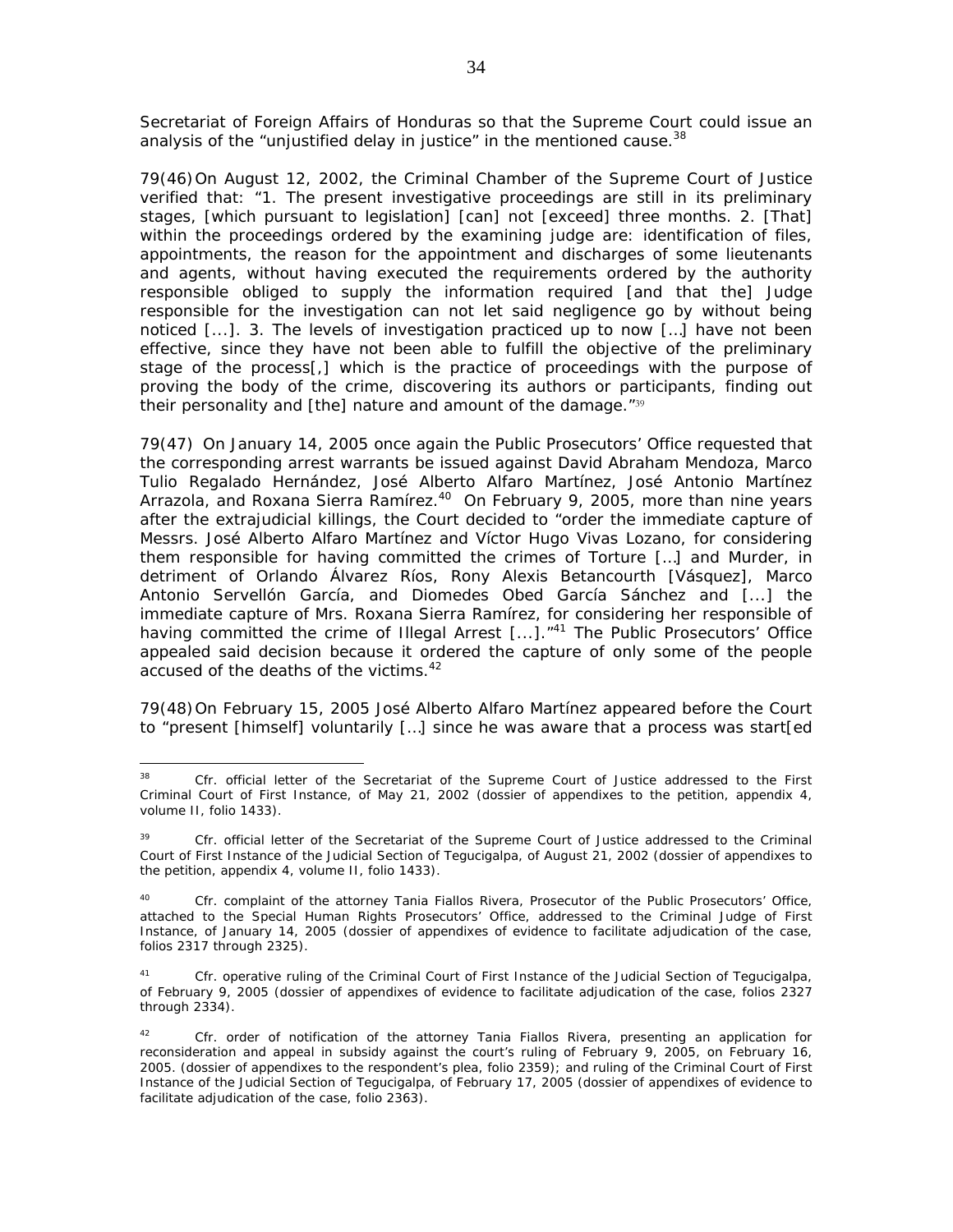against him] for being considered the responsible of the commission of the crimes of MURDER AND TORTURE in detriment of Messrs. Rony Alexis Betancourt [Vásquez], Diomedes Obed García Sánchez, Marco Antonio Servellón García, and Orlando Álvarez Ríos  $\left[ \ldots \right]$ ,  $\frac{n+3}{3}$  and on that same day he offered his preliminary examination statement.44 On February 20, 2005 Mr. José Alberto Alfaro Martínez requested, within the legal term to make inquiries, that the Court declare a definitive dismissal, since the incriminating conditions necessary to issue a commitment order had disappeared.<sup>45</sup>

79(49) On February 21, 2005 the Court issued a commitment order against José Alberto Alfaro Martínez, it declared the preliminary proceeding closed and forwarded the proceedings to full trial.<sup>46</sup> On the next day, the defense attorneys of José Alberto Alfaro Martínez appealed said decision. $47$  On June 22, 2005 the First Appellate Court declared the appeal presented admissible, it revoked the commitment order against Mr. José Alberto Alfaro Martínez and issued a definitive dismissal of the proceedings in his favor. $48$ 

79(50) On June 22, 2005 the First Appellate Court declared the appeal presented against the ruling of February 9, 2005 inadmissible (*supra* para. 79(47)), since it understood that "the arrest warrants issued at its time against some of the accused were issued by the Judge in the exercise of his powers and supposing that there were grounds to do so only with regard to the same, reason for which the decision appealed was in accordance with the law." $49$  On August 2, 2005 the Public Prosecutors' Office presented an appeal of relief against this decision, which was decided on by the Supreme Court of Justice on December 14, 2005, which in application of, among others, Articles 8 and 25 of the American Convention, accepted the appeal of relief, "so that a new decision could be issue[d] [deciding the appeal

 $\overline{a}$ 43 *Cfr.* brief of Alberto José Alfaro Martínez presented before the Criminal Court of First Instance, Judicial Section of Tegucigalpa, of February 15, 2005 (dossier of appendixes of evidence to facilitate adjudication of the case, folios 2344 and 2345).

Cfr. record of the preliminary examination statement of José Alberto Alfaro Martínez given before the First Criminal Court of First Instance, on February 15, 2005 (dossier of appendixes of evidence to facilitate adjudication of the case, folios 2351 through 2355).

<sup>45</sup> *Cfr.* complaint of the attorneys Isis B. Linares Mendoza and Juan Pablo Aguilar Galo, addressed to the Criminal Judge of First Instance, Judicial Section of Tegucigalpa, of February 20, 2005 (dossier of appendixes of evidence to facilitate adjudication of the case, folios 2372 through 2383).

<sup>46</sup> *Cfr.* ruling of the Criminal Court of First Instance, of the Judicial Section of Tegucigalpa of the Department of Francisco Morazán, of February 21, 2005 (dossier of appendixes of evidence to facilitate adjudication of the case, folios 2393 through 2400).

<sup>47</sup> *Cfr.* order of notification of the attorney Juan Pablo Aguilar Galo and the attorney Isis B. Linares Mendoza presenting an application for reconsideration and appeal in subsidy, of February 22, 2005 (dossier of appendixes of evidence to facilitate adjudication of the case, folios 2401 through 2402), and official letter of the First Supreme Court of Appeals addressed to the Criminal Court of the Judicial Section of Tegucigalpa of the Department of Francisco Morazán, of April 14, 2005 (dossier of appendixes of evidence to facilitate adjudication of the case, folio 2412).

<sup>48</sup> *Cfr.* judgment of the Supreme Court of Justice, Constitutional Chamber, of December 14, 2005 (dossier of evidence to facilitate adjudication of the case, appendix A, folios 3241 through 3252).

Cfr. ruling of the First Appellate Court, of June 22, 2005 (dossier of evidence to facilitate adjudication of the case, appendix A, folios 3229 through 3240).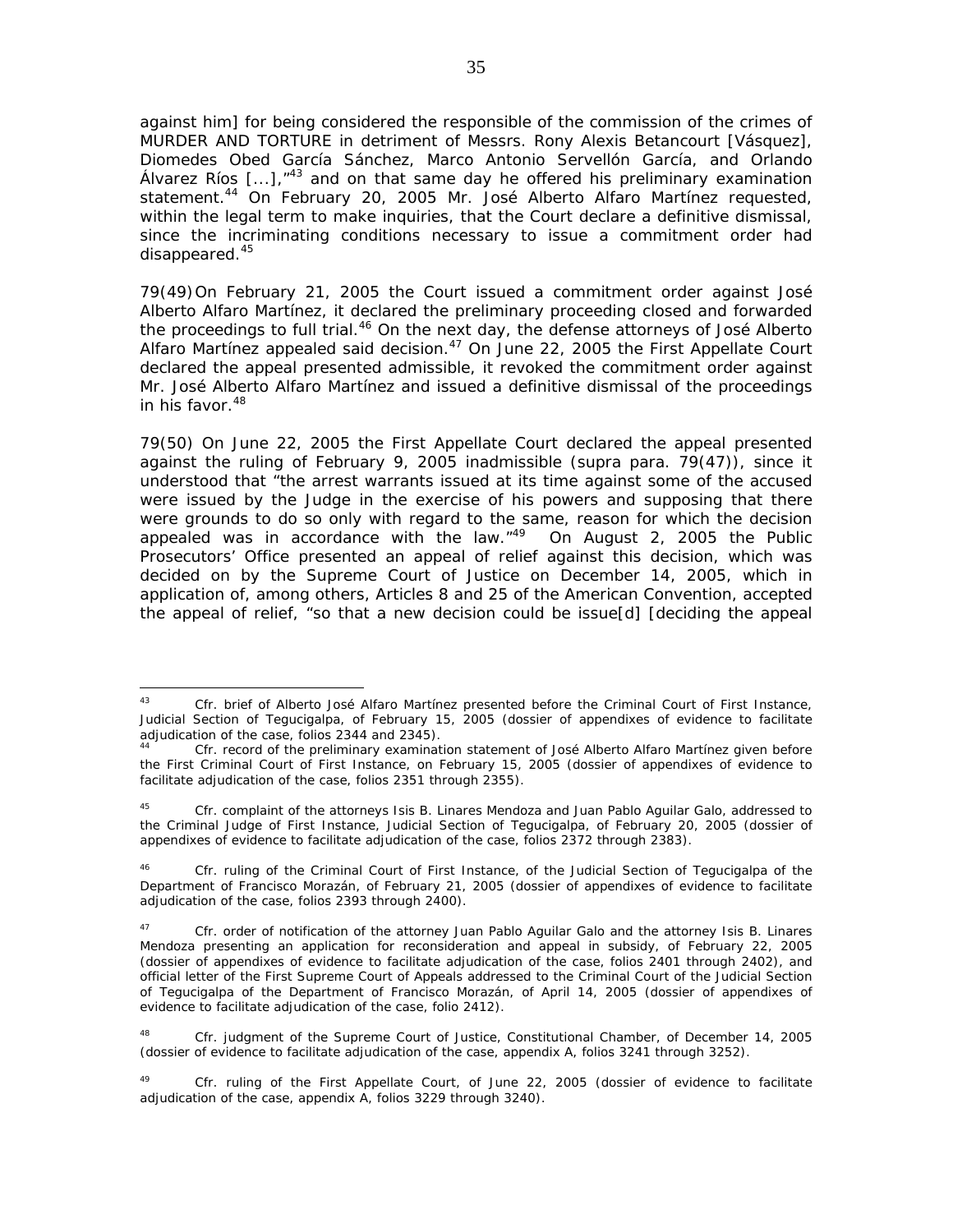presented by the Public Prosecutors' Office against the ruling of February 9, 2005] with the motives and grounds ordered by the due process."50 (*supra* para. 79(47))

> \* \* \*

79(51) Up to the date of the present Judgment the criminal trial is still in process, the Court has decided to close the preliminary proceedings and forward the procedures to full trial, decision that is still pending an appeal (*supra* paras. 79(49) and 79(50)). Likewise, the Court has issued arrest warrants against three of the accused, Messrs. Víctor Hugo Vivas Lozano, Roxana Sierra Ramírez, and José Alberto Alfaro Martínez. Regarding the first two, said orders have not been effective. In what refers to Mr. José Alberto Alfaro Martínez, who had been in preventive detention, on the date of the present Judgment, he has been released since the case was dismissed in his favor (*supra* para. 79(49)).

## *I) On the victims' next of kin*

79(52) The next of kin of Marco Antonio Servellón García are Reyes Servellón Santos, father, who passed away after the facts; Bricelda Aide García Lobo, mother; Marja Ibeth Castro García, sister; Pablo Servellón García, brother, and Héctor Vicente Castro García, brother.

79(53) The next of kin of Rony Alexis Betancourth Vásquez are Manases Betancourth Núñez, father; Hilda Estebana Hernández López, mother; Juan Carlos Betancourth Hernández, brother; Manaces Betancourt Aguilar, brother; Emma Aracely Betancourth Aguilar, sister; Enma Aracely Betancourth Abarca, sister; Lilian María Betancourt Álvarez, sister; Ana Luisa Vargas Soto, partner; Zara Beatris Bustillo Rivera, daughter, and Norma Estela Bustillo Rivera, mother of Zara Beatriz.

79(54) The next of kin of Orlando Álvarez Ríos are Concepción Álvarez, father, who passed away on October 15, 1982; Antonia Ríos, mother, and Dilcia Álvarez Ríos, sister.

79(55) The next of kin of Diomedes Obed García Sánchez are Diomedes Tito García Casildo, father; Andrea Sánchez Loredo, mother, who passed away on October 25, 1985; Esther Patricia García Sánchez, Jorge Moisés García Sánchez, and Fidelia Sarahí García Sánchez, siblings.

79(56) Messrs. Reyes Servellón Santos and Bricelda Aide García Lobo, the parents of Marco Antonio Servellón García; and Manases Betancourth Núñez and Hilda Estebana Hernández López, the parents of Rony Alexis Betancourth Vásquez, suffered when they found out of the ways in which their sons were arrested and kept imprisoned under an illegal arrest, submitted to torture and cruel, inhuman, and degrading treatment, and then extra judicially killed, as well as for the way in which the victims' bodies were found, in different parts of the city of Tegucigalpa, along side the street. Rony Alexis Betancourth Vásquez's mother also suffered upon recognizing her son's mortal remains, since she hoped he was safe under the State's custody.

 $\overline{a}$ <sup>50</sup> *Cfr.* ruling of the Supreme Court of Justice, Constitutional Chamber, of December 14, 2005 (dossier of evidence to facilitate adjudication of the case, appendix A, folios 3241 through 3252).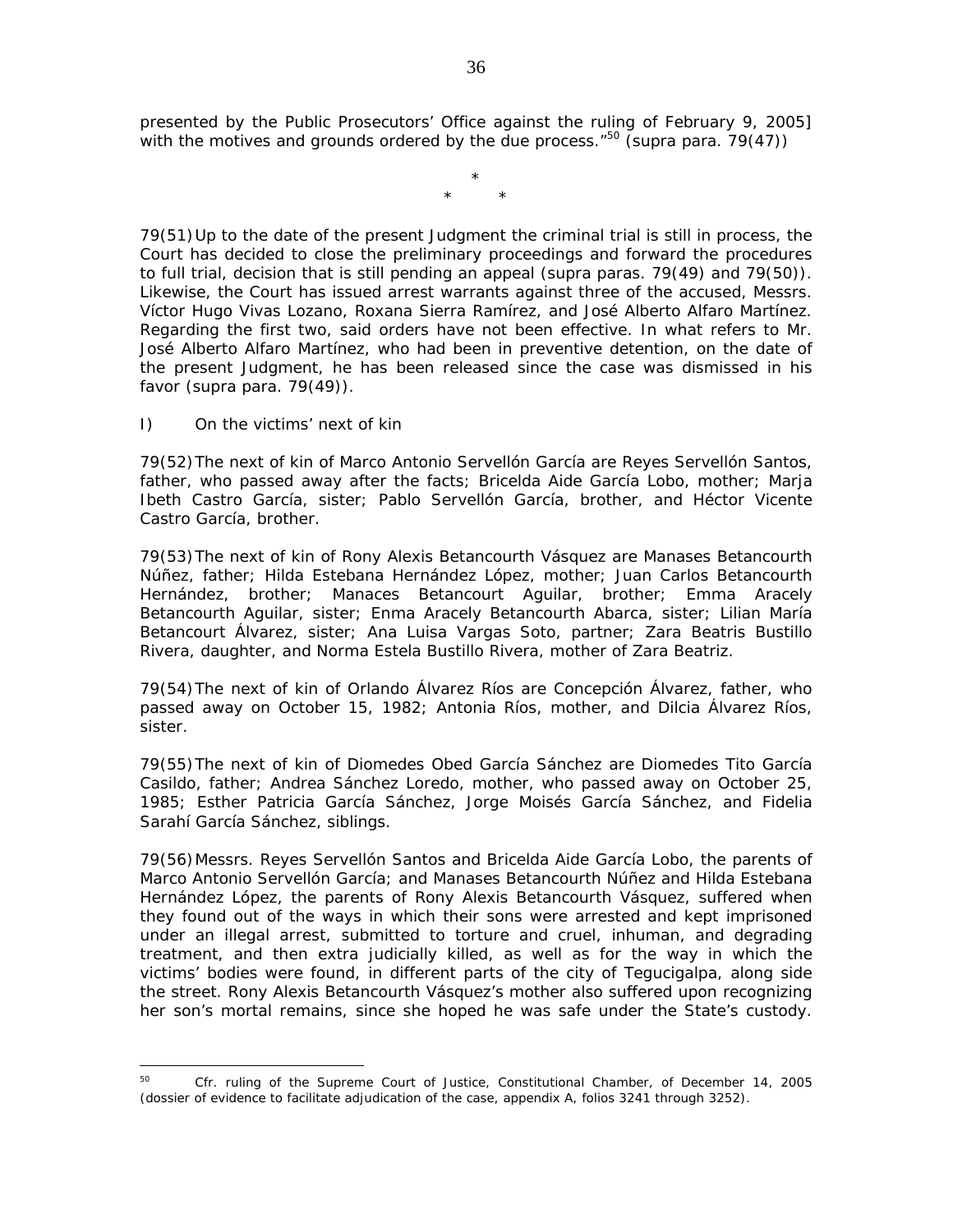These next of kin have been submitted to a deep suffering and anguish in detriment of their mental and moral integrity.

79(57) Dilcia Álvarez Ríos, the sister of Orlando Álvarez Ríos, has suffered as a consequence of the death of her brother, with whom she lived at the time of the facts and with who she had a close affective relationship and she suffered of anguish and pain when she saw that her brother did not come home like he had promised. On Monday September 19, 1995, she looked for her brother and made several diligences to find him. She was informed that the victim was not detained in the CORE VII, until she finally found her brother's body in the morgue. She has suffered in the search for justice she started. Likewise, Marja Ibeth Castro García, sister of Marco Antonio Servellón García, has suffered due to the arrest conditions and extrajudicial killing of her brother, when he was under the custody of state authorities, and during the proceedings she carried out to present a claim for the facts occurred.<sup>51</sup>

79(58) Ana Luisa Vargas Soto maintained an affectionate bond and was the partner of Rony Alexis Betancourth Vásquez.<sup>52</sup>

79(59) The girl Zara Beatris Bustillo Rivera is the daughter of Rony Alexis Betancourth Vásquez.

### *J) Costs and Expenses*

 $\overline{a}$ 

79(60) Casa Alianza has incurred in a series of expenses in the domestic jurisdiction. The Center for Justice and International Law (CEJIL) and Casa Alianza have incurred in expenses related to the processing of the present case before the bodies of the Inter-American System for the Protection of Human Rights, in representation of some of the victims' next of kin.<sup>53</sup>

#### **VIII**

## **VIOLATION OF ARTICLES 4(1), 5(1), 5(2), AND 5(5), 7(1), 7(2), 7(3), 7(4), AND 7(5), AND 19, OF THE AMERICAN CONVENTION, IN RELATION WITH ARTICLE 1(1) OF THE SAME**

*(Right to Life, to Humane Treatment, to Personal Liberty, Rights of the Child and Obligation to Respect Rights)* 

<sup>&</sup>lt;sup>51</sup> Cfr. statement of Dilcia Álvarez Ríos given before the Criminal Peace Court of Tegucigalpa, on February 23, 1996 (dossier of appendixes to the petition, appendix 4, volume I, folios 1102 and 1103); and report of the Human Rights Inspector of the Office of Criminal Investigation, Nery Suyapa Osorio, addressed to the Main Prosecutor of the Human Rights Prosecutors' Office, Sonia Marlina Dubor de Flores, on September 17, 1995 (dossier of appendixes to the petition, appendix 4, volume I, folios 987 through 990).

<sup>&</sup>lt;sup>52</sup> *Cfr.* statement offered by Ana Luisa Vargas Soto before the First Criminal Court of First Instance on March 07, 1996 (dossier of appendixes to the petition, appendix 4, volume I, folios 867 through 870), and statement given by Manases Betancourt Nuñes before the Second Criminal Peace Court on March 7, 1996 (dossier of appendixes to the petition, appendix 4, volume I, folios 1137 through 1140).

<sup>&</sup>lt;sup>53</sup> *Cfr.* receipts of expenses of CEJIL (appendixes to the brief of pleadings and motions, volume II, folios 2255 through 2259, and dossier of appendixes to the brief of final arguments presented by the representatives, folios 2252 through 2254; and 2258 through 2260).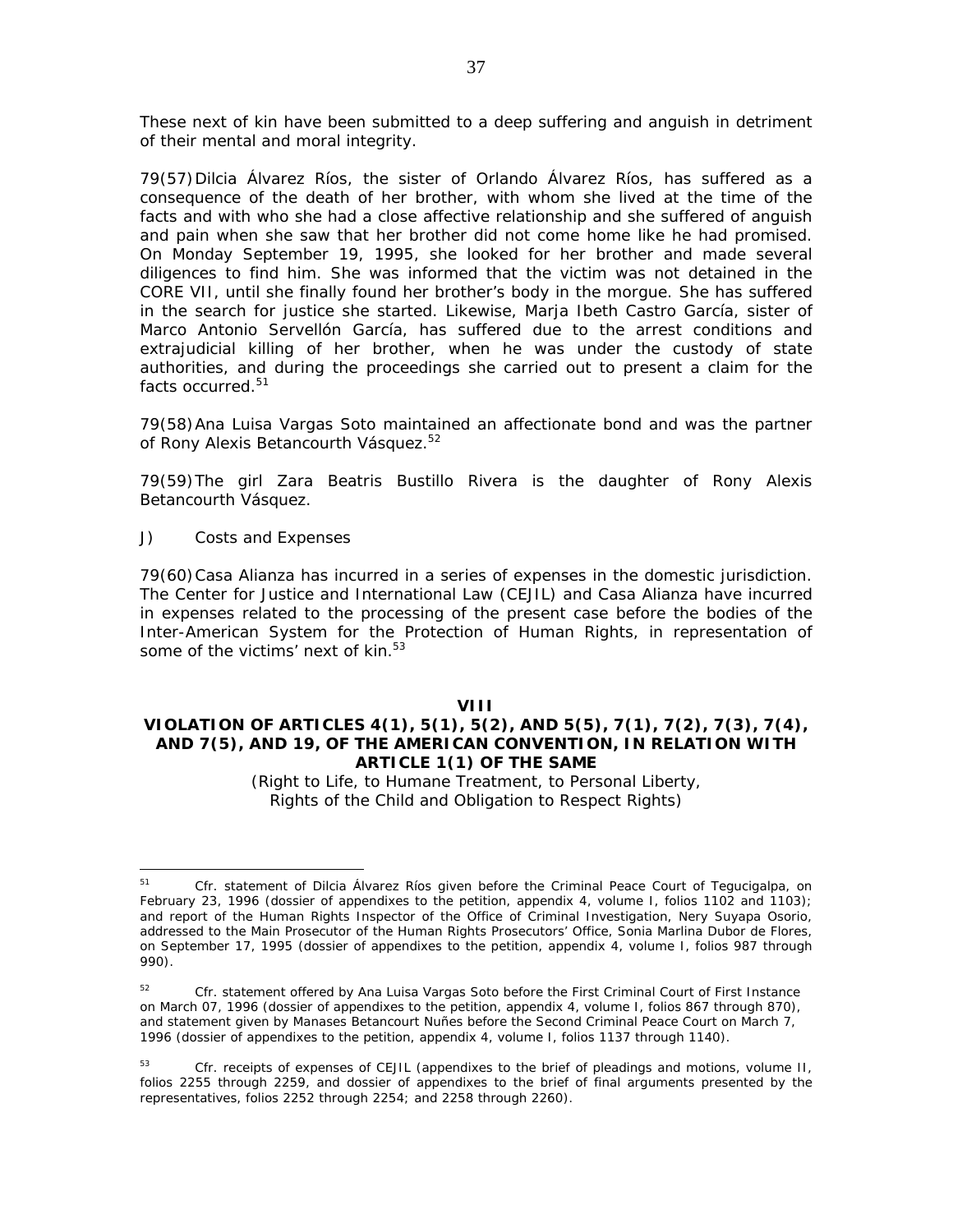80. The Court in Chapter VI concluded that the State acknowledged its international responsibility for the violation of Articles  $4(1)$ ,  $5(1)$  and  $5(2)$  and  $7(1)$ , 7(2), 7(3), 7(4) and 7(5) of the American Convention, in relation with Article 1(1) of said instrument, in detriment of Marco Antonio Servellón García, Rony Alexis Betancourth Vásquez, Orlando Álvarez Ríos, and Diomedes Obed García Sánchez, and Articles 5(5) and 19 of the Convention, in detriment of Marco Antonio Servellón García and Rony Alexis Betancourth Vásquez. Based on the aforementioned, the Court will not summarize the arguments presented by the Commission, the representatives, and the State.

### *Considerations of the Court*

81. Article 7 of the American Convention states that:

1. Every person has the right to personal liberty and security.

2. No one shall be deprived of his physical liberty except for the reasons and under the conditions established beforehand by the constitution of the State Party concerned or by a law established pursuant thereto.

3. No one shall be subject to arbitrary arrest or imprisonment.

4. Anyone who is detained shall be informed of the reasons for his detention and shall be promptly notified of the charge or charges against him.

5. Any person detained shall be brought promptly before a judge or other office authorized by law to exercise judicial power and shall be entitled to trial within a reasonable time or to be released without prejudice to the continuation of the proceedings. His release may be subject to guarantees to assure his appearance for trial.

[…]

82. Article 5 of the American Convention establishes that:

1. Every person has the right to have his physical, mental, and moral integrity respected.

2. No one shall be subjected to torture or to cruel, inhuman, or degrading punishment or treatment. All persons deprived of their liberty shall be treated with respect for the inherent dignity of the human person.

[…]

5. Minors while subject to criminal proceedings shall be separated from adults and brought before specialized tribunals, as speedily as possible, so that they may be treated in accordance with their status as minors.

 $\left[\ldots\right]$ 

#### 83. Article 4 of the Convention states that

[e]very person has the right to have his life respected. This right shall be protected by law and, in general, from the moment of conception. No one shall be arbitrarily deprived of his life.

[…]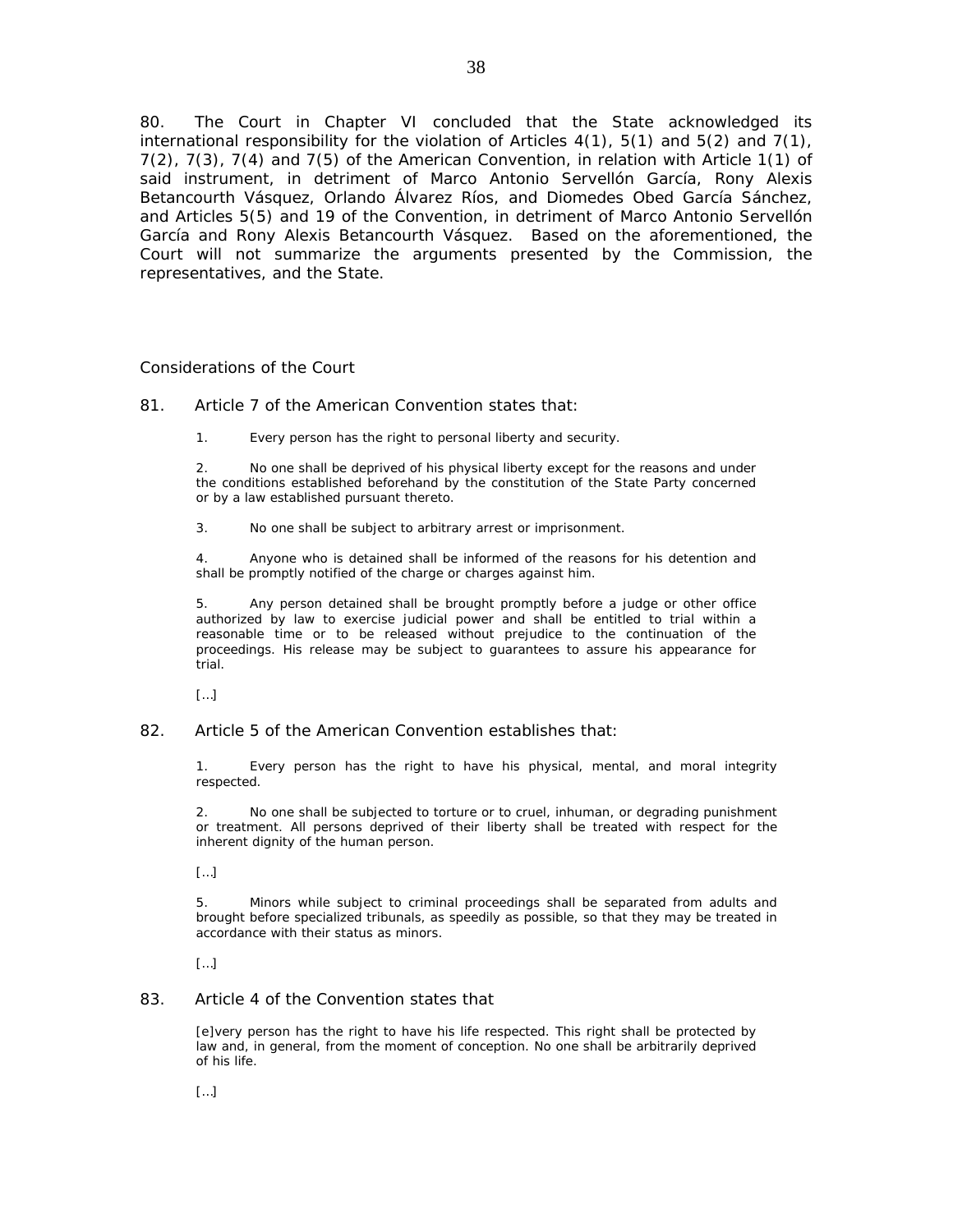#### 84. Article 19 of the Convention establishes that

[e]very minor child has the right to the measures of protection required by his condition as a minor on the part of his family, society, and the state.

### 85. Article 1(1) of the American Convention states that

[t]he States Parties to this Convention undertake to respect the rights and freedoms recognized herein and to ensure to all persons subject to their jurisdiction the free and full exercise of those rights and freedoms, without any discrimination for reasons of race, color, sex, language, religion, political or other opinion, national or social origin, economic status, birth, or any other social condition.

86. The Convention has enshrined the prohibition of an illegal or arbitrary detention or imprisonment as the main guarantee of personal liberty and security. The Court has stated, with regard to illegal arrests, "that even though […] the State has the right and obligation to guarantee its security and maintain public order, its power is not unlimited, since it has the duty, at all times, to apply procedures pursuant to Law and respectful of the fundamental rights, of all individual under its jurisdiction."<sup>54</sup>

87. Therefore with the purpose of maintaining public security and order, the State legislates and adopts different measures of a diverse nature to prevent and regulate the behavior of its citizens, one of which is to promote the presence of police forces in public spaces. However, the Court points out that any incorrect action of those state agents in their interaction with the persons it must protect, represents one of the main threats to the right to personal liberty, which, when violated, generates a risk of violation to other rights, such as humane treatment and, in some cases, life.

88. Article 7 of the Convention enshrines guarantees that represent limits to the exercise of authority by State agents. Those limits are applied to the instruments of state controls, one of which is the detention. Said measure shall be pursuant to the guarantees enshrined in the Convention as long as its application has an exceptional nature, it respects the principle of presumption of innocence and the principles of legality, need, and proportionality, all of which are strictly necessary in a democratic society.<sup>55</sup>

89. A restriction to the right to personal liberty, such as an arrest, must be carried out only due to the causes and the conditions previously established by the Political Constitutions or by the laws enacted pursuant to them (material aspect), as well as strictly subject to the procedures objectively defined in the same (formal aspect).<sup>56</sup> At the same time, the legislation that establishes the grounds for a restriction to personal liberty must be issued pursuant to the principles that govern

<sup>54</sup> <sup>54</sup> *Cfr. Case of Bulacio*. Judgment of September 18, 2003. Series C No. 100, para. 124; *Case of Juan Humberto Sánchez.* Judgment of June 7, 2003. Series C No. 99, para. 86; and *Case of Hilaire, Constantine and Benjamín et al.* Judgment of June 21, 2002. Series C No. 94, para. 101.

<sup>55</sup> *Cfr. Case of López Álvarez*. Judgment of February 1, 2006. Series C No. 141, para. 67; *Case of García Asto and Ramírez Rojas.* Judgment of November 25, 2005. Series C No. 137, para. 106; *and Case of Palamara Iribarne, supra* note 10, para. 197.

<sup>56</sup> *Cfr. Case of the Ituango Massacres, supra* note 3, para. 149; *Case of López Álvarez, supra* note 55, para. 58; and *Case of the Pueblo Bello Massacre, supra* note 7, para. 108.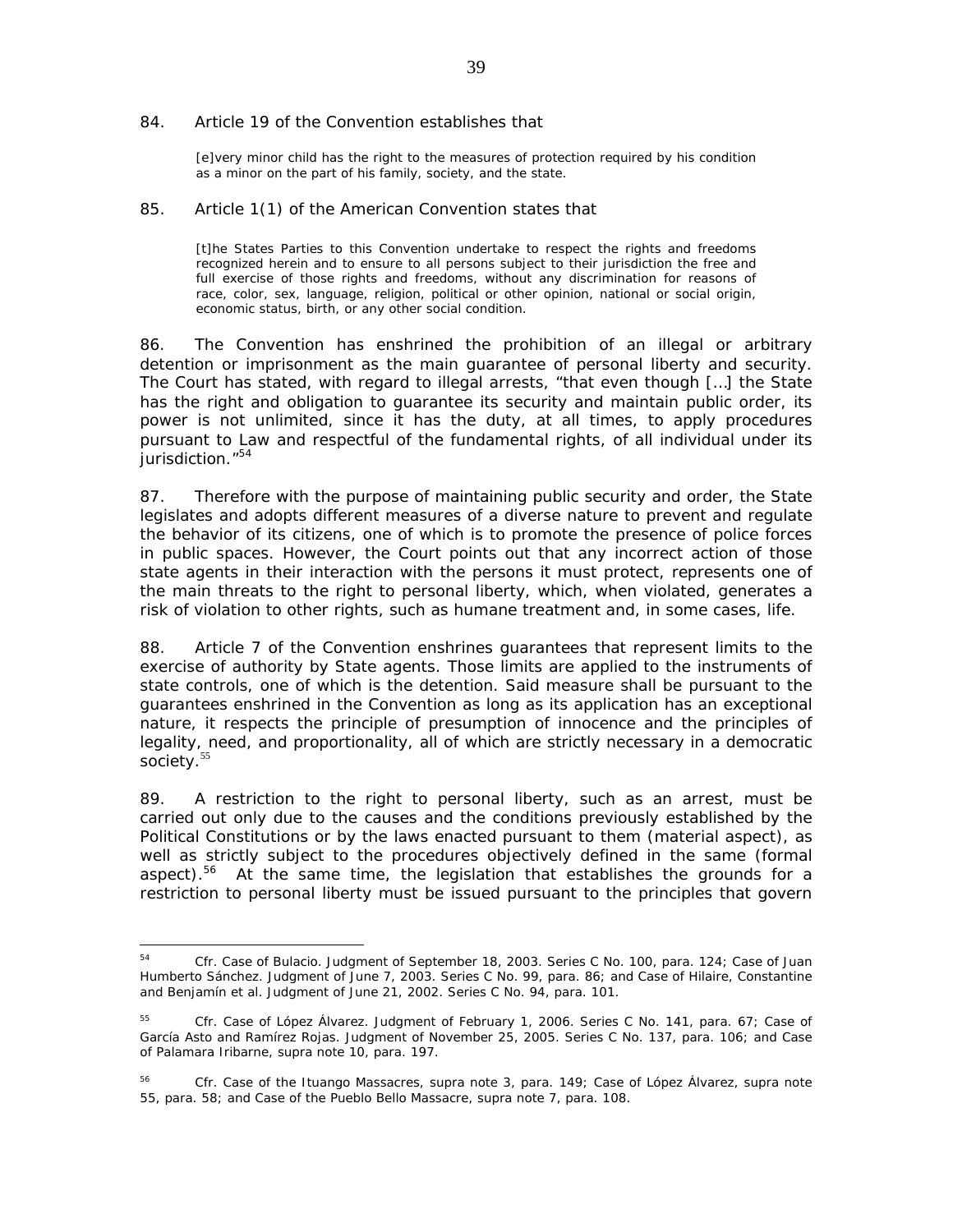the Convention, and be conducive to the effective observation of the guarantees established thereto.

90. Likewise, the Convention prohibits the arrest or imprisonment by methods that although qualified as legal, may in the practice result unreasonable or out of proportion.<sup>57</sup> The Court has established that in order to comply with the requirements necessary to restrict the right to personal liberty, there must be sufficient evidence to lead to a reasonable supposition of guilt of the person submitted to a proceeding and the arrest must be strictly necessary to ensure that the accused party will not impede an effective development of the investigations nor will he evade the action of justice. When ordering restrictive measures to freedom it is precise that the State justify and prove the existence, in the specific case, of those requirements demanded by the Convention.<sup>58</sup>

91. In this case the arrest of the victims was part of a collective and programmed arrest, in which approximately 128 people were detained, without an arrest warrant and without having been caught in the act of committing a crime, and that was carried out with the declared purpose of avoiding disturbances during the parades that would take place to celebrate the National Independence Day (*supra* para. 79(5)).

92. The Tribunal understands that a collective arrest may represent a mechanism to guarantee public security when the State has elements to prove that the actions of each of the persons affected fits into one of the causes of arrest established in its internal norms consistent with the Convention. That is, when there are elements to individualize and separate the behaviors of each of the detainees and that there is, at the same time, control of the judicial authority.

93. Therefore, a massive and programmed arrest of people without legal grounds, in which the State massively arrests people that the authority considers may represent a risk or danger to the security of others, without substantiated evidence of the commission of a crime, constitutes an illegal and arbitrary arrest. Consistent with the aforementioned, in the *Case of Bulacio* the Court established that the *razzias* are not compatible with the respect for fundamental rights, among others, the presumption of innocence, the existence of a legal arrest warrant –except in the case of a crime detected in the act- and the obligation to inform the legal guardians of all minors.<sup>59</sup>

94. This Tribunal considers that the fundamental principle of equality and nondiscrimination belongs to the realm of *jus cogens* that, of a peremptory character, entails obligations *erga omnes* of protection that bind all States and result in effects with regard to third parties, including individuals.<sup>60</sup>

<sup>57</sup> <sup>57</sup> *Cfr. Case of López Álvarez*, *supra* note 55, para. 66; *Case of García Asto and Ramírez Rojas*, *supra* note 55*,* para. 105; and *Case of Palamara Iribarne, supra* note 10, para. 215.

<sup>58</sup> *Cfr. Case of López Álvarez*, *supra* note 55, para. 69; *Case of Palamara Iribarne, supra* note 10, para. 198; and *Case of Acosta Calderón*, *supra* note 13, para. 111.

<sup>59</sup> *Cfr*. *Case of Bulacio*, *supra* note 54, para. 137.

<sup>60</sup> *Cfr. Juridical Condition and Rights of the Undocumented Migrants.* Advisory Opinion OC-18/03 of September 17, 2003. Series A No. 18, para. 110.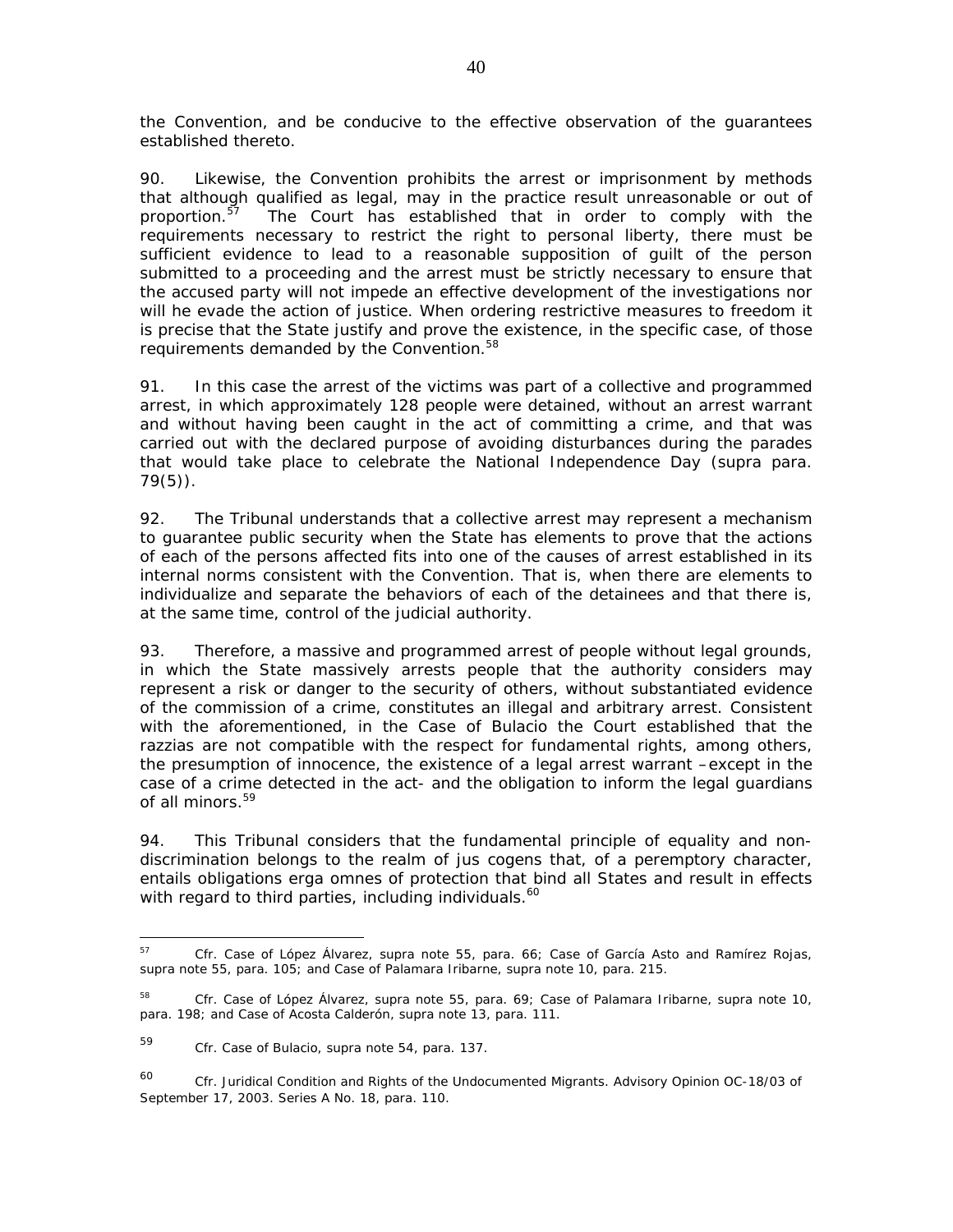95. The Tribunal, in its *Advisory Opinion OC-18 on the Judicial Condition and Rights of Undocumented Migrants,* established that there is an indissoluble bond between the obligation to respect and guarantee human rights and the fundamental principle of equality and non-discrimination, and that it must permeate all the State's actions. $61$  In that sense, the State may not act against a specific group of people, owing to reasons of gender, race, color, language, religion or belief, political or other opinion, national, ethnic or social origin, nationality, age, economic situation, property, civil status, birth or any other status.<sup>62</sup>

96. Programmed and collective arrests, which are not well-founded on the individualization of punishable acts and that lack judicial control, are contrary to the presumption of innocence, they wrongfully coerce personal liberty and they transform preventive detention into a discriminatory mechanism, reason for which the State may not perform them under any circumstance.

97. On its part, Article 5 of the American Convention expressly acknowledges the right to humane treatment, which implies the absolute prohibition of torture and cruel, inhuman, or degrading punishments or treatments. This Tribunal has constantly considered in its jurisprudence that said prohibition is currently encompassed in the *jus cogens.*63 The right to humane treatment may not be suspended under any circumstance.<sup>64</sup>

98. Article 4 of the Convention guarantees the right of every human being to not be deprived of his life arbitrarily, which includes the need that the State adopt substantive measures to prevent the violation of this right, as would be the case of all measures necessary to prevent arbitrary killings by its own security forces, as well as to prevent and punish the deprivation of life as a consequence of criminal acts carried out by individual third parties.<sup>65</sup>

 $\overline{a}$ 

<sup>61</sup> *Cfr*. *Juridical Condition and Rights of the Undocumented Migrants.* Advisory Opinion OC-18/03, *supra* note 60, para. 85.

<sup>62</sup> *Cfr. Juridical Condition and Rights of the Undocumented Migrants.* Advisory Opinion OC-18/03, *supra* note 60, paras. 100 and 101.

<sup>63</sup> *Cfr. Case of Montero Aranguren et al., supra* note 12, para. 85*; Case of Ximenes Lopes, supra* note 3, para. 126; *Case of the Ituango Massacres, supra* note 3, para. 252; *Case of Baldeón García, supra* note 3, para. 117; *Case of García Asto and Ramírez Rojas, supra* note 55, para. 222; *Case of Fermín Ramírez*. Judgment of June 20, 2005. Series C No 126, para. 117; *Case of Caesar, supra* note 13, para. 59; *Case of Lori Berenson Mejía*. Judgment of November 25, 2004. Series C No.119, para. 100; *Case of De la Cruz Flores.* Judgment of November 18, 2004. Series C No. 115, para. 125; *Case of Tibi.* Judgment of September 7, 2004. Series C No. 114, para. 143; *Case of the Gómez Paquiyauri Brothers.* Judgment of July 8, 2004. Series C No. 110, paras. 111 and 112; *Case of Maritza Urrutia.* Judgment of November 27, 2003. Series C No. 103, paras. 89 and 92; *Case of Bámaca Velásquez*. Judgment of November 25, 2000, Series C No. 70, para. 154; and *Case of Cantoral Benavides*. Judgment of August 18, 2000. Series C No. 69, para. 95.

<sup>64</sup> *Cfr. Case of Ximenes Lopes, supra* note 3, para. 126; *Case of the Pueblo Bello Massacre, supra*  note 7*,* para. 119; and *Case of the "Juvenile Reeducation Institute".* Judgment of September 2, 2004. Series C No. 112, para. 157.

<sup>65</sup> *Cfr. Case of Montero Aranguren et al., supra* note 12, para. 64; *Case of Ximenes Lopes*, *supra* note 3, para.125; and *Case of the Ituango Massacres*, *supra* note 3, para. 131.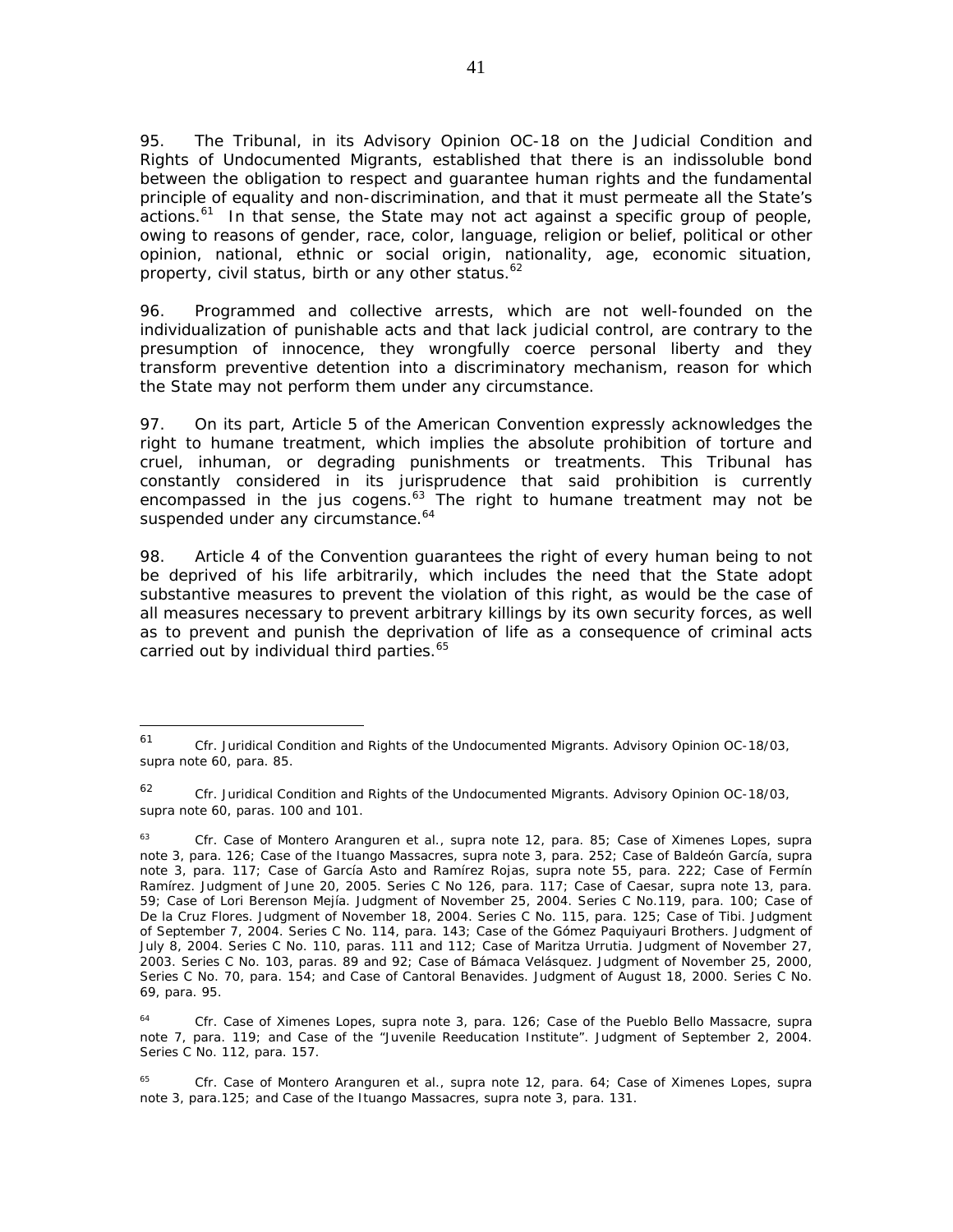99. In the present case, the victims were detained collectively, illegally and arbitrarily, submitted to torture and cruel, inhuman, and degrading treatments during their detention. They were hit on the head with guns and chairs, accused of being thieves" and they were isolated and tied up during their detention in the CORE VII. While under state custody, and fulfilling the threats made by state agents, they were murdered with fire weapons and cutting and thrusting weapons (*supra* paras. 79(5) through 79(31)). The minor Marco Antonio Servellón García was killed with four shots from a fire weapon to his face and head. The minor Rony Alexis Betancourth Vásquez received two shots from a fire weapon to the head, and four blade wounds, three of which were located on his chest. Orlando Álvarez Ríos died as a consequence of two shots from a fire weapon and his body presented signs that he had been object of sexual violence prior to his death. Diomedes Obed García Sánchez was killed by eight shots produced by a fire weapon, besides three blade wounds, two of them made with a machete, one of which was so deep that it "almost [...] cut off his head." (*supra* para. 79(31)). The extreme cruelty with which the victims were killed, depriving them of their life in a humiliating manner, the marks of physical torture present in the four bodies, and the manner in which their bodies were abandoned out in the open, were serious assaults against the right to life, to humane treatment, and personal liberty.

100. In this regard, in the statement offered by Marvin Rafael Díaz in the Second Criminal Peace Court on March 19, 1996, he stated that "lieutenant Alfaro […] said, [']leave these separate for me[´], the four appeared dead on Sunday September 17, [1995]; and he could observe that they were tied with some rope he had, and he saw that DIOMEDES was crying[. They were] tied to a Plywood [(sic)], looking towards the wall, […]. They were nervous, because they were afraid they were going to be killed, since they had been warned and [they had been told] they belonged to the MARA OF THE [POISON] and that they were out to get them." (*supra* para. 79(7)) On her part, Krisell Mahely Amador, the girlfriend of Diomedes Obed García Sánchez, in her statement offered before the Special Human Rights Prosecutor on October 11, 1995, stated that days before his death, the victim told her "that they had already told him that they were going to kill him." (*supra* para. 79(29))

101. Likewise, this Court points out the treatment received by the underage victims. Rony Alexis Betancourth Vásquez indicated through signs to Carlos Yovanny Arguijo Hernández, who had also been arrested on that same day, that he was going to be killed, "that he was going to have his head cut off, since [Rony] took one of his hands to his neck, making him understand […] and what was what he heard him say 'if they kill me, they kill me…' since [Rony] told [him] that they were saying that he belonged to the mara of the poison." (*supra* para. 79(15)).

102. Any form of exercise of public power that violates the rights acknowledged by the Convention is illegal.<sup>66</sup> The Court has stated that the States respond for the acts of its agents, carried out under the protection of their official nature, and for the omissions of the same, even when they act outside the limits of their competence or in violation of their domestic legislation.<sup>67</sup> The States must especially supervise that

<sup>66</sup> <sup>66</sup> *Cfr. Case of Ximenes Lópes, supra* note 3, para. 84; *Case of the "Mapiripán Massacre"*, *supra* note 9, para. 108; and *Case of the Gómez Paquiyauri Brothers, supra* note 63, para. 72.

<sup>67</sup>*Cfr. Case of Ximenes Lopes*, *supra* note 3, para. 84; *Case of the Pueblo Bello Massacre*, *supra*  note 7, para. 111; and *Case of the "Mapiripán Massacre", supra* note 9, para. 108.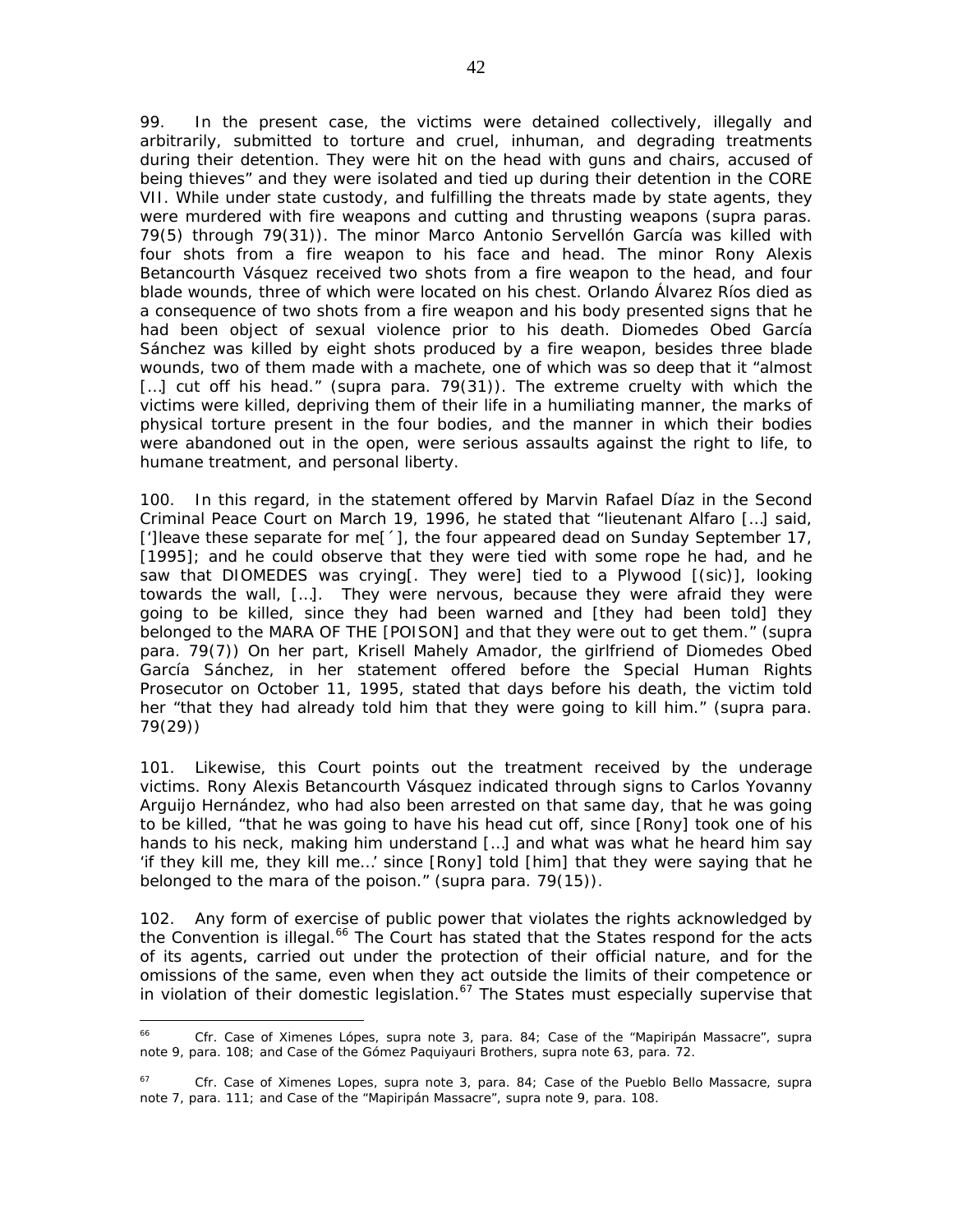their bodies of security, which are attributed the use of legitimate force, respect the right to life of those under its jurisdiction.<sup>68</sup>

103. In the present case agents of the police force, making illegal use of their authority, arrested and killed the victims. In this regard, the Court has reiterated that when dealing with the right to life, the State has the obligation to guarantee the creation of the conditions required to avoid violations of that inalienable right, $69$  and that its violation is especially serious when it is produced by state agents, fact acknowledged by the State in its assent.

104. Besides the aforementioned, the Court has established, that the facts of this case occurred within the framework of a context of violence against children and youngsters in situations of social risk in Honduras (*supra* paras. 79(1), 79(2), 79(3) and 79(35)).

105. The Tribunal points out that, even though in the dossier of the present case the existence, at the time of the facts, of a systematic pattern of violations of human rights in detriment of children and youngsters in risky situation has not been proven, the context of violence within which the violations to the rights to life, humane treatment, and personal liberty occurred in this case has been proven.

106. It is necessary to point out that the State said before the Court that "since 1997 and up to this date [of presentation of the respondent's plea, on July 4, 2005], an important number of violent deaths of children has been recorded," and that the State "[…] has been doing important efforts to strengthen a policy for the protection of children and their rights in general and, specifically, to counteract the phenomenon of deaths of minors." The State acknowledges the existence of what it has called the phenomenon of violent deaths of minors, although it denies the argument that the phenomenon is the result of a policy of "social prophylaxis".

107. However, the Court has affirmed that international responsibility appears immediately with the international crime attributed to the State, and it is the consequence of any damage to human rights that may be attributed to that action, as well as the omission, of any power or body of the same.<sup>70</sup> International responsibility may also be attributed even in the absence of intention, and the acts that violate the Convention are the State's responsibility regardless of the fact that they are or not a consequence of a deliberate state policy.

108. The positive duty, derived from the obligation to respect and guarantee, of creating the conditions required to avoid violations to human rights in circumstances

<sup>68</sup> <sup>68</sup> *Cfr. Case of Montero Aranguren et al.*, *supra* note 12, para. 66.

<sup>69</sup> *Cfr. Case of Montero Aranguren et al., supra* note 12, para. 64*; Case of Ximenes Lopes*, *supra*  note 3, para. 125; *Case of the Ituango Massacres, supra* note 3, para. 129; *Case of Baldeón García, supra*  note 3*,* para. 83; *Case of the Sawhoyamaxa Indigenous Community, supra* note 7*,* para*.* 151*; Case of the Pueblo Bello Masacre*, *supra* note 7, para. 120; *Case of Huilca Tecse.* Judgment of March 3, 2006. Series C No. 121, para. 65; *Case of the "Juvenile Reeducation Institute", supra* note 64, para. 156; *Case of the Gómez Paquiyauri Brothers, supra* note 63*,* para. 128*; Case of 19 Tradesmen.* Judgment of July 12, 2003. Series C No. 93, para. 153; *Case of Myrna Mack Chang*, *supra* note 9, para. 152; *Case of Juan Humberto Sánchez*, *supra* note 54, para. 110; and *Case of the "Street Children" (Villagrán Morales et al.).* Judgment of November 19, 1999. Series C No. 63, para. 144.

<sup>70</sup> *Cfr. Case of Ximenes Lopes*, *supra* note 3, para. 172; *Case of Baldeón García*, *supra* note 3, para. 140; and *Case of the Pueblo Bello Massacre, supra* note 7, para. 112.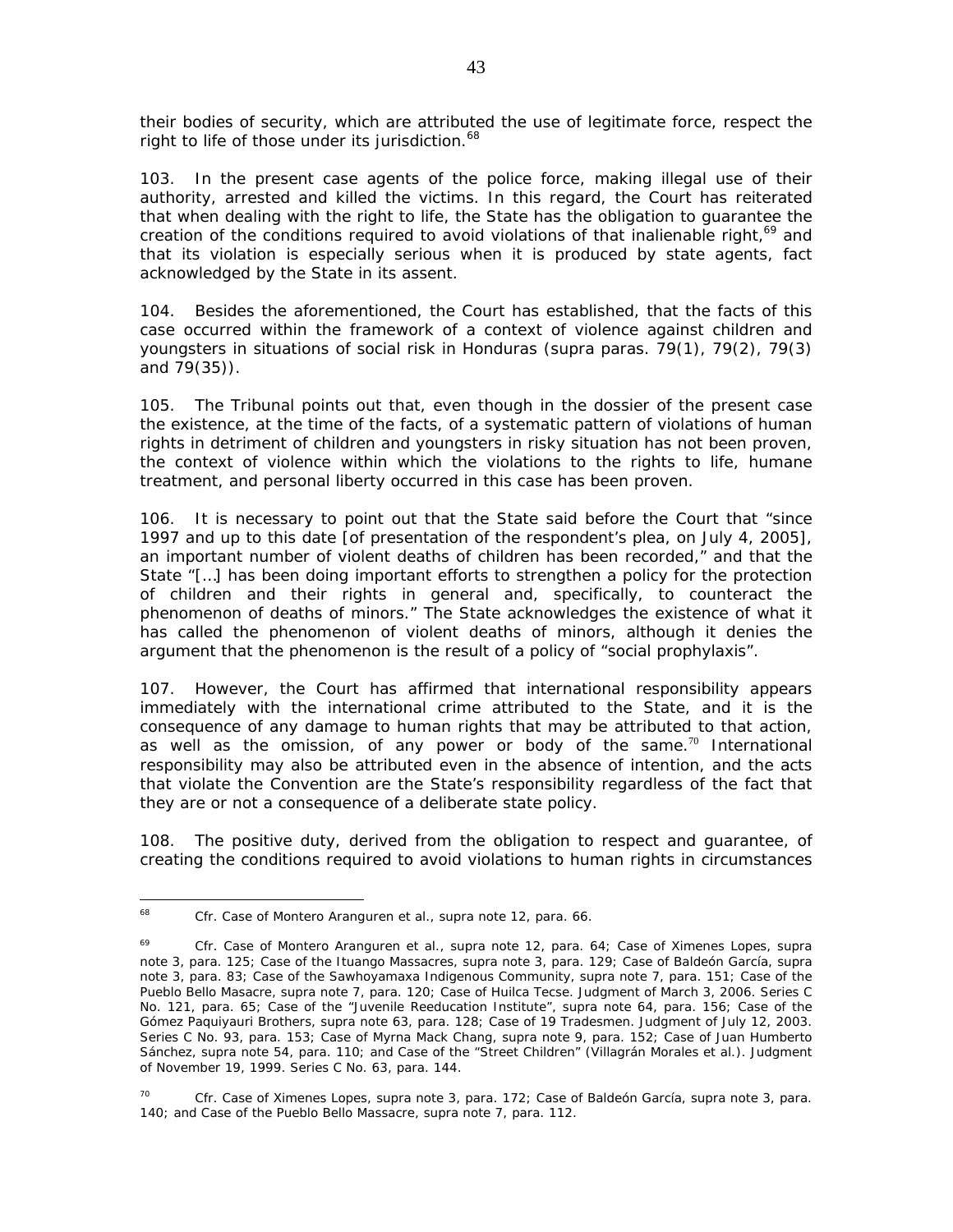such as that of the present case, in which there has been a context of violence characterized by extrajudicial killings and impunity, becomes the State's duty to stop the conditions that allow the repeated occurrence of the arbitrary deprivations of life and their lack of investigation.

109. In the present case, it has been proven that the State did not adopt the measures necessary to change the context of violence against children and youngsters, framework within which Marco Antonio Servellón García, Rony Alexis Betancourth Vásquez, Orlando Álvarez Ríos, and Diomedes Obed García Sánchez were killed. This makes the State's international responsibility worse.

> \* \* \*

110. The mentioned context was marked by the stigmatization of the youngsters as the alleged responsible parties for the increase in public insecurity in Honduras and by the identification, as young delinquents, of the children and youngsters in situations of social risk, that is, poor, in situations of vagrancy, without stable employment or that suffer from other social problems (*supra* para. 79(1)).

111. Regarding that link between poverty and violence directed to children and youngsters, the Special Rapporteur of the United Nations for Extrajudicial, Summary, or Arbitrary Killings, stated in her report of June 14, 2003 regarding Honduras, that "[e]ven though children are vulnerable and they are exposed to abuses and to crime due to lack of autonomy, juvenile delinquency can never be used to justify the killing of children by security forces in order to maintain public order. $171$ 

112. The Court warns that, in attention to the principle of equality and nondiscrimination, the State cannot allow that its agents, nor can it promote in the society practices that reproduce the stigma that poor children and youngsters are conditioned to delinquency, or necessarily related to the increase in public insecurity. That stigmatization creates a climate propitious so that those minors in risky situations are constantly facing the threat that their lives and freedom be illegally restrained.

113. The previous is especially serious in the present case, since Marco Antonio Servellón García and Rony Alexis Betancourth Vásquez were juveniles. In *Advisory Opinion No. 17 on the Juridical Condition and Human Rights of the Child,* the Court stated that the cases in which the victims of violations to human rights are boys and girls, who also have special rights derived from their condition, and these are accompanied by specific duties of the family, society, and the State, are especially gross.<sup>72</sup> The Tribunal understands that the due protection of children's' rights must take into consideration the characteristics of children themselves and the need to

 $71$ <sup>71</sup> *Cfr*. Civil and political rights, specifically the matters related with the disappearances and summary killings. Extrajudicial, summary or arbitrary killings. Report of the Special Rapporteur, Mrs. Asma Jahangir, presented in compliance of decision 2002/36 of the Human Rights Commission. Addition. Mission to Honduras. E/CN.4/2003/3/Add.2. of June 14, 2002.

<sup>72</sup> *Cfr. Juridical Condition and Human Rights of the Child.* Advisory Opinion OC-17/02 of August 28, 2002. Series A No. 17, para. 54. *Cfr.* also, *Case of the Ituango Massacres, supra* note 3, para. 244; *Case of the "Mapiripán Massacre"*, supra note 9, para. 152; and *Case of the girls Yean and Bosico.* Judgment of September 8, 2005. Series No C 130, para. 33.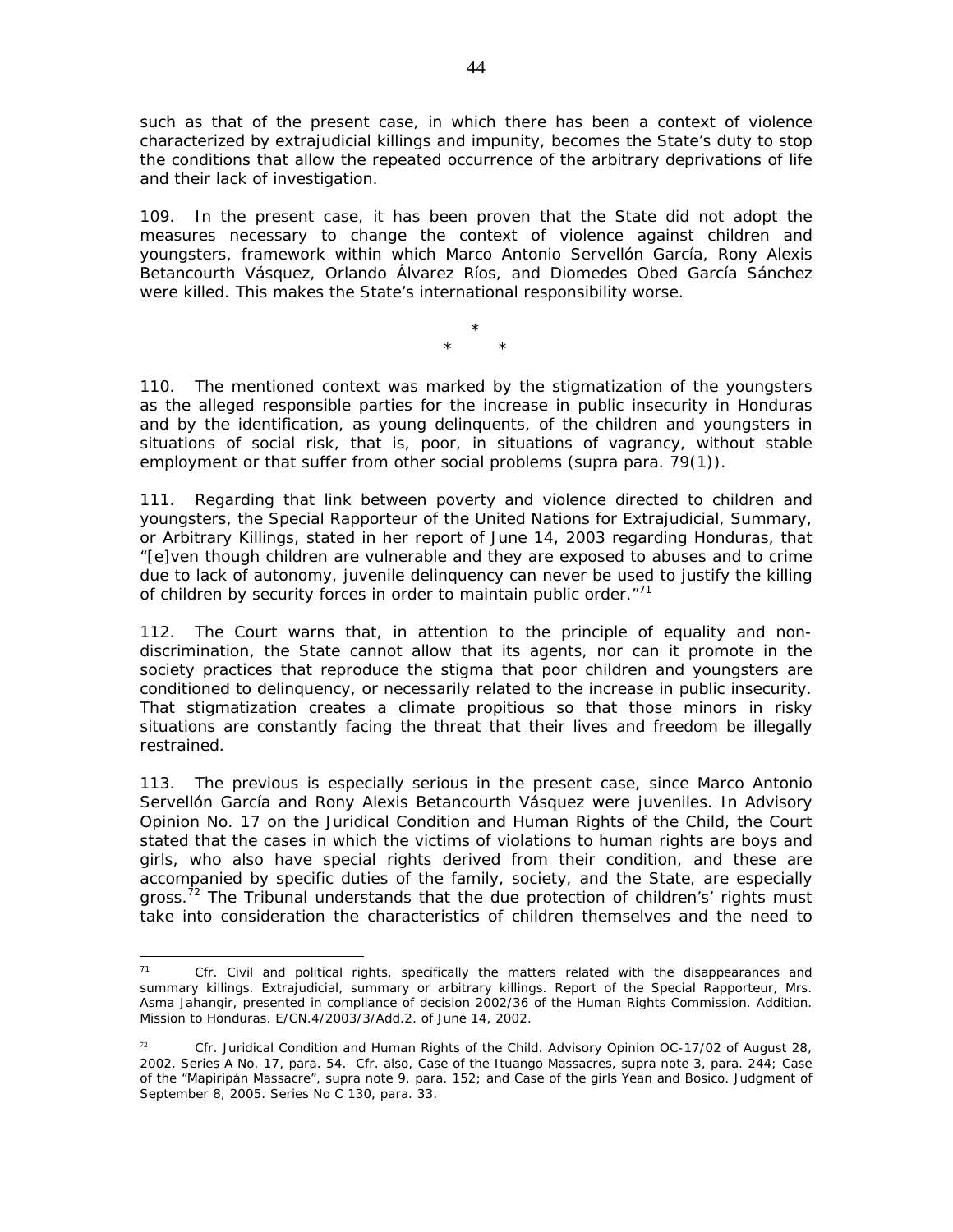foster their development, and it must offer them the conditions necessary so that the child may live and develop his abilities with full use of his potential.<sup>73</sup> Likewise, the Court mentioned that Article 19 of the Convention must be understood as a complementary right that the treaty established for human beings that due to their physical and emotional development require special measures of protection.<sup>74</sup>

114. The Tribunal in the *Case of the "Street Children" (Villagrán Morales et al.)* established that special assistance to the children deprived of their family environments, the guarantee of survival and development of the child, the right to an adequate life style, and the social reinsertion of all children victims of abandonment or exploitation should be included within the measures of protection referred to in Article 19 of the Convention.<sup>75</sup> The State has the duty to adopt positive measures to fully ensure effective exercise of the rights of the child.<sup>76</sup>

115. The then National Human Rights Commissioner, in his report titled "Special Report on the Violent Deaths of Boys, Girls, and Teenagers in Honduras" of January 21, 2002, mentioned that "since Honduras returned to a constitutional order in the year 1980, no government adopted actions or extraordinary budgets to protect and attend to the needs of the children, despite the seriousness of the situation." Regarding the violence that affects a sector of Honduras' youth, he stated that

[the] substitution of investigation and analysis for a journalistic coverage of the matter characterized by "sensationalism" [took place], through which the "marero" was stereotyped or labeled as a "criminal", despite the fact that the numbers provided by the General Office of Criminal Investigation (DIC) confirmed that those under the age of 18 are not the main protagonists of public insecurity. Of 42 thousand claims received up to February 2000, only 5.5% of those responsible were under the age of 18. One investigation on Gangs and Juvenile Violence stated that "it is not unusual to find in the pages dedicated to accident and crime reports in the local press, chronicles dedicated to the narration of criminal and violent actions perpetrated by teenagers and young *mareros* or gang members. This wide reception that their activities have had in the local press has contributed to projecting before the public opinion an image that the young *maras* or gangs are made up of incorrigible teenagers and youngsters for who the only alternative of social prophylaxis is a life sentence or death."

116. The State has the obligation to ensure the protection of children and youngsters affected by poverty and socially alienated<sup>77</sup> and, especially, to avoid their social stigmatization as criminals. It is convenient to point out, as did the Court in the *Case of the "Street Children" (Villagrán Morales et al.)*, that if the States have elements to believe that the children in risky situations are affected by factors that

 $\overline{a}$ <sup>73</sup> *Cfr. Juridical Condition and Human Rights of the Child*. Advisory Opinion OC-17/02, *supra* note 72, para. 56. *Cfr.* also, *Case of the Ituango Massacres*, *supra* note 3, para. 244; *Case of the "Mapiripán Massacre", supra* note 9, para. 152; and *Case of the Gómez Paquiyauri Brothers*, *supra* note 63, para. 163.

<sup>74</sup> Cfr. *Case of the Ituango Massacres, supra* note 3, para. 244; *Case of the "Mapiripán Massacre"*, *supra* note 9, para. 152; and *Case of the "Juvenile Reeducation Institute", supra* note 64, para. 147.

<sup>75</sup> *Cfr. Case of the "Street Children" (Villagrán Morales et al.)*, *supra* note 69, para. 196; and *Case of the "Street Children" (Villagrán Morales et al.).* Reparations (Art.63(1) American Convention on Human Rights). Judgment of May 26, 2001. Series C No. 77, para. 90.

<sup>76</sup> *Cfr*. *Juridical Condition and Human Rights of the Child*. Advisory Opinion OC-17/02, *supra* note 72, para. 91.

<sup>77</sup> *Cfr.* Health and development of teenagers within the context of the Convention of Children's' Rights, July 21, 2003, UN Document CRC/GC/2003/4.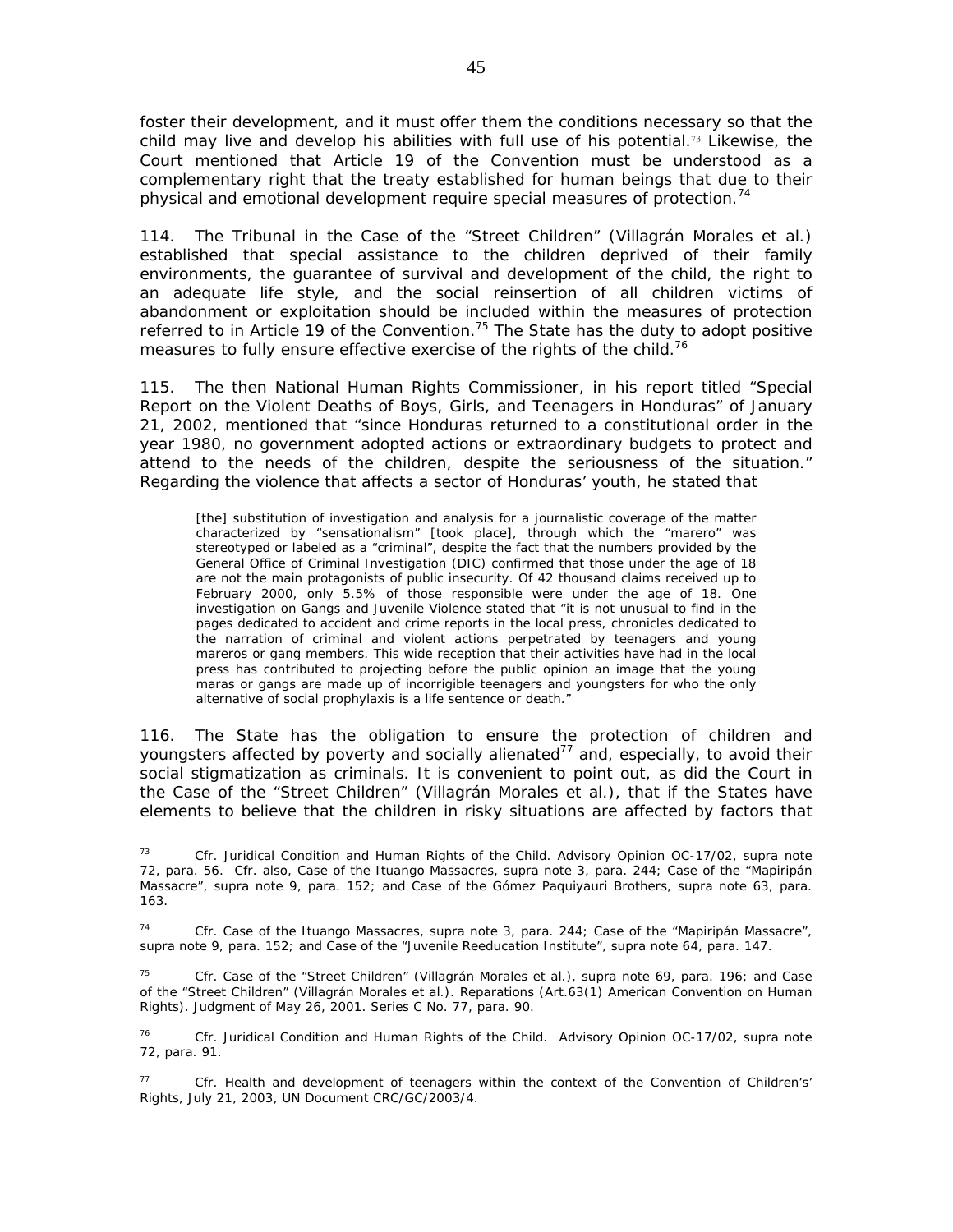may lead them to commit criminal acts, or it has elements to conclude that they have committed them, in specific cases, they must go to an extreme with criminal prevention measures.<sup>78</sup> The State must assume its special position of protector with greater care and responsibility, and it must take special measures oriented toward the principle of the child's greater interest.<sup>79</sup>

117. The facts of the present case occurred in reason of the victims' condition of people in situations of social risk, which proves that the State did not provide Marco Antonio Servellón García or Rony Alexis Betancourth Vásquez with an environment that would protect them from violence and abuse, nor did it allow them access to basic services and goods, in such a way that said absence without doubt deprived the minors of their possibility to emancipate, develop, and become adults that could determine their own future.

> \* \* \*

118. The Court cannot leave unmentioned that the facts of the present case are part of a situation in which a high level of impunity prevails in criminal acts carried out both by state agents and individuals (*supra* paras. 79(2) and 79(4)), which creates a propitious field for violations like those of this case to keep on occurring.

119. The Court has established that one of the conditions to effectively guarantee the rights to life, humane treatment, and personal liberty is the compliance with the duty to investigate the violations to the same, which derive from Article 1(1) of the Convention, along with the substantive right that must be protected, or guaranteed.<sup>80</sup> At the light of this duty, once the state authorities become aware of the fact, they must begin a serious, impartial, and effective investigation *ex officio* and without delay.<sup>81</sup> This investigation must be carried out through all legal means available and oriented to the determination of the truth and the investigation, persecution, capture, prosecution, and in its case, punishment of all those responsible for the facts.<sup>82</sup>

120. This Tribunal has specified that the efficient determination of truth within the framework of the obligation to investigate a death that could have been the result of an extrajudicial killing, must occur as of the moment of the first proceedings with all due precision. The Court has mentioned that the Manual on the Prevention and

 $\overline{a}$ <sup>78</sup> *Cfr*. *Case of the "Street Children" (Villagrán Morales et al.), supra* note 69*,* para. 197; and *Guidelines from the United Nations for the prevention of juvenile delinquency (Riad Guidelines).* Adopted and proclaimed by the UN General Assembly in its ruling 45/112 of December 4, 1990, Chapter III, para. 9.

<sup>79</sup> *Cfr. Case of the Gómez Paquiyauri Brothers, supra* note 63, paras. 124, 163 through 164, and 171; *Case of Bulacio*, *supra* note 54, paras. 126, 133, and 134; *Case of the "Street Children" (Villagrán Morales et al.), supra* note 69, paras. 146 and 195; and *Juridical Condition and Human Rights of the Child*.

Advisory Opinion OC-17/02, *supra* note 72, para. 60.<br><sup>80</sup> *Cfr. Case of Ximenes Lopes, supra* note 3, para. 147; *Case of the Ituango Massacres, supra* note 3, para. 297; and *Case of Baldeón García, supra* note 3*,* para. 92.

<sup>81</sup> *Cfr*. *Case of Montero Aranguren et al., supra* note 12, para. 79; *Case of Ximenes Lopes, supra* note 3, para. 148; and *Case of the Ituango Massacres, supra* note 3, para. 296.

<sup>82</sup> *Cfr. Case of Ximenes Lopes, supra* note 3, para. 148; *Case of Baldeón García, supra* note 3, para.94; and *Case of the Pueblo Bello Massacre, supra* note 9, para. 143.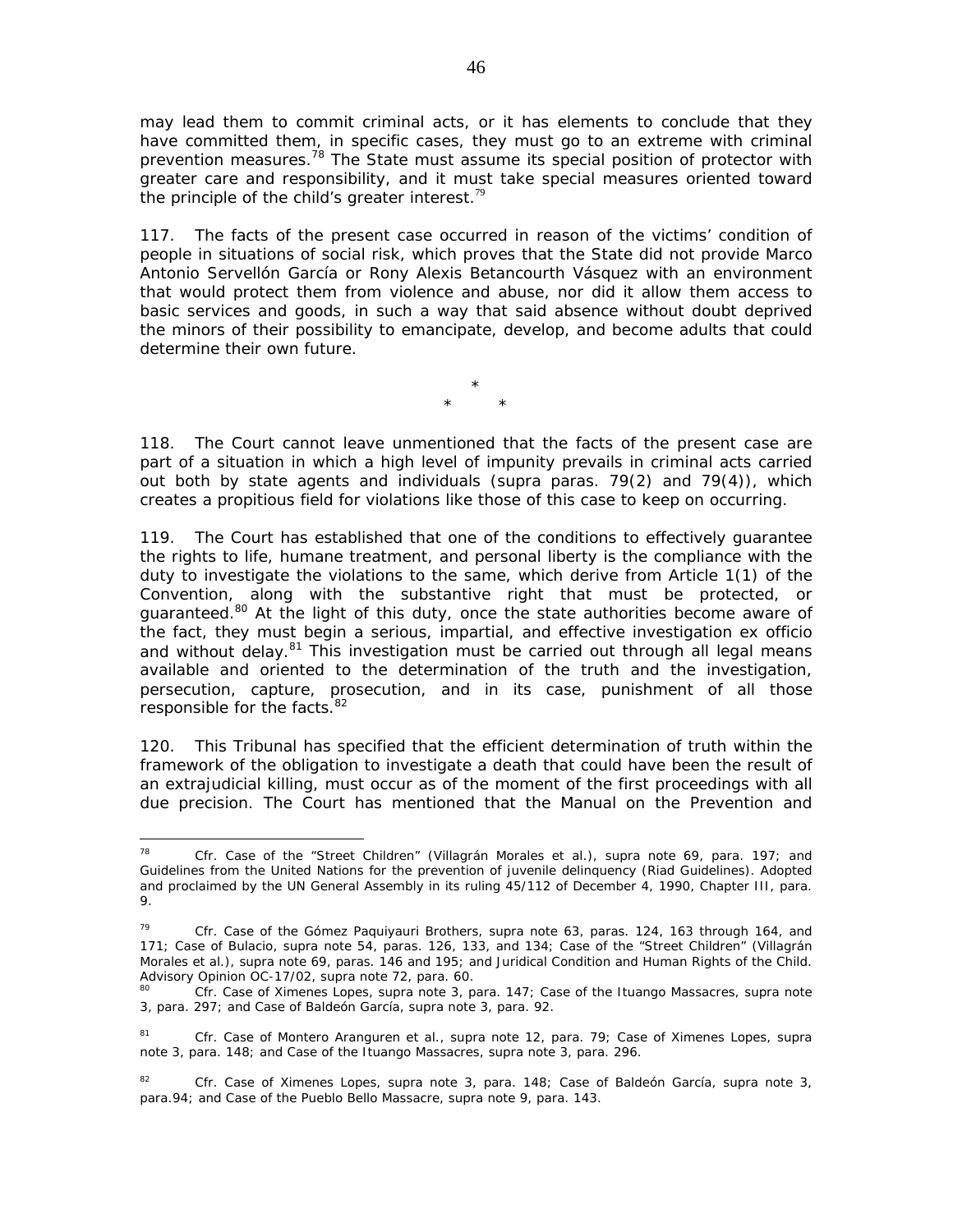Effective Investigation of Extrajudicial, Arbitrary, and Summary Killings of the United Nations must be taken into account in orienting said proceedings.<sup>83</sup> The state authorities that carry out an investigation must, *inter alia,* a) identify the victim; b) recover and preserve the evidentiary material related to the death; c) identify possible witnesses and obtain their statements with regard to the death that is being investigated; d) determine the cause, form, place, and time of death, as well as any procedure or practice that could have caused it, and e) distinguish between a natural death, an accidental death, suicide, and homicide. Besides, it is necessary to thoroughly investigate the crime scene, autopsies and competent professionals employing the most appropriate procedures must carefully practice analysis of the human remains.

121. The Court observes that in the case *sub judice* several proceedings were performed, but they presented important omissions, such as:

a) the removal of the victims' bodies was done on September 17, 1995, without assuring the recollection and preservation of the crime scene. Blood samples of the victims were not taken, nor were their clothes examined. There is no evidence that the crime scene was analyzed for the presence of blood, hairs, or fibers or any type of fingerprints, nor were the bodies or objects examined to determine the existence of fingerprints. In the photographs of the bodies in the case file the existence of wounds or torture markings cannot be appreciated, and in some of the cases the photographs are only of the top part of the body. This becomes more serious in two of the proceedings regarding the removal of the bodies of Marco Antonio Servellón García and Diomenes Obed García, since the record indicates that photographs of the bodies were not taken due to lack of film for the camera;

b) in the case of Orlando Álvarez Ríos the body appeared with signs of having been the object of sexual violence by the aggressors, however, no exam was run to prove it. The Public Prosecutor's Office in charge of the investigation did not request proceedings in this sense, and

c) the autopsies of Marco Antonio Servellón García, Rony Alexis Betancourth Vázquez, Diomedes Obed García Sánchez, and Orlando Álvarez Ríos were included in the criminal proceedings before the First Criminal Court on June 7 and August 5, 1996. In said autopsies the cause of death of each of the victims was stated and the existence of wounds produced with fire weapons or cutting and thrusting weapons was mentioned, but they did not refer to other types of wounds or torture markings or physical violence in the bodies.

122. In what refers to other marks or injuries in the victims' bodies, in the report of claim No. 9173, issued by the Main Prosecutor of the Human Rights Public Prosecutors' Office on September 17, 1995, it indicated that "all [the bodies] had signs of torture." Despite the conclusion of said report, the prosecutors' office in charge did not request the performance of a new autopsy or of additional exams to investigate and document the torture practiced on the victims prior to their death.

<sup>83</sup> <sup>83</sup> *Cfr*. *Case of Montero Aranguren et al., supra* note 12, para. 140; *Case of Ximenes Lopes, supra* note 3, para. 179; *Case of the Ituango Massacres, supra* note 3, para. 298; and Manual on the Prevention and Effective Investigation of Extrajudicial, Arbitrary, and Summary Killings of the United Nations, E/ST/CSDHA/.12 (1991).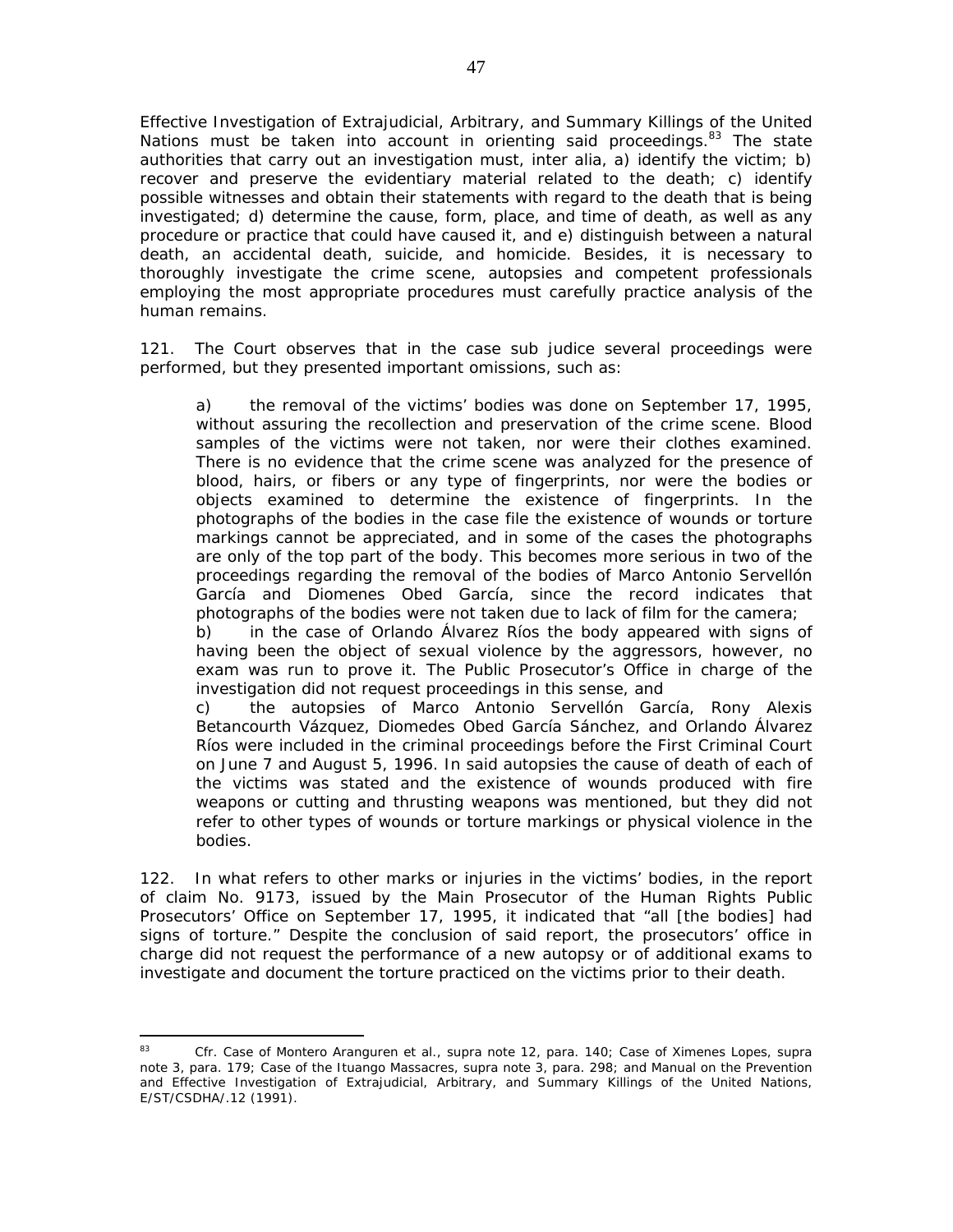123. In cases of extrajudicial killings it is essential that the States effectively investigate the deprivation of the right to life, and in its case, punish all those responsible, especially when state agents are involved, since on the contrary, it would be creating, within an environment of impunity, the conditions necessary for the repetition of this type of facts, which is contrary to the duty to respect and quarantee the right to life. $84$  Besides, if the acts that violate human rights are not investigated seriously, they would, in some way, result aided by public power, which compromises the State's international responsibility.<sup>85</sup>

124. To determine if the obligation to protect the rights to life, humane treatment and personal liberties through a serious investigation of what has occurred, has been fully complied with, the procedures opened at an internal level destined to identifying those responsible for the facts of the case must be examined. This exam shall be made in the light of that stated in Article 25 of the American Convention and of the requirements imposed by Article 8 of the same for all proceedings, and it will be carried out in Chapter IX of the present Judgment.

> \* \* \*

125. The previous considerations lead the Court to conclude that, for having failed in its duties of respect, prevention, and protection of the rights to life, a humane treatment, and personal liberties as a consequence of the illegal and arbitrary arrest, torture, and cruel, inhuman or degrading treatment, and the death of the victims, the State is internationally responsible for the violation of Articles  $7(1)$ ,  $7(2)$ ,  $7(3)$ , 7(4) and 7(5), 5(1) and 5(2), and 4(1) of the American Convention in relation to Article 1(1) of said treaty, in detriment of Marco Antonio Servellón García, Rony Alexis Betancourth Vásquez, Orlando Álvarez Ríos, and Diomedes Obed García Sánchez, as well as for the violation of Article 5(5) of the Convention in connection with Article 19 of that instrument, both in relation to Article 1(1) of the same treaty, in detriment of Marco Antonio Servellón García and Rony Alexis Betancourth Vásquez.

> \* \* \*

126. The Tribunal goes on to analyze that argued by the Commission and the representatives regarding the violation of Article 5(1) and 5(2) of the American Convention, in detriment of the victims, due to the alleged anguish and suffering experimented as a consequence of the illegal arrest, torture, and extrajudicial killing of Marco Antonio Servellón García, Rony Alexis Betancourth Vásquez, Orlando Álvarez Ríos, and Diomedes Obed García Sánchez, as well as for the circumstances surrounding their murder, and for the treatment given to their bodies, since they were found with marks of violence and abandoned outdoors in different parts of the city of Tegucigalpa, which would have constituted for their next of kin a cruel, inhuman, or degrading treatment. Added to that, the frustration and helplessness

<sup>84</sup> <sup>84</sup> *Cfr. Case of Baldeón García, supra* note 3, para. 91; *Case of the Pueblo Bello Massacre*, *supra* note 7, para. 143; and *Case of Myrna Mack Chang*, *supra* note 9, para. 156.

<sup>85</sup> *Cfr. Case of Baldeón García, supra* note 3, para. 91; *Case of the Pueblo Bello Massacre, supra* note 7, para. 145; *Case of the "Mapiripán Massacre", supra* note 9, paras. 137 and 232.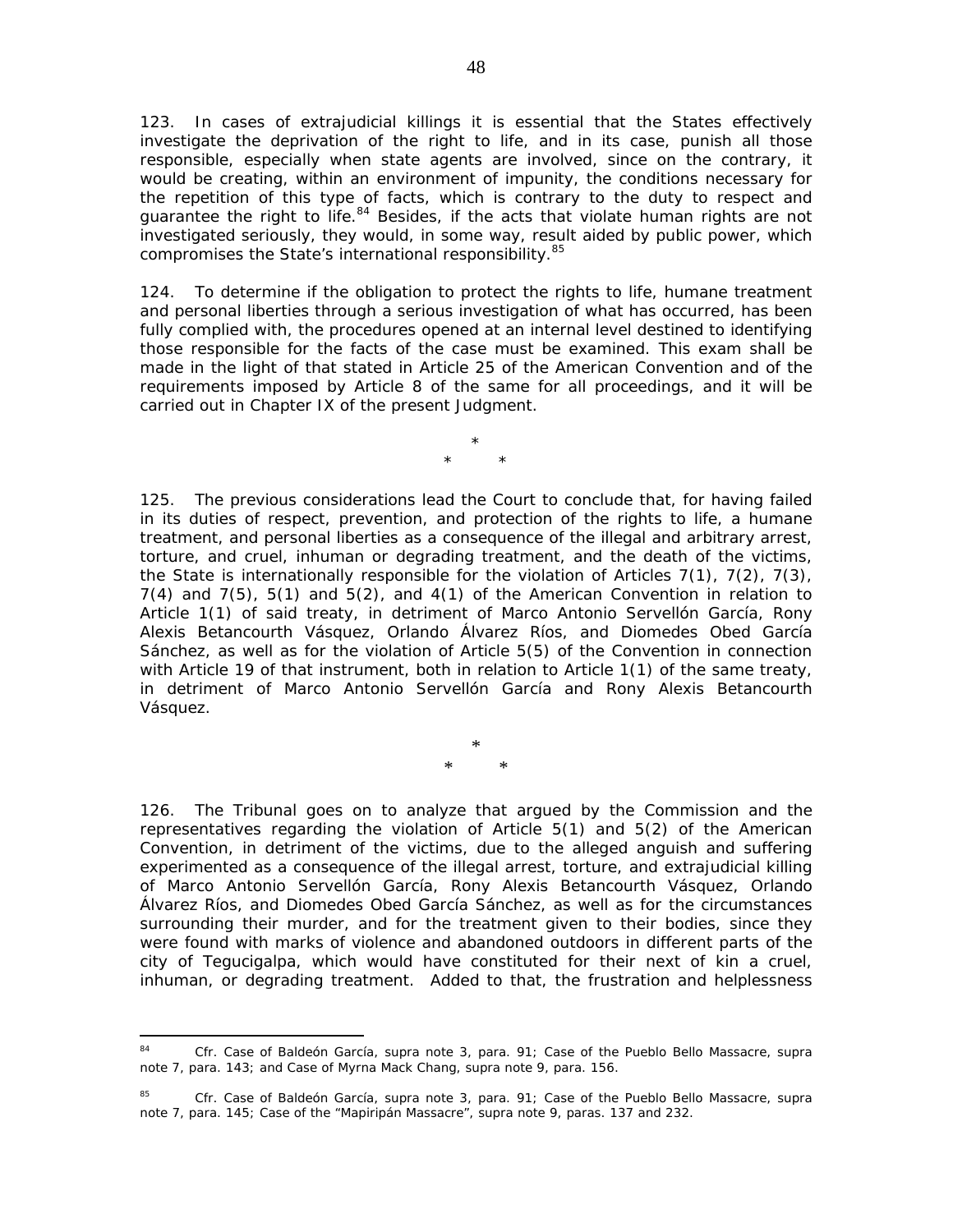before the lack of investigation of the facts and punishment of those responsible, eleven years after the occurrence of the facts.

127. In its assent, the State did not refer expressly to the alleged violation of Article 5 of the Convention, in detriment of the victims' next of kin.

128. This Court has mentioned, on repeated opportunities, $86$  that the next of kin of the victims of violations of human rights may be, at the same time, victims. The Tribunal has considered the right to mental and moral integrity of some of the victims' next of kin violated based on the suffering they have undergone as a consequence of the specific circumstances of the violations committed against their loved ones and based on the subsequent actions or omissions of state authorities regarding the facts.

129. Having analyzed the circumstances of the case, the Court considers that the illegality and arbitrariness of the arrest of Marco Antonio Servellón García and of Rony Alexis Betancourth Vásquez, the torture and cruel, inhuman, or degrading treatment to which they were submitted, and the extreme cruelty of their extrajudicial killing, breached the right to humane treatment of Messrs. Reyes Servellón Santos and Bricelda Aide García Lobo, parents of Marco Antonio Servellón García, and of Messrs. Manases Betancourth Núñez and Hilda Estebana Hernández López, parents of Rony Alexis Betancourth Vásquez. Regarding the mother of Orlando Álvarez Ríos, Mrs. Antonia Ríos, who left Honduras since the year 1989, and who currently lives in the United States of America, this Tribunal has not found enough elements in the body of evidence of the present case to verify an infringement to her personal integrity due to the death of her son.

130. The Court observes that at the time of his death, Diomedes Obed García Sánchez lived in a welfare house for street children and the whereabouts of his next of kin were unknown, from which we can conclude that said family members had interrupted their ties with the victim, thus an infringement to their rights as a consequence of the facts of this case cannot be established. The aforementioned is reflected in the lack of location of the father and other family members of the victim throughout the domestic proceeding and during the processing of the present case before the bodies of the Inter-American system, after eleven years of the occurrence of the facts. Therefore, this Court considers that the right to humane treatment enshrined in Article 5 of the American Convention of Mr. Diomedes Tito García Casildo, father, Ester Patricia García Sánchez, Jorge Moisés García Sánchez, and Fidelia Sarahí García Sánchez, siblings of Diomedes Obed García Sánchez, was not violated.

131. On the other hand, in what refers to Mr. Concepción Álvarez, father of Orlando Álvarez Ríos, and Mrs. Andrea Sánchez Loredo, mother of Diomedes Obed García Sánchez, since they passed away prior to the occurrence of the facts of the case *sub judice*, this Tribunal will not issue a ruling regarding the alleged violation to their right to humane treatment.

132. In what refers to the sister of Orlando Álvarez Ríos, Mrs. Dilcia Álvarez Ríos, the Court considers that it is necessary to point out that the victim lived with her at

 $\overline{a}$ 

<sup>86</sup> *Cfr*. *Case of Ximenes Lopes*, *supra* note 3, para. 156; *Case of Baldeón García*, *supra* note 3, para. 128; and *Case of Gómez Palomino*, *supra* note 7, para. 60.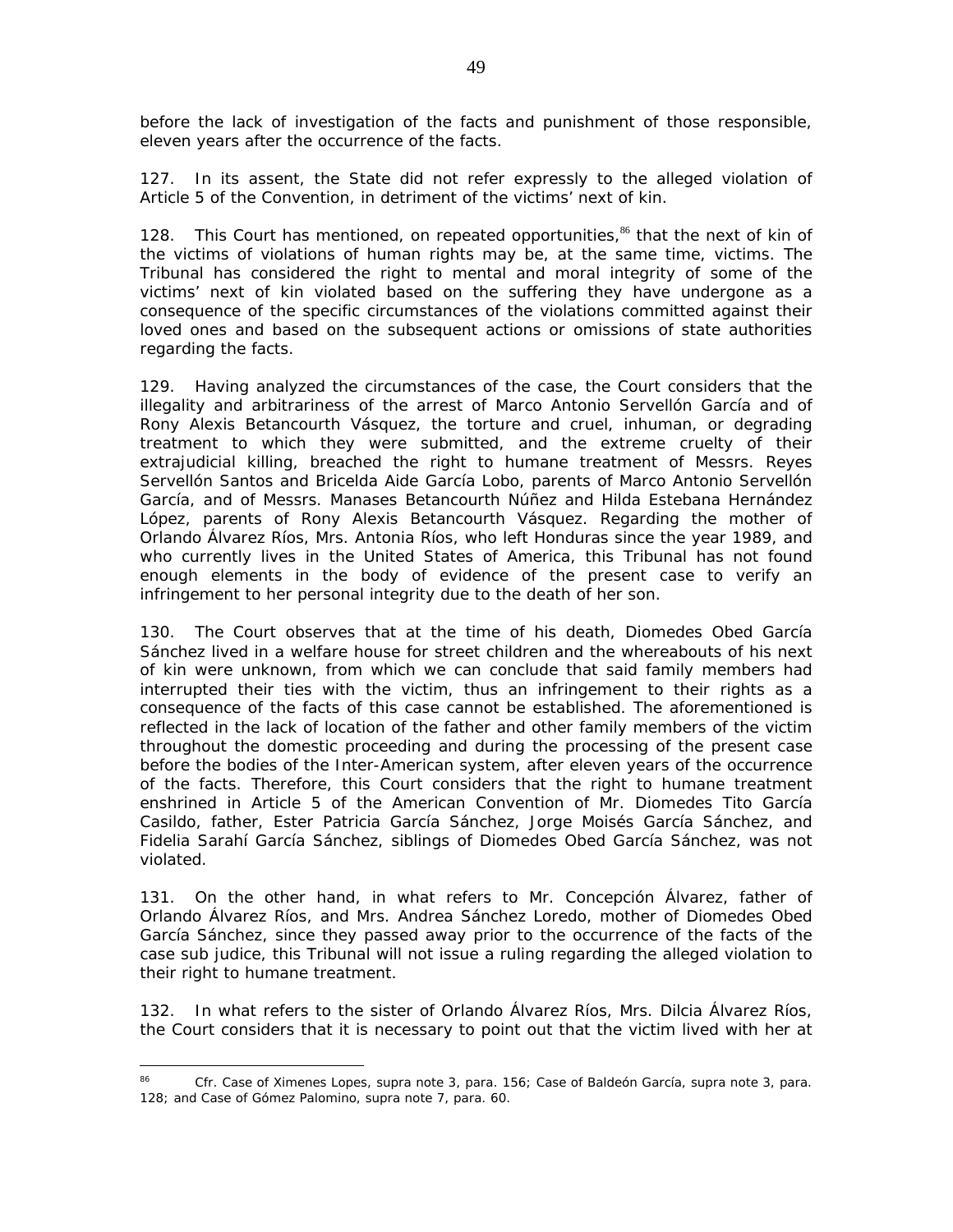the time of the facts. She has suffered due to the treatment received by her brother from state agents, for the actions she carried out to try to locate him and finally find him in the morgue, when she was sure that her brother was under State custody. Likewise, she has participated in the search for justice for the death of her brother, reason for which she has relived the circumstances in which he died. The aforementioned breached the right to humane treatment of the victim's sister.

133. Of the facts of the present case we can observe the anguish suffered by the sister of Orlando Álvarez Ríos, who in her statement offered on February 23, 1996 before the Criminal Peace Court of Tegucigalpa said the following:

[...t]hen on Sunday, [she] wait[ed] [for her brother, Orlando Álvarez Ríos]; but he never came; and then, […] she did not know anything; and she felt a great sadness […] and she arriv[ed] home at around twelve noon; and when she [saw] that [her] brother was not there; she start[ed] to feel worried; and, all day Monday, they wait[ed] for him until nighttime; and, she [thought] that maybe they would release him at the last hour, and she did not look for him and since she was sure that they had him locked up because he [had] called her telling her that he was in the Seventh Command. Then, on Tuesday, when it was noon, and she saw that he had not come home, [she] became trouble[d] and decided to go look [for him] at the Seventh Command […]. [When she returned] home, she got a feeling that [her] brother could be dead, and [she] went to the Morgue, at seven at night of that same Tuesday she went with [her] son and the Guard from her Colony; upon arriving, [her] son, who went in to see him did not take more than five minutes to identify [Orlando, whose body] was in the freezer. Then the employees of the Morgue told [her] that they had found him at kilometer 41; and she accused the authorities of the Seventh Command of the Public Security Force.

134. Similarly, in what refers to Mrs. Marja Ibeth Castro García, sister of Marco Antonio Servellón García, she has suffered due to the conditions of the arrest and extrajudicial killing of her brother, when he was under the custody of state authorities, and during the actions she carried out to denounce the facts occurred. Due to the aforementioned, this Tribunal concludes that the State breached her right to humane treatment.

135. With regard to the other siblings of the victims, that is: Pablo Servellón García and Héctor Vicente Castro García, brothers of Marco Antonio Servellón García; and Juan Carlos Betancourth Hernández, Manaces Betancourt Aguilar, Emma Aracely Betancourth Aguilar, Enma Aracely Betancourth Abarca, and Lilian María Betancourt Álvarez, siblings of Rony Alexis Betancourth Vásquez, the parties have not presented to the Tribunal evidence that lets it determine the infringement or suffering that the death of the victims could have caused them. Therefore, this Court considers that there are not sufficient evidentiary elements to conclude that the State violated Article 5 of the American Convention, in detriment of the mentioned siblings of the victims.

136. On the other hand, the Commission and the representatives have mentioned the child Zara Beatris Bustillo Rivera, who they argue is the daughter of Rony Alexis Betancourth Vásquez and Mrs. Ana Luisa Vargas Soto, who they argue was his partner at the time of the facts of the present case, as alleged victims. The Commission also included the mother of the child, Mrs. Norma Estela Bustillo Rivera, as an alleged victim.

137. This Court points out that the birth certificate of the child Zara Beatris Bustillo Rivera does not state that she is the daughter of Rony Alexis Betancourth Vásquez. However, the State did not object her existence or her relationship to the victim. Therefore, this Court considers the child Zara Beatris Bustillo Rivera as the daughter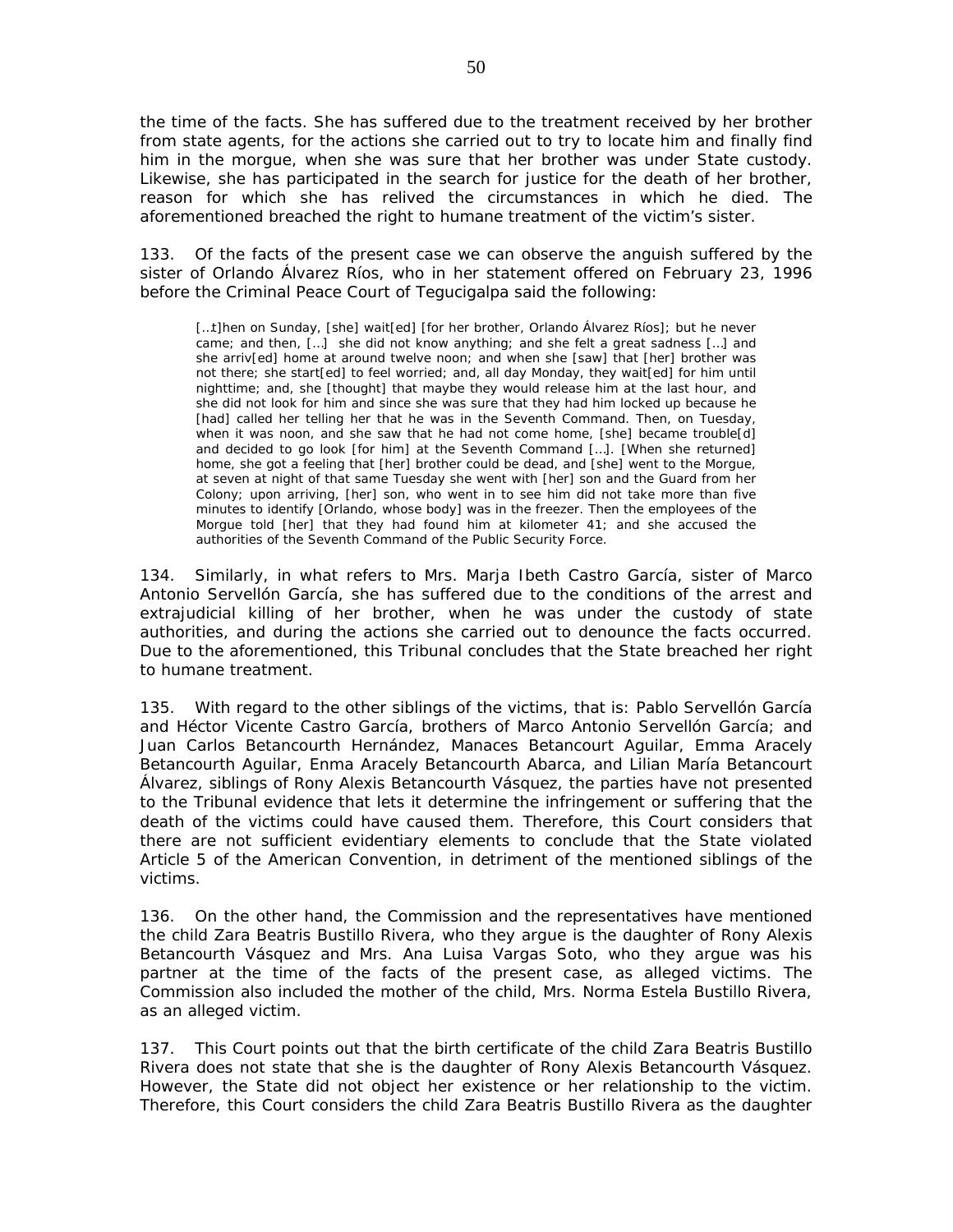of Rony Alexis Betancourth Vásquez. Likewise, the State did not deny the relationship between the victim and Ana Luisa Vargas Soto, reason for which this Tribunal considers that she was his partner at the time of the facts. Finally, this Tribunal has not found sufficient evidentiary elements to establish that a meaningful infringement was produced to Mrs. Norma Estela Bustillo as a consequence of the facts of the present case.

138. In what refers to the child Zara Beatris Bustillo Rivera, this Court points out that, due to her condition of a minor, the presence of her father was essential for her full development. As a consequence of the extrajudicial killing of Rony Alexis Betancourth Vásquez, she has grown up without a father figure. Regarding Ana Luisa Vargas Soto, partner of Rony Alexis Betancourth Vásquez, this Tribunal, in consideration of the violent circumstances of the arrest and extrajudicial killing of her partner, when he was under the custody of state authorities, it concludes that they have caused her suffering and pain. This Court considers that the State is responsible for the breach of the mental and moral integrity of Zara Beatris Bustillo Rivera and Ana Luisa Vargas Soto.

> \* \* \*

139. The previous considerations lead the Court to conclude that the State is responsible for the violation of the right to humane treatment enshrined in Article 5(1) of the American Convention, in relation to Article 1(1) of said treaty, in detriment of the next of kin of Marco Antonio Servellón García, Messrs. Reyes Servellón Santos, father, Bricelda Aide García Lobo, mother, and Marja Ibeth Castro García, sister; of the next of kin of Rony Alexis Betancourth Vásquez, Messrs. Manases Betancourth Núñez, father, Hilda Estebana Hernández López, mother, Zara Beatris Bustillo Rivera, daughter, and Ana Luisa Vargas Soto, partner, and of the sister of Orlando Álvarez Ríos, Mrs. Dilcia Álvarez Ríos.

### **IX**

# **VIOLATION OF ARTICLES 8(1) AND 8(2), 7(6) AND 25(1) OF THE AMERICAN CONVENTION,**

### **IN RELATION TO ARTICLE 1(1) OF THE SAME**

*(Right to a Fair Trial, Personal Liberty, Judicial Protection, and Obligation to Respect Rights)* 

140. The Court in Chapter VI concluded in light of the State's acknowledgment of its international responsibility, that it violated Articles 7(6), 8(1) and 25(1) of the American Convention, in detriment of Marco Antonio Servellón García, Rony Alexis Betancourth Vásquez, Orlando Álvarez Ríos, and Diomedes Obed García Sánchez, for not having guaranteed an effective protection through the writ of habeas corpus, and that the State violated Article 8(2) of the Convention for not having respected the principle of presumption of innocence, in detriment of the mentioned victims. Likewise, the Tribunal admitted the violation of Articles 8 and 25 of the Convention, in detriment of the next of kin of Marco Antonio Servellón García, Rony Alexis Betancourth Vásquez, Orlando Álvarez Ríos, and Diomedes Obed García Sánchez for the lack of an adequate investigation of the case. In consideration of said assent, the Court will not summarize the arguments presented by the parties. However, the Court determined with regard to Articles 8 and 25 of the American Convention that there was still controversy with regard to the non-compliance of Article 8 of the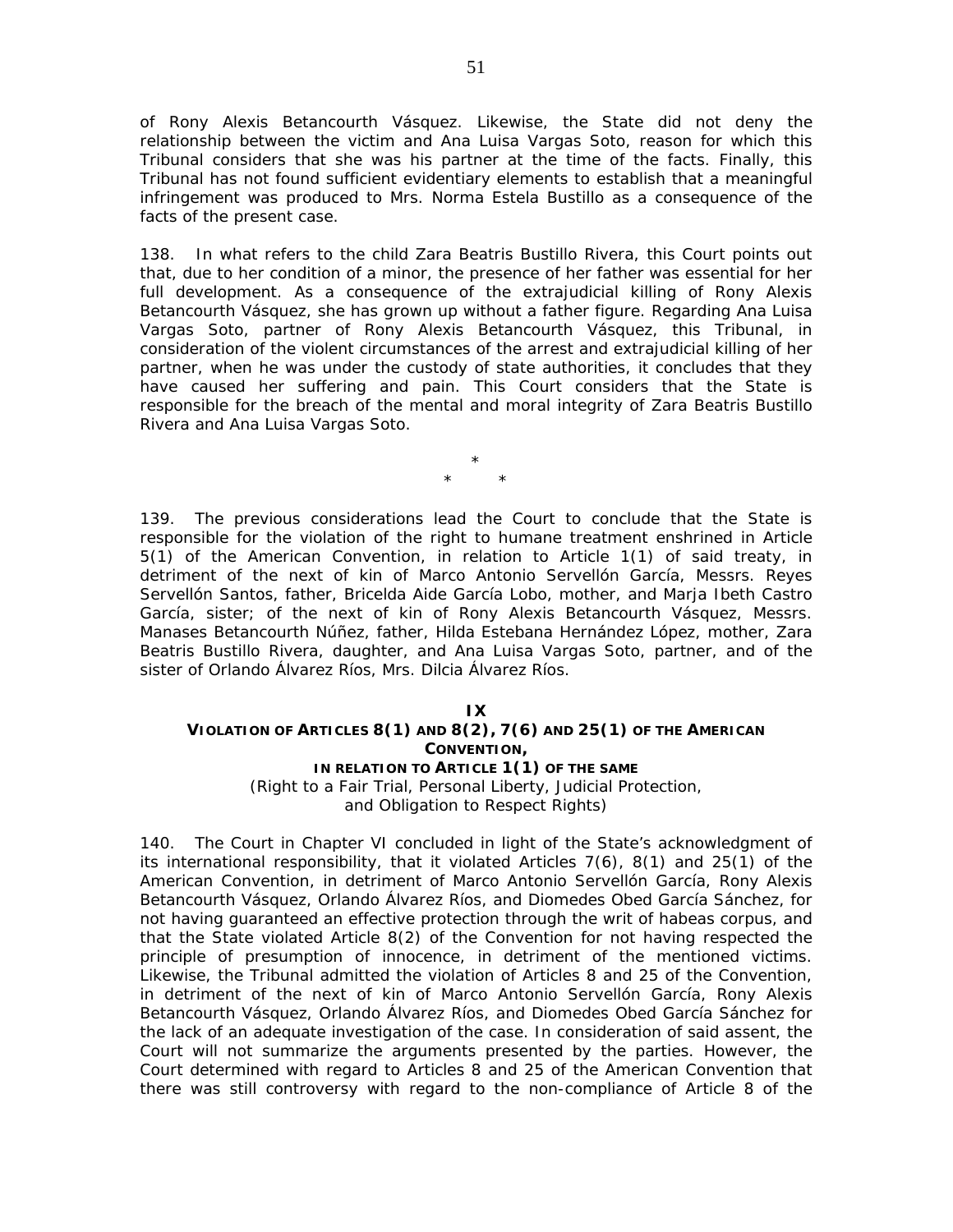Convention, which has led to the impunity argued by the Commission and the representatives in the present case.

#### *Considerations of the Court*

141. Article 7(6) of the American Convention states that:

6. Anyone who is deprived of his liberty shall be entitled to recourse to a competent court, in order that the court may decide without delay on the lawfulness of his arrest or detention and order his release if the arrest or detention is unlawful. In States Parties whose laws provide that anyone who believes himself to be threatened with deprivation of his liberty is entitled to recourse to a competent court in order that it may decide on the lawfulness of such threat, this remedy may not be restricted or abolished. The interested party or another person in his behalf is entitled to seek these remedies.

[…]

#### 142. Article 8 of the Convention states that:

1. Every person has the right to a hearing, with due guarantees and within a reasonable time, by a competent, independent, and impartial tribunal, previously established by law, in the substantiation of any accusation of a criminal nature made against him or for the determination of his rights and obligations of a civil, labor, fiscal, or any other nature.

2. Every person accused of a criminal offense has the right to be presumed innocent so long as his guilt has not been proven according to law. During the proceedings, every person is entitled, with full equality […] to the minimum guarantees  $\lceil . \rceil$ 

[…]

#### 143. Article 25 of the Convention states that:

1. Everyone has the right to simple and prompt recourse, or any other effective recourse, to a competent court or tribunal for protection against acts that violate his fundamental rights recognized by the constitution or laws of the state concerned or by this Convention, even though such violation may have been committed by persons acting in the course of their official duties.

[…]

#### 144. Article 1(1) of the American Convention states that:

The States Parties to this Convention undertake to respect the rights and freedoms recognized herein and to ensure to all persons subject to their jurisdiction the free and full exercise of those rights and freedoms, without any discrimination for reasons of race, color, sex, language, religion, political or other opinion, national or social origin, economic status, birth, or any other social condition.

145. The Commission and the representatives mentioned that "nine" years after the facts occurred, an accusation has not been presented against any suspect, and that the State has incurred in an unjustified delay in the investigations, since at the time of the presentation of the accusation in the criminal process it was still in its preliminary stages, reason for which the impunity in the present case persists. On its part, the State denied that it had not investigated the facts, but it accepted that the results produced from the same have not been up to now adequate, since "there has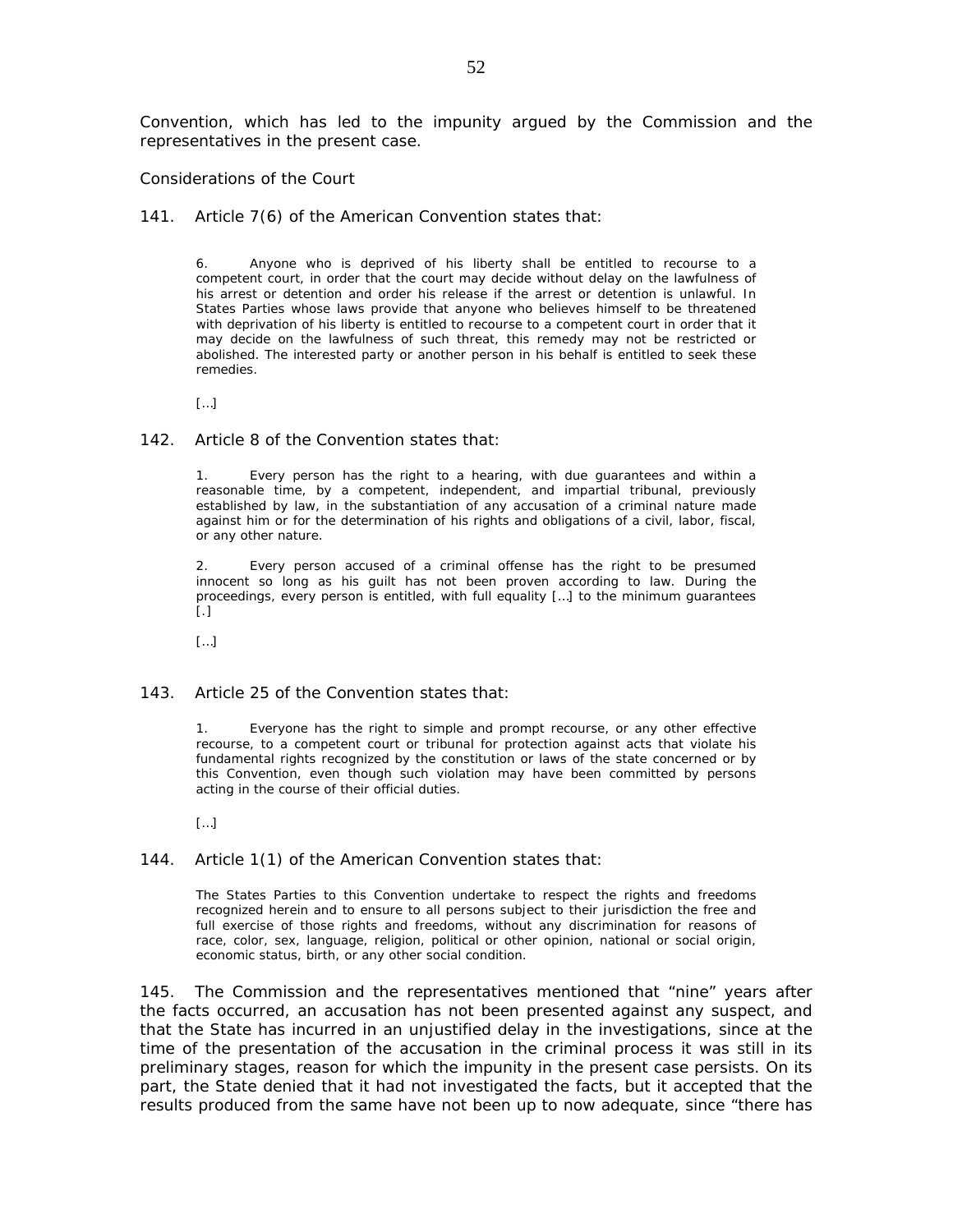still not been an adequate punishment of the perpetrators [of the] crime." It also stated that the Public Prosecutors' Office continues to make important efforts in the persecution and sanction of the perpetrators and planners of the arrest and death of the victims, which would mean "that we cannot speak of impunity in these cases, in a conclusive and definitive manner." The State did not refer expressly to the alleged unjustified delay in the investigation.

146. In the present case, the Court established that the State has failed in its duty to respect, prevent, and protect, and therefore it is responsible for the violation of the rights to life, humane treatment, and personal liberty of Marco Antonio Servellón García, Rony Alexis Betancourth Vásquez, Orlando Álvarez Ríos, and Diomedes Obed García Sánchez. In reason of all the above, the State has the duty to investigate the infringement of said rights as a condition for their guarantee, as can be concluded from Article 1(1) of the American Convention.

147. The States Parties to the Convention are obliged to provide effective judicial recourses to the victims of violations to human rights (Article 25), recourses that must be substantiated pursuant to the rules of the due process of law (Article 8(1)), all within the general obligation, of the same States, to guarantee the full and complete exercise of the rights acknowledged by the mentioned treaty to all persons under their jurisdiction (Article  $1(1)$ ).<sup>87</sup>

148. The Court has verified that a criminal process was started in the ordinary jurisdiction, in which the cases started with regard to the facts of the present case were accumulated. The Tribunal recalls that, in the light of that established in Articles 8 and 25 of the Convention, the proceeding must be developed effectively in regards to a fair trial, in a reasonable period of time, and they must provide an effective recourse to ensure the rights to access to justice, knowledge of the truth of the facts, and the reparation of the next of kin.<sup>88</sup>

149. In the present case the criminal process was started on March 5, 1996 and in consideration of the processing of the same an opinion was requested from the Criminal Chamber of the Supreme Court of Justice regarding the direction of the procedure. Said Chamber, in its response of August 12, 2002, stated the following:

[...]1. The present investigative proceedings are still in their preliminary stages, despite the disposition to process included in Article 174 of the Code of Criminal Procedures of 1984, in what refers to the preliminary proceedings not lasting more than one month, except in those cases in which evidence must be collected outside the national territory, but in no case will it exceed 3 months. 2. Within the proceedings ordered by the Examining judge are, identification of files, appointments, cause[s] for the appointments and discharges of some lieutenants and agents, without said requirements having been executed by the authority responsible for providing the information required; likewise it has ordered the forwarding of information on the accused parties' curriculums without the Court having received timely and precise answers to strengthen the investigation; before the inobservance of that ordered, the judge responsible for the investigation cannot let said negligence go by unnoticed, and therefore should act responsibly within the sphere of his attributions. 3. The levels of investigation practiced up to now to investigate the deaths of MARCO ANTONIO SERVELLON GARCIA, DIOMEDES OBED GARCIA, ORLANDO ALVAREZ RIOS, AND RONY ALEXIS BETANCOURT[H], have not been

<sup>87</sup> <sup>87</sup> *Cfr. Case of Ximenes Lopes, supra* note 3, para. 175; *Case of the Ituango Massacres, supra* note 3, para. 287; and *Case of Baldeón García, supra* note 3, para. 143.

<sup>88</sup> *Cfr. Case of Ximenes Lopes, supra* note 3, para. 171; *Case of the Ituango Massacres, supra* note 3, para. 291; and *Case of Baldeón García, supra* note 3, para. 139.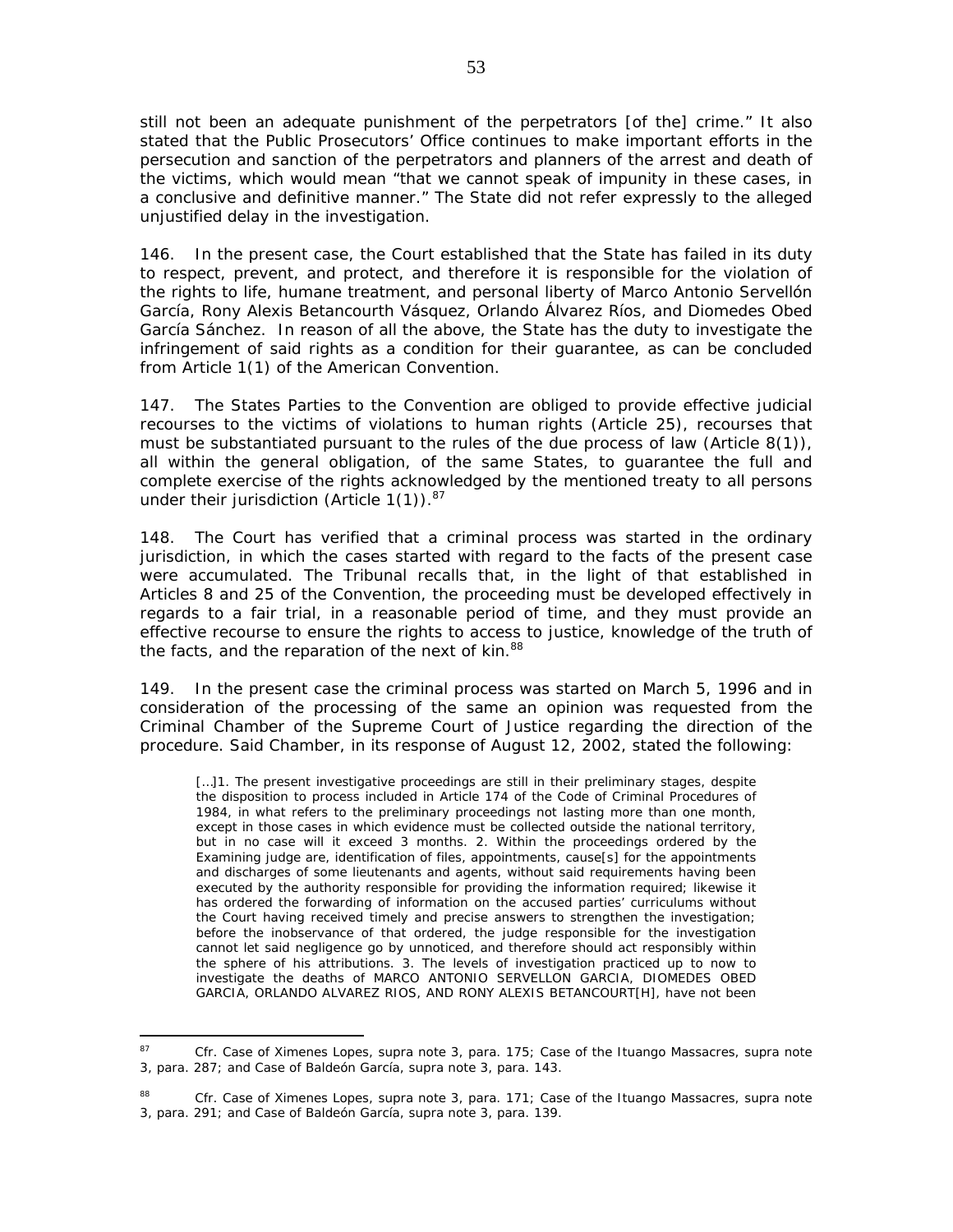effective, since they have not been able to fulfill the objective of the preliminary proceedings of the process […].

150. The situation mentioned by the Criminal Chamber of the Supreme Court of Justice has not changed in the eleven years after the occurrence of the facts or in the four years after having issued the mentioned opinion. In the criminal processing before the First Criminal Court of First Instance of Tegucigalpa a lower court ruling has not yet been issued, in breach of a reasonable time. This Tribunal considers, as it has stated in other cases that said delay, excessively extended, is *per se* a violation to the right to a fair trial, which has not been justified by the State.<sup>89</sup>

151. The above proves the lack of diligence in the impulse of procedures oriented to investigating, prosecuting, and, in its case, punishing all those responsible. The function of the judicial bodies that intervene in the proceedings does not end with providing a due process that guarantees the defense in the trial, but it must also ensure, in a reasonable period of time, $90$  the right of the victim or his next of kin to know the truth of what happened, as well as the punishment of the resulting responsible parties.<sup>91</sup> The right to an effective judicial protection demands that the judges that direct the process avoid unnecessary delays and obstructions, which lead to impunity and frustrate the due judicial protection of human rights. $92$ 

152. Likewise, in the case *sub judice* the relationship of the State agents, allegedly responsible of participating in the extrajudicial killing of the victims, with the facts of the case has not been fully investigated; reason for which the corresponding criminal responsibilities for said facts has not been determined. After several requests of the Public Prosecutors' Office, on February 9, 2005 the First Criminal Court of First Instance issued arrest warrants against three of the accused, Messrs. José Alberto Alfaro Martínez, Víctor Hugo Vivas Lozano, and Roxana Sierra Ramírez, but these orders have not had any effectiveness. Among those accused, the only detainee, Mr. José Alberto Alfaro Martínez, turned himself in voluntarily. The State has not adopted specific measures to make the investigation, processing, and, in its case, the punishment of those responsible effective.

153. Taking into account the acknowledgment made by the State and the body of evidence of the present case, the tribunal finds that the lack of promptness in the investigation and the negligence of the judicial authorities in performing a serious and full investigation of the facts that would lead to their elucidation and to the prosecution of those responsible, is a gross offense to the duty to investigate and offer an effective recourse that may establish the truth of the facts, the prosecution and punishment of those responsible for them, and guarantee the access to justice for the next of kin of Marco Antonio Servellón García, Rony Alexis Betancourth Vásquez, Orlando Álvarez Ríos, and Diomedes Obed García Sánchez in complete

 $\overline{a}$ 

<sup>89</sup> *Cfr. Case of Ximenes Lopes, supra* note 3, para. 203; *Case of Baldeón García, supra* note 3, para. 153; and *Case of López Alvarez, supra* note 55, para. 128;

<sup>90</sup> *Cfr. Case of 19 Tradesmen*, *supra* note 69, para. 188; *Case of Myrna Mack Chang*, *supra* note 9, para. 209; and *Case of Bulacio, supra* note 54, para. 114.

<sup>91</sup> *Cfr. Case of Montero Aranguren et al., supra* note 12, para. 55; *Case of Ximenes Lopes, supra*  note 3, para. 206; and *Case of the Ituango Massacres, supra* note 3, para. 289.

<sup>92</sup> *Cfr. Case of Myrna Mack Chang, supra* note 9, para. 210; and *Case of Bulacio, supra* note 54, para. 115.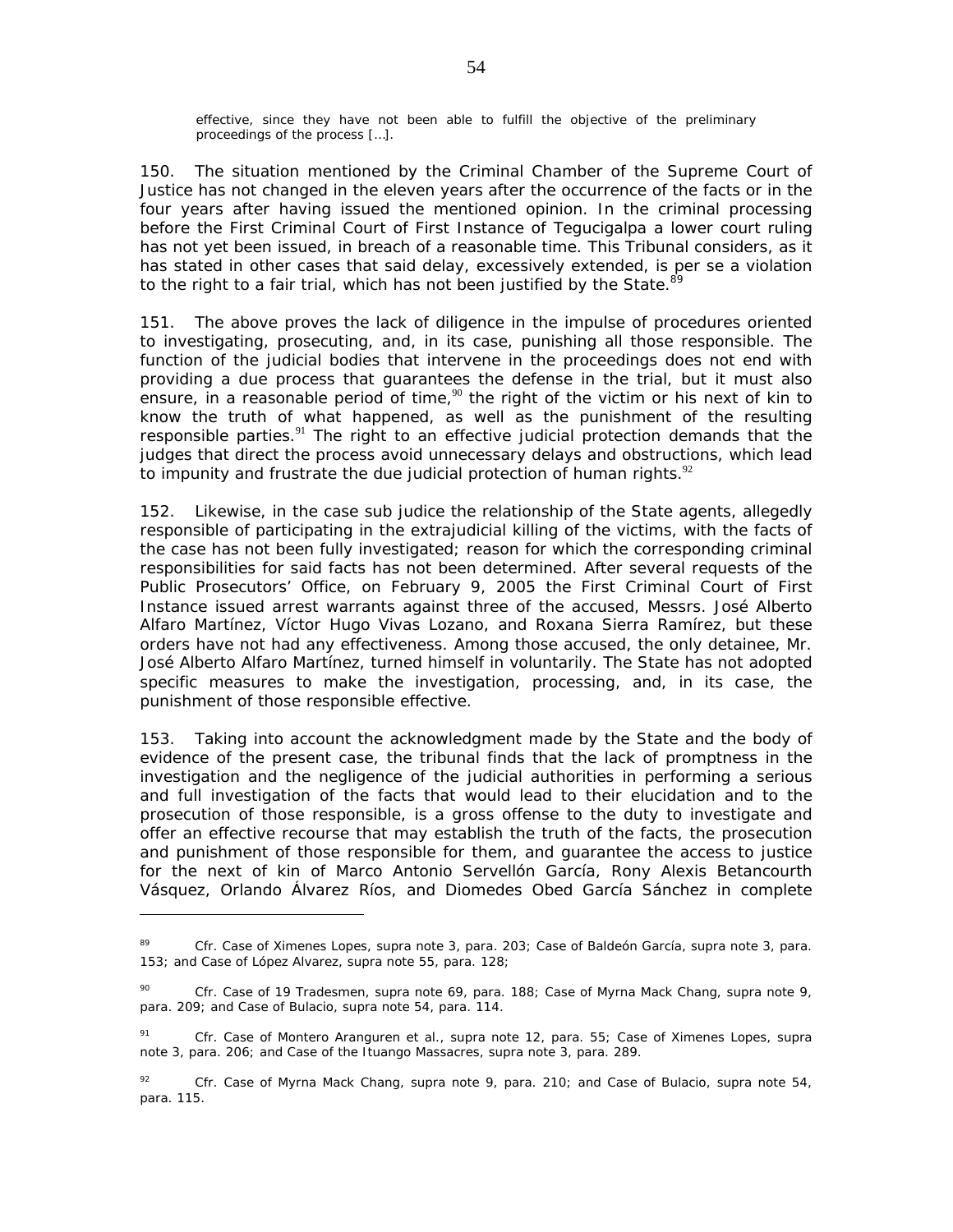observance of a fair trial. The investigation that is currently being carried out could leave the possible responsible parties of the facts in impunity.

154. The Court warns that the State has the obligation to fight impunity by all available legal means, since it promotes the chronicle repetition of violations to human rights and the complete defenselessness of the victims and their next of kin.<sup>93</sup> That obligation to fight impunity is emphasized when dealing with violations whose victims are children. The impunity in the present case is verified by the State itself who, in its "Report of the Advances in the legal and investigative procedures of deaths in children and youngsters in Honduras, of August 25, 1003" stated that "up to now, those responsible for the majority of those crimes[, murders of children under the age of 18,] have not been apprehended."

> \* \* \*

155. The Tribunal considers that the State is responsible for the violation of the rights enshrined in Articles 8(1), 8(2), 7(6), and 25(1) of the American Convention, in relation to Article 1(1) of that treaty, in detriment of Marco Antonio Servellón García, Rony Alexis Betancourth Vásquez, Orlando Álvarez Ríos, and Diomedes Obed García Sánchez.

156. The Court concludes that the criminal process has not been an effective recourse to guarantee access to justice, the determination of the truth of the facts, the investigation, and, in its case, the punishment of those responsible and the reparation of the consequences of the violations. Therefore, the State is responsible for the violation of Articles 8(1) and 25(1) of the Convention in relation to Article 1(1) of that instrument, in detriment of the next of kin of Marco Antonio Servellón García, Reyes Servellón Santos, father, Bricelda Aide García Lobo, mother, and Marja Ibeth Castro García, Pablo Servellón García, and Héctor Vicente Castro García, siblings; of the next of kin of Rony Alexis Betancourth Vásquez, Manases Betancourth Núñez, father, Hilda Estebana Hernández López, mother, Zara Beatris Bustillo Rivera, daughter, Ana Luisa Vargas Soto, partner, and Juan Carlos Betancourth Hernández, Manaces Betancourt Aguilar, Emma Aracely Betancourth Aguilar, Enma Aracely Betancourth Abarca, and Lilian María Betancourt Álvarez, siblings; of the next of kin of Orlando Álvarez Ríos, Antonia Ríos, mother, and Dilcia Álvarez Ríos, sister, and of the next of kin of Diomedes Obed García Sánchez, Diomedes Tito García Casildo, father, and Esther Patricia García Sánchez, Jorge Moisés García Sánchez, and Fidelia Sarahí García Sánchez, siblings.

> \* \* \*

157. In what refers to the next of kin of Diomedes Obed García Sánchez it should be mentioned that they were not identified in the application presented by the Commission. His parents, Messrs. Diomedes Tito García Casildo and Andrea Sánchez Loredo, were included in the list of next of kin presented by the representatives in their brief of pleadings and motions. On June  $14<sup>th</sup>$  and July  $24<sup>th</sup>$ , 2006 the representatives indicated to the Tribunal that "after ten years of a difficult search"

 $\overline{a}$ 

<sup>93</sup> *Cfr. Case of Montero Aranguren et al., supra* note 12, para. 137; *Case of the Ituango Massacres, supra* note 3, para. 299; and *Case of Baldeón García, supra* note 3, para. 168.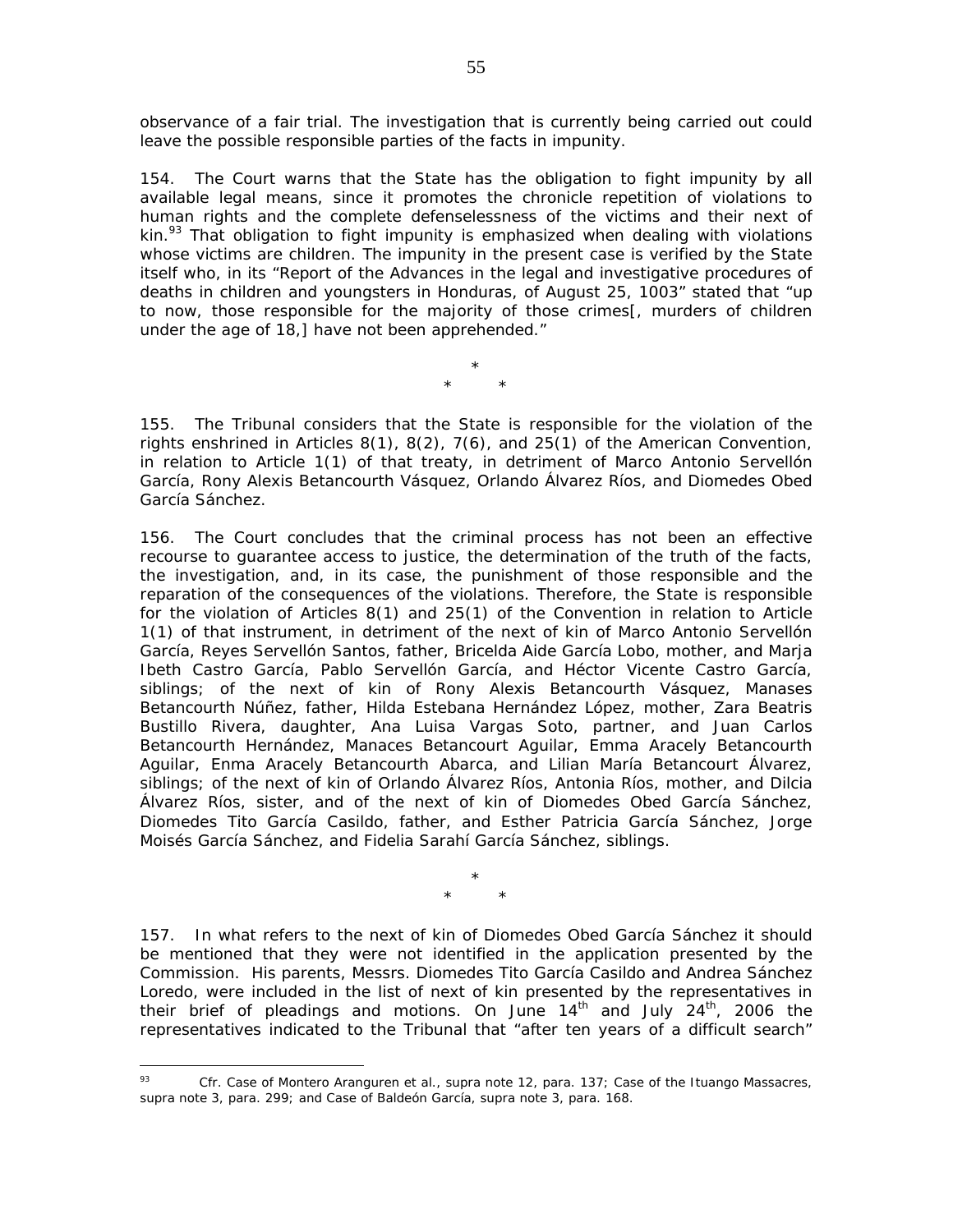they had been able to locate the following family members of Diomedes: Diomedes Tito García, father, Ester Patricia García Sánchez, Jorge Moisés García Sánchez, and Fidelia Sarahí García Sánchez, siblings, and Lidia Sánchez Loredo and Betania García Casildo, aunts. Besides, they informed that Mrs. Andrea Sánchez Loredo, mother of the victim, had passed away in the year 1985. They enclosed the birth certificates of the parents and siblings, and the death certificate of the victim's mother. Prior to that finding and during the processing of the case before the Inter-American system, both the Commission and the representatives had stated that they had not been able to "locate [the parents of Diomedes], since the youngster did not have any type of relationship with them and at the time of his killing he lived in a welfare house for minors in street situations […]".

158. The jurisprudence of this Tribunal, in what refers to the determination of who the victims are, has been ample and adjusted to the circumstances of the case. The alleged victims must be identified in the application and in the report of merits of the Commission issued pursuant to Article 50 of the Convention. Therefore, pursuant to Article 33(1) of the Rules of Procedure of the Court, it corresponds to the Commission, and not to this Tribunal, to identify with precision, and in the due procedural opportunity, the alleged victims in a case before the Court.<sup>94</sup> However, in its defect, on some occasions the Court has considered as victims people that were not argued as such in the application, as long as the right to defense of the parties has been respected and that the alleged victims are related to the facts described in the application and with the evidence presented to the Court. $95$ 

159. In this regard, since the father of Diomedes Obed García Sánchez had been included in the brief of pleadings and motions, and that subsequently the representatives proved the existence of Ester Patricia García Sánchez, Jorge Moisés García Sánchez, and Fidelia Sarahí García Sánchez and of their corresponding bonds or relationships with Diomedes Obed García Sánchez, this Court, in consideration of the fact that their lack of inclusion was due to a difficulty in finding them, and that their location was only possible after the presentation of the application and the brief of pleadings and motions, it considers said family members as alleged victims and it ruled a violation of Articles 8 and 25 of the Convention in their detriment (*supra* para. 156). The parties were granted their right to a defense by forwarding them the information provided by the representatives and no observation was received in this regard.

### **X**

#### **REPARATIONS**

### *APPLICATION OF ARTICLE 63(1) OBLIGATION TO REPAIR*

160. Pursuant to the analysis made in the aforementioned chapters, the Court has declared, based on the State's partial acknowledgment of responsibility, and on the facts of the case and the evidence presented before this Tribunal, that the State is responsible for the violation of the rights enshrined in Articles  $4(1)$ ,  $5(1)$ ,  $5(2)$ ,  $5(5)$ , 7(1), 7(2), 7(3), 7(4), 7(5), 7(6), 8(1), 8(2), 19, and 25(1) of the American Convention, and for the non-compliance of the obligations derived from Article 1(1)

<sup>94</sup> <sup>94</sup> *Cfr. Case of the Ituango Massacres*, *supra* note 3, para. 98.

<sup>95</sup> *Cfr. Case of the Ituango Massacres*, *supra* note 3, para. 91; and *Case of Acevedo Jaramillo et al.*  Judgment of February 7, 2006. Series C No. 144, para. 227.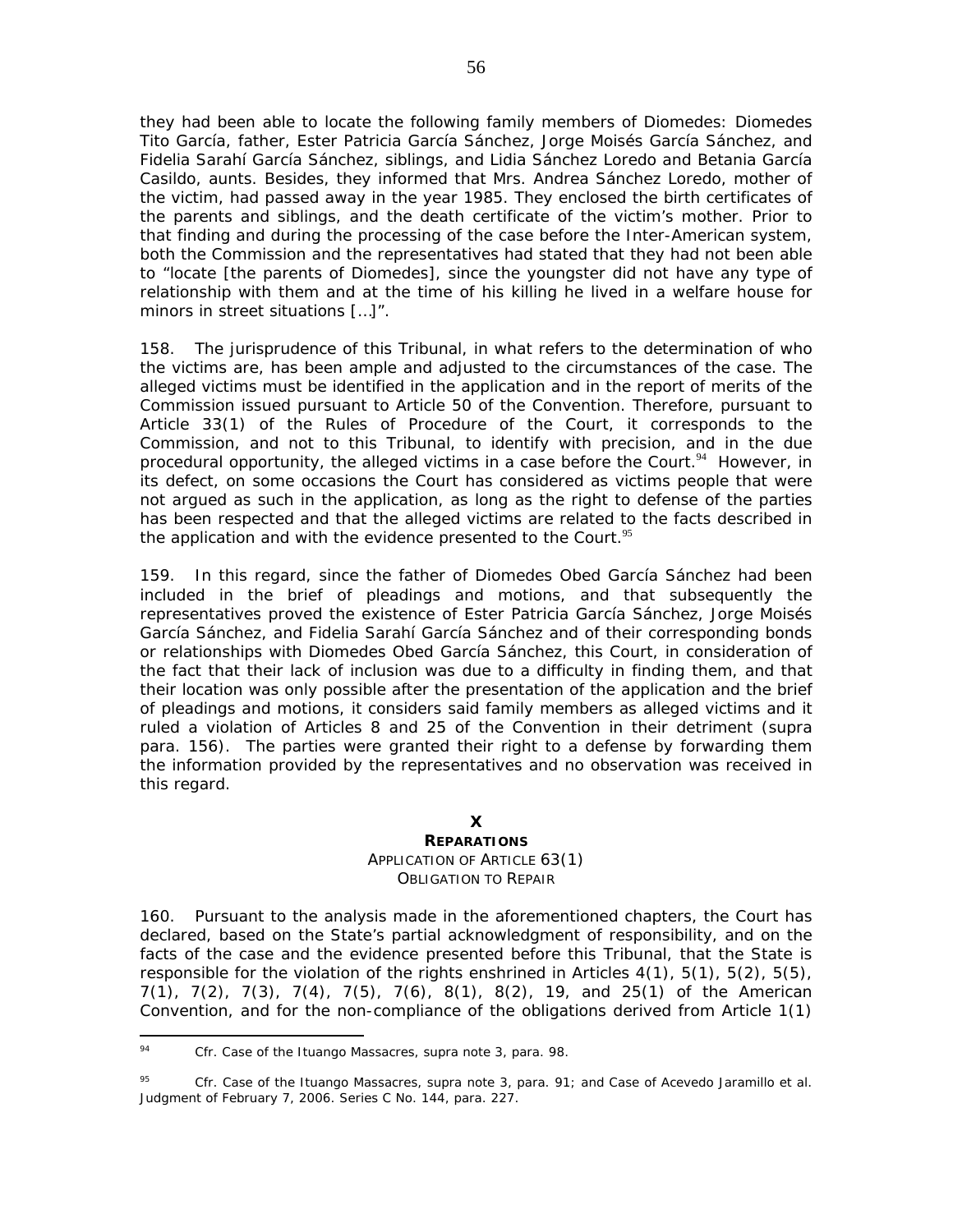of the same international instrument (*supra* paras. 125, 139, 155, and 156). The Court has established, on several occasions, that all violation of an international obligation that has produced damage involves the duty to adequately repair it.<sup>96</sup> To this effect, Article 63(1) of the American Convention states that:

[i]f the Court finds that there has been a violation of a right or freedom protected by [this] Convention, the Court shall rule that the injured party be ensured the enjoyment of his right or freedom that was violated. It shall also rule, if appropriate, that the consequences of the measure or situation that constituted the breach of such right or freedom be remedied and that fair compensation be paid to the injured party.

161. As previously stated by the Court, Article 63(1) of the American Convention constitutes a rule of customary law that enshrines one of the fundamental principles in contemporary international law on state responsibility. Thus, when an illicit act is imputed to the State, its international responsibility arises, together with the subsequent duty of reparation and to put an end to the consequences of said violation.<sup>97</sup> Said international responsibility is different to the responsibility in domestic legislation.<sup>98</sup>

162. The reparation of the damage caused by a violation of an international obligation requires, whenever possible, full restitution (*restitutio in integrum),* which consists in restoring the situation that existed before the violation occurred. When this is not possible, the international court will determine a series of measures to guarantee the rights violated, repair the consequences caused by the infractions, and establish payment of an indemnity as compensation for the harm caused<sup>99</sup> or other means of satisfaction. The obligation to repair, regulated in all its aspects (scope, nature, modalities, and determination of the beneficiaries) by International Law, may not be modified or ignored by the State obliged, by invoking stipulations of its domestic law.100

163. Reparations, as indicated by the term itself, consist in those measures necessary to make the effects of the committed violations disappear. Their nature and amount depend on the harm caused at both material and moral levels. Reparations cannot entail either enrichment or impoverishment of the victim or his successors.<sup>101</sup>

164. Pursuant to the evidentiary elements collected during the process and in the light of the aforementioned criteria, the Court proceeds to analyze the demands

 $\overline{a}$ 

<sup>96</sup> *Cfr. Case of Montero Aranguren et al., supra* note 12, para. 115; *Case of Ximenes Lopes, supra* note 3, para. 207; and *Case of the Ituango Massacres, supra* note 3, para. 345.

<sup>97</sup> *Cfr. Case of Montero Aranguren et al., supra* note 12, para. 116; *Case of Ximenes Lopes, supra*  note 3, para. 208; and *Case of the Ituango Massacres, supra* note 3, para. 346.

<sup>98</sup> *Cfr. Case of Ximenes Lopes, supra* note 3, para. 208; *Case of the Ituango Massacres, supra* note 3, para. 365; and *Case of the "Mapiripán Massacre", supra* note 9, para. 211.

<sup>99</sup> *Cfr. Case of Montero Aranguren et al., supra* note 12, para. 117; *Case of Ximenes Lopes, supra* note 3 para. 209; and *Case of the Ituango Massacres, supra* note 3, para. 347.

<sup>100</sup> *Cfr. Case of Montero Aranguren et al., supra* note 12, para. 117; *Case of Ximenes Lopes, supra* note 3, para. 209; and *Case of the Ituango Massacres, supra* note 3, para. 347.

<sup>101</sup> *Cfr. Case of Montero Aranguren et al., supra* note 12, para. 118; *Case of Ximenes Lopes, supra* note 3, para. 210; and *Case of the Ituango Massacres, supra* note 3, para. 348.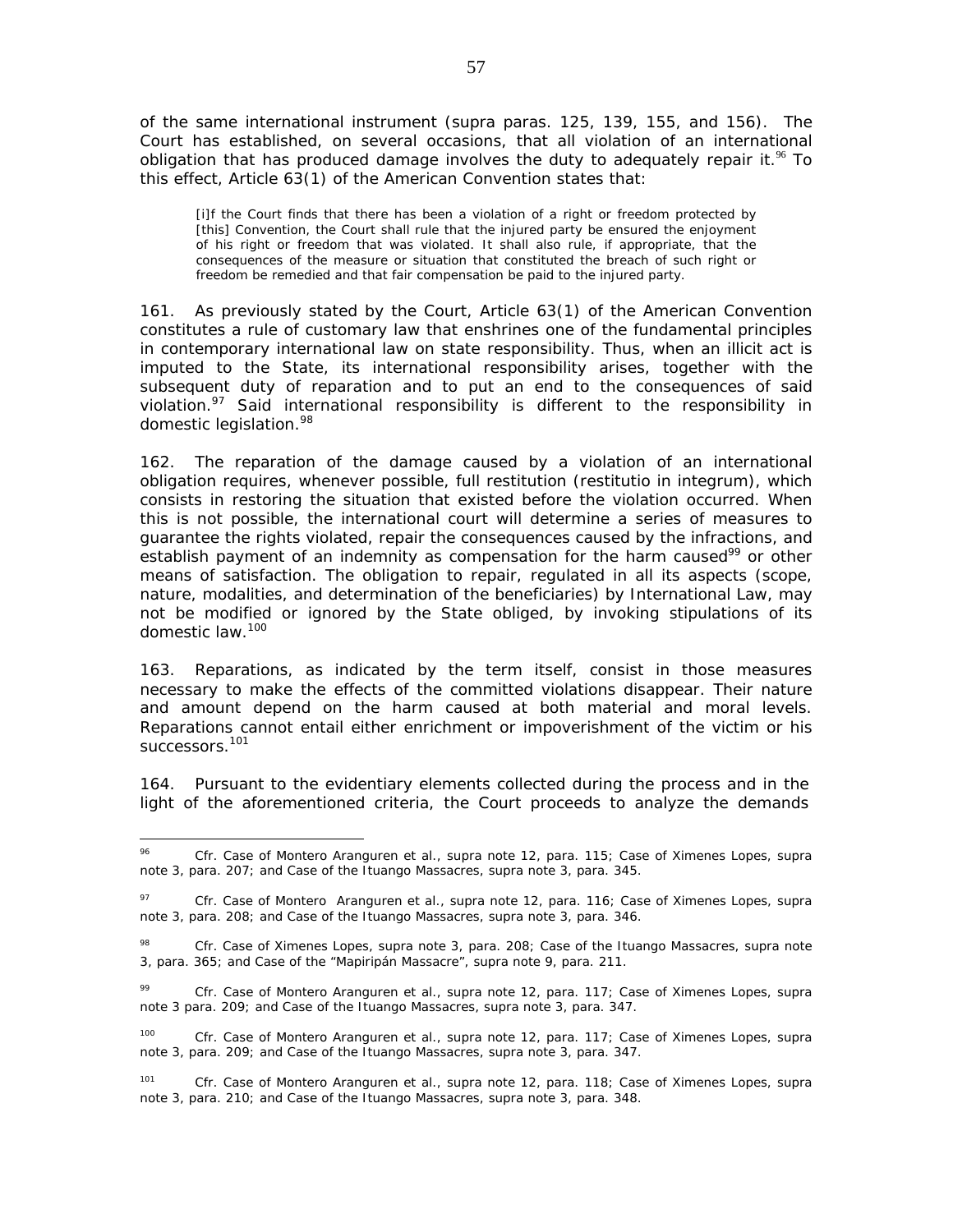presented by the Commission and by the representatives and the State's consideration regarding the reparations in order to determine, first of all, who the beneficiaries of the reparations are, in order to later order the measures of reparation of the material and moral damages, the measures of satisfaction and non-repetition and, finally, that regarding costs and expenses.

165. The Court goes on now to summarize the arguments of the Inter-American Commission, the representatives, and the State regarding the reparations.

*Arguments of the Commission:* 

- 166. The Commission stated, *inter alia*, the following:
	- a) Beneficiaries

The right to reparation in the terms of Article 63(1) of the convention vests in the victim Marco Antonio Servellón García and his next of kin, specifically: Reyes Servellón Santos, father; Bricelda Aide García Lobo, mother; Marja Ibeth Castro García, Pablo Servellón García, and Héctor Vicente Castro García, siblings; the victim Rony Alexis Betancourth Vásquez and his next of kin, specifically: Manases Betancourth Núñez, father; Hilda Estebana Hernández López, mother; Juan Carlos Betancourth Hernández, Manaces Betancourt Aguilar, Emma Aracely Betancourth Aguilar, Enma Aracely Betancourth Abarca, and Lilian María Betancourt Álvarez siblings; Ana Luisa Vargas Soto, partner; Norma Estela Bustillo Rivera, mother of his daughter, and Zara Beatris Bustillo Rivera, daughter; the victim Orlando Álvarez Ríos and his next of kin, specifically: Concepción Álvarez, father; Antonia Ríos, mother, and Dilcia Álvarez Ríos, sister. On the date of the presentation of the application the Commission did not identify the beneficiaries of the reparations due to Diomedes Obed García Sánchez.

b) Pecuniary damage

It requested that the Court determine that the victims receive fair and prompt reparation for the violations established in virtue of the pecuniary damages caused, taking into account international standards.

c) Non-pecuniary damage

In consideration of the suffering undergone by the victims' next of kin due to the lack of a diligent investigation of the facts and the corresponding punishment of those responsible, among other damages, it requested that the Court set in equity a compensatory amount for that concept.

d) Other forms of reparation

It requested that the Court order the State to:

i) identify, prosecute, and criminally punish the perpetrators and planners of the arrests, tortures, and subsequent extrajudicial killings of the victims;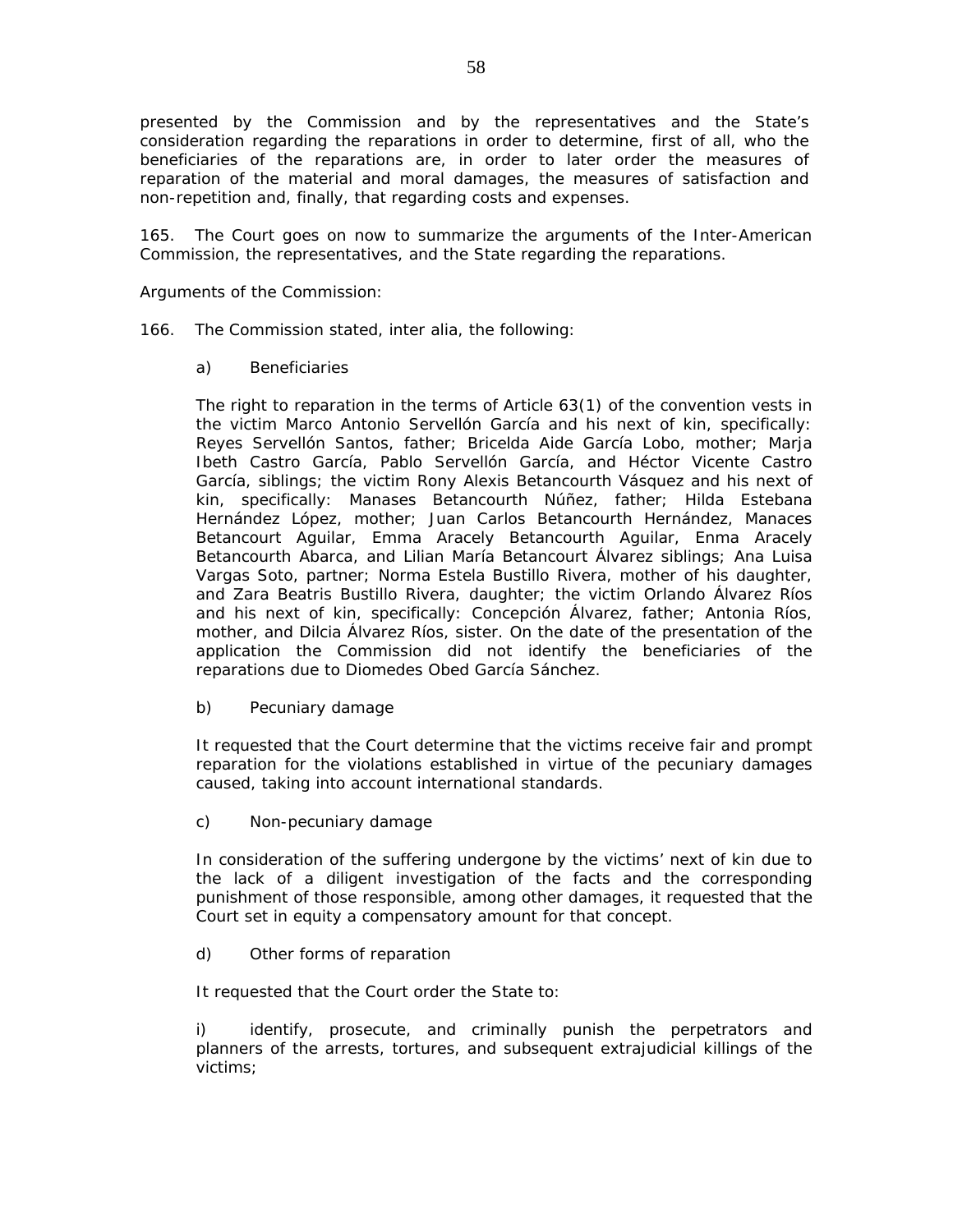ii) make a public acknowledgment of its international responsibility and adopt administrative measures or of another nature tending to remove the State agents that result involved in the violations;

iii) identify the authors of the violations and their duties within the administration, which must be done through the study and publishing of the flow charts that existed in the institutions where the violations were executed;

iv) "advance in its investigation programs on the conditions of children and youngsters, in relation with the compliance of their rights and in the design of a national policy for the prevention and comprehensive protection of children, with the opinion or participation of citizens and institutions;"

v) "advance in its policy for the promotion and protection of children's human rights, including the diffusion of the rights of children and the special duty of protection that must be offered by state authorities and society in general regarding said group;"

vi) implement an effective and impartial system for the supervision of police actions and reinforce the actions of the Inter-Institutional Commission for the Protection of Physical and Moral Integrity of Children created in the year 2002 through Executive Decree PCM-006-2002 in which organizations and members of the civil society participate, and

vii) implement permanent programs for the formation of police personnel offering training on international standards in matters of prohibition of torture, illegal or arbitrary arrests, and the principles related to the use of force and fire weapons, as well as on the treatment that must be given to children, in light of the special protection established in the instruments that form part of the international *corpus juris* in this subject.

e) Costs and Expenses

It requested the payment of costs and expenses incurred in by the victims and their next of kin in the processing of the case at a domestic level, as well as those originated from the processing of the case before the Inter-American system.

*Arguments of the representatives:* 

- 167. The representatives stated, *inter alia,* the following:
	- a) Beneficiaries

The victims are Marco Antonio Servellón García, Rony Alexis Betancourth Vásquez, Orlando Álvarez Ríos, and Diomedes Obed García Sánchez, and the reparations that correspond to them shall be transmitted to their successors. Likewise their next of kin shall also be considered beneficiaries of the reparations ordered by the Court. The next of kin of Marco Antonio Servellón García are: Reyes Servellón Santos, father; Bricelda Aide García Lobo, mother; Marja Ibeth Castro García, Pablo Servellón García, and Héctor Vicente Castro García, siblings. The next of kin of Rony Alexis Betancourth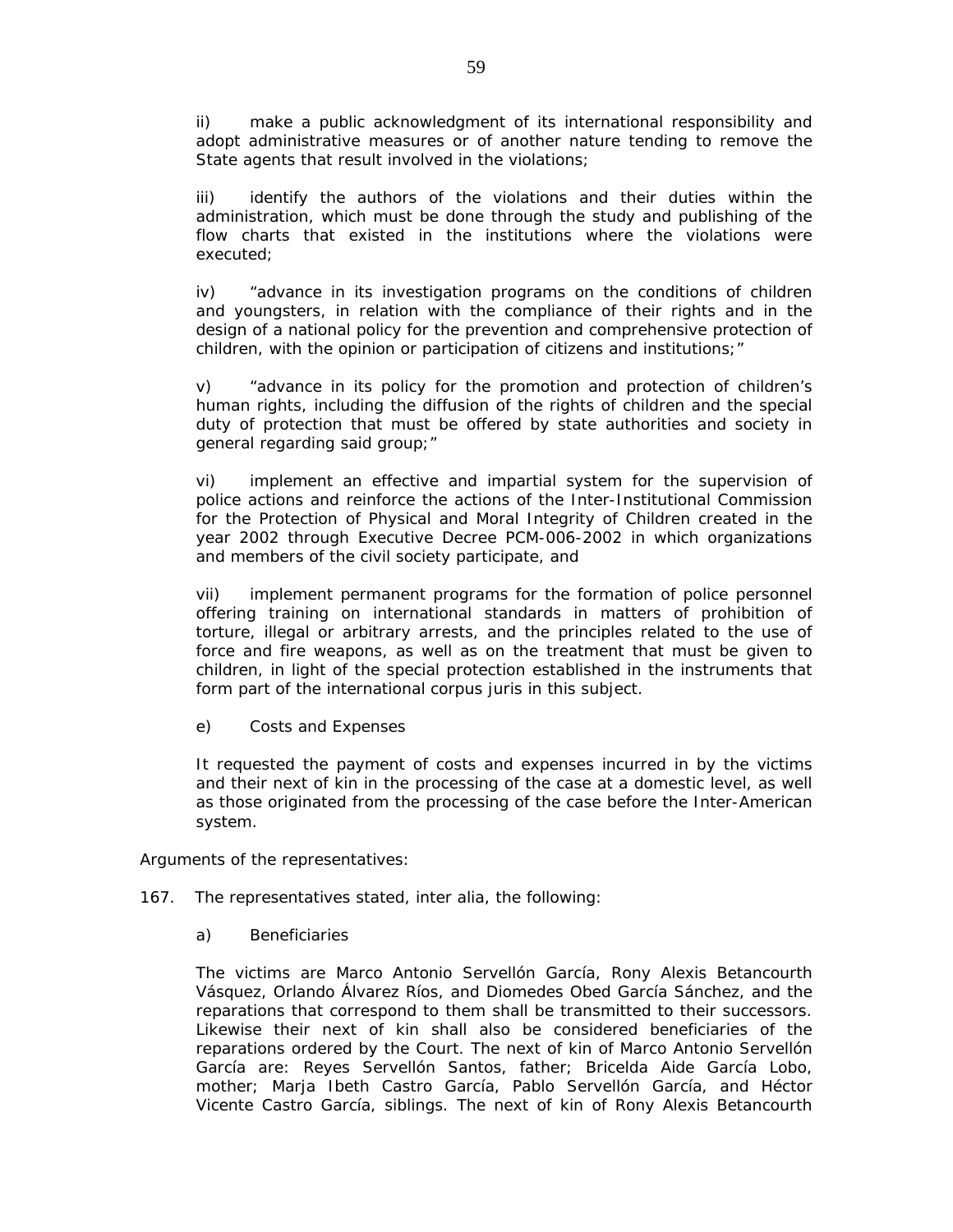Vásquez are: Manases Betancourth Núñez, father; Hilda Estebana Hernández López, mother; Juan Carlos Betancourth Hernández, Manaces Betancourt Aguilar, Emma Aracely Betancourth Aguilar, Enma Aracely Betancourth Abarca, and Lilian María Betancourt Álvarez, siblings; Ana Luisa Vargas Soto, partner, and Zara Beatris Bustillo Rivera, daughter, represented by her mother Norma Estela Bustillo Rivera. The next of kin of Orlando Álvarez Ríos are: Concepción Álvarez, father; Antonia Ríos, mother, and Dilcia Álvarez Ríos, sister. The next of kin of Diomedes Obed García Sánchez are: Diomedes Tito García Casildo, father, and Andrea Sánchez Loredo, mother.

b) Pecuniary damage

i) Marco Antonio Servellón García was 16 years old at the time of his death and he sold lottery and went to night school and the Centroamérica West School. Given his occupation it is difficult to estimate his income, taking as a base the value of a minimum wage of 18.10 lempiras per day in the area of Tegucigalpa, pursuant to the decree of minimum wages corresponding to the economic activity called "Communal, Social, and Personal Services", the Honduran labor legislation that contemplates two minimum monthly wages per year as a measure of social compensation, that life expectancy for men was 65.6 in the year 1995 and minus 25% for expenses, the representatives requested the amount of US\$28,881.90 (twenty eight thousand eight hundred and eighty one dollars of the United States of America with ninety cents) in the concept of lost earnings;

ii) Rony Alexis Betancourth Vásquez was 17 years old at the time of his death and he worked as a welder. Taking as a base the value of a minimum wage of 18.10 lempiras per day in the area of Tegucigalpa, pursuant to the decree of minimum wages corresponding to the economic activity called "Communal, Social, and Personal Services", the Honduran labor legislation that contemplates two minimum monthly wages per year as a measure of social compensation, that life expectancy for men was 65.6 in the year 1995 and minus 25% for expenses, the representatives requested the amount of US\$28.299,62 (twenty eight thousand two hundred and ninety nine dollars of the United States of America with sixty two cents) in the concept of lost earnings;

iii) Diomedes Obed García Sánchez was 19 years old at the time of his death and we do not have enough information regarding his income. Given the aforementioned, it requested that the presumption of minimum wage be used to calculate lost wages. Therefore, they indicated that taking as a base the value of a minimum wage of 18.10 lempiras per day in the area of Tegucigalpa, pursuant to the decree of minimum wages corresponding to the economic activity called "Communal, Social, and Personal Services", the Honduran labor legislation that contemplates two minimum monthly wages per year as a measure of social compensation, that life expectancy for men was 65.6 in the year 1995 and subtracting 25% for expenses, the representatives requested the amount of US\$27,135.03 (twenty seven thousand one hundred and thirty five dollars of the United States of America with three cents) in the concept of lost wages;

iv) Orlando Álvarez Ríos died at the age of 32 and he was an industrial expert in general mechanics. He also worked as a carpenter in construction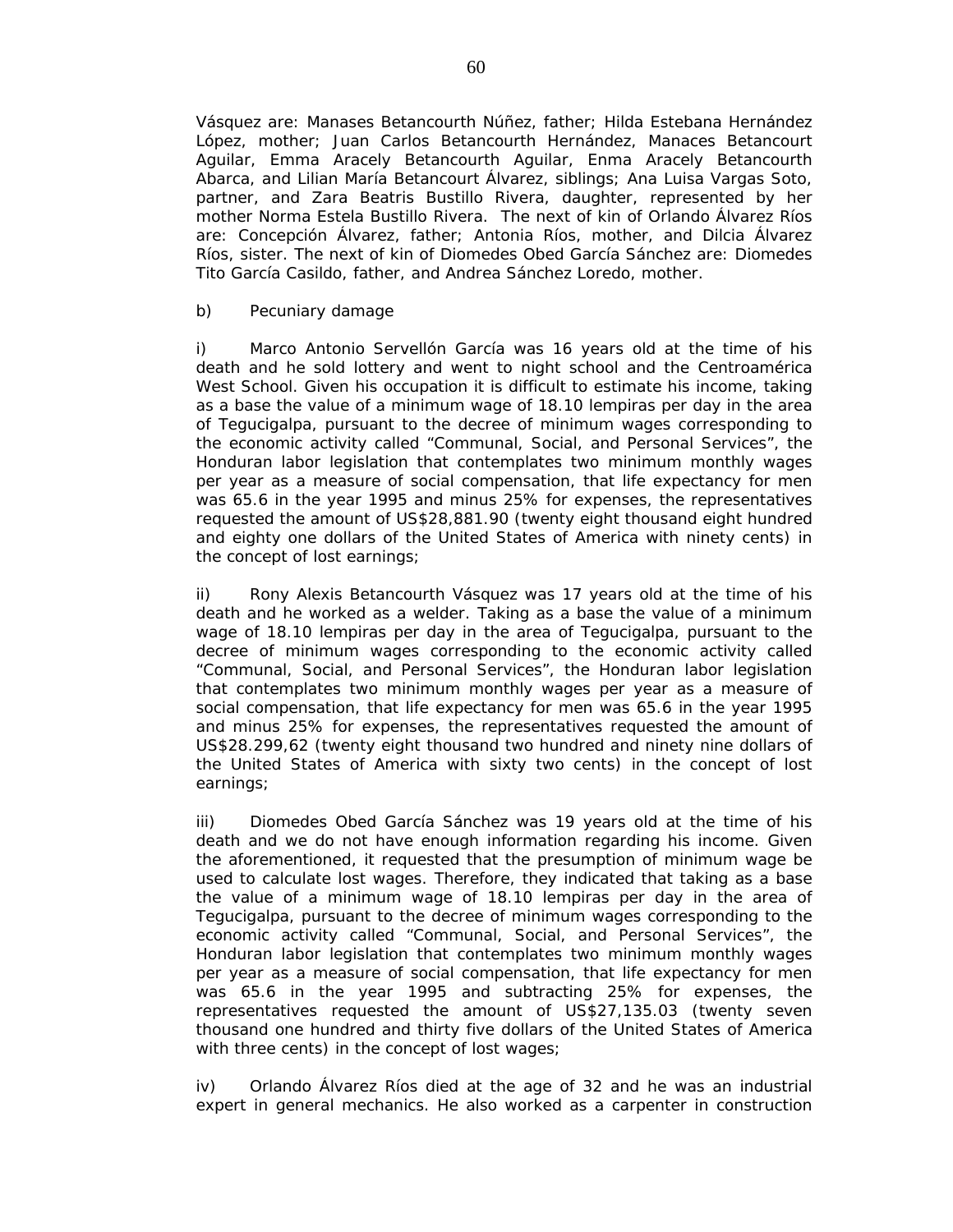work and worked on weekends. The representatives considered that due to the victim's technical specialization, the minimum wage should not be assigned to him when estimating lost wages, but that they did not know the amount he perceived as salary. Therefore, they indicated that taking into account the value of a salary of 25 lempiras per day, the Honduran labor legislation that contemplates two minimum monthly wages per year as a measure of social compensation, that life expectancy for men was 65.6 in the year 1995 and subtracting 25% for expenses, the representatives requested the amount of US\$27,023.15 (twenty seven thousand and twenty three dollars of the United States of America with fifteen cents) in the concept of lost wages, and

v) the next of kin incurred in expenses regarding the vigil and burial of the alleged victims, and due to the time that has gone by they do not have the receipts for said expenses, reason for which they requested that the Court set in equity the amount of those damages.

c) Non-pecuniary damages

i) the vulnerability of the victims regarding state agents, the way in which they were arrested, the threats and tortures they were subject to, their emotional and physical suffering, and the way in which they were killed must be taken into consideration when estimating a compensation for "nonpecuniary damages". Likewise, the violation to the victims' life project must be considered when estimating the "non-pecuniary damages";

ii) they requested that the Court set the amount of US\$150,000.00 (one hundred and fifty thousand dollars of the United States of America) in the cases of Orlando Álvarez Ríos and Diomedes Obed García Sánchez to compensate the suffering lived. Due to their conditions of minors, they requested the amount of US\$175,000.00 (one hundred and seventy five thousand dollars of the United States of America) for Marco Antonio Servellón García and Rony Alexis Betancourth Vásquez, and

iii) that the next of kin are also victims and that among the facts that must be analyzed by the Court are that the mother of Marco Antonio Servellón García was not allowed to see her son while he was detained; that the mother of Rony Alexis Betancourt Vásquez "thought that he was safe because he was in State custody" and that his partner was not allowed to see him, despite the fact that she waited all day outside the police office; and Orlando Álvarez Ríos informed his sister that he would be released, which did not happen. Likewise, the mental state of the next of kin was altered by the subsequent knowledge of the arbitrary arrest, the threats, the physical and physcological torture, and the killing of their loved ones, whose bodies were left in different parts of Tegucigalpa. The lack of an exhaustive investigation of the facts caused feelings of helplessness and uncertainty in the victims' next of kin, situation that worsened the "non-pecuniary damages" suffered. Due to the aforementioned, they requested that the court set in equity a compensatory amount in their favor.

d) Other forms of reparation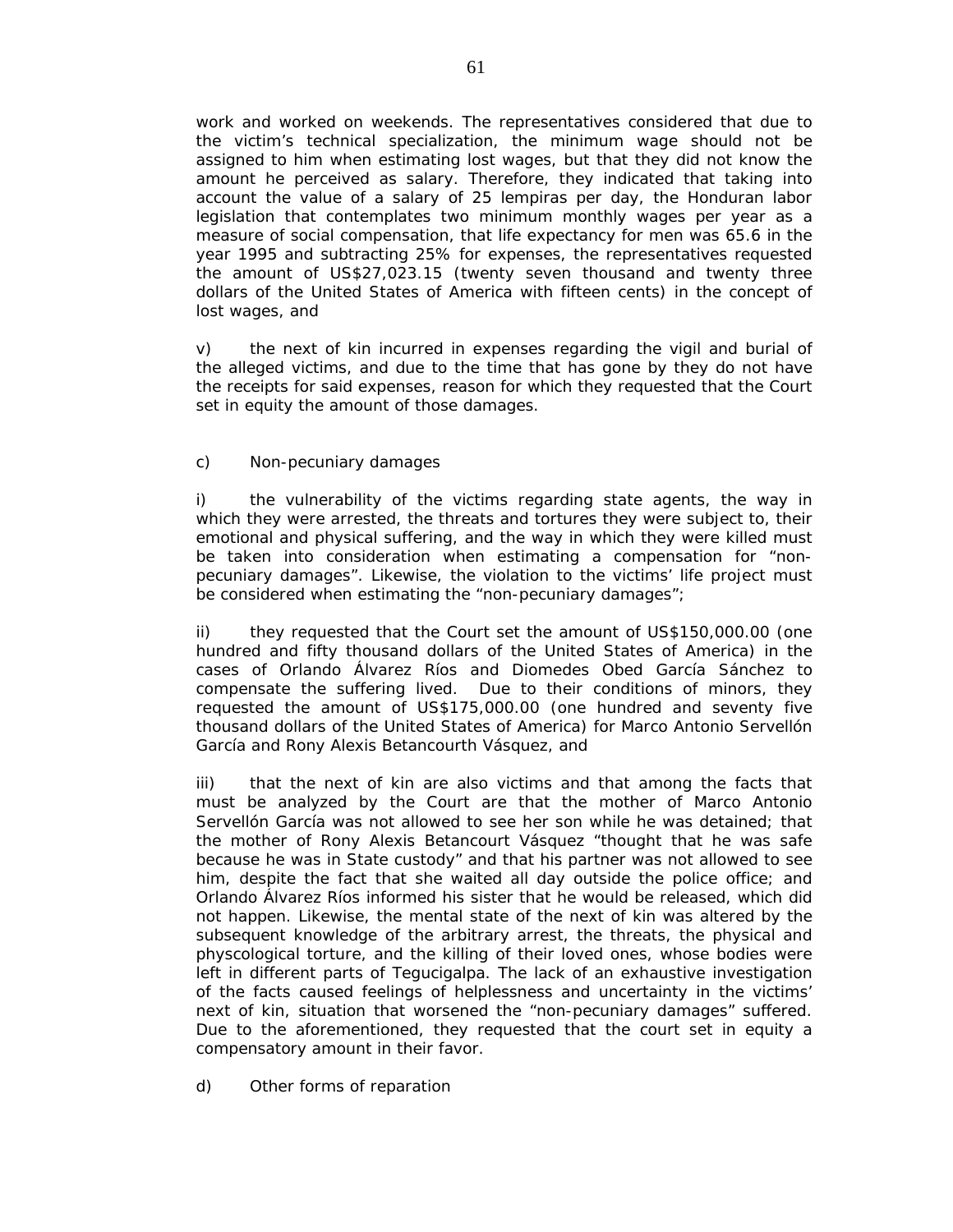They requested that the Court order that the State:

investigate and determine the material and intellectual responsibilities for the facts and guarantee that those responsible comply effectively with the punishment imposed upon them, and punish the public officials and individuals that have obstructed, put off, or delayed the investigation of the facts;

ii) hold a public act in which the State acknowledges its international responsibility for the violation of the rights of the victims and their next of kin, in which the highest state leader must participate;

iii) designate one day of the year and issue postal stamps to commemorate the boys, girls, and youngsters that have been victims of violence, which must indicate the year 1995, as non-pecuniary compensation for the next of kin of the victims;

iv) strengthen the Special Unit for the Investigation of the Deaths of Minors, the Human Rights Public Prosecutors' Office, and the Interinstitutional Commission for the Protection of Children's Physical and Moral Integrity;

v) establish programs directed to the authorities in charge of public security and the fight against violence, and to social communicators, according to the standards of international instruments; assign specific resources for its design and implementation and ensure the participation of civil society;

vi) adopt programs tending to the comprehensive attention of children and the prevention of violence, so that the State may: a) adopt, in consultation with civil society, a short, medium, and long term policy for the attention of children and teenagers in conflict with the law and in a street situation, pursuant to the standards of international instruments on the subject; b) seek the strengthening of the task of non-governmental organizations dedicated to the assistance of children, through the granting of resources and facilities in order to fulfill their tasks; c) establish a school of technical education named after the victims of the case, for young offenders that wish to be reinserted in a social and working life, which should offer a program of complete scholarships, and d) establish in its detention centers for minors and adults training programs that tend to make their social and work reinsertion easier;

vii) publish, for a single time, the parts corresponding to the facts and operative paragraphs of the Judgment of the Court in the main means of communication of national circulation;

viii) implement a registry of detainees that permits a control of the legality of the arrests by the next of kin and protection organizations, and

ix) prohibit razzias or collective arrests through the adoption of a specific legislation.

e) Costs and Expenses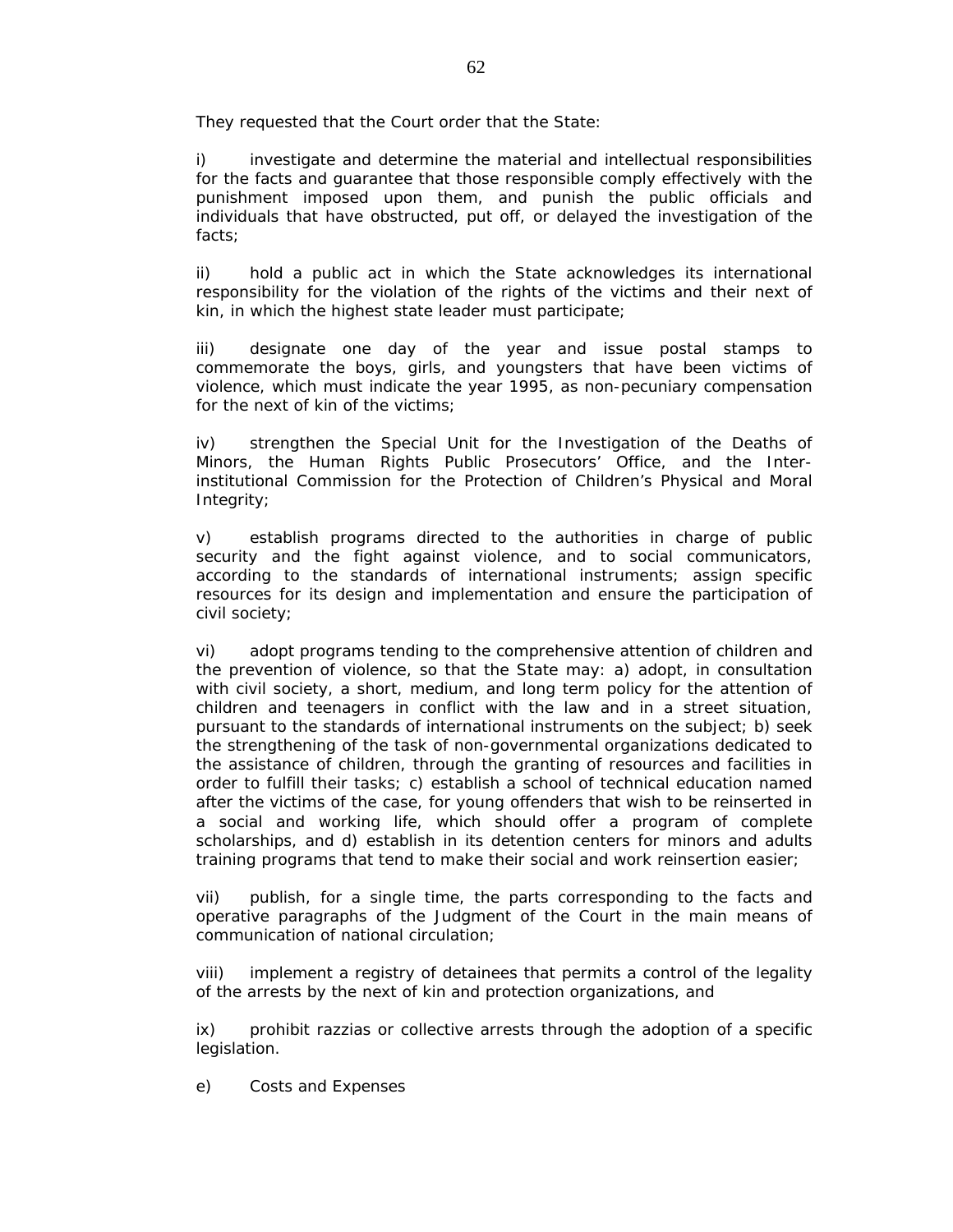The representatives stated that

i) Casa Alianza Honduras promoted the judicial proceedings at a domestic level and incurred in expenses related with the investigation, mail, telephone, and transfers estimated in the amount of US\$27,145.44 (twenty seven thousand one hundred and forty five dollars with forty four cents). Since they have not been able to present the receipts corresponding to those expenses, the representatives asked the Court to set the amount in equity and order the State the reimbursement of the same, and

ii) CEJIL has acted as a representative of the victims before the Inter-American system for which it has incurred in expenses that include trips, hotel payments, communication expenses, photocopies, stationery, and shipments. In this regard, it requested the amount of US\$10,213.97 (ten thousand two hundred and thirteen dollars of the United States of America with ninety seven cents). It also requested that, in the corresponding procedural stage, they be given the opportunity to present updated numbers and receipts regarding the expenses in which it will incur during the international process.

### *Arguments of the State*

- 168. The State declared, *inter alia*, the following:
	- a) Beneficiaries

It did not refer expressly to the persons entitled to reparations. However, the State acknowledged to the next of kin of the victims their right to fair and prompt reparations.

b) Pecuniary and non-pecuniary damages

The State acknowledged the right of the next of kin of the victims to fair and prompt reparations, which include the measures of restitution, compensation, rehabilitation, satisfaction, and guarantees of non-repetition. The compensation must be given in relation to a calculable damage for the violations of human rights.

c) Other forms of reparation:

The State mentioned that:

i) the Public Prosecutors' Office of Honduras continues making efforts in the prosecution and punishment of the perpetrators and planners of the case; since March 4, 1996 it has followed a criminal proceeding before the First Criminal Court of First Instance of Tegucigalpa under registry No.224-96 regarding the case, and an arrest warrant was issued against Víctor Hugo Vivas Lozano for being considered one of the authors of the crimes committed against the victims. The criminal action derived from the facts has not expired and the Commission, in its Report No. 74/04, spread upon the record that the Human Rights Inspector appointed to the case and the Public Prosecutors' Office "did a good job with the investigation of the facts";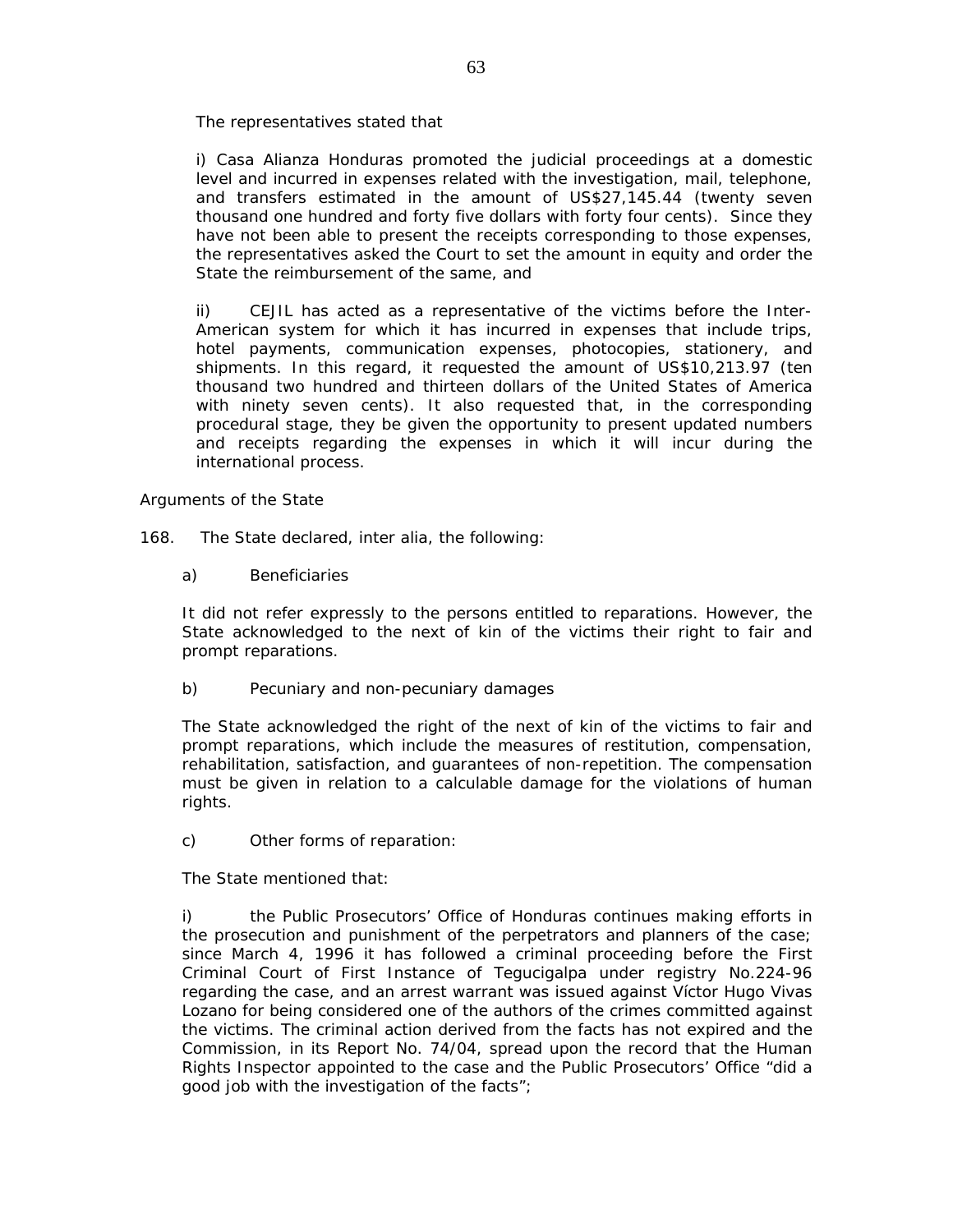ii) it accepts to make a public acknowledgment of its responsibility in the terms agreed upon and promises to invoke the corresponding administrative responsibilities;

iii) it promises to inform of the location, within the Administration, of those responsible for the facts occurred, once the courts have delimited their participation and have determined their guilt in an unappealable and definitive manner;

iv) it prepared the "National Plan for the Attention of Children and Teenagers 2002-2010", which seeks to act as a framework document for public policies for Honduras. It created the IHNFA, whose law grants it the attribution to "prepare, promote, execute, and supervise, in coordination with the public sector and the private sector, the policies for the prevention and comprehensive protection of children." The Interinstitutional Commission for the Protection of the Physical and Moral Integrity of Children is "a consulting entity for the Executive Power, in all that related to the protection of the integrity" of children. Among the efforts oriented to the prevention and comprehensive protection of children and their rights, it has created different bodies to face the main matters related to childhood, such as the Commission for the Gradual and Progressive Eradication of Child Labor; The Support Committee for the Commission of Children and Families of the National Congress; the Project "Pact for Childhood"; the Municipal Ombudsman for Childhood; the Permanent Interinstitutional Civic Committee; the Interinstitutional Committee of support for Children who have been Orphaned and are Vulnerable due to AIDS, as well as the reform to the IHNFA and the creation of the program Municipalities Friendly to Children;

v) it created a body of internal control in the Secretariat of Security called "Unit of Internal Affairs", whose function is to investigate the crimes or infractions committed by any member of the police in a preventive manner. As a result, the documentation of these investigations has been forwarded to the Public Prosecutors' Office and criminal accusations of different order have been presented. The National Council of Internal Security (CONSAIN) was created with duties of supervision, control, follow-up, and evaluation of the system of public security, of police activities, and of the actions of the members of the National Police Force, and it has the participation of different sectors. Regarding the Interinstitutional Commission for the Protection of the Physical and Moral Integrity of Children, the State promises to give this important consulting entity of the Executive Power continuity, and include in its sessions and activities all those organizations and individuals that may collaborate. It also created the Special Unit for the Investigation of the Deaths of Minors that supervises the actions of police officers, proceeding with the investigation and processing of the members involved, and

vi) it included the subjects of human rights, police ethics, and general ethics within the academic program of the University Program of Police Sciences, as of the police reform made.

e) Costs and Expenses

The State did not refer expressly to the costs and expenses.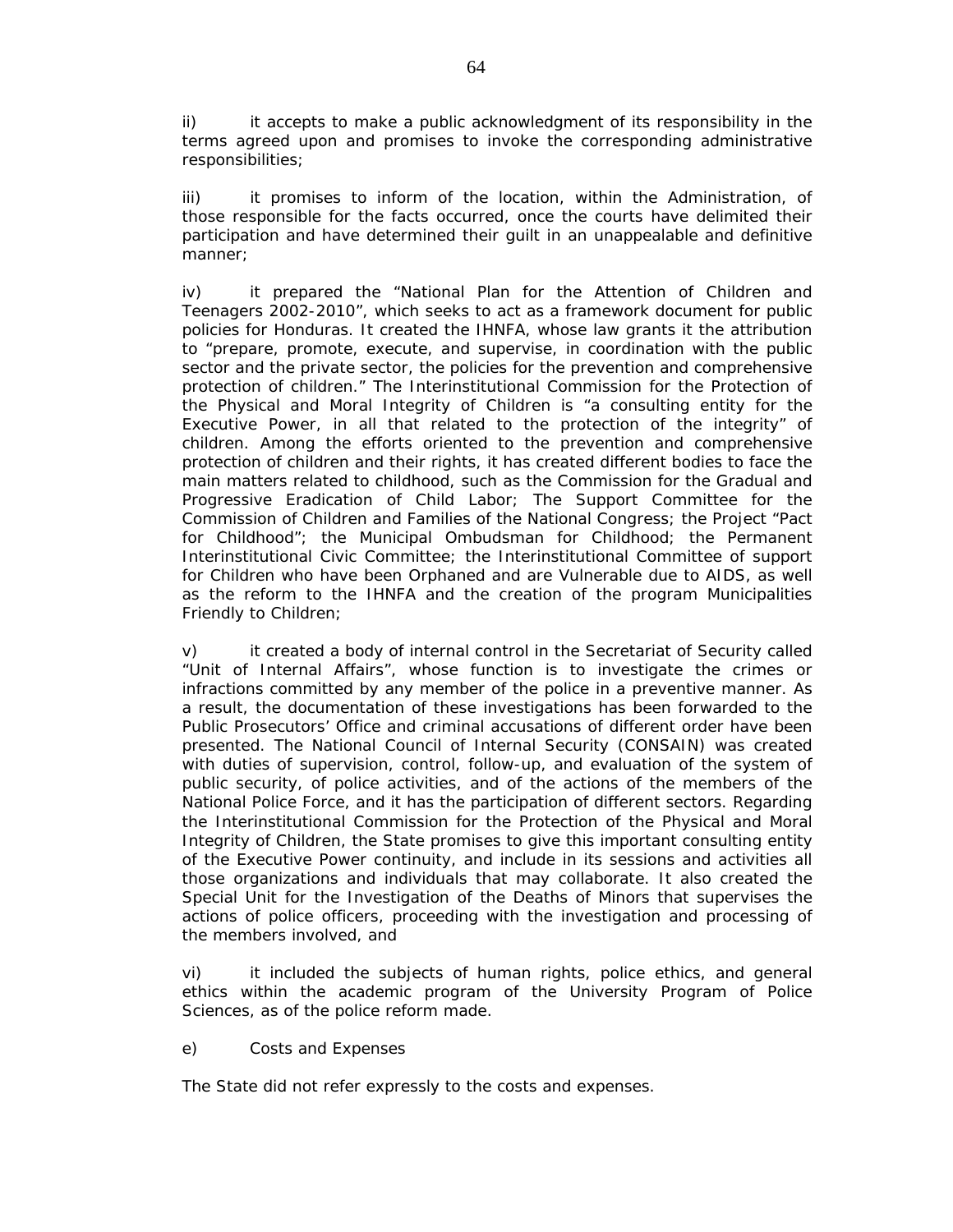# *A) BENEFICIARIES*

169. The Court considers Marco Antonio Servellón García, Rony Alexis Betancourth Vásquez, Orlando Álvarez Ríos, and Diomedes Obed García Sánchez as the "injured parties" in their nature of victims of the violations of the rights enshrined in Articles 4(1), 5(1) and 5(2), 7(1), 7(2), 7(3), 7(4), 7(5) and 7(6), 8(1) and 8(2) and 25(1) of the American Convention, in relation to Article 1(1) of the same instrument, and in the case of the underage victims also for the violation of the rights enshrined in Articles 5(5) and 19 of the American Convention, in relation to Article 1(1) of said treaty, reason for which they will be entitled to the reparations set by the Tribunal for pecuniary and non-pecuniary damages.

170. Some of the victims' next of kin will be entitled to the reparations set by the Tribunal for pecuniary and non-pecuniary damages, in their own nature of victims of the violations to the Convention determined by this Court, as well as of those reparations set by the Court in their nature of successors of Marco Antonio Servellón García, Rony Alexis Betancourth Vásquez, Orlando Álvarez Ríos, and Diomedes Obed García Sánchez.

171. The victims' next of kin indicated herein shall also be entitled to the reparations that the Tribunal will set in their nature of successors as a consequence of the violations committed in detriment of Marco Antonio Servellón García, Rony Alexis Betancourth Vásquez, Orlando Álvarez Ríos, and Diomedes Obed García Sánchez, which shall be distributed as follows:

a) in the case of the next of kin of Marco Antonio Servellón García, the corresponding compensation shall be distributed in equal parts between Mr. Reyes Servellón Santos, his father, and Mrs. Bricelda Aide García Lobo, his mother. In reason of the death of Mr. Reyes Servellón Santos, the part that corresponded to him will be added to that of his widow Bricelda Aide García Lobo;

b) in the case of the next of kin of Rony Alexis Betancourth Vásquez, the corresponding compensation must be distributed in equal parts between Manases Betancourth Núñez, his father; Hilda Estebana Hernández López, his mother, Zara Beatris Bustillo Rivera, his daughter, and Ana Luisa Vargas Soto, his partner;

c) in the case of the next of kin of Orlando Álvarez Ríos, fifty per cent (50%) of the corresponding compensation shall be distributed in equal parts between Mr. Concepción Álvarez, his father, and Antonia Ríos, his mother. In reason of the death of Mr. Álvarez, the part that corresponded to him shall be added to that of his widow Antonia Ríos. The other fifty per cent (50%) shall be delivered to Mrs. Dilcia Álvarez Ríos, his sister, and

d) in the case of Diomedes Obed García Sánchez, one hundred per cent (100%) of the corresponding compensation shall be distributed in equal parts between Mr. Diomedes Tito García Casildo, his father; Esther Patricia García Sánchez, sister; Jorge Moisés García Sánchez, brother, and Fidelia Sarahí García Sánchez, sister.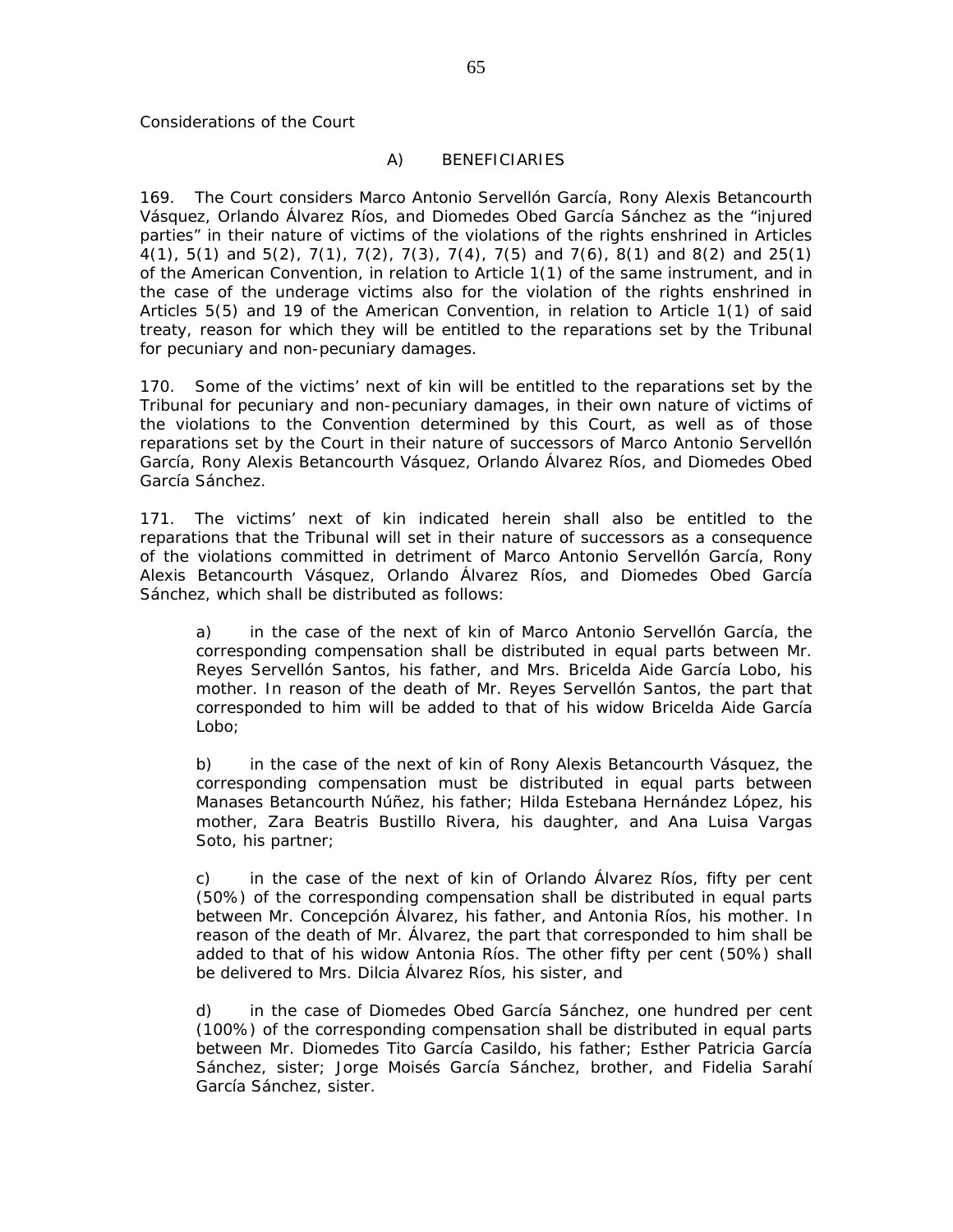172. In the event that the next of kin entitled to the compensations determined in the present Judgment were to pass away prior to the delivery of the corresponding compensation, the amount that would have corresponded to them will be distributed pursuant to domestic legislation.<sup>102</sup> In relation to Mrs. Fidelia Sarahí García Sánchez, and in consideration of the fact that, as was informed by the representatives, she is confined in a S.O.S. Aldea, since as a child she suffered an accident that caused her to have brain damage, the amount that corresponds to her, shall be handed over to those who exercise her ward or representation pursuant to the stipulations of domestic legislation.

# *B) Pecuniary Damage*

173. This Court enters to determine the pecuniary damage, which entails the loss or detriment of the income of the victims and, in its case, of their next of kin, and the expenses incurred in as a consequence of the facts in the case sub judice<sup>103</sup>. In this regard, it will set a compensatory amount that seeks to compensate the material consequences of the violations declared in the present Judgment. To decide on the pecuniary damage, the body of evidence, the jurisprudence of the Tribunal itself, and the arguments of the parties will be taken into consideration.

174. With regard to the loss of income of the youngsters Marco Antonio Servellón García and Rony Alexis Betancourth Vásquez, the Court observes that there is no true fact that lets it establish the activity or profession that said youngsters would develop in the future. This item must be estimated as of a true detriment with enough substantiation to determine its probable realization.<sup>104</sup> In the circumstances of the present case there is not enough evidence to determine the income that was not perceived by them. Therefore, the Court will determine the pecuniary damage pursuant to the principle of equality.

175. In relation to Diomedes Obed García Sánchez there was not a lot of information on his income. Regarding Orlando Álvarez Ríos, the representatives have arguments that he was an industrial expert in general mechanics and worked in construction; however, there are no suitable receipts in the file to determine with exactness the income he was perceiving at the time of the facts. Therefore, the Court will also set the pecuniary damage that corresponds to them pursuant to the principle of equality.

176. In reason of the aforementioned, the Court sets in equity the amount of US\$10,000.00 (ten thousand dollars of the United States of America) for Rony Alexis Betancourth Vásquez; the amount of US\$10,000.00 (ten thousand dollars of the United States of America) for Diomedes Obed García Sánchez, and the amount of

 $102$ <sup>102</sup> *Cfr. Case of Montero Aranguren et al., supra* note 12, para. 124; *Case of Ximenes Lopes, supra* note 3, para. 219; and *Case of Baldeón García, supra* note 3, para. 192

<sup>103</sup> *Cfr. Case of Montero Aranguren et al., supra* note 12, para. 126; *Case of Ximenes Lopes, supra* note 3, para. 220; and *Case of Baldeón García, supra* note 3, para. 183.

<sup>104</sup> *Cfr. Case of the "Juvenile Reeducation Institute"*, *supra* note 64, para. 288; Case of *Molina Theissen.* Reparations. Judgment of July 3, 2004. Series C, No. 108 , para. 57; and *Case of Bulacio*, *supra*  note 54, para. 84.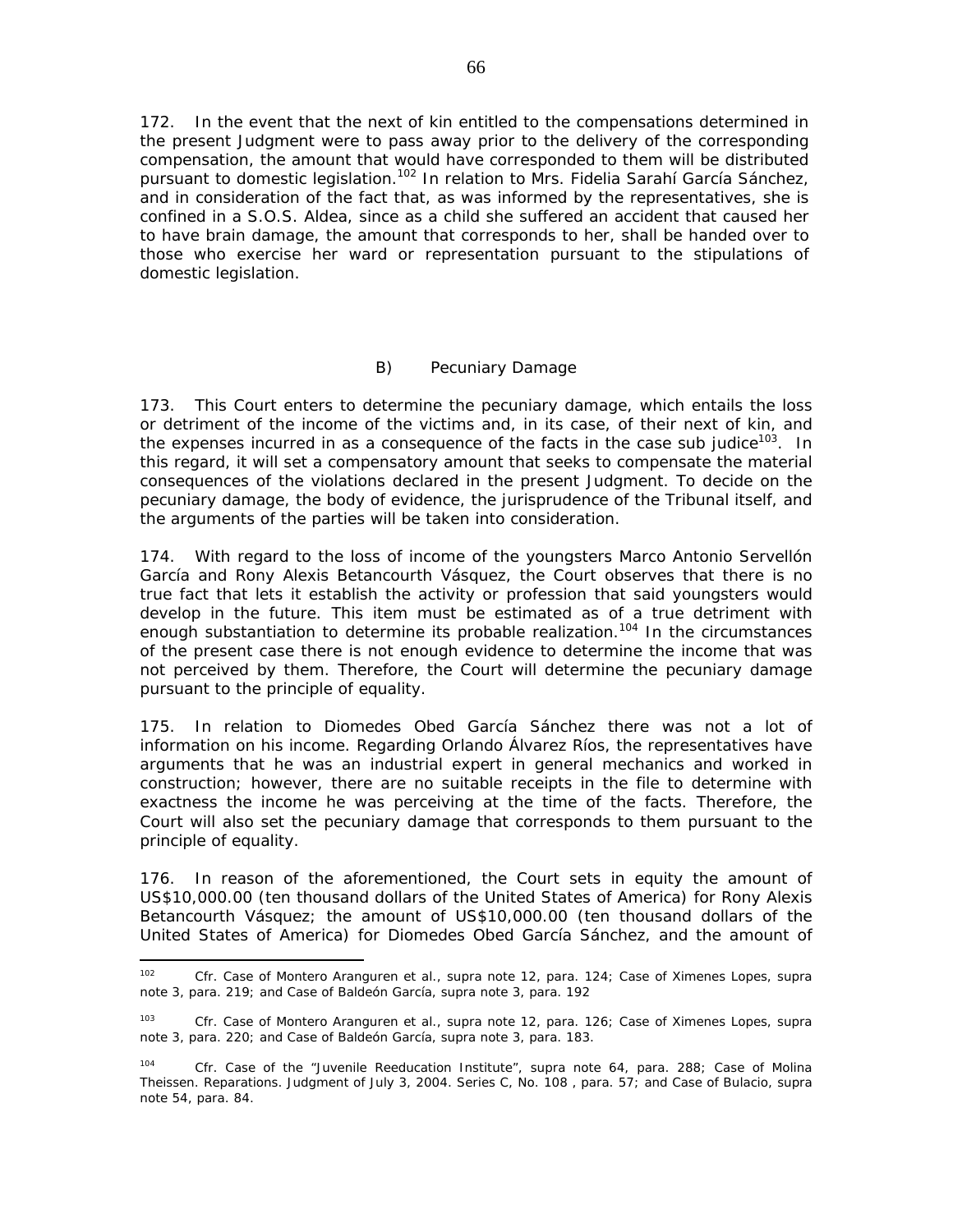US\$10,000.00 (ten thousand dollars of the United States of America) for Orlando Álvarez Ríos, in the concept of loss of income. The compensations previously set must be delivered to the victims' next of kin, pursuant to that stated in paragraphs 171 and 172 of this Judgment.

177. Having analyzed the information received by the parties, the facts of the case, and its jurisprudence, the Court observes that despite that the receipts of expenses were not presented, it can be assumed that the next of kin of Marco Antonio Servellón García, Rony Alexis Betancourth Vásquez, and Orlando Álvarez Ríos incurred in different burial expenses due to their deaths, which is pursuant with the Tribunal's constant jurisprudence.<sup>105</sup> Therefore, the Court considers is appropriate to set, in equity, the amount of US\$1,500.00 (one thousand five hundred dollars of the United States of America) as compensation for the concept of consequential damages, for each of the victims. Said amount must be delivered to each of the following persons: Bricelda Aide García Lobo, Hilda Estebana Hernández López, and Dilcia Álvarez Ríos, respectively.

178. In what refers to Diomedes Obed García Sánchez, pursuant to that stated *(supra* para. 79(24)), at the time of his death he resided in a "room at a welfare house for minors in street situations, administered by Mr. Carlos Jorge Mahomar Marzuca", from which it can be concluded that his next of kin did not incur in any expense due to his death, reason for which this Court considers that it should dismiss this aspect with regard to him.

## *C) Non-Pecuniary Damage*

179. Non-pecuniary damages may include suffering and affliction, detriment to very significant personal values, as well as non-pecuniary alterations in the conditions of existence of a victim. Since it is not possible to assign a precise monetary equivalent to non-pecuniary damages, for the purposes of a comprehensive reparation to the victims, it can only be the object of compensation in two forms. First, through payment of an amount of money or delivery of goods or services that can be estimated in monetary terms, which the Tribunal will establish through reasonable application of judicial discretion and equity. And, second, through acts or works which are public in their scope or effects, which among other effects have that of acknowledging the victim's dignity and avoiding the repetition of the violations.<sup>106</sup>

180. International jurisprudence has repeatedly established that the judgment constitutes, *per se,* a form of reparation.107 In the case *sub judice,* in consideration of the suffering caused to Marco Antonio Servellón García, Rony Alexis Betancourth Vásquez, Orlando Álvarez Ríos, and Diomedes Obed García Sánchez, and that also caused suffering to some of their next of kin, the change in their conditions of existence, and other consequences of a non-pecuniary nature, the Court considers it

 $\overline{a}$ 

<sup>105</sup> *Cfr. Case of Ximenes Lopes, supra* note 3, para. 226; and *Case of the Gómez Paquiyauri Brothers, supra* note 63, para. 207.

<sup>106</sup> *Cfr. Case of Montero Aranguren et al., supra* note 12, para. 130; *Case of Ximenes Lopes, supra* note 3, para. 227; and *Case of the Ituango Massacres, supra* note 3, para. 383.

*<sup>107</sup> Cfr. Case of Montero Aranguren et al., supra* note 12, para. 131; *Case of Ximenes Lopes, supra* note 3, para. 236; and *Case of the Ituango Massacres, supra* note 3, para. 387.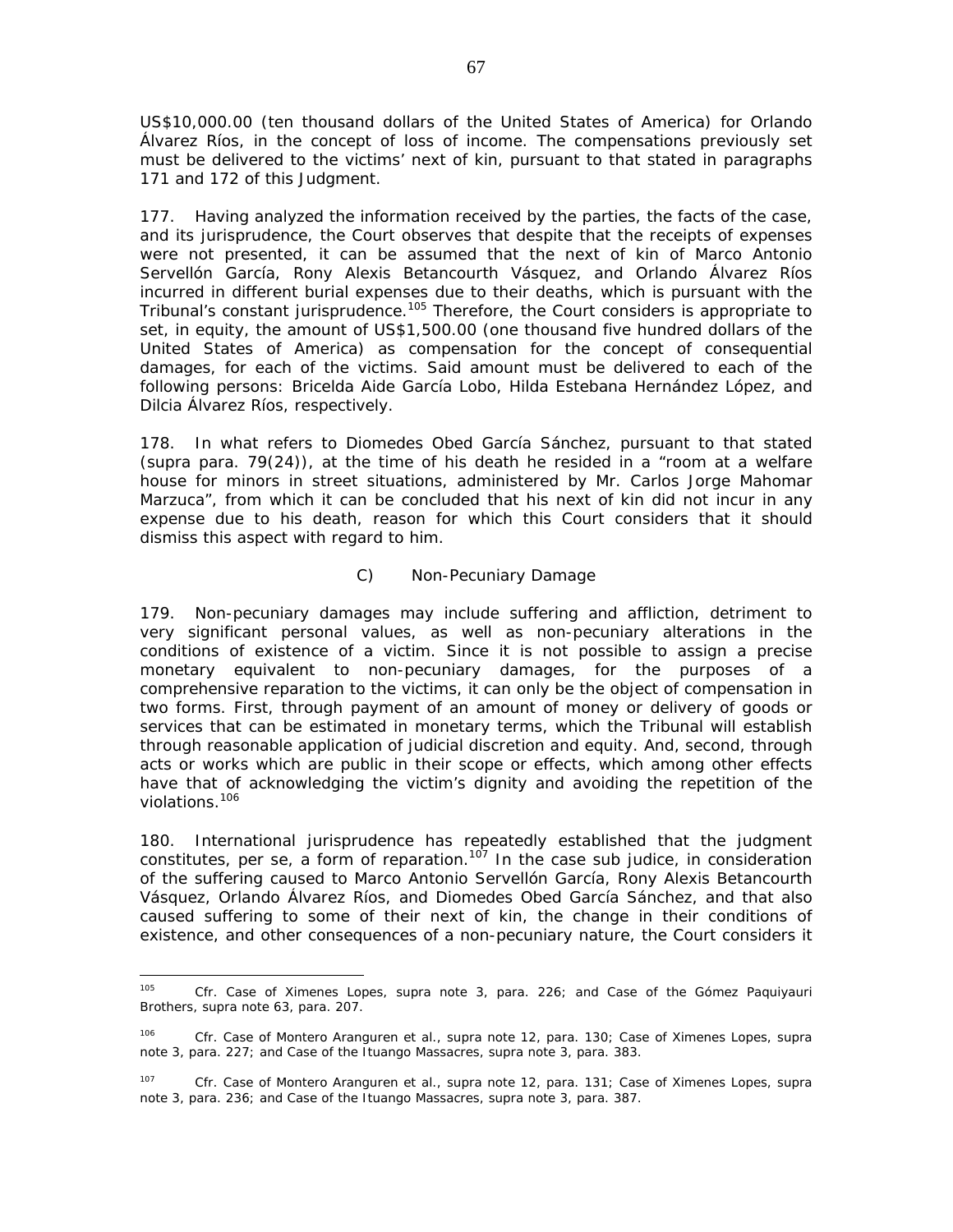convenient to determine payment of a compensation, set with equity, for nonpecuniary damages.

181. This Tribunal acknowledges that a non-pecuniary damage has been caused to Reyes Servellón Santos, Bricelda Aide García Lobo, Marja Ibeth Castro García, Manases Betancourth Núñez, Hilda Estebana Hernández López, Ana Luisa Vargas Soto, Zara Beatris Bustillo Rivera, and Dilcia Álvarez Ríos.

182. In consideration of the different aspects of the damage argued by the Commission and the representatives, regarding Marco Antonio Servellón García, Rony Alexis Betancourth Vásquez, Orlando Álvarez Ríos, and Diomedes Obed García Sánchez, the Court takes into consideration, for the determination of the compensation for the concept of non-pecuniary damage, the suffering of the victims upon being illegally and arbitrarily arrested, that their rights to an effective recourse were not respected during their confinement, that they were submitted to torture, cruel, inhuman, or degrading treatments, and they were later extra judicially killed, situation that was aggravated by the context in which the facts occurred. Besides, this Court takes into consideration the particularly traumatic circumstances of their death, which is made worse in relation to the two underage victims, Marco Antonio Servellón García and Rony Alexis Betancourth Vásquez *(supra* paras. 79(8) through 79(13) and 79(14) through 79(18)), since it is presumed that the suffering caused by the facts of the case assumed characteristics of a special intensity with regard to said minors.<sup>108</sup>

183. Similarly, in what refers to Reyes Servellón Santos, Bricelda Aide García Lobo, and Marja Ibeth Castro García, next of kin of Marco Antonio Servellón García; Manases Betancourth Núñez, Hilda Estebana Hernández López, Zara Beatris Bustillo Rivera, and Ana Luisa Vargas Soto, next of kin of Rony Alexis Betancourth Vásquez, and Dilcia Álvarez Ríos, sister of Orlando Álvarez Ríos, the Tribunal, for the determination of the compensation for non-pecuniary damages, considers the suffering caused to these with the facts related to the arrest, torture, cruel, inhuman, and degrading treatment, and the extrajudicial killing of their loved ones.

184. In consideration of the aforementioned, the Court considers it convenient to determine payment of a compensation, set in equity, for non-pecuniary damages in the following terms:

a) for Marco Antonio Servellón García, Rony Alexis Betancourth Vásquez, Orlando Álvarez Ríos, and Diomedes Obed García Sánchez, the Court sets the amount of US\$25,000.00 (twenty five thousand dollars of the United States of America) for each of them;

b) for Marco Antonio Servellón García and Rony Alexis Betancourth Vásquez, who were underage at the time of the facts, this Court sets an additional amount of US\$5,000.00 (five thousand dollars of the United States of America) for each of them. Therefore, the compensation for damages referred to in the previous paragraph, will be added to the aforementioned amount;

 $\overline{a}$ 

<sup>108</sup> *Cfr. Case of the Ituango Massacres, supra* note 3, para. 390(b); and *Case of the Pueblo Bello Massacre, supra* note 7, para. 258(b).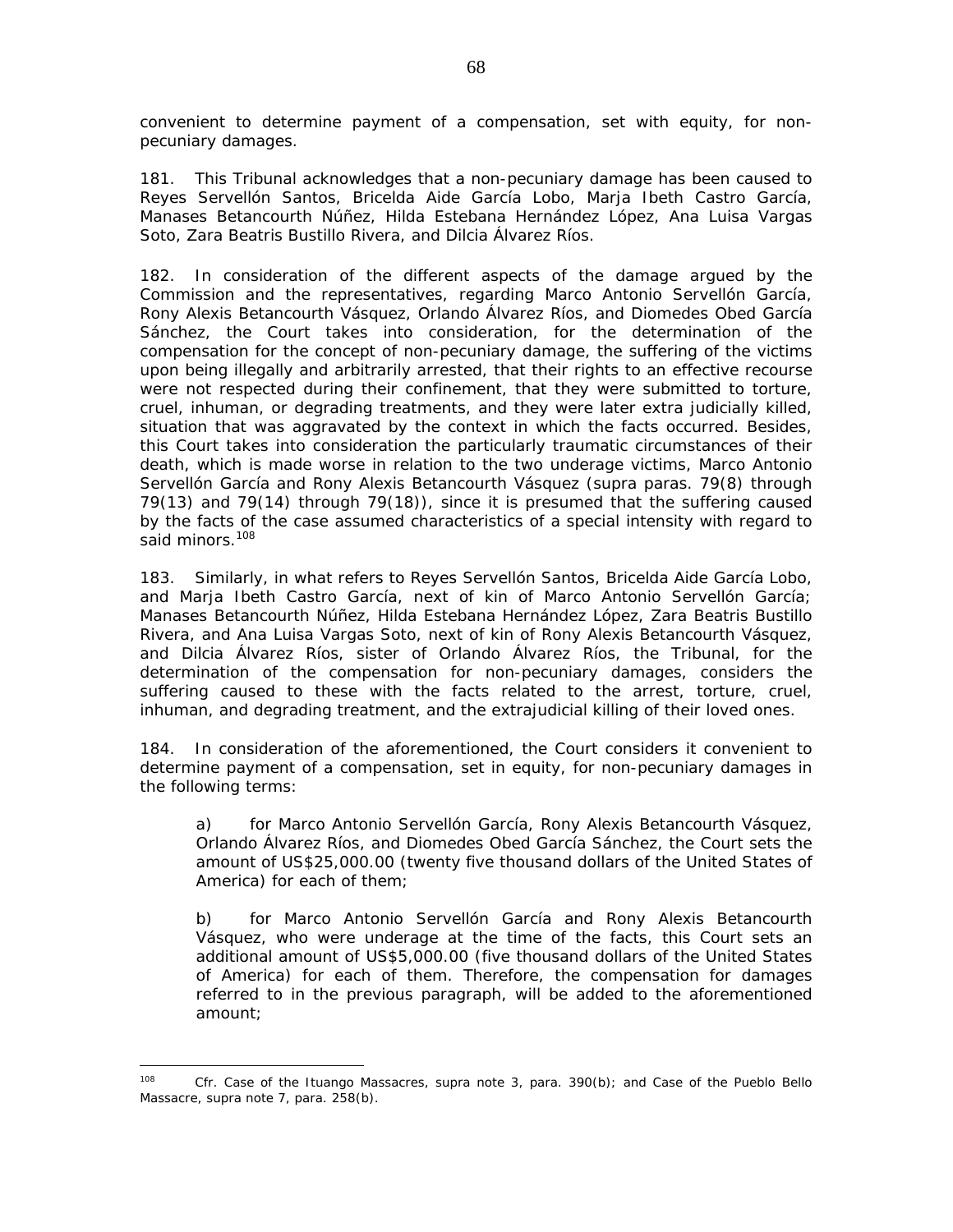c) for Reyes Servellón Santos and Bricelda Aide García Lobo, parents of Marco Antonio Servellón García; Manases Betancourth Núñez and Hilda Estebana Hernández López, parents of Rony Alexis Betancourth Vásquez, the Court sets the amount of US\$12,500.00 (twelve thousand five hundred dollars of the United States of America) for each of them;

d) for Dilcia Álvarez Ríos, the Court sets the amount of US\$10,000.00 (ten thousand dollars of the United States of America);

e) for Marja Ibeth Castro García, the Court sets the amount of US\$5,000.00 (five thousand dollars of the United States of America);

f) for Zara Beatris Bustillo Rivera, the Court sets the amount of US\$10,000.00 (ten thousand dollars of the United States of America), and

g) for Ana Luisa Vargas Soto, the Court sets the amount of US\$12,500.00 (twelve thousand five hundred dollars of the United States of America).

185. The compensation determined in subparagraphs a and b of the previous paragraph will be delivered to the victims' next of kin, pursuant to that stated in paragraphs 171 and 172 of the present Judgment, and the compensation set in subparagraphs c, d, e, f, and g of the previous paragraph shall be delivered to each beneficiary. If any of them were to die before the corresponding compensation is given to them, the amount that would have corresponded to them will be distributed pursuant to the national legislation applicable.<sup>109</sup>

# *D) OTHER FORMS OF REPARATION (MEASURES OF SATISFACTION AND NON-REPETITION GUARANTEES)*

186. In this section the Tribunal will determine those measures of satisfaction that seek to repair non-pecuniary damages, that do not have a pecuniary scope, and it will establish measures of a public scope or repercussion.<sup>110</sup>

187. For the effects of non-repetition of the facts of the present case, the Court values and appreciates the acknowledgment of international responsibility made by the State (*supra* paras. 16, 54, 55, and 60). In its response to the petition, the State said that:

we assent with the parties to the application related to [the] regretful acts, accepting the measures of reparation proposed by the claimants and promising to comply in the least time possible to what that […] Court considers convenient to order in this sense.

188. Among the Honduran institutions dedicated to guaranteeing the rights of children and youngsters and to prevent any type of breach to these rights are: a) the Honduran Institute for Childhood and Family, created through Decree No.199-97 in December 1997; b) the National Human Rights Commission, created through Decree No. 153-95 in October 1995; c) the Interinstitutional Commission for the Protection

 $100$ <sup>109</sup> *Cfr. Case of Montero Aranguren et al., supra* note 12, para. 124; *Case of Ximenes Lopes, supra* note 3, para. 219; and *Case of Baldeón García, supra* note 3, para. 192.

<sup>110</sup> *Cfr. Case of Montero Aranguren et al., supra* note 12, para. 136; *Case of Ximenes Lopes, supra* note 3, para. 240; and *Case of the Ituango Massacres, supra* note 3, para. 396.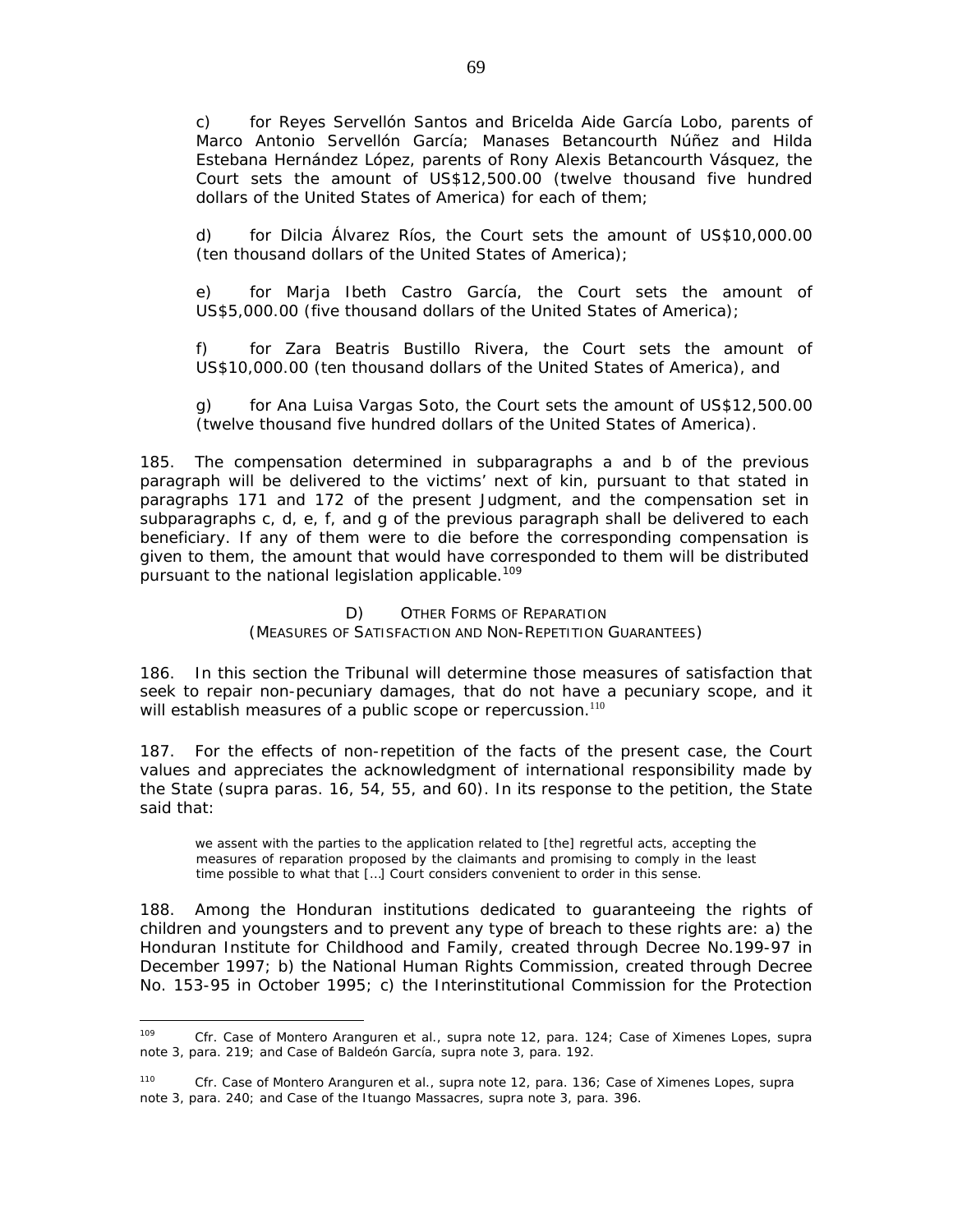of Physical and Moral Integrity of Children, and d) the Special Unit for the Investigation of the Deaths of Children and the Public Human Rights Prosecutors' Office, as the organization in charge of investigating and punishing the violations of human rights of children and teenagers.

189. This Tribunal observes that the State has specialized organizations to attend to the problems through which this group of the Honduran population is going through. However, as has been stated by the representatives and the Commission, the creation of said institutions has not represented measures that are sufficient or efficient in counteracting the extrajudicial killings of the youngsters in Honduras, or in guaranteeing the rights of children and youngsters.

190. In the opinion of this Court, it is necessary that all institutions created to prevent and sanction the violations of human rights against children and youngsters be fully effective in their performance. The stipulations of the domestic legislation and, in this case, the institutions created to guarantee the human rights of children and youngsters, have to be effective, which means that the State must adopt all the measures necessary so that the stipulations of the Convention are really complied with. $111$ 

191. Therefore, the State must provide the institutions with suitable personnel trained for the investigation of extrajudicial killings and of the adequate recourses so they may fully comply with their mandate. For the investigation of extrajudicial killings the international norms on the documentation and interpretation of the forensic elements of evidence must be taken into consideration with regard to the commission of acts of torture, and especially those defined in the Manual of the United Nations on the Prevention and Efficient Investigation of Extralegal, Arbitrary, and Summary Killings.<sup>112</sup>

### a) *Obligation to investigate the facts that caused the violations of the present case, and identify, prosecute, and sanction those responsible*

192. The Court has defined impunity as an offense within the obligation to investigation, persecute, capture, prosecute, and sentence those responsible for the violations of the rights protected by the American Convention.<sup>113</sup> The State is obliged to fight this situation through all means available, since it promotes the chronicle repetition of violations to human rights and the total defenselessness of the victims and their next of kin.<sup>114</sup>

 $\overline{a}$ <sup>111</sup> *Cfr. Case of Montero Aranguren et al., supra* note 12, para. 64; *Case of the Ituango Massacres, supra* note 3, para. 129; and *Case of Baldeón García, supra* note 3, para. 83.

<sup>112</sup> *Cfr. Case of Montero Aranguren et al.*, *supra* note 12, para. 140; *Case of the Moiwana Community*. Judgment of June 15, 2005. Series C No. 124, para. 208; and Manual of the United Nations on the Prevention and Efficient Investigation of Extralegal, Arbitrary, and Summary Killings. E/ST/CSDHA/.12 (1991).

<sup>113</sup> *Cfr. Case of Montero Aranguren et al., supra* note 12, para. 137; *Case of Baldeón García, supra* note 3, para. 195; and *Case of Blanco Romero*. Judgment of November 28, 2005. Series C No. 138*,* para. 94.

<sup>114</sup> *Cfr. Case of Montero Aranguren et al., supra* note 12, para. 137; *Case of Baldeón García, supra* note 3, para. 195; and *Case of the Pueblo Bello Massacre, supra* note 7, para. 266.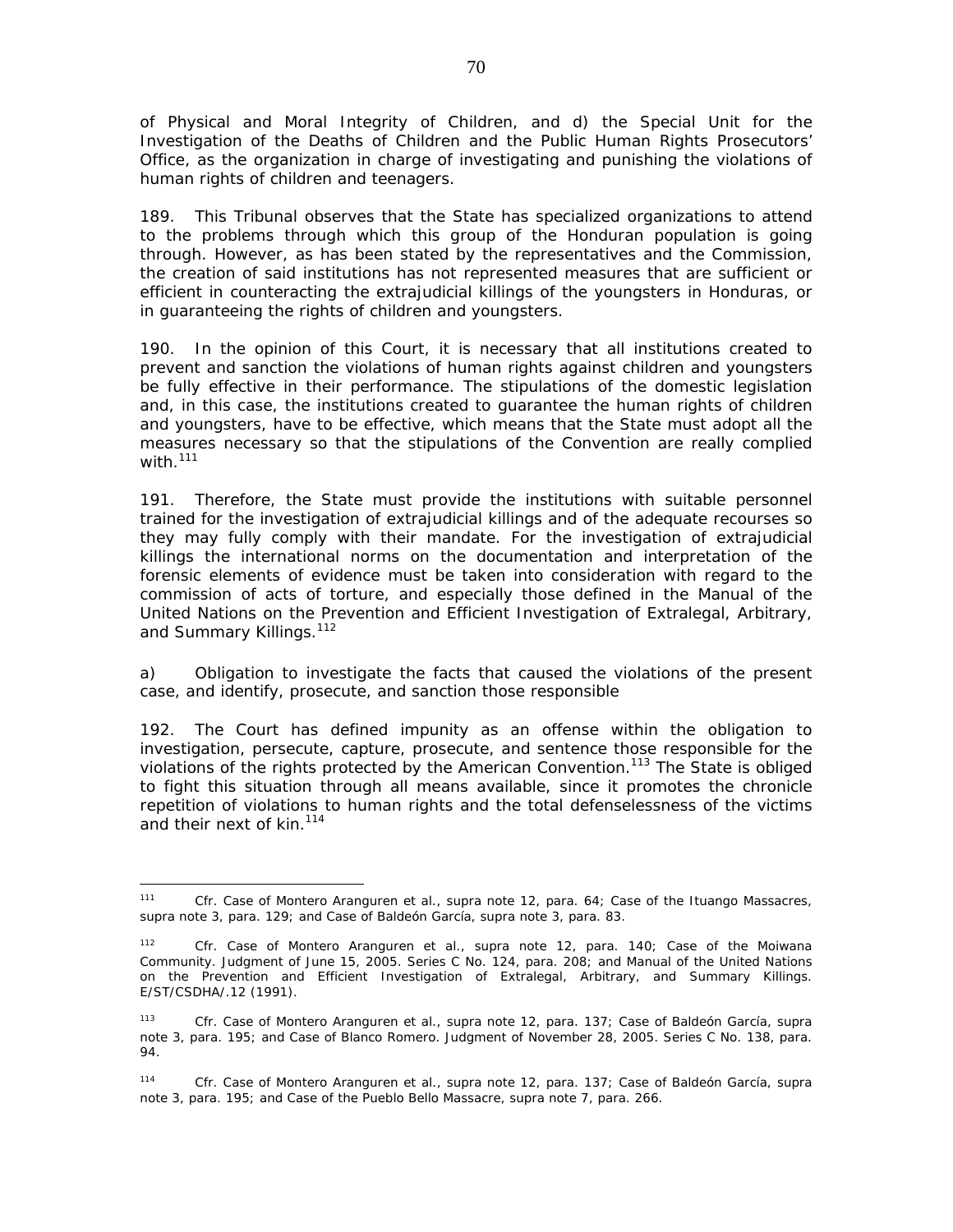193. Likewise, the next of kin of the victims of gross violations to human rights have the right to know the truth. Knowledge of the truth of the fact in cases of notorious violations of human rights such as those of the present case, is a inalienable right, an important means of reparation for the victims and their next of kin and it is a fundamental way of elucidation so that the society may develop its own mechanisms and the prevention of violations such as those of this case in the future.<sup>115</sup>

194. In the present case the Court established that, eleven years after the occurrence of the facts, the authors of the illegal and arbitrary deprivation of freedom, torture, cruel, inhuman, or degrading treatment, and extrajudicial killing of Marco Antonio Servellón García, Rony Alexis Betancourth Vásquez, Orlando Álvarez Ríos, and Diomedes Obed García Sánchez have not been held responsible for said violations, thus the existence of impunity (*supra* paras. 125, 154, and 156).

195. In consideration of the violations declared, as well as of that said by the State, this Tribunal considers that the State must seriously comply with all the actions necessary to identify, prosecute, and, in its case, punish all the perpetrators and planners of the violations committed in detriment of Marco Antonio Servellón García, Rony Alexis Betancourth Vásquez, Orlando Álvarez Ríos, and Diomedes Obed García Sánchez in a reasonable period of time, for criminal effects and any other that could result from the investigation of the facts. For this purpose, as has been ordered by the Court in other cases,<sup>116</sup> the State must remove, in a reasonable period of time, all obstacles and mechanisms of fact and law that help maintain impunity in the present case.

196. The victims' next of kin or their representatives must have full access and capacity to act in all the stages and instances of the domestic criminal proceedings started in the present case, pursuant to domestic legislation and the American Convention. The results of these processes must be publicly diffused by the State, in a manner such that the Honduran society will know the truth about the facts of the present case.<sup>117</sup>

# *b) Publishing of the judgment*

197. As has been ordered in other cases, as a satisfaction measure, $118$  the State must publish the Chapter on facts proven of this Judgment, without the corresponding footnotes, and the operative part of the same, once, in the Official Newspaper and in another newspaper of national circulation in Honduras. For these publications the Court establishes a six-month period, as of the notification of the present Judgment.

<sup>115</sup> <sup>115</sup> *Cfr. Case of Ximenes Lopes, supra* note 3, para. 245; *Case of Baldeón García, supra* note 3, para. 196; and *Case of the Pueblo Bello Massacre, supra* note 7, para. 266.

<sup>116</sup> *Cfr. Case of Montero Aranguren et al.*, *supra* note 12, para. 138.

<sup>117</sup> *Cfr. Case of Montero Aranguren et al.*, *supra* note 12, para. 139; *Case of Baldeón García*, *supra*  note 3, para. 199; and *Case of the Pueblo Bello Massacre,* s*upra* note 7, para. 267.

<sup>118</sup> *Cfr*. *Case of Montero Aranguren et al., supra* note 12, para. 151; *Case of Ximenes Lopes, supra* note 3, para. 249; and *Case of the Ituango Massacres, supra* note 3, para. 410.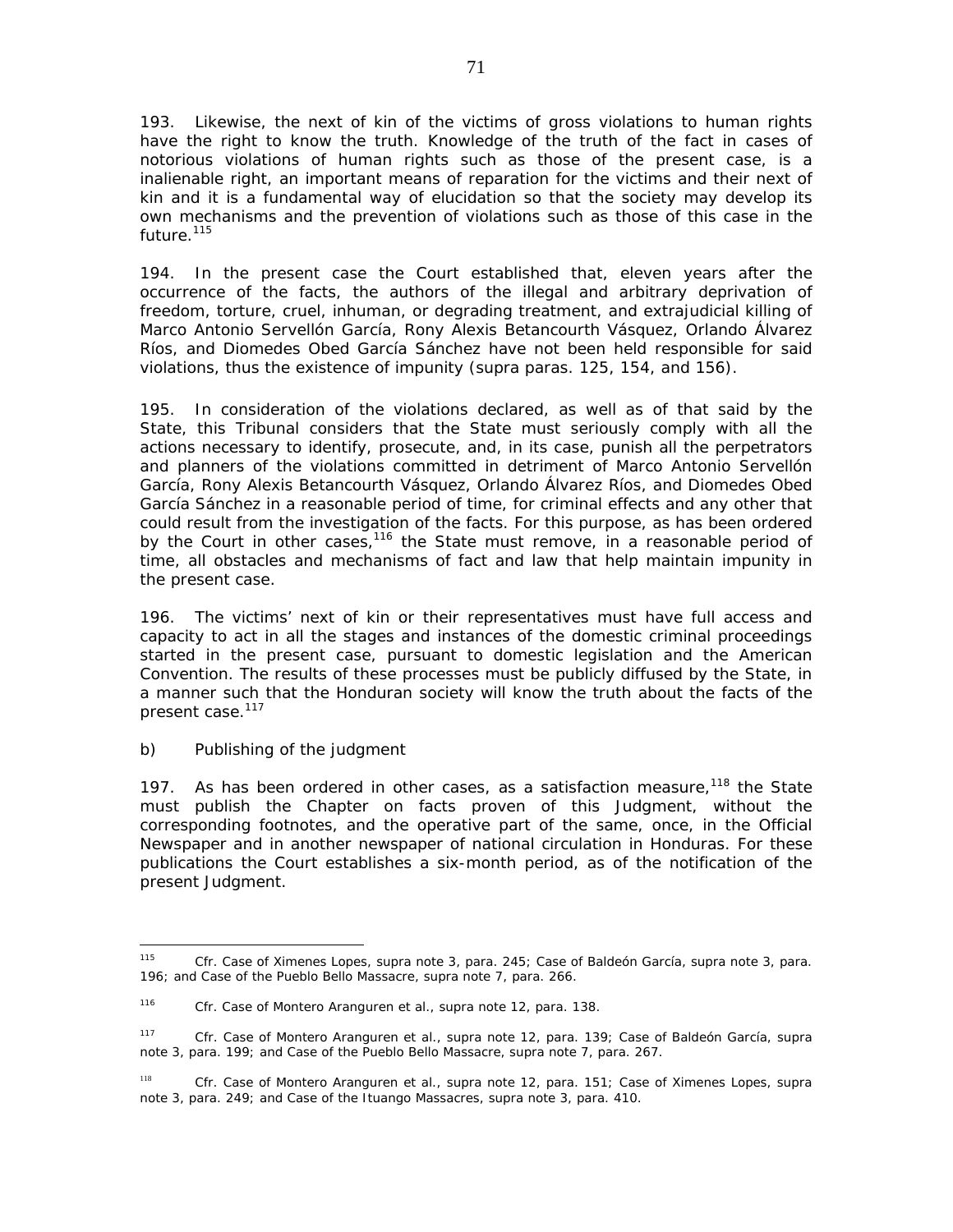## *c) Public act of acknowledgment of responsibility*

198. In order for the assent made by the State and that established by this Tribunal to have their complete effects of reparation, as well as for it to act as a guarantee of non-repetition, the Court considers that the State must hold a public act of acknowledgment of its international responsibility, for the illegal arrest, torture, and extrajudicial killing of Marco Antonio Servellón García, Rony Alexis Betancourth Vásquez, Diomedes Obed García Sánchez, and Orlando Álvarez Ríos and for the impunity that prevails in the case. This act must take place within a period of six months as of the notification of the present Judgment.

## d) *Street or plaza and plaque*

199. The State must name, within a one-year period as of the notification of the present Judgment, a street or a plaza, in the city of Tegucigalpa, in memory of Marco Antonio Servellón García, Rony Alexis Betancourth Vásquez, Diomedes Obed García Sánchez, and Orlando Álvarez Ríos. The State must place a plaque on said street or plaza with the names of the mentioned four victims.

## *e) Establishment of training programs in human rights*

200. This Court considers that the State must establish, within a reasonable period of time, a program for the formation and training of police and judicial personnel as well as personnel of the Public Prosecutors' Office and of the penitentiary. That training should deal with the special protection that must be offered by the State to children and youngsters, the principle of equality and non-discrimination, and the principle and norms for the protection of human rights, related to the application of international standards for the arrest of people, respect for their rights and judicial guarantees, the treatment that they must receive, their detention conditions, treatment, and medical control, the right to have an attorney, to receive visits, and that minors and adults, as well as those being processed and those already convicted, be located in different installations. The design and implementation of the training program must include the assignment of specific resources to achieve its purposes.

### *f) National campaign for sensitization with regard to children and youngsters in risky situations*

201. It was established in the present case that the State tends to identify the children and youngsters in situations of risk with the increase of criminality. In reason of this, the State must carry out, within a reasonable period of time, a campaign with the purpose of creating awareness in the Honduran society regarding the importance of the protection of children and youngsters, inform it of the specific duties for their protection that correspond to the family, society, and the State, and make the population see that children and youngsters in situations of social risk are not identified with delinquency (*supra* para. 79(1)).

202. Within the framework of this campaign, the State must issue, within a oneyear period as of the date of the notification of the present Judgment, a postal stamp allusive to the protection due by the State and society to children and youngsters in risky situations, in order to prevent them from becoming victims of violence.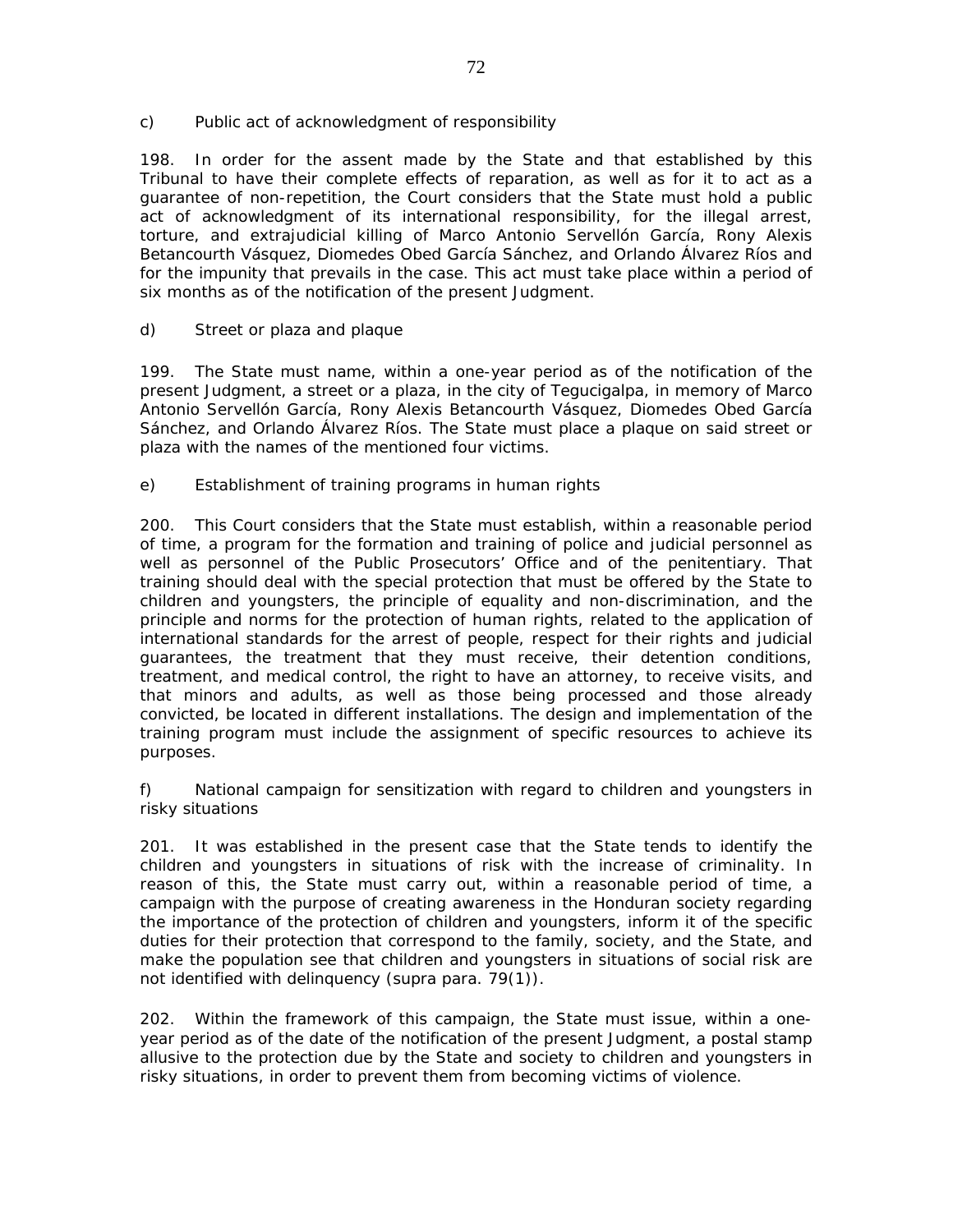*g) Creation of a database on the deaths of youngsters due to violence* 

203. It was established that the State does not have a unified registry, coordinated between the State's institutions, for the recording of information on criminality, especially the deaths of youngsters under the age of 18 due to violence. In the light of the aforementioned, the State must create, within a reasonable period of time, a unified data base between all institutions involved in the investigation, identification, and punishment of those responsible for the violent deaths of children and youngsters in risky situations. That registry must help increase the effectiveness of the investigations.

## *E) Costs and Expenses*

204. The costs and expenses are included within the concept of reparation enshrined in Article 63(1) of the American Convention. The Tribunal must prudently and based on equity appraise their scope, considering the expenses generated before the domestic and Inter-American jurisdictions, and taking into account their verification, the circumstances of the specific case, and the nature of the international jurisdiction for the protection of human rights.<sup>119</sup>

205. In this regard, the Tribunal considers it in equity to order the State to reimburse the amount of US\$11,000.00 (eleven thousand dollars of the United States of America) or its equivalent in Honduran currency, which must be delivered to Bricelda Aide García Lobo, Hilda Estebana Hernández López, and Dilcia Álvarez Ríos so that they may, on one hand, compensate the expenses in which the next of kin of Marco Antonio Servellón García, Rony Alexis Betancourth Vásquez, and Orlando Álvarez Ríos incurred in before the authorities of domestic jurisdiction, and on the other, deliver to Casa Alianza and CEJIL the amounts considered appropriate to compensate the expenses made by them, during the proceedings before the Inter-American system.

## *F) Means of Compliance*

206. The State shall pay the compensations and reimburse the costs and expenses (*supra* paras. 176, 177, 184, and 205) within one year, as of the notification of this Judgment. In the case of the other reparations ordered the measures must be complied with in a reasonable period of time (*supra* paras. 197, 198, 199, and 202).

207. Payment of the compensations established in favor of the victim and his next of kin will be made directly to them. If any of them were to pass away, payment will be made to their successors.

208. In what refers to the compensation ordered in favor of Fidelia Sarahí García Sánchez, it must be made within a one-year period as of notification of the present Judgment, to whom exercises her representation or wardship pursuant to the stipulations of domestic legislation. If said representation has not been appointed, the State must deposit it in a solvent Honduran institution. Said deposit will be made within a one-year period as of the notification of the present Judgment, in the most favorable financial conditions allowed by legislation and bank practices. The person that results her legal representative within domestic legislation may withdraw

 $\overline{a}$ <sup>119</sup> *Cfr. Case of Montero Aranguren et al., supra* note 12, para. 152; *Case of Ximenes Lopes, supra* note 3, para. 252; and *Case of the Ituango Massacres, supra* note 3, para. 414.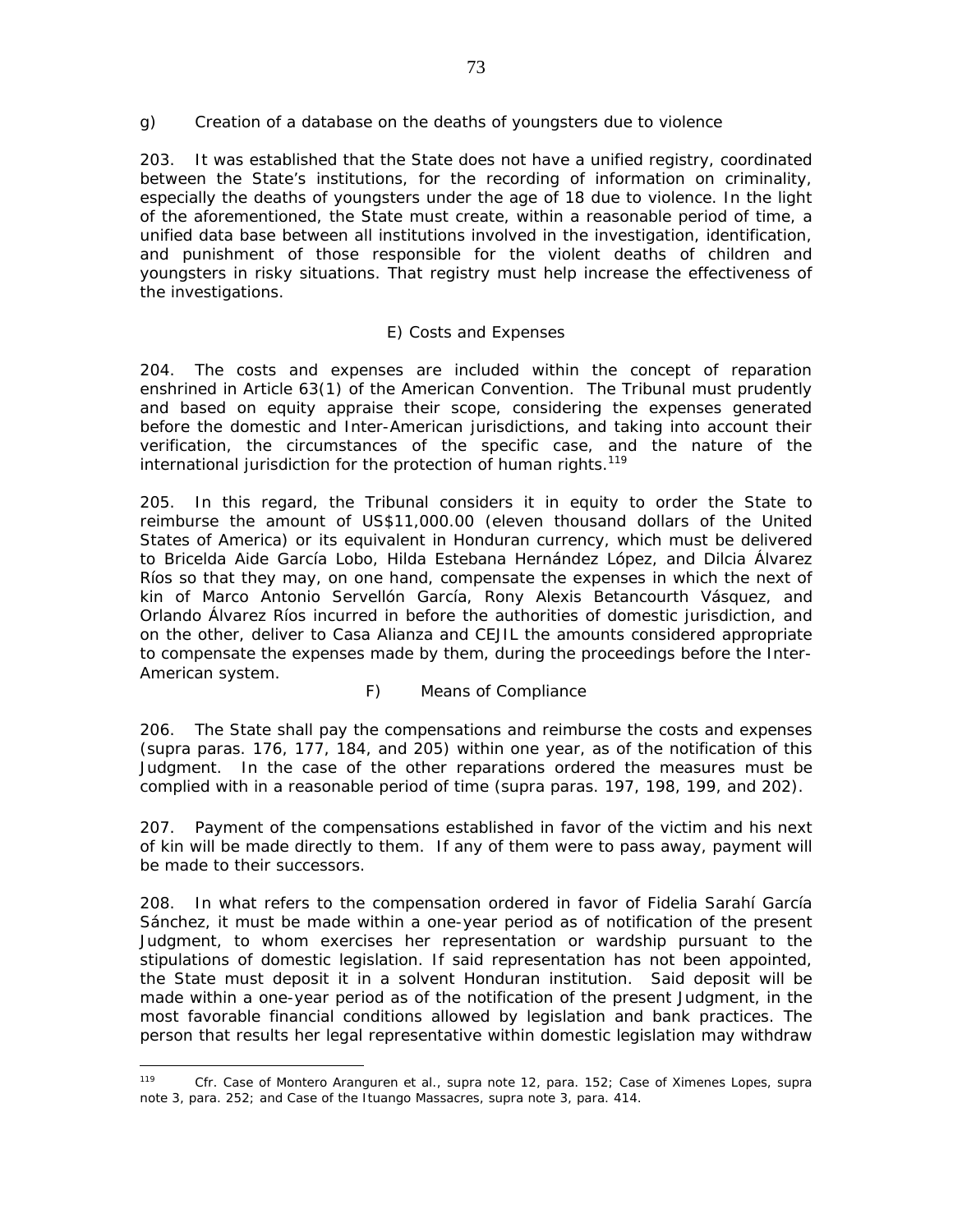the deposit. If the compensation is not claimed after ten years as of the turning of legal age, the amount will be returned to the State, along with the interests earned.

209. If due to causes attributable to the other beneficiaries of the compensation it were not possible for them to receive it within the mentioned one-year term, the State will deposit said amounts in favor of those in an account or certificate of deposit in a solvent Honduran bank institution, and in the most favorable financial conditions permitted by the legislation and bank practices. If the compensation has not been claimed after ten years, the corresponding amount will be returned to the State, along with the interests earned.

210. The payment destined to compensate the costs and expenses incurred in by the next of kin of Marco Antonio Servellón García, Rony Alexis Betancourth Vásquez, and Orlando Álvarez Ríos before the authorities of the domestic legislation, and, on the other hand, deliver to Casa Alianza and CEJIL the amounts considered convenient to compensate the expenses made by them, during the proceedings before the Inter-American system, which will be made to Mrs. Bricelda Aide García Lobo, Hilda Estebana Hernández López, and Dilcia Álvarez Ríos (*supra* para. 205), who will make the corresponding payments.

211. The State must comply with the economic obligations stated in this Judgment through payment in dollars of the United States of America or its equivalent in the national currency of Honduras.

212. The amounts assigned in the present Judgment under the concepts of compensations, expenses, and costs must be delivered to the beneficiaries in their totality pursuant to that established in the Judgment. Therefore, they may not be affected, reduced, or conditioned by current or future fiscal reasons.

213. If the State falls in arrears, it shall pay interests over the amount due, corresponding to bank interest on arrears in the Republic of Honduras.

214. In accordance with its consistent practice in all cases subject to its knowledge, the Court will monitor compliance of the present Judgment in all its aspects. This supervision is inherent to the Tribunal's jurisdictional attributions and necessary so that it may comply with the obligation assigned to it in Article 65 of the Convention. The case will be closed once the State has fully implemented all of the provisions of this Judgment. Within one year of notification of this Judgment, the State must present a first report of the measures taken in compliance of this Judgment.

#### **XIV OPERATIVE PARAGRAPHS**

215. Therefore,

## **THE COURT,**

## **DECIDES,**

Unanimously to,

1. Admit the acknowledgment of international responsibility made by the State for the violation of the rights to personal liberty and humane treatment, to life, to a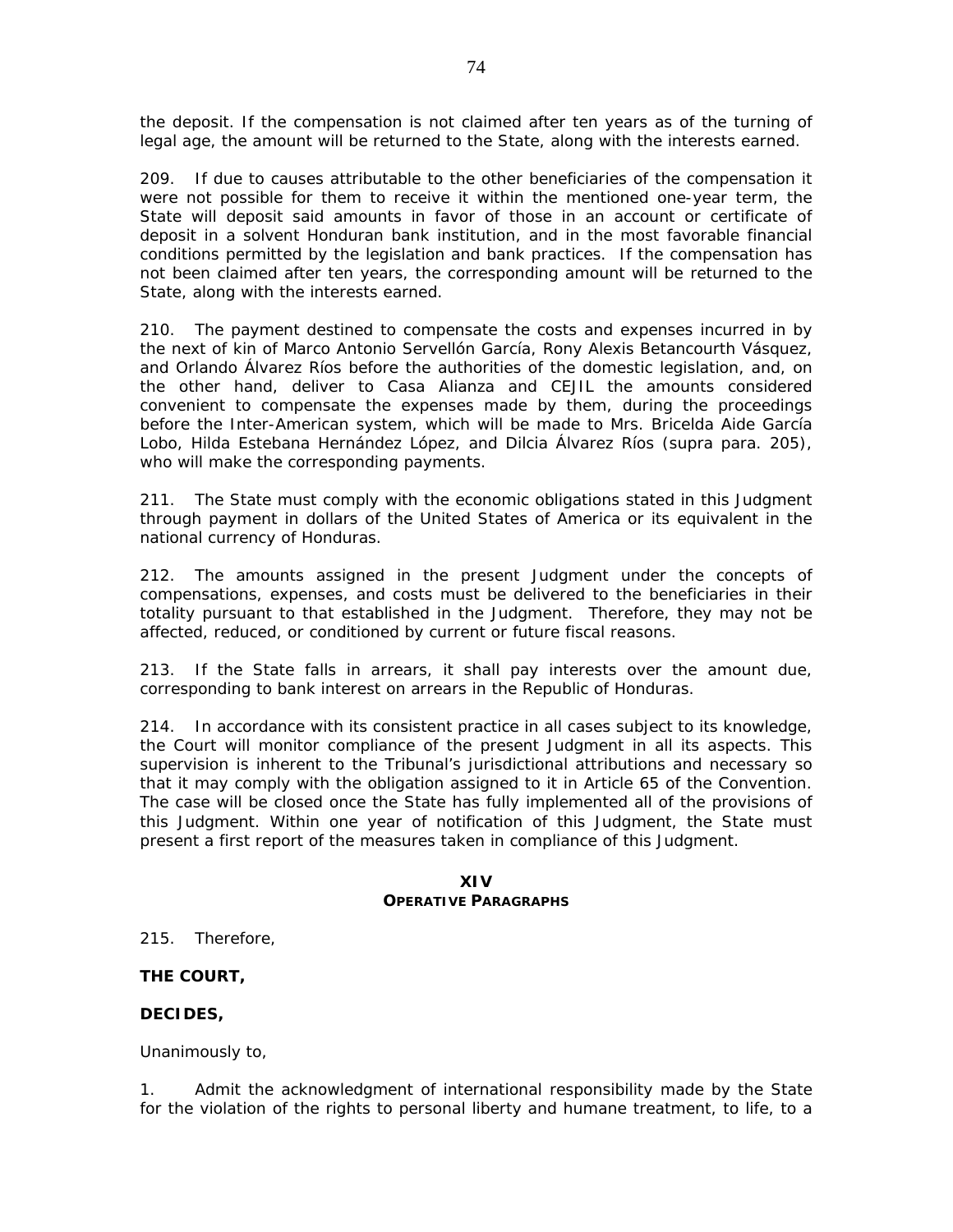fair trial, and the judicial protection enshrined in Articles  $7(1)$ ,  $7(2)$ ,  $7(3)$ ,  $7(4)$   $7(5)$ and 7(6), 5(1) and 5(2), 4(1), 8(1) and 8(2), 25(1) of the American Convention, in detriment of Marco Antonio Servellón García, Rony Alexis Betancourth Vásquez, Orlando Álvarez Ríos, and Diomedes Obed García Sánchez, and the right to humane treatment enshrined in Article 19 of the Convention, in detriment of Marco Antonio Servellón García and Rony Alexis Betancourth Vásquez, all in relation with the general obligation to respect and guarantee the rights established in Article 1(1) of said treaty, in the terms of paragraphs 54, 55, 60, and 65 of the present Judgment.

2. Admit the acknowledgment of international responsibility made by the State for the violation of the rights to a fair trial and to judicial protection enshrined in Articles 8(1) and 25(1) of the American Convention, in relation with the general obligation to respect and guarantee the rights established in Article 1(1) of said treaty, in the terms of paragraphs 54, 55, and 66 of the present Judgment.

# **DECLARES,**

## Unanimously, that

3. The State violated the rights to personal liberty and humane treatment and to life enshrined in Articles 7(1), 7(2), 7(3), 7(4), and 7(5), 5(1) and 5(2), and 4(1) of the American Convention, and the right to humane treatment enshrined in Article 5(5) of the Convention, in detriment of Marco Antonio Servellón García, Rony Alexis Betancourth Vásquez, Orlando Álvarez Ríos, and Diomedes Obed García Sánchez, in relation to the rights of the child enshrined in Article 19 of the Convention, in detriment of Marco Antonio Servellón García and Rony Alexis Betancourth Vásquez, all in relation with the general obligation to respect and guarantee the rights established in Article 1(1) of said treaty, in the terms of paragraphs 86 through 125 of the present Judgment.

4. The State violated the right to humane treatment enshrined in Article 5(1) of the American Convention, in detriment of the next of kin of Marco Antonio Servellón García, Reyes Servellón Santos, father; Bricelda Aide García Lobo, mother, and Marja Ibeth Castro García, sister; of the next of kin of Rony Alexis Betancourth Vásquez, Manases Betancourth Núñez, father, Hilda Estebana Hernández López, mother, Zara Beatris Bustillo Rivera, daughter, and Ana Luisa Vargas Soto, partner, and of the sister of Orlando Álvarez Ríos, Dilcia Álvarez Ríos, in relation with the general obligation to respect and guarantee the rights established in Article 1(1) of said treaty, in the terms of paragraphs 126 through 139 of the present Judgment.

5. The State violated Articles 8(1), 8(2), 7(6), and 25(1) of the Convention, in detriment of Marco Antonio Servellón García, Rony Alexis Betancourth Vásquez, Orlando Álvarez Ríos, and Diomedes Obed García Sánchez, all in relation with the general obligation to respect and guarantee the rights established in Article 1(1) of said treaty, in the terms of paragraphs 140 and 155 of the present Judgment.

6. The State violated the right to a fair trial and judicial protection enshrined in Articles 8(1) and 25(1) of the American Convention, in detriment of the next of kin of Marco Antonio Servellón García, Reyes Servellón Santos, father, Bricelda Aide García Lobo, mother, and Marja Ibeth Castro García, Pablo Servellón García, and Héctor Vicente Castro García, siblings; of the next of kin of Rony Alexis Betancourth Vásquez, Manases Betancourth Núñez, father, Hilda Estebana Hernández López,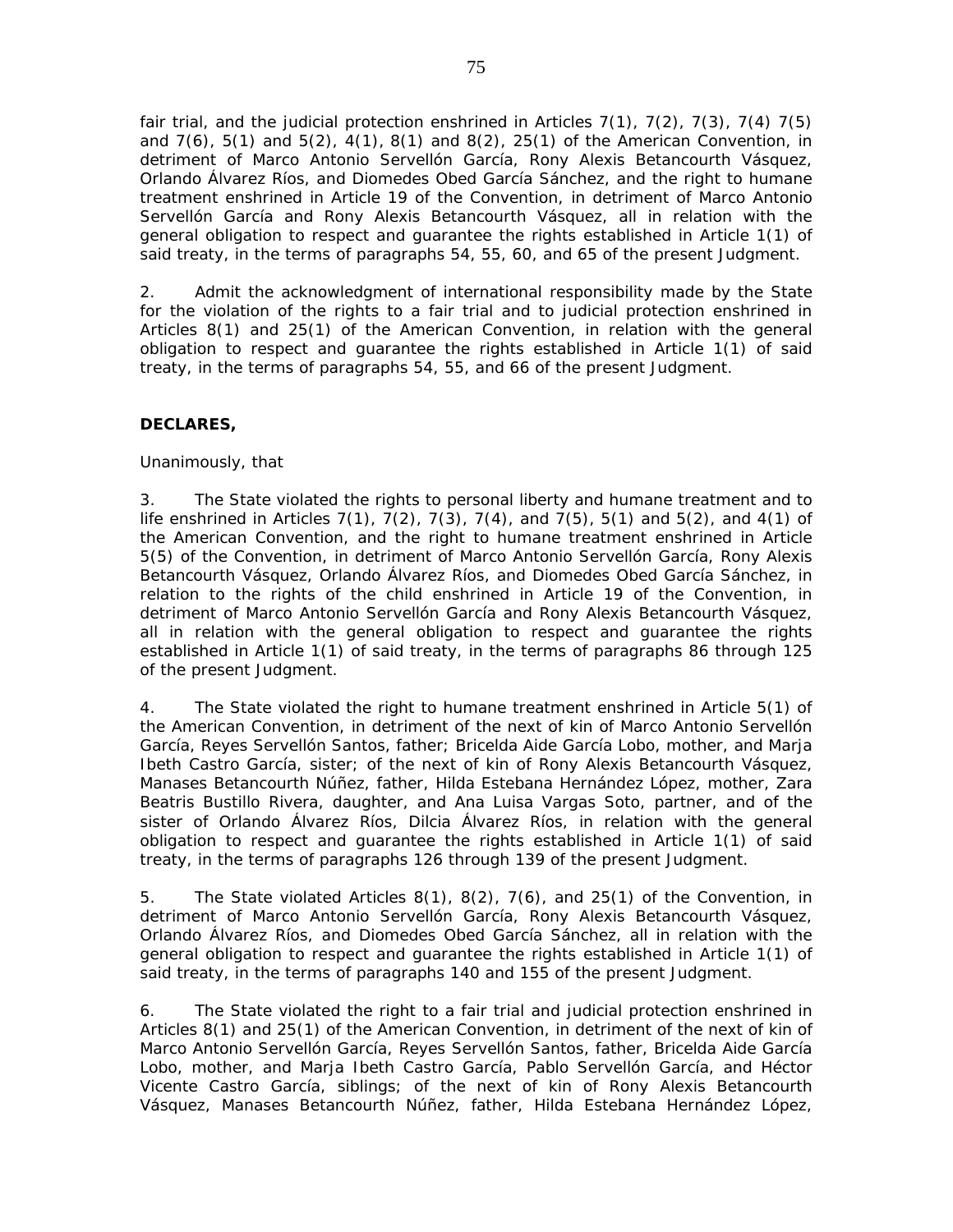mother, Zara Beatris Bustillo Rivera, daughter, Ana Luisa Vargas Soto, partner, and Juan Carlos Betancourth Hernández, Manaces Betancourt Aguilar, Emma Aracely Betancourth Aguilar, Enma Aracely Betancourth Abarca, and Lilian María Betancourt Álvarez, siblings; of the next of kin of Orlando Álvarez Ríos, Antonia Ríos, mother, and Dilcia Álvarez Ríos, sister, and of the next of kin of Diomedes Obed García Sánchez, Diomedes Tito García Casildo, father, and Esther Patricia García Sánchez, Jorge Moisés García Sánchez, and Fidelia Sarahí García Sánchez, siblings, in relation with the general obligation to respect and guarantee the rights established in Article 1(1) of said treaty, in the terms of paragraphs 140, 145 through 154, and 156 through 159 of the present Judgment.

7. This Judgment is, *per se,* a form of reparation, in the terms of paragraph 180 of the same.

#### **AND DECIDES:**

Unanimously, that:

8. The State must seriously undertake, within a reasonable period of time, all actions necessary to identify, prosecute, and, in its case, punish all the perpetrators and planners of the violations committed in detriment of Marco Antonio Servellón García, Rony Alexis Betancourth Vásquez, Orlando Álvarez Ríos, and Diomedes Obed García Sánchez, for criminal effects and any other that may result from the investigation of the facts. For this, the State must remove, in a reasonable period of time, all obstacles and mechanisms of fact and law that have maintained the impunity in the present case, in the terms of paragraphs 192 through 196 of the present Judgment.

9. The State must publish, within a six-month period, the Chapter on facts proven of this Judgment, without the corresponding footnotes, and the operative part of the same, once, in the terms of paragraph 197 of the present Judgment.

10. The State must hold, within a six-month period, a public act of acknowledgment of its international responsibility, in the terms of paragraph 198 of the present Judgment.

11. The State must name, within a one-year period, a street or a plaza, in the city of Tegucigalpa, in memory of Marco Antonio Servellón García, Rony Alexis Betancourth Vásquez, Diomedes Obed García Sánchez, and Orlando Álvarez Ríos. The State must place a plaque on said street or plaza with the names of the mentioned four victims, in the terms of paragraph 199 of the present Judgment.

12. The State must establish, within a reasonable period of time, a program for the formation and training of police and judicial personnel as well as personnel of the Public Prosecutors' Office and of the penitentiary regarding the special protection that must be offered by the State to children and youngsters, the principle of equality and non-discrimination, and the principles and norms for the protection of human rights, related to the application of international standards for the arrest of people, respect for their rights and judicial guarantees, the treatment that they must receive, their detention conditions, treatment, and medical control, the right to have an attorney, to receive visits, and that minors and adults, as well as those being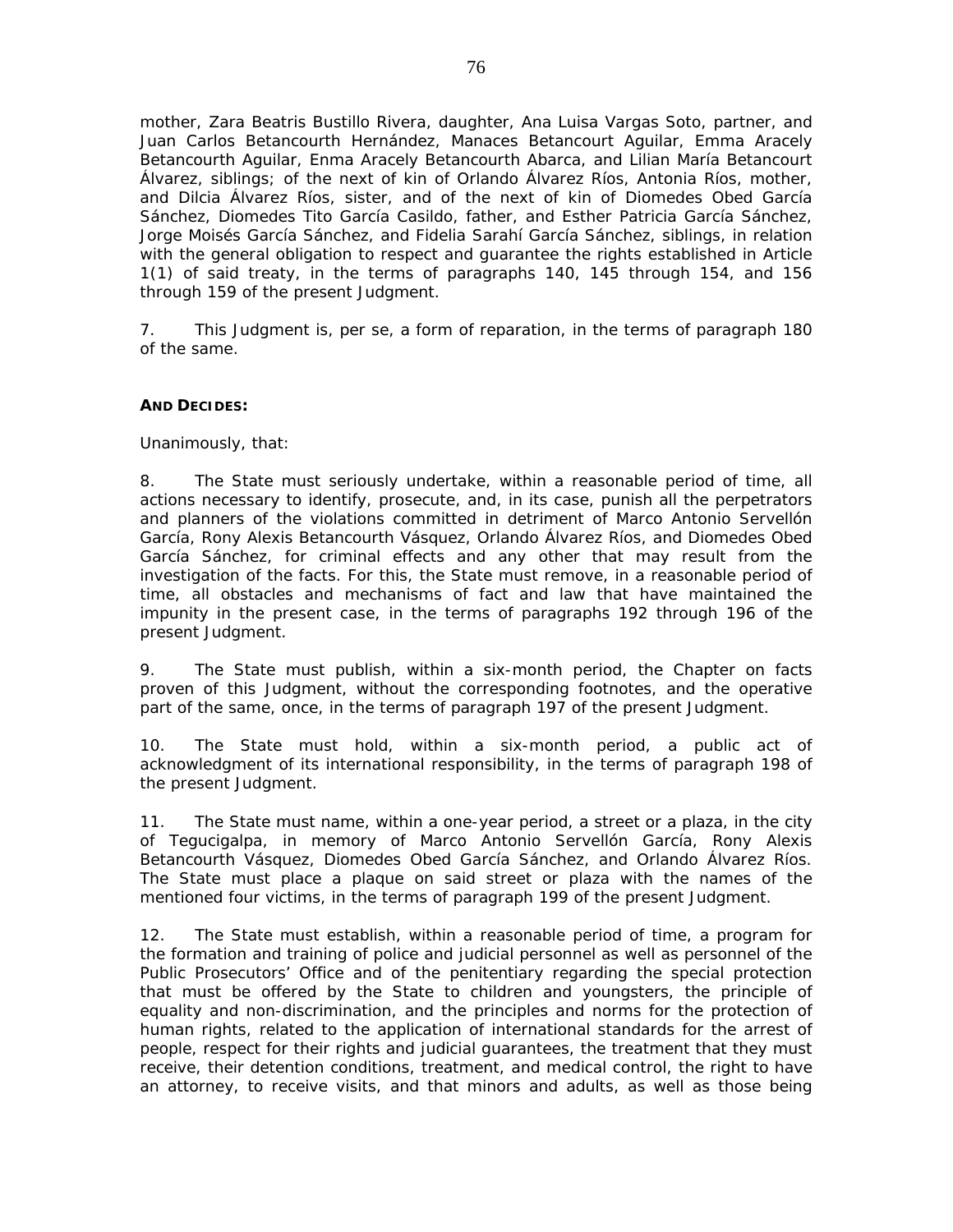processed and those already convicted, be located in different installations, in the terms of paragraph 200 of the present Judgment.

13. The State must carry out, within a reasonable period of time, a campaign with the purpose of creating awareness in the Honduran society regarding the importance of the protection of children and youngsters, inform it of the specific duties for their protection that correspond to the family, society, and the State, and make the population see that children and youngsters in situations of social risk are not identified with delinquency. Likewise, the State must issue, within a one-year period, a postal stamp allusive to the protection due by the State and society to children and youngsters in risky situations, in order to prevent them from becoming victims of violence, in the terms of paragraphs 201 and 202 of the present Judgment.

14. The State must create, within a reasonable period of time, a unified data base between all institutions involved in the investigation, identification, and punishment of those responsible for the violent deaths of children and youngsters in risky situations, in the terms of paragraph 203 of the present Judgment.

15. The State must pay the next of kin of Marco Antonio Servellón García, Rony Alexis Betancourth Vásquez, Diomedes Obed García Sánchez, and Orlando Álvarez Ríos, in their condition of successors, and in a one-year period, as compensations for pecuniary and non-pecuniary damages, the amounts determined in paragraphs 176 and 184(a) and 184(b) of the present Judgment, in the terms of paragraphs 169 through 172, 176, 180, 182, 184(a) and 184(b) and 185 of the same.

16. The State must pay Bricelda Aide García Lobo, Hilda Estebana Hernández López, and Dilcia Álvarez Ríos, within a one-year period, as compensation for pecuniary damages, the amount set in paragraph 177 of the present term, pursuant to its terms.

17. The State must pay Reyes Servellón Santos, Bricelda Aide García Lobo, Marja Ibeth Castro García, Manases Betancourth Núñez, Hilda Estebana Hernández López, Zara Beatris Bustillo Rivera, Ana Luisa Vargas Soto, and Dilcia Álvarez Ríos, within a one-year period, as compensation for non-pecuniary damages, the amounts set in paragraphs 184(c), 184(d), 184(e), 184(f) and 184(g) of the present Judgment, in the terms of paragraphs 180, 181, 183, 184(c), 184(d), 184(e), 184(f) and 184(g), and 185 of the same.

18. The State must pay, within a one-year period, in the concept of costs and expenses generated in the domestic realm and in the international proceedings before the Inter-American system for the protection of human rights, the amount set in paragraph 205 of the present Judgment, which must be delivered to Bricelda Aide García Lobo, Hilda Estebana Hernández López, and Dilcia Álvarez Ríos, in the terms of paragraphs 204 and 205 of the same.

19. It will monitor the compliance of the present Judgment in all its aspects, and it will close the present case once the State has fully implemented all of the provisions of this Judgment. Within one year of notification of this Judgment, the State must present a report of the measures taken in compliance of this Judgment to the Court.

Judge Antônio A. Cançado Trindade advised the Court of his Concurring Opinion, which accompanies the present Judgment.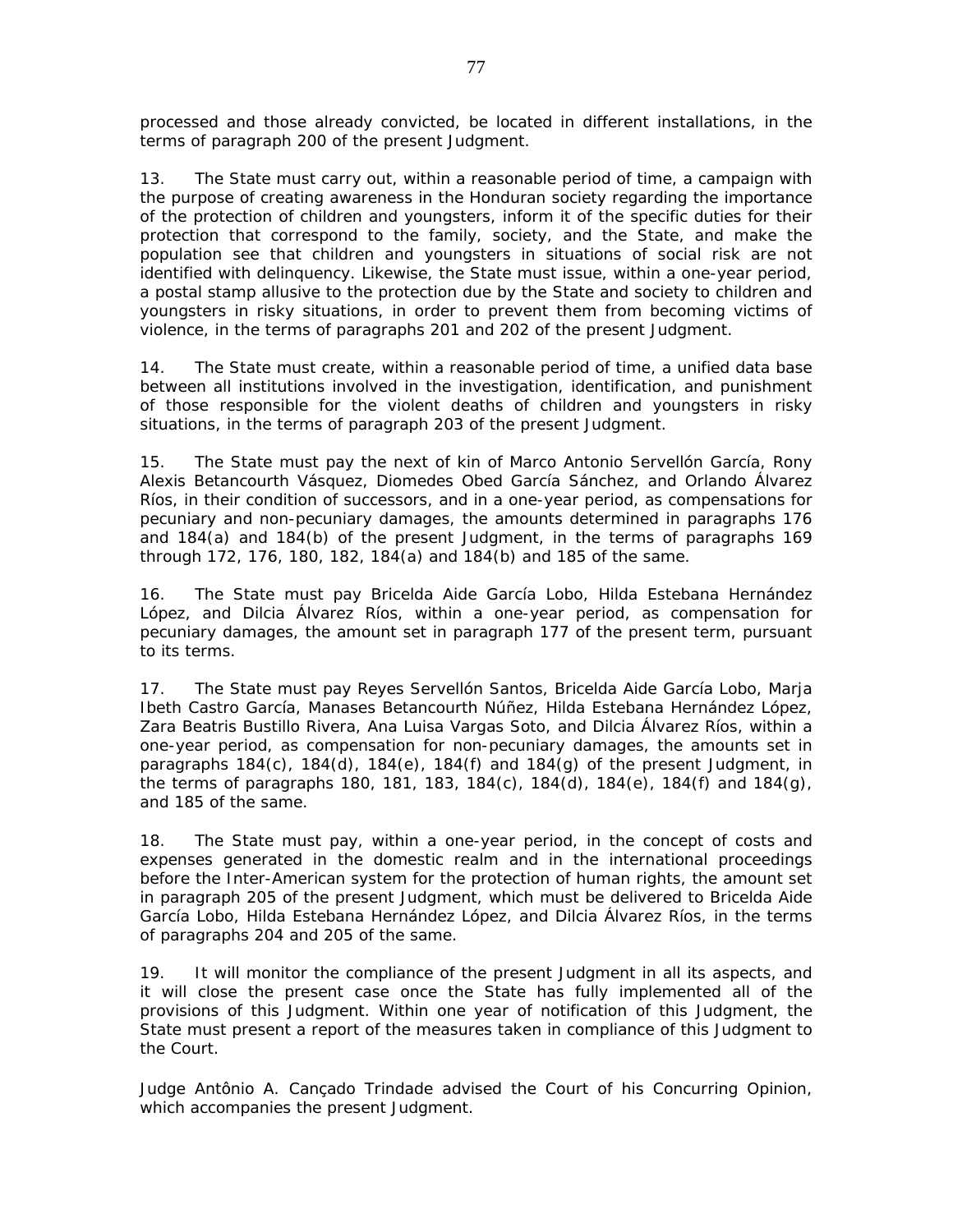Sergio García-Ramírez President

Alirio Abreu-Burelli **Antônio A.** Cançado Trindade

Cecilia Medina-Quiroga **Manuel E. Ventura-Robles** Manuel E. Ventura-Robles

Diego García-Sayán

Pablo Saavedra-Alessandri **Secretary** 

So ordered,

Sergio García-Ramírez President

Pablo Saavedra-Alessandri **Secretary**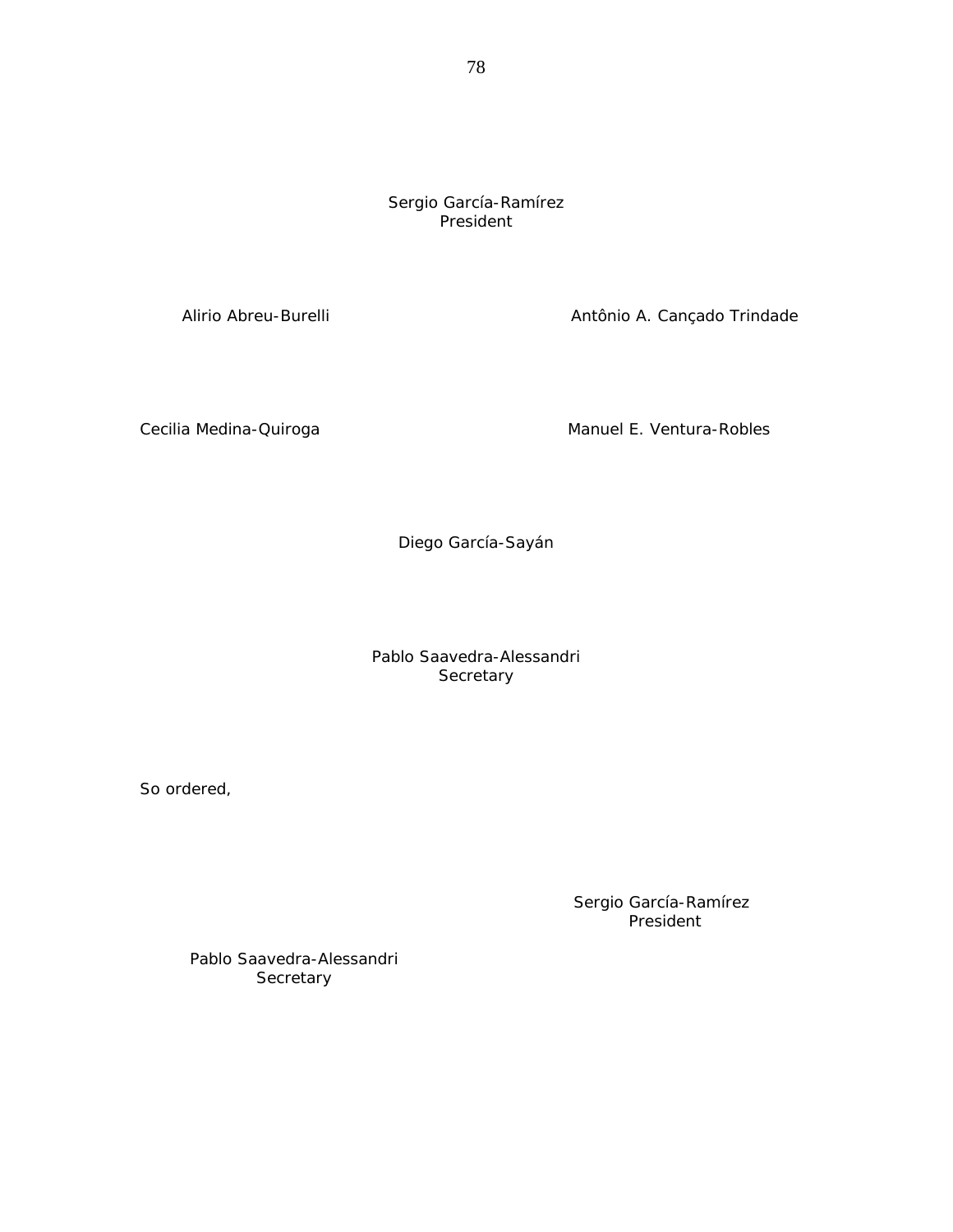## **CONCURRING VOTE OF THE JUDGE A.A. CANÇADO TRINDADE**

1. Destiny presented once again, during my period of service as a Full Judge of the Inter-American Court of Human Rights, the drama of the street children before this Tribunal. Seven years after the Court's first Judgment in the historic leading case of the "*Street Children* " (*Villagrán Morales et al.) versus Guatemala*, **(**merits, 1999, and reparations, 2001), and three years after the Judgment of the Court in the dramatic case of *Bulacio versus Argentina* (merits and reparations, 2003), the subject of violence of children and youngsters in the streets once again occupies the central position in a Judgment of this Court, in the present case of *Servellón et al. versus Honduras*. When voting in the adoption of the present Judgment, I allow myself to add to the same this Concurring Vote, with my personal reflections as the grounds to my position regarding that discussed by the Court. I will focus my reflections on the following matters: a) grounds for the State's international responsibility; b) foundations for international jurisdiction; c) the threats against human rights within the decadence of social fabric; and d) the reaction of the Law: the prohibitions of the *jus cogens* and the due *reparatio* revisited.

# **I. Grounds for the State's International Responsibility.**

2. In the present Judgment in the case of *Servellón et al.,* the Court has positively assessed the State's acknowledgement of responsibility for the violations against the rights protected by the American Convention (para. 77). However, the terms of said acknowledgment do not cover the totality of the vindications included in the petition (para. 75), AND, I allow myself to add, the terms of the acknowledgment of the State's responsibility, when it expressly excludes "the existence of a context of alleged systematic violence of human rights, both tolerated and consented" by the State (para. 54), set forth a matter that touches the foundations of a State's responsibility (including the basic distinctions between direct and indirect responsibility, objective or absolute international responsibility, and responsibility based on the offense (*guilt*), besides the matter of intentions (*dolus*) or lack of as the configuration or not of an aggravated international responsibility).

3. The Court, when facing the terms of the acknowledgment of the State's responsibility, made a mistake in its hasty discussion when it did not summon a public hearing for this important case. The present hearing that was not held, would have without doubt enriched the present Judgment, in three aspects: a) it would have enriched the dossier and preliminary proceedings of the case (especially with the positive attitude of procedural collaboration assumed by the State); b) it would have applied in its totality the principle of the presence of both parties to the case in what refers to the context of the same; and c) it would have served as satisfaction (as a means of reparation) for the victims' next of kin. But in the current desire – that I do not share, and to which I am opposed, - of *productivity* of the Court (accompanied of decisions that are inevitably rushed), the current senseless urge to decide on the greatest number of cases in record time, deprived it of elements that could have enriched this Judgment.

4. In what refers to the present case of *Servellón García et al.*, one cannot find in the case file presented before this Court evidentiary elements that may lead to the establishment of an *intention (dolus)* of the State to carry out a deliberate, systematic, and massive violation of human rights in detriment of a segment of its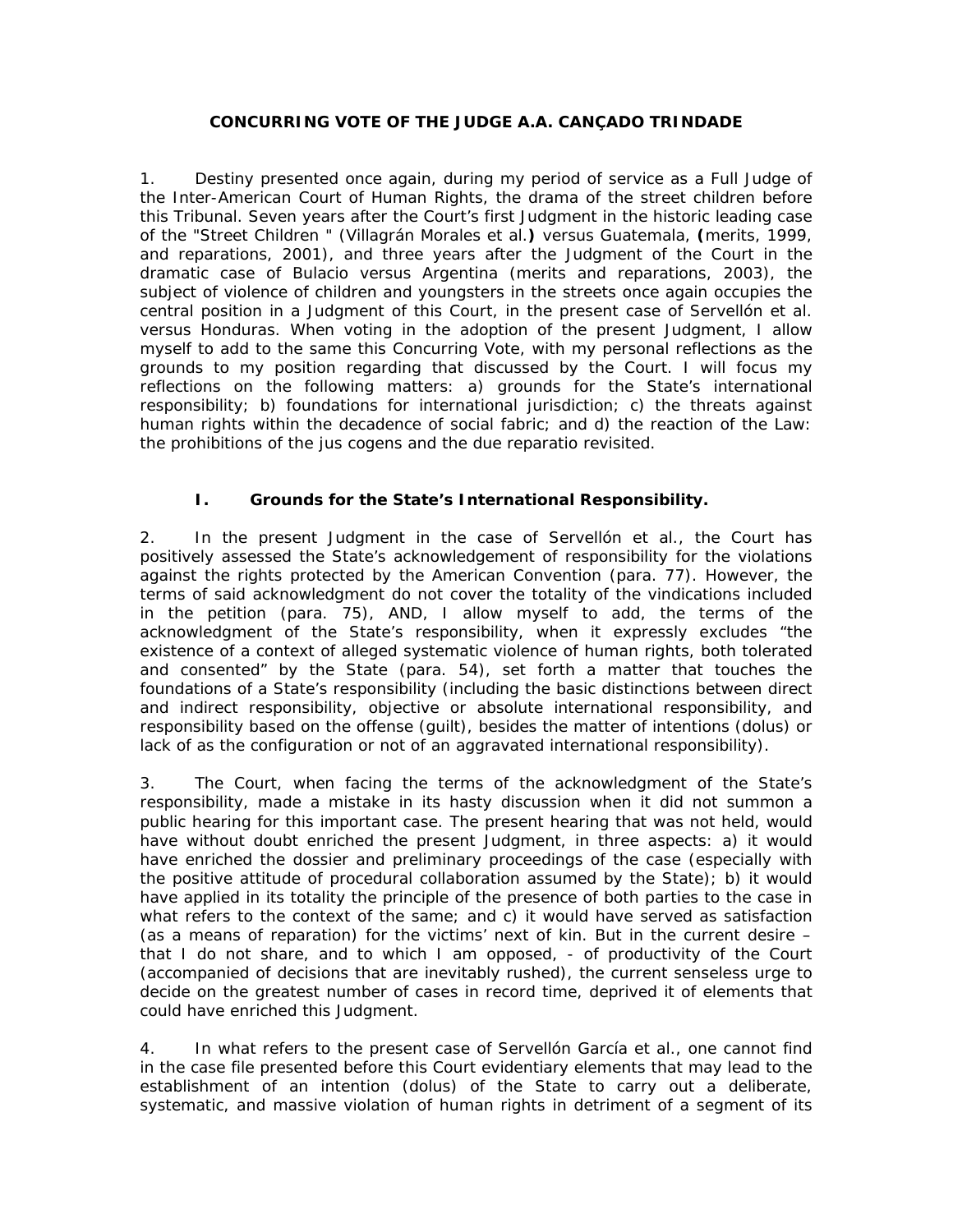population (essentially, youngsters). However, this does not exonerate the State of its responsibility for the *sustained pattern of chronicle violence* victimizing a segment of its population (youngsters), - pattern proven in the unsatisfactory dossier of the present case. Truly, this pattern has unfortunately continued for a prolonged period of time, that includes the year of occurrence of the facts of the present case (1995) and continues up to this date (that is, more than a decade).

5. There is one detail that I would not like to leave unmentioned, since in my opinion it is very symbolic. As stated by the Court in its recount of the facts proven in the *cas d'espèce*, "the 15<sup>th</sup> day of September of 1995 the Public Security Force (FUSEP) made collective arrests, that included the capture of 128 people, within the framework of a preventive and indiscriminate police operative (…) in the city of Tegucigalpa, in order to avoid disturbances during the parades held to celebrate Honduras' National Independence Day." (para. 79(5)). Among those arrested were Marco Antonio Servellón García (16 years old), Rony Alexis Betancourth Hernández (17 years old), Diomedes Obed García (19 years old), and Orlando Álvarez Ríos (32 years old), the victims of the present case (that is, two children, one youngster, and one adult), - that were shortly afterwards found murdered, with gun wounds to their nape, head, and chest, in different parts of the city of Tegucigalpa, reason for which the episode was called, and was known as, the case of the "four cardinal points" (para. 79(32)).

6. That is, maintaining the order for the celebrations of the national holiday was an excuse for the perpetration of this violent and criminal operation. The symbolism that characterizes the episode resides, as seen by me, in the *counter position between the State and the nation.* The State, historically and originally conceived and created for the realization of common good, goes on to victimize – in a scary reversion of values – "undesirable" segments alienated from their own population. As I pointed out in my recent and extensive *General Course on Public International Law*  at the Academy of International Law of La Haya (2005),  $1$  of the classic constitutive elements of the State,  $-$  and prerequisites of its international judicial personality,- that make up its own identity and continuity in time (that is, territory, normative system, and population), it is precisely the most precise of them, *population,* the one that has been most neglected and mistreated both in doctrine and in practice!

7. This reveals characteristics of a real tragedy, the great tragedy of our times, aggravated by the fact that today those that read and think, and seem willing to learn from the lessons of the past are constantly reduced. In the extremely violent world in which we live in today, we must, to the contrary, seek protection *from* the State, - against the myth of the State<sup>2</sup>, - against its actions and omissions, and before its express incapacity – in almost all parts of the contemporary world – to offer a minimum protection to its population, and especially to its most vulnerable segments.

8. That decided in the present Judgment of the Court in the case of *Servellón García et al.* is based on the State's objective international responsibility. The

<sup>1</sup> . A.A. Cançado Trindade, "International Law for Humankind: Towards a New *Jus Gentium* - General Course on Public International Law", *Recueil des Cours de l'Académie de Droit International de la Haye* (2005) ch. XXI (in press).

 $\overline{a}$ . . To evoke the expression used in a classic study of Ernst Cassirer.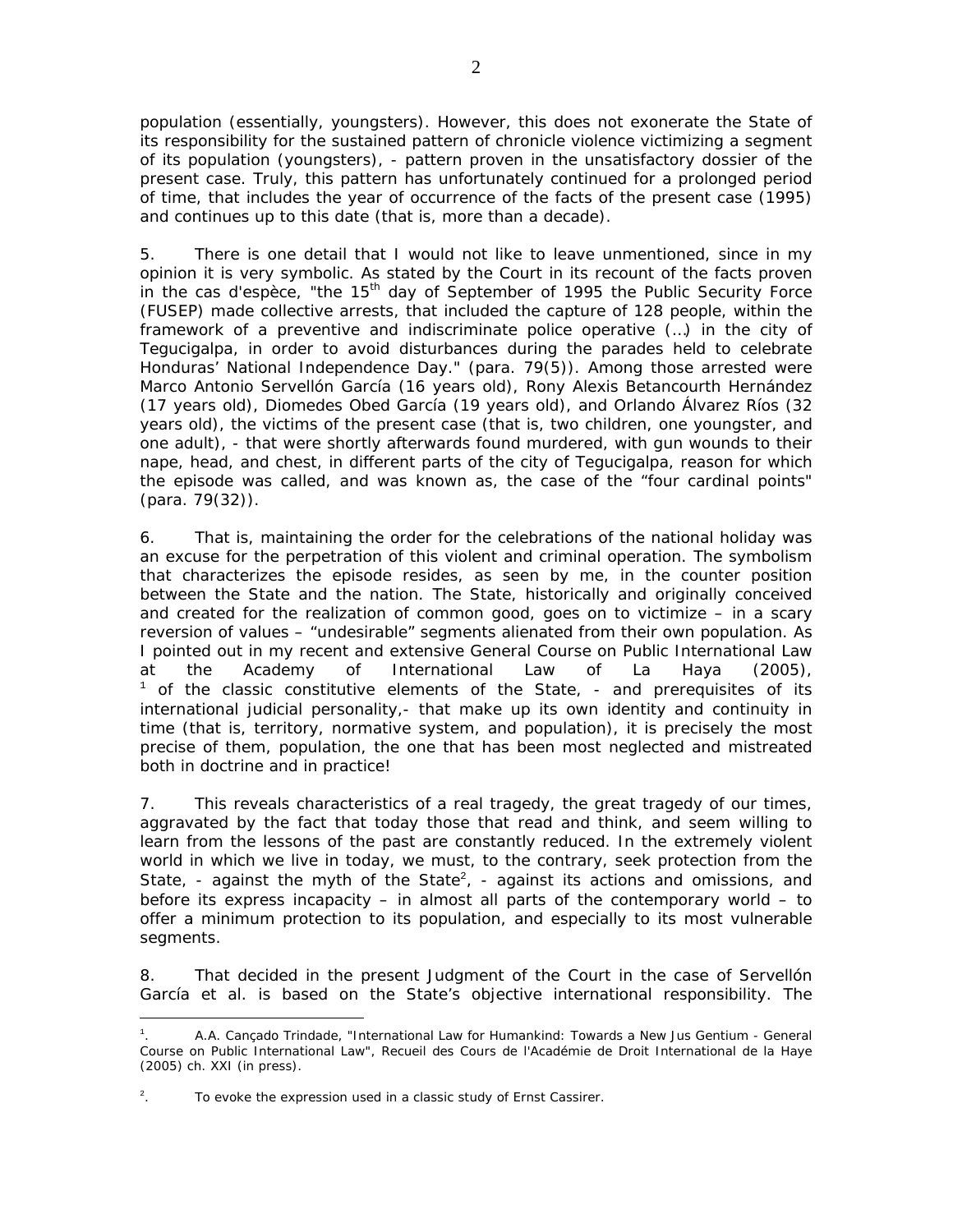classical case in this sense, in the jurisprudence of this Court, is that of "*The Last Temptation of Christ "*, regarding Chile (Judgment of 02.05.2001), in which I allowed myself to present, in my Concurring Opinion, the grounds for objective or absolute responsibility in the legal international doctrine. But not all the cases of violations of human rights are based on an objective international responsibility.

9. In my aforementioned *General Course* of 2005 in the Academy of International Law of La Haya, I observed that, next to said grounds for international responsibility, there are also cases of violations to human rights in which the *guilt*  (offense), and even the *dolus* (when the intention is proven), are present, thus arising the *aggravated* international responsibility.<sup>3</sup> We can recall, as examples in this last sense, the cases of *Myrna Mack Chang versus Guatemala* (Judgment of 11.25.2003), of the *Massacre of Plan de Sánchez versus Guatemala* (Judgment of 04.29.2004), of the *19 Tradesmen versus Colombia* (Judgment of 07.05.2004), of the *Mapiripán Massacre versus Colombia* (Judgment of 09.15.2005), of the Massacre of the *Moiwana Community versus Suriname* (Judgment of 06.15.2005), of the *Ituango Massacre versus Colombia* (Judgment of 07.01.2006), - in which the State's *intent* to commit *gross* violations of human rights, or its express negligence to avoid them, were irrefutably proven.

10. In these cases, the gross breaches were perpetrated in name of the State, as a subject of International Law, and, also, in the same line of its criminal acts the facts were covered, with its *aggravated* international responsibility deriving from all this. In summary, and in conclusion regarding the present matter under examination, in the current general theory on the State's international responsibility, there is still a coexistence between objective (or absolute) international responsibility and the State's international responsibility based on *guilt,* and even on *dolus* (aggravated).

# **II. Foundations of the International Jurisdiction.**

11. I go on to the next point of my reasoning: In my Concurring Opinion in the case of *Blake versus Guatemala* (merits, Judgment of 01.24.1998) I already allowed myself to point out the grounds for international responsibility (conventional obligations) and of international jurisdiction. The first is of material law, being the second of a jurisdictional order. Although in the present case of *Servellón García et al. versus Honduras* there were no problems of a jurisdictional order, there is room here for one precision. When extending its examination of the case further on than what was object of the acknowledgment of responsibility by the State, the Court – without saying it – has exercised an *inherent power* to its jurisdiction. The Court seems to not have noticed that the thesis of the *inherent powers* strengthens its jurisdictional foundations.

12. This has been irrefutably proven in its experience in recent years, in the exercise of its functions, both advisory and contentious. With regard to the first, the Court made use, in an exemplary manner, of its inherent powers in its Advisory Opinion n. 15, on *Reports of the Inter-American Commission on Human Rights* 

 $\overline{a}$ 3 . A.A. Cançado Trindade, "International Law for Humankind: Towards a New *Jus Gentium* - General Course on Public International Law", *Recueil des Cours de l'Académie de Droit International de la Haye* (2005) ch. XV (in press).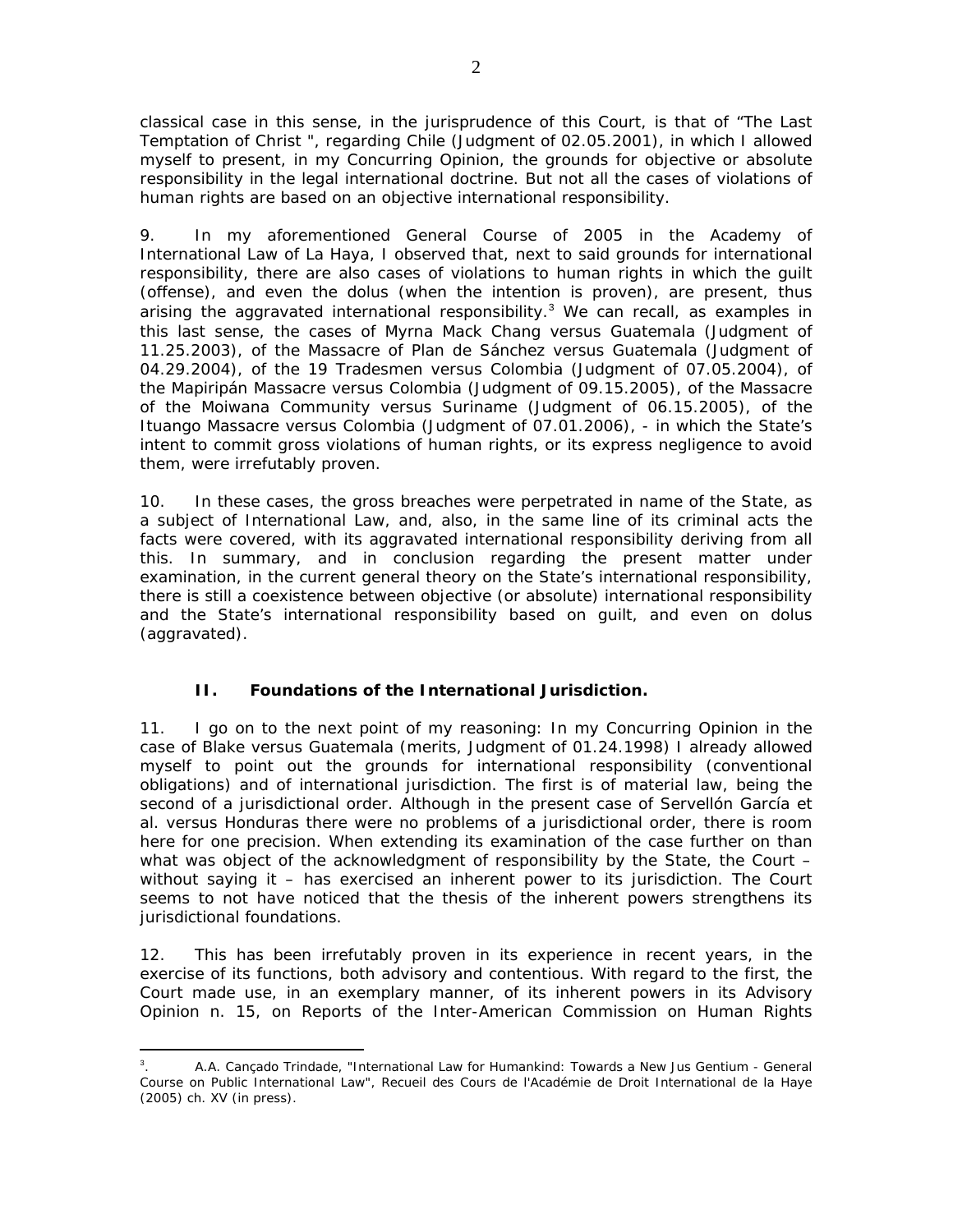(*Article 51 of the American Convention on Human Rights* – of 11.14.1997), as I stated in my Concurring Opinion. And, in what refers to its contentious function, with its two historical Judgments, in jurisdictional subjects, in the cases of the *Constitutional Tribunal* and of *Ivcher Bronstein versus Peru* (both of 09.24.1999), which are currently acclaimed as a great contribution to the international jurisprudence in the sense of preservation of integrity and strengthening of the same.

13. The few differing and reactionary voices that still insist on maintaining a willing position on the subject, $4$  more attentive and open to the State's unilateralism (including the pretension to withdraw the state's acceptance of the competence of the Court with "immediate effects") than to the imperatives of international jurisdiction, forget the special nature of the human rights treaties; forget the thousands and thousands of victims of the repressive regimen established in the State accused at this time; forget that the credibility and integrity themselves of the Court were at stake; forget that the international jurisdiction was the last hope of the defendants that were completely helpless; forget the imperative of access to justice (belonging, from my point of view, to the domain of the *jus cogens*). If the Court had followed a willing and strictly formalistic vision of the applicable law, maybe it would no longer exist.

14. Fortunately, when facing the largest crisis it has faced in all its history up to now, the Court made a firm and correct use of the powers inherent to its jurisdiction, and its two mentioned avant-garde Judgments of 09.24.1999 are a framework for contemporary international jurisprudence in matters of international protection of human rights, as internationally acknowledged. Another notable example of the use of the powers inherent to its jurisdiction can be found in its Judgment of 11.28.2003 in the case of *Baena Ricardo et al. versus Panama*, in which it held with the same firmness its inherent power to supervise the execution or faithful compliance of its own judgments. Thus, in the present case of *Servellón García et al. versus Honduras*, the Court could have been more explicit in what refers to the power inherent to its jurisdiction of having made a more deep examination of the context of the *cas d'espèce*.

15. Even so, the Court duly took into account the context of the present case. As stated in this Judgment, the State acknowledged the existence of the "phenomena of violent deaths of underage children," but it denied that it was "a policy of 'social prophylaxis'." (para. 106). The Court correctly affirmed that

"International responsibility may also be attributed even in the absence of intention, and the acts that violate the Convention are the State's responsibility regardless of the fact that they are or not a consequence of a deliberate state policy." (para. 107)

16. That is, the Court, in the exercise of a *power inherent* to its jurisdiction, determined the State's objective international responsibility (*supra*). The Court stated that, in the origin of the configuration of the State's international responsibility, the latter proceeded to a programmed and collective arrest of 128 persons, "without an arrest warrant and without having been arrested in a crime detected in the act," arrest carried out "with the declared purpose of avoiding disturbances during the parades that would be held to celebrate the National

 $\overline{a}$ 4 . Including, to my astonishment and regret, those of four Latin American authors.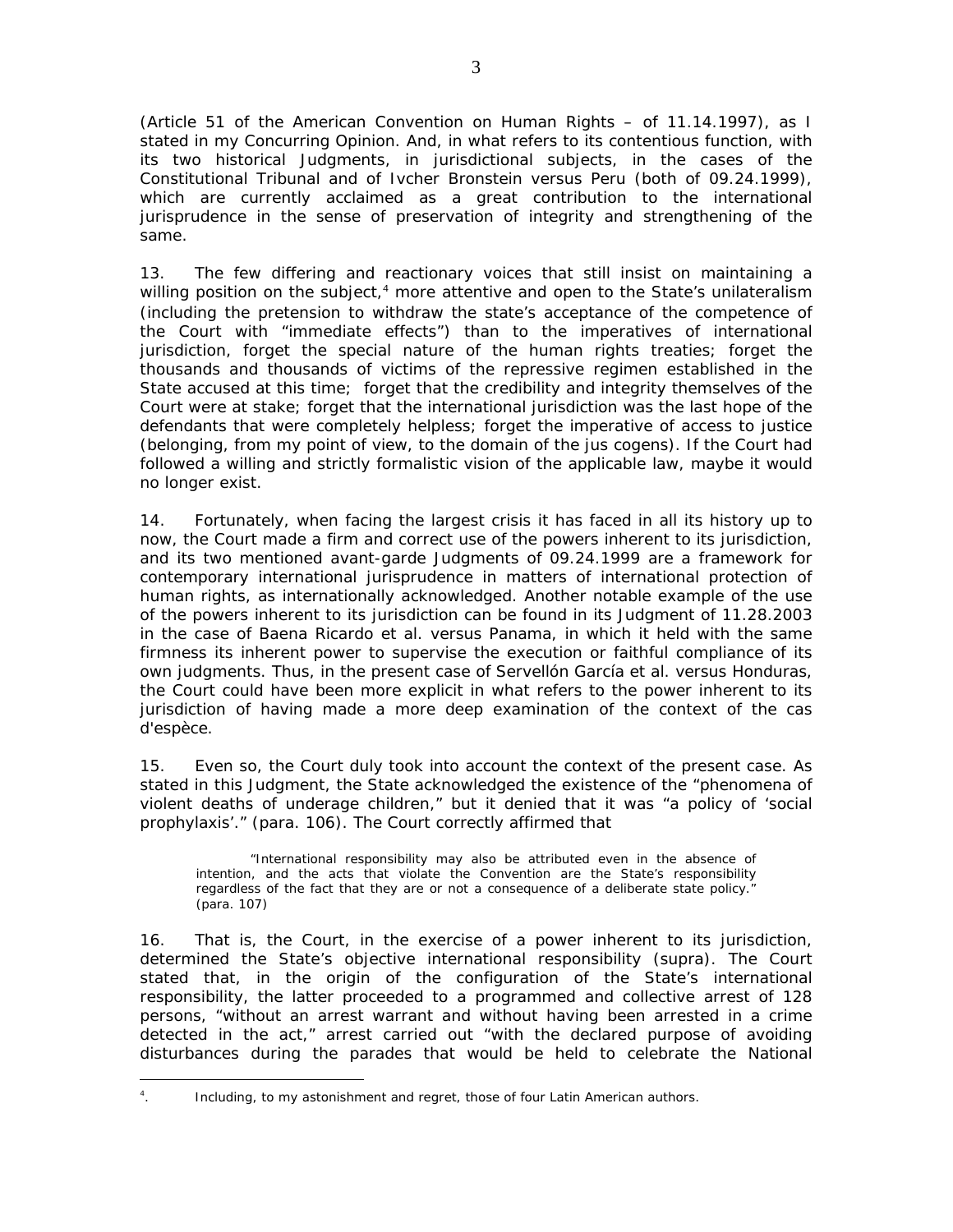Independence Day." (para. 91) In the Court's assessment, and pursuant to its previous Judgment (of 09.18.2003) in the case of *Bulacio versus Argentina*, "*razzias* are incompatible with the respect of fundamental rights," (para. 93), and the facts of the present case of *Servellón García et al.* occurred "within the framework of a context of violence against children and youngster in situations of social risk in Honduras." (para. 104)

## **III. A Contemporary Tragedy: The Attacks against Human Rights in Midst of the Decadence of Social Fabric.**

17. In the expert opinions included in the dossier of the present case, gathered in the Judgment that this Court has just adopted, there are references to "the streetcleaning policy" and "the State's 'zero tolerance' policy" (para. 37(2)(a)) as well as to the actions of organized crime, drug traffickers, and "private clandestine groups of 'social cleaning'." (para.  $37(3)(b)$ ). What we can conclude from the facts of the present case is, in my opinion, a clear decadence of the social fabric, a social environment indifferent to the luck of its alienated members, and partisan of repressive policies, - as can be seen in almost the complete totality of Latin America and in practically the whole world, especially with regard to youngsters (who live in a brief present, without a future), and undocumented immigrants.

18. Not surprisingly and in a good way, the Inter-American Court goes back to its best jurisprudence of Advisory Opinions n. 17 of *The Juridical Condition and Human Rights of the Child* (of 08.28.2002) and n. 18, on *The Juridical Condition and Rights of the Undocumented Migrants* (of 09.17.2003), as well as of its Judgments in the case of the *"Street Children" (Villagrán Morales et al.) versus Guatemala* (merits, 11.19.1999, and reparations, 05.26.2001).<sup>5</sup> Now, in the present case of *Servellón García et al.*, the facts that have given origin to the *cas d'espèce* reveal, once more, that the cases of this nature represent a micro-cosmos of the violence perpetrated, without boundaries, against street children throughout the world, revealing at the same time the sad fate of many of those already alienated and excluded in the dawn of their lives. For them, life is actually nothing more than a walking shadow, in the expression of a universal author, and a shadow that fades very rapidly. Their sad fate evokes the classical regret of Shakespeare's *Macbeth* (1606):

 "Tomorrow, and tomorrow, and tomorrow, Creeps in this petty pace from day to day, To the last syllable of recorded time; And all our yesterdays have lighted fools The way to dusty death. Out, out, brief candle, Life's but a walking shadow, a poor player That struts and frets his hour upon the stage, And then is heard no more. It is a tale Told by an idiot, full of sound and fury Signifying nothing."<sup>6</sup>

19. But no matter how brief and ephemeral the life of those abandoned by the world, and tortured and murdered with brutality by their piers, they occupy, as victims, *a center stage* in the International Law on Human Rights. The establishment

 $\overline{a}$ 5 . Paras. 113, 95, 114, and 116 respectively, of the present Judgment.

<sup>6</sup> . Shakespeare, *Macbeth* (1606), act V, scene 5.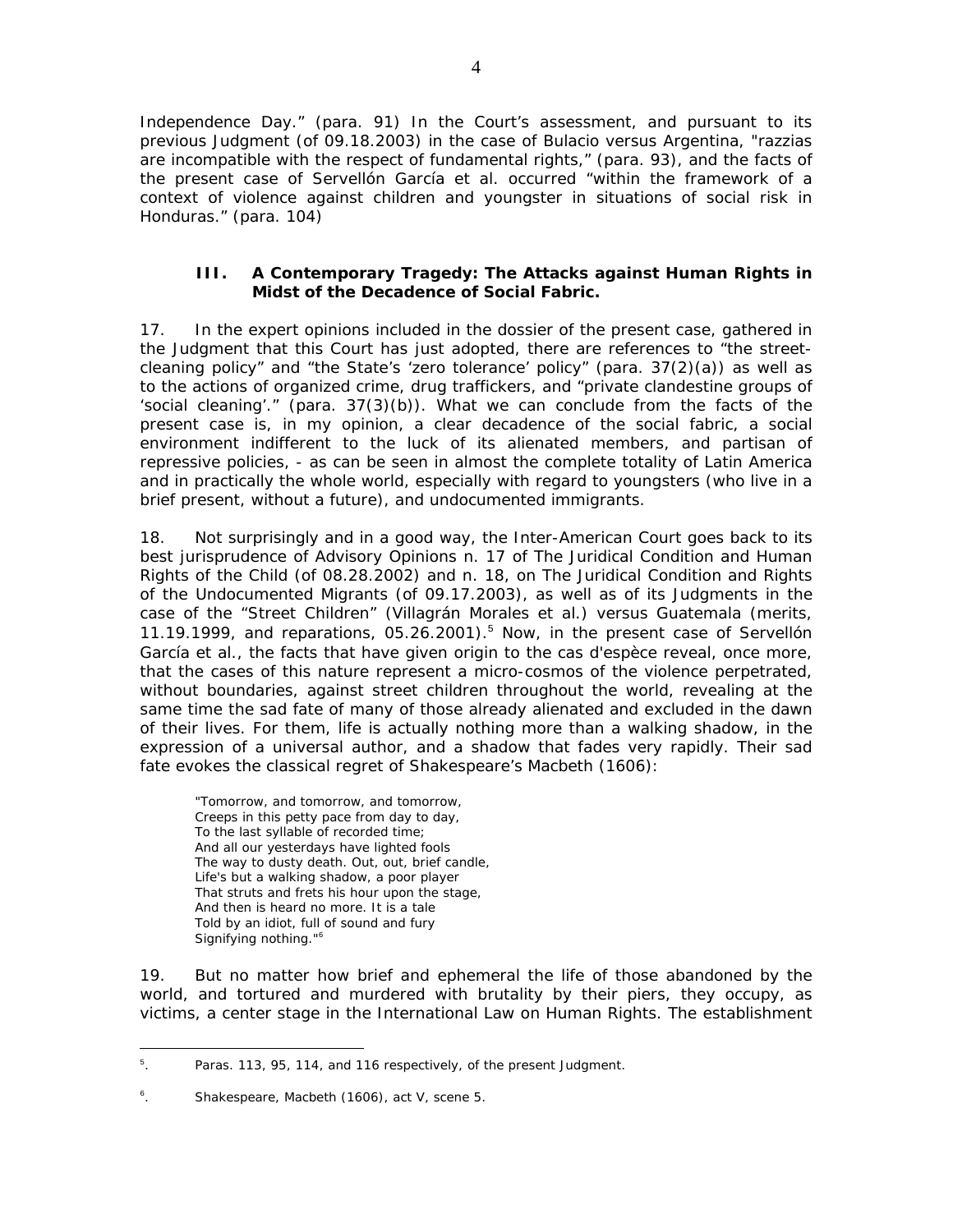of the centralization of the victims within the conceptual universe of International Law on Human Rights is currently very solid, to which the jurisprudence of this Inter-American Court has contributed in a decisive manner. As stated in my Concurring Vote in the case of the *"Street Children"* (reparations, 2001), - and as the present case of *Servellón García et al.* once again reveals, -

"The human being, even in the most adverse conditions, emerges as subject of the International Law of Human Rights, endowed with full international juridicalprocedural capacity." (para. 1)

#### 20. In his classic *Los Misérables* (1862), Victor Hugo weighs in with a witty spirit:

 "L'avenir arrivera-t-il? Il semble qu'on peut presque se faire cette question quand on voit tant d'ombre terrible. Sombre face-à-face des égoïstes et des misérables. Chez les égoïstes, les préjugés, les ténèbres de l'éducation riche, l'appétit croissant par l'enivrement, un étourdissement de prosperité qui assourdit, la crainte de souffrir qui, dans quelques-uns, va jusqu'à l'aversion des souffrants, une satisfaction implacable, le moi si enflé qu'il ferme l'âme; - chez les misérables, la convoitise, l'envie, la haine de voir les autres jouir, les profondes secousses de la bête humaine vers les assouvissements, les coeurs pleins de brume, la tristesse, le besoin, la fatalité, l'ignorance impure et simple. Faut-il continuer de lever les yeux vers le ciel? (...)."<sup>7</sup>

21. The penetrating words of Victor Hugo acquire great topicality. The disparities that flagellate national societies (and are currently more serious in the erroneously "globalized" world of our days), reveal one of its most marked characteristics: the sad *repressive* nature of said societies. In the name of public security the most vulnerable, alienated, and excluded, the "undesirable", Victor Hugo's *misérables,* are killed with impunity. Additionally, our repressive societies of today – not only in Latin America but in all continents (I have visited them all, and I know what I am talking about), - do not have a memory, they are condemned to live in a brief and despairing present, without encouraging perspectives, without a future.

22. On the graves of each of the children and youngsters killed in the *cas d'espèce* the verses with which Victor Hugo concludes his work *Les Misérables* could perfectly be transcribed – until the wind and rain wash them away, that is after the "collective memory",-:

 "Il dort. Quoique le sort fût pour lui bien étrange, Il vivait. Il mourut quand il n'eut plus son ange; La chose simplement d'elle-même arriva, Comme la nuit se fait lorsque le jour s'en va."<sup>8</sup>

It was precisely to the *chiaroscuro* of life that I made reference to, within the Inter-American Court half a decade ago, in my Concurring Opinion in the aforementioned case of the "*Street Children",* when I referred to the trilogy formed by victimization, human suffering, and the rehabilitations of the victims, - to be considered as from the integrality of the personalities of the victims (paras. 3 and 19):

" (…) The tension of the clear-dark, of the advances intermingled with setbacks, is proper of the human condition, and it constitutes, in fact, one of the most precious legacies of the thinking of the ancient Greeks (always so contemporary) to the evolution

<sup>7</sup> . Victor Hugo, *Les Misérables* (1862) (préface de Ch. Baudelaire), volume III, Paris, Libr. Gén. Française, 1972, p. 30.

<sup>8</sup> . *Ibid*., volume III, p. 536.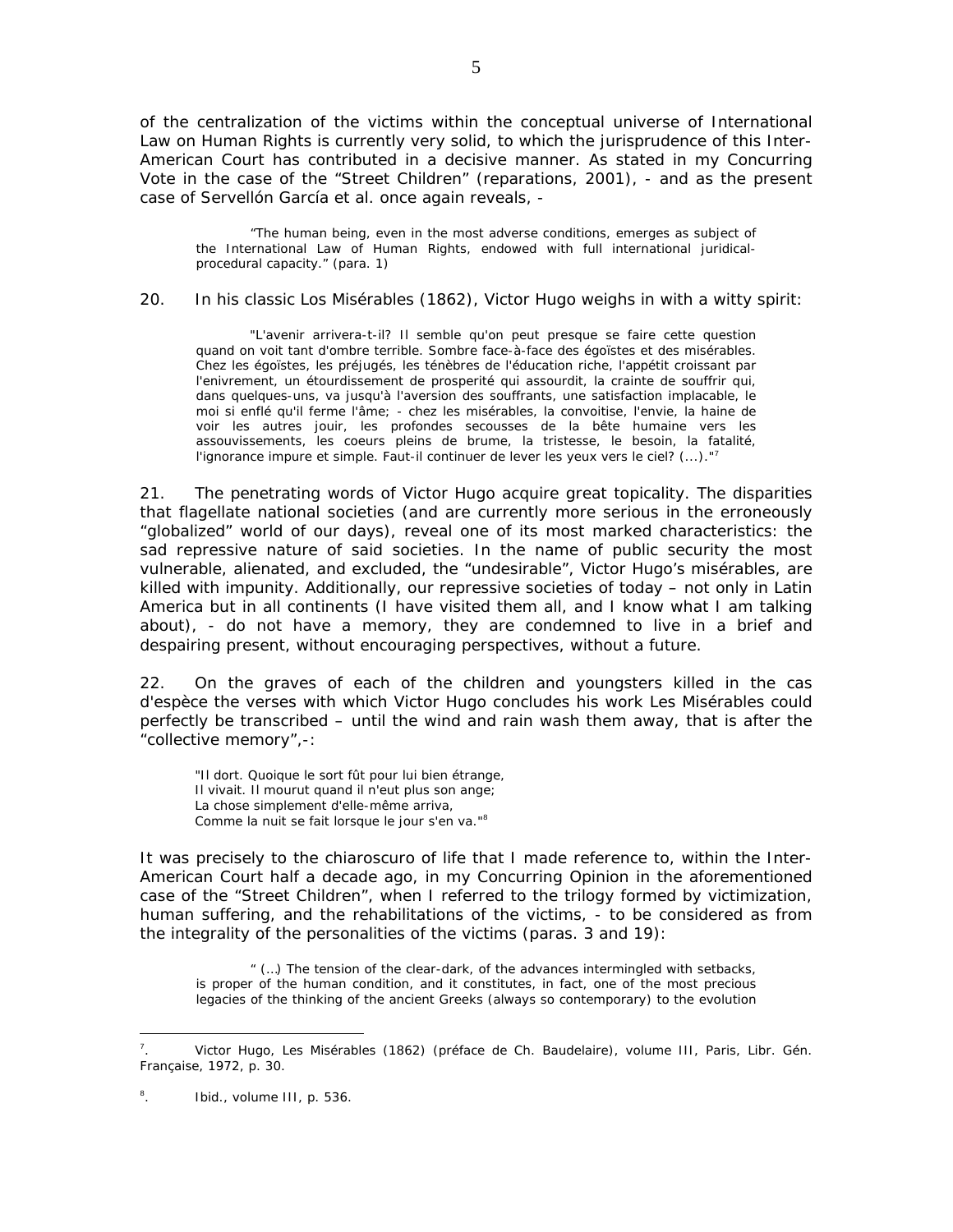of the human thinking itself, which has penetrated human conscience throughout the centuries. The Platonic allegory of the cave, for example, reveals, with all lucidity and its great existential density, la precariousness of the human condition, and, accordingly, the necessity of transcendence, beyond the alleged crude "reality" of the facts. In the domain of Law, well beyond legal positivism, one is to bear in mind the reality of the *human conscience*." (para. 18)

23. Regarding the projection of the victims' suffering I warned, in the same Concurring Opinion,

"(…) the suffering of the excluded ones is ineluctably projected into the whole social corpus. The supreme injustice of the state of poverty inflicted upon the unfortunate ones contaminates the whole social milieu, which, in valuing violence and aggressiveness, relegates to a secondary position the victims (…).Human suffering has a dimension which is both personal and social. Thus, the damage caused to each human being, however humble he might be, affects the community itself as a whole." (para. 22)

24. The free and unnecessary violence of bodies and agents of the state, especially against the most vulnerable segments of the population, and the exclusion and punishment, as well as the confinement, of those that are "undesirable", as state "responses" to a "social problem", has been a constant in the history of the modern State. This has not only happened in Latin American countries, but also in Europe and the whole world. When examined with historical details, the countries of Western Europe, in the period from 1500 to 1800 (in a work originally published in France in 1961), Michel Foucault let himself comment that "civilization, in a general way, constitutes a *milieu* favorable to the development of madness", being the latter (madness) "the denial of reason."<sup>9</sup> The murder of street children is, besides a gross breach of human rights, a statement of the madness of the "civilized", the most emphatic and scary denial of reason.

25. In this regard, the respectable legal philosopher Karl Jaspers warned, some decades ago, that reason – which is inseparable from human existence – is not imposed *per se*, but instead it results from a decision made by a person in the exercise of his liberty. Since we are clearly at the mercy of events that occur "beyond our control", the result is that "reason can stand firm only in the strength of reason itself."<sup>10</sup> I believe that this entire matter is up to a certain point involved by the mystery of human existence itself.

26. Among the four victims, tortured, and murdered by their executioners in the present case of *Servellón et al.*, one of them, Diómedes, simply cried. He cried when receiving a "prior notice" that he would be tortured and killed. He cried because of his helplessness and the inevitability of his murder before the monopoly of the use of public force by the State. He could do nothing else but cry, when he said goodbye to his life, due to an arbitrary and criminal decision made by his executioners. And this is only one of the many congenerous cases that occur every day throughout Latin America and the world. The State creates the "undesirables", when it stops fulfilling the social duties for which it was historically created, and it later alienates them, excludes them, confines them, or kills them (or lets them be killed).

<sup>9</sup> . Michel Foucault, *Madness and Civilization - A History of Insanity in the Age of Reason*, N.Y., Vintage, [1986 - reed.], pages 217 and 107, and cf. pages 47-49, 221-222, 269 and 289.

<sup>10</sup>. K. Jaspers, *Reason and Anti-Reason in Our Time*, Hamden/Conn., Archon Books, 1971, pages 59, 50 and 84.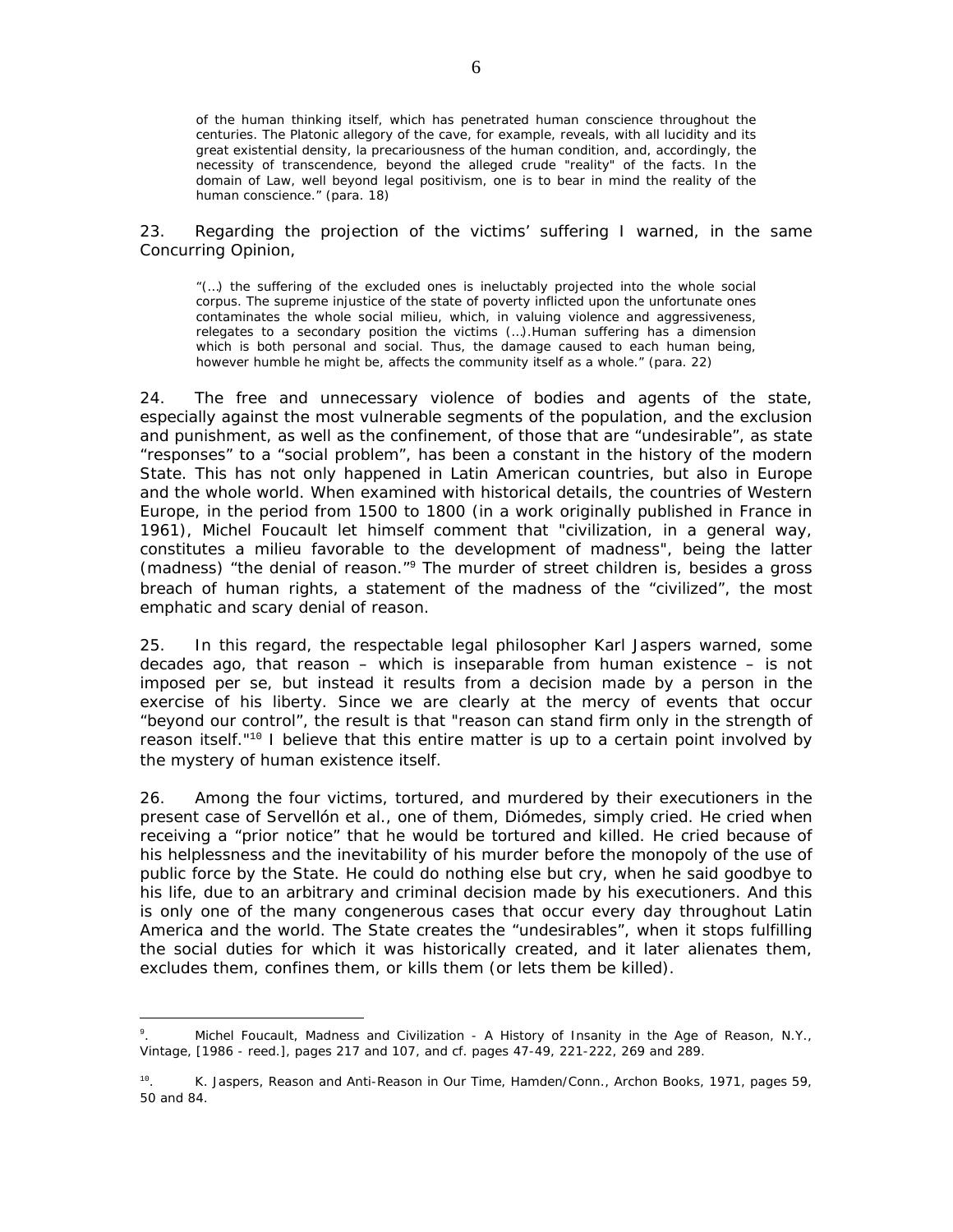## **IV. The Reaction of the Law: The Prohibitions of the** *Jus Cogens* **and the Due** *Reparatio* **Revisited.**

27. I could not conclude this Concurring Opinion without highlighting the importance of the international jurisdiction on human rights: once more, those forgotten by the world presented their case before it. The humiliations and suffering they underwent have been judicially acknowledged, along with their juridical consequences for the responsible parties. In the present Judgment, the Court has warned that the dangerous stigmatization that poor children and youngsters would be conditioned to delinquency, creates a "favorable climate" so that said minors in risky situations be placed before a constant threat to their life, their right to humane treatment and personal liberties (para. 112).

28. In its *Report* of 06.14.2002 regarding Honduras, the Special Rapporteur of the United Nations on Extrajudicial, Summary, or Arbitrary Killings (Sra. A. Jahangir), warning against "the criminalization of poverty" and the wrong tendency of attributing the violent deaths of minors to "confrontations between gangs, $n<sup>11</sup>$  stated that

"the cases of extrajudicial killings of children and the general phenomenon of young violence and poverty in Honduras are linked both in a solid and categorical manner. (...) Young delinquency may never be used to justify security forces killing children in order to maintain public order."<sup>12</sup>

29. And it made it worse that in Honduras "children make up the majority of the population," living in conditions of vulnerability, affected by "the poverty and insecurity" derived from "social, political, and economic injustice."<sup>13</sup> According to the Special Rapporteur of the United Nations,

"in Honduras some children have been killed by members of the police force. In the majority of the cases the children were unarmed and they had not provoked the police officer to employ force, and even less so lethal means. (...) Besides institutionalized impunity, there is a campaign to condition the public opinion to support the 'cleaning' of undesirable children from the streets of Honduras."14

30. On its part, and in the same line of reasoning, the [then] National Human Rights Commissioner (Mr. Leo Valladares Lanza), in his *Special Report on the Violent Deaths of Boys, Girls, and Teenagers in Honduras*, of 01.21.2002, also warned against the social alienation of children and youngsters in Honduras, the social indifference, and the "intolerable impunity" when facing the "massive death of teenagers and youngsters," and their fateful consequences, such as the increase of violence and public insecurity. In his words,

 "In the last four years the rights to life and to humane treatment have been systematically breached, toward a clearly identified sector. Teenagers and youngsters

 $\overline{a}$ 

14. *Ibid*., page 25, para. 73.

 $11.$  UN, document E/CN.4/2003/3/Add.2, of 06.14.2002, page 12, paras. 31-32.

<sup>12</sup>. *Ibid*., page 11, para. 29.

 $13.$  Ibid., pages 27 and 14, paras. 87 and 39. According to the Special Rapporteur of the United Nations, "many of the victims of the extrajudicial killings belong to single-parent families that are normally headed by the mother. The loss of women's autonomy is closely linked to the alienation of the child"; *ibid*., page 27, para. 88.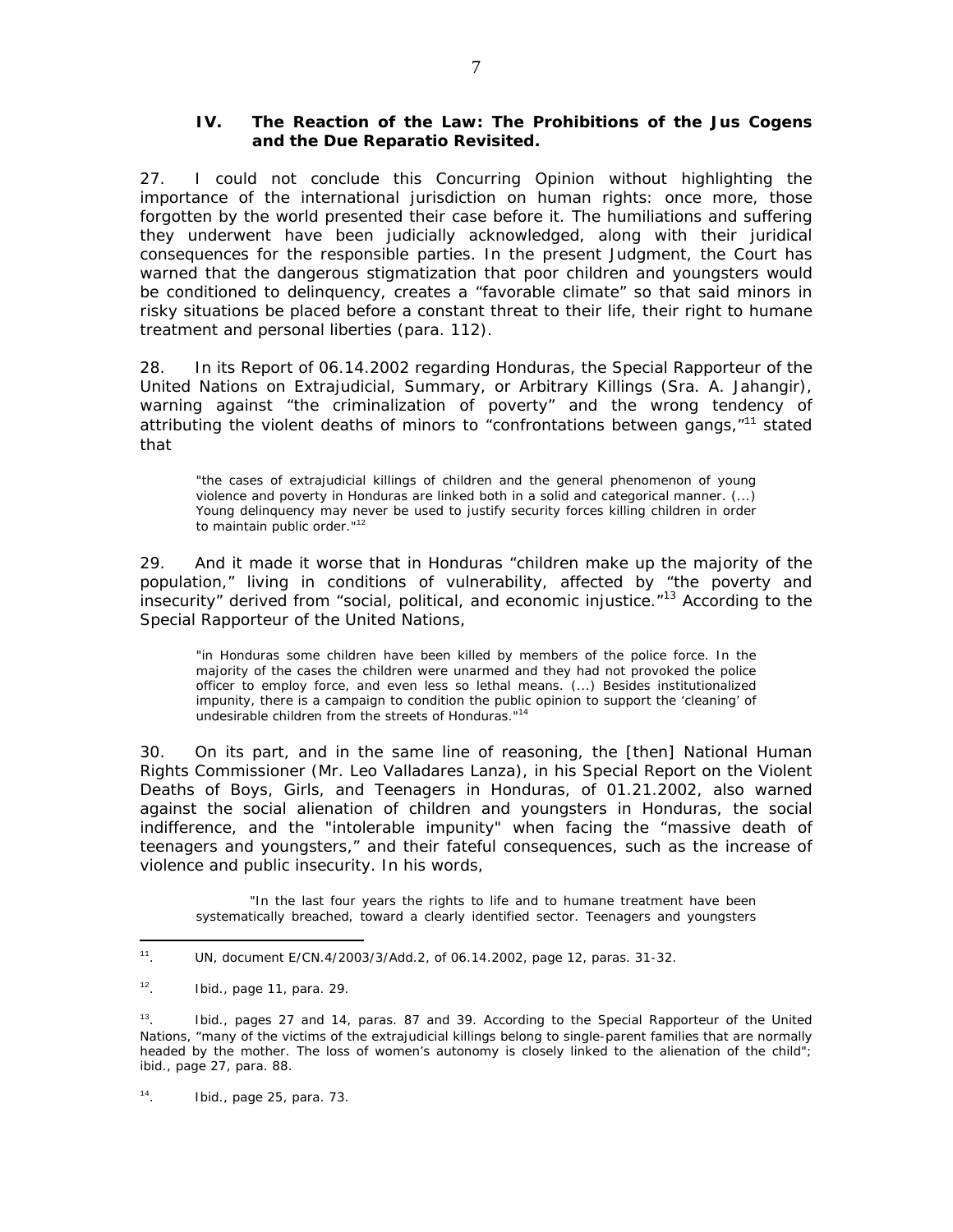have been murdered in different cities of the country under arbitrary presumptions and by police agents or groups organized under State tolerance, and even as individual revenges." (para. 7)<sup>15</sup>

31. When referring expressly to the case of *Servellón García et al.*, known as the case of the "four cardinal points" (para. 71), he added that "youngsters had been forced to suspect a society that not only alienates them, but also deprives them and puts thousands of obstacles for them to achieve their development or a minimum level of life quality with dignity." (para. 38) This is no longer about forced disappearances or "clandestine cemeteries" or "hidden detention centers" as occurred in the eighties (para. 69). In the mid nineties, it was about

"a campaign of 'social cleaning' or 'social prophylaxis', in which with frequency the identity of the victims is unknown, that of the perpetrators is confused, and in many cases nobody asks for an investigation of what happened. (…) The rights of street children or youngsters are not acknowledged, and they are always presumed guilty instead of innocent. (…) The majority of the authors of the violence are police agents, but little by little people classified as 'unknown', (…) extermination groups, or death squads, whose members have sometimes been recognized as members of the State's security forces, have intervened." (paras. 69 and 72).

32. The authoritarianism of the eighties was followed by this frame of chronicle violence of the nineties, with the State's tolerance and its negligence regarding impunity.16 In the lucid evaluation of the author of the mentioned *Special Report,* former Commissioner Leo Valladares Lanza,

 "Poverty or extreme poverty is still (…) the worst form of violence to which a large part of the country's children and youngsters are submitted. In it is the root that explains the thousands of boys and girls that are, on a daily basis, submitted to abuse on the street. (...) Adults have seemed indifferent or have responded wrongly, considering them 'objects of compassion and repression at the same time, instead of fully legal persons'." (para. 43)

33. Before this international jurisdiction, those forgotten by the world are treated as fully legally persons, endowed with international juridical-procedural capacity. Their sufferings are not in vain. In the present Judgment in the case of *Servellón García et al.*, the case of the "four cardinal points", the Inter-American Court concluded that

"the victims were detained collectively, illegally and arbitrarily, submitted to torture and cruel, inhuman, and degrading treatments during their detention. (…)The extreme cruelty with which the victims were killed, depriving them of their life in a humiliating manner, the marks of physical torture present in the four bodies, and the manner in which their bodies were abandoned out in the open, were serious assaults against the right to life, to humane treatment, and personal liberty." (para. 99)

34. When facing the facts of the present case, the Court has correctly reiterated its position in the sense that the absolute prohibition of torture and cruel, inhuman, or degrading punishments or treatments, and respect for the basic principle of equality and non-discrimination, acquire an imperative nature, belong to the domain

 $\overline{a}$  $15.$  And cf. paras. 1-3 and 11-12.

<sup>16</sup>. Paras. 91, 152, and 192(11); the mentioned *Special Report* adds that, of the totality of youngsters that died in a violent manner, "a large number did not belong to 'maras' or gangs (66%), nor did they have previous criminal records." (para. 192(2))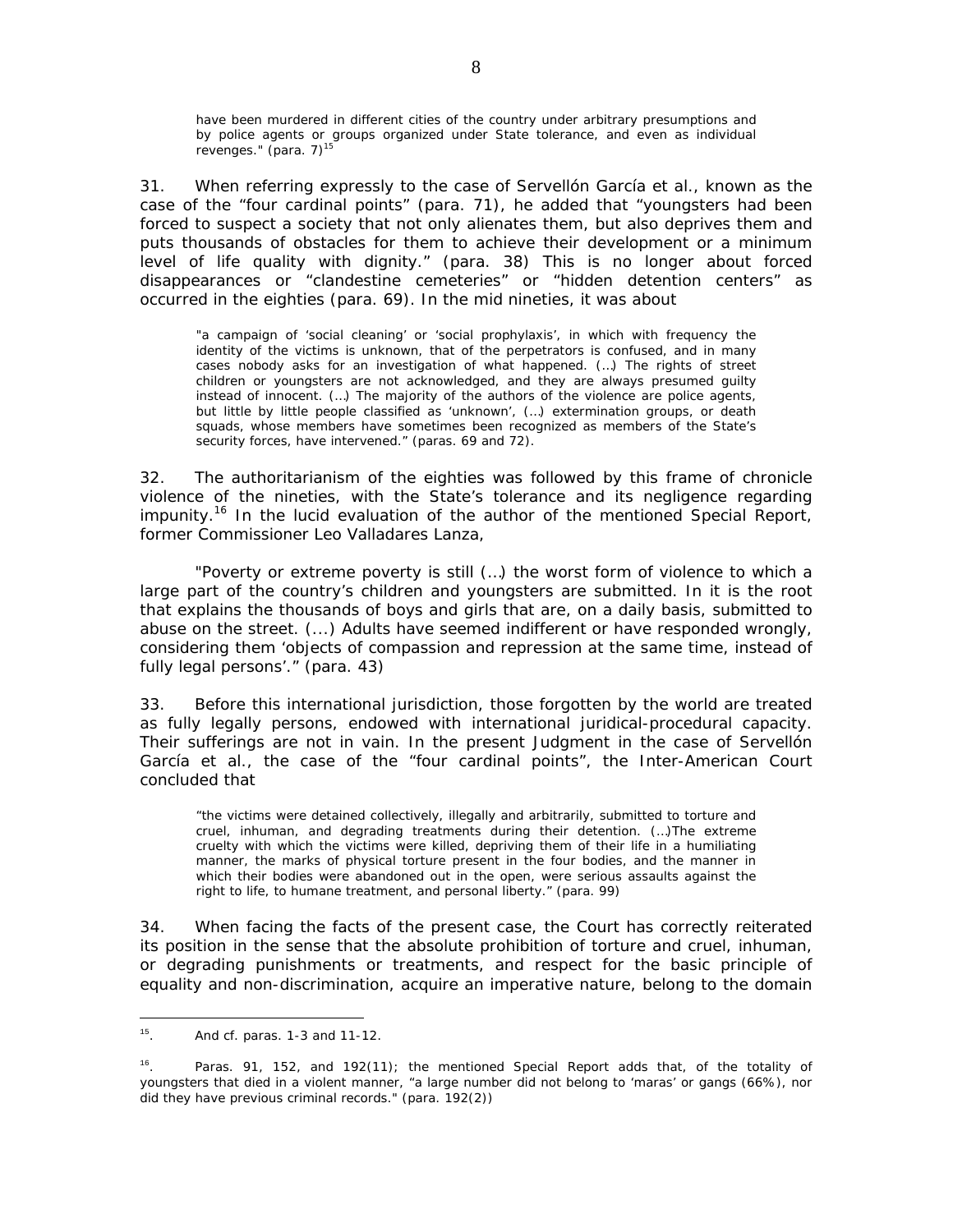of the *jus cogens*, and bring about obligations *erga omnes* of protection (paras. 97 and 94), with all their juridical consequences for the reparations. On this final point, I repeat here what I stated in my Concurring Vote to the case of *Bulacio versus Argentina* (Judgment of 09.18.2003), specifically:

"It is here that the Law intervenes, to halt the cruelty with which human beings treat their fellow men or women. In light of this, it is here that the Law intervenes, to affirm its own prevalence over brute force, to attempt to organize human relations on the basis of recta ratio (natural law), to mitigate human suffering, and thus make life less unbearable, or perhaps bearable –understanding that life with suffering, and solidarity, is preferable to non-existence. (...)

 This explains the importance of the realization of justice. The juridical order (both domestic and international) sets itself up to oppose violent acts that breach human rights, to ensure that justice prevails and, thus, to provide satisfaction to the direct and indirect victims. In his work on L'Ordinamento Giuridico, originally published in 1918, the Italian philosopher of the Law, Santi Romano, argued that punishment is not attached to specific juridical provisions, but rather is inherent to the juridical order as a whole, operating as an "effective guarantee" of all subjective rights protected by said order.<sup>17</sup>  $($ ...)

 The Law, issuing from and moved by human awareness, provides reparatio (from the Latin reparare, "to dispose once again"); it also intervenes to avoid repetition of the wrong, in other words, to establish, as one of the non-pecuniary forms of reparation of damage resulting from violations of human rights, the guarantee of nonrecidivism of the injurious acts. Said guarantee of non-recidivism already has a definite place among the range of forms of reparation for human rights violations. (...)

Reparatio does not end what happened, the violation of human rights. The wrong was already committed<sup>18</sup>; *reparatio* avoids a worsening of its consequences (due to indifference of the social milieu, due to impunity, due to oblivion). From this perspective, *reparatio* takes on a dual meaning: it provides satisfaction (as a form of reparation) to the victims, or to their next of kin, whose rights have been abridged, while also reestablishing the legal order weakened by said violations –a legal order erected on the basis of full respect for the inherent rights of the human person.<sup>19</sup> The legal order, thus reestablished, requires guarantees of non-recidivism of the injurious facts.

*Reparatio* disposes once again, reestablishes order in the lives of the surviving victims, but cannot eliminate the pain that is inevitably incorporated into their daily existence. (…) *Reparatio* is an unavoidable duty of those responsible for rendering justice. In a stage of greater development of human awareness, and therefore of the Law itself, undoubtedly the realization of justice overcomes any and every obstacle  $(...)$ . *Reparatio* is a reaction, in the field of the Law, to human cruelty, expressed in various ways: violence in dealing with other human beings, impunity of those responsible with respect to the public authorities, indifference and oblivion in the social milieu

This reaction of the legal order breached (the *substratum* of which is precisely respect for human rights) is ultimately moved by the spirit of human solidarity. The latter, in turn, teaches us that oblivion is inadmissible (…). Reparation, thus understood - providing satisfaction to the victims (or their next of kin) and guarantees of nonrecidivism of the injurious facts, (…) is undeniably important. Rejection of indifference and oblivion, and guarantees of non-recidivism of the violations, are expressions of solidarity between the victims and the potential victims, in the violent world, empty of values, in which we live. (…)" (paras. 30, 33, 35, and 37-40).

<sup>17</sup>. Santi Romano, *L'ordre juridique* (trad. 2a. ed., reed.), Paris, Dalloz, 2002, page 16.

 $18.$  Human capacity both to promote good and for evil has not ceased to attract the attention of human reflection over the centuries; cf. F. Alberoni, *Las Razones del Bien y del Mal*, Mexico, Gedisa Edit., 1988, pp. 9-196; A.-D. Sertillanges, *Le problème du mal*, Paris, Aubier, 1949, pages 5-412.

<sup>&</sup>lt;sup>19</sup>. As I pointed out in my Separate Concurring Opinion yesterday, with respect to Advisory Opinion No. 18 of the Inter-American Court, on the *Legal Status and Rights of Migrants without Documents* (on the 17.09.2203), para. 89.